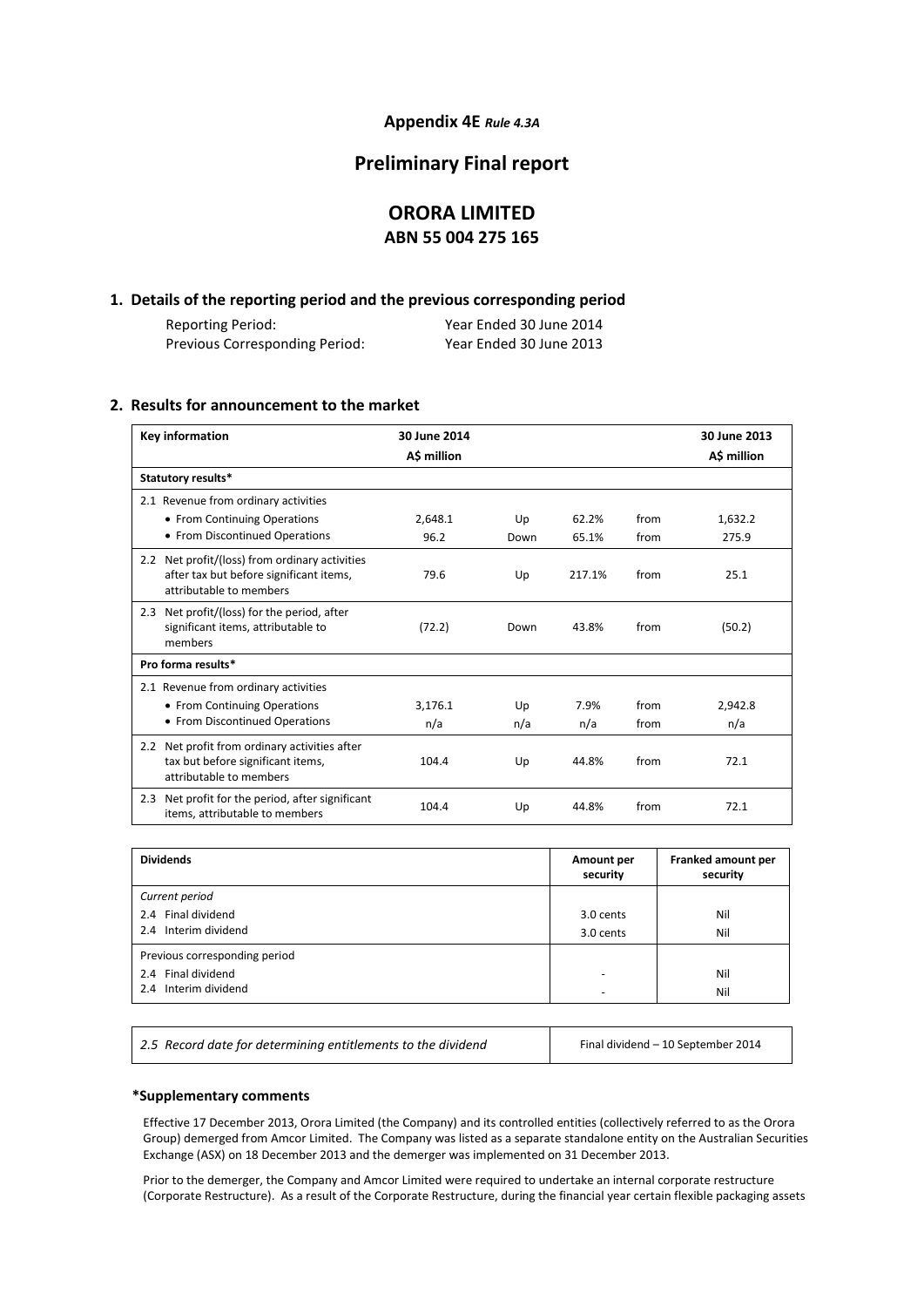and businesses were sold and several entities ceased to be, and several entities became, subsidiaries of the Company. In addition, a number of operating assets and liabilities were legally transferred between the Orora Group and entities within the Amcor Limited Group. The Corporate Restructure took place as at 31 October 2014.

As required for statutory reporting purposes, the statutory financial information for the Orora Group has been presented for the financial year ended 30 June 2014 and for the comparative financial year ended 30 June 2013. However, as a result of the Corporate Restructure, the statutory financial information does not give a view of the performance of the Orora Group as it is currently structured.

In this regard, the Orora Group statutory financial information includes the results of certain Amcor Limited flexible packaging entities, assets and business for the period 1 July 2012 to 31 October 2013, being the date that they ceased to be part of the Orora Group under the Corporate Restructure, as well as internal and external borrowings of the Company in the period from 1 July 2013 and up to immediately prior to the demerger, that were retained by Amcor Limited post the demerger. The statutory financial information only includes the results of the Orora Group's current businesses in North America and certain beverage closures and fibre activities in the Australia and New Zealand region for the period from 1 November 2013, the date at which these operations became part of the Orora Group under the Corporate Restructure.

To assist shareholders in their understanding of the Orora Group's business as it is now structured, pro forma financial information for the years ended 30 June 2014 and 2013 is included in the table above and in the Company's Investor Results Release (attached) released to the ASX on 25 August 2014. This pro forma information is prepared on the basis that the business as it is now structured was in effect for the period 1 July 2012 to 30 June 2014. In the preparation of the pro forma financial information, adjustments have been made to the Orora Group's results, as presented in the Group's segment note (refer 3.1.1), to present a view of performance as if the Corporate Restructure had been effective from 1 July 2012. Additional adjustments have also been made in the presentation of pro forma financial information to reflect changes in operating and corporate costs associated with Orora Limited becoming a standalone listed entity as if those costs had been incurred from 1 July 2012.

The pro forma adjustments referred to above have been made on a basis consistent with those contemplated on page 46 of the Amcor Limited demerger Scheme Booklet. A reconciliation between the pro forma financial information and the Orora Group segment information is included within the aforementioned Investor Results Release (as attached).

The reconciliations and the pro forma financial information will form part of the Directors' Report. They have not been audited.

#### 2.6 Brief explanation of figures in 2.1 to 2.4 –:

- i) Dividends in the current period are unfranked. Dividends to foreign holders are subject to with-holding tax.
- ii) Refer to attached Investor Results Release for further details relating to sections 2.1 to 2.4.

#### **3. Income Statement and Statement of Comprehensive Income**

Refer to the attached Preliminary Final Financial Statements

#### **4. Statement of Financial Position**

Refer to the attached Preliminary Final Financial Statements

#### **5. Statement of Cash Flows**

Refer to the attached Preliminary Final Financial Statements

#### **6. Statement of Retained Earnings**

Refer to the attached Preliminary Final Financial Statements, Note 5.6.3 Retained Earnings

#### **7. Details of individual dividends and payment dates**

Refer to the attached Preliminary Final Financial Statements, Note 5.6.4 Capital Management

#### **8. Details of dividend reinvestment plan**

The Dividend Reinvestment Plan (DRP) is in operation. No discount is available under the DRP in respect of the FY14 dividend. The issue price for the FY14 dividend will be calculated based on the arithmetic average of the weighted average market price for the ten ASX trading days from 15 to 26 September 2014, inclusive. The last date for receipt of election notices for the DRP is 11 September 2014. Shares allotted under the DRP rank equally with existing fully paid ordinary shares of Orora Limited.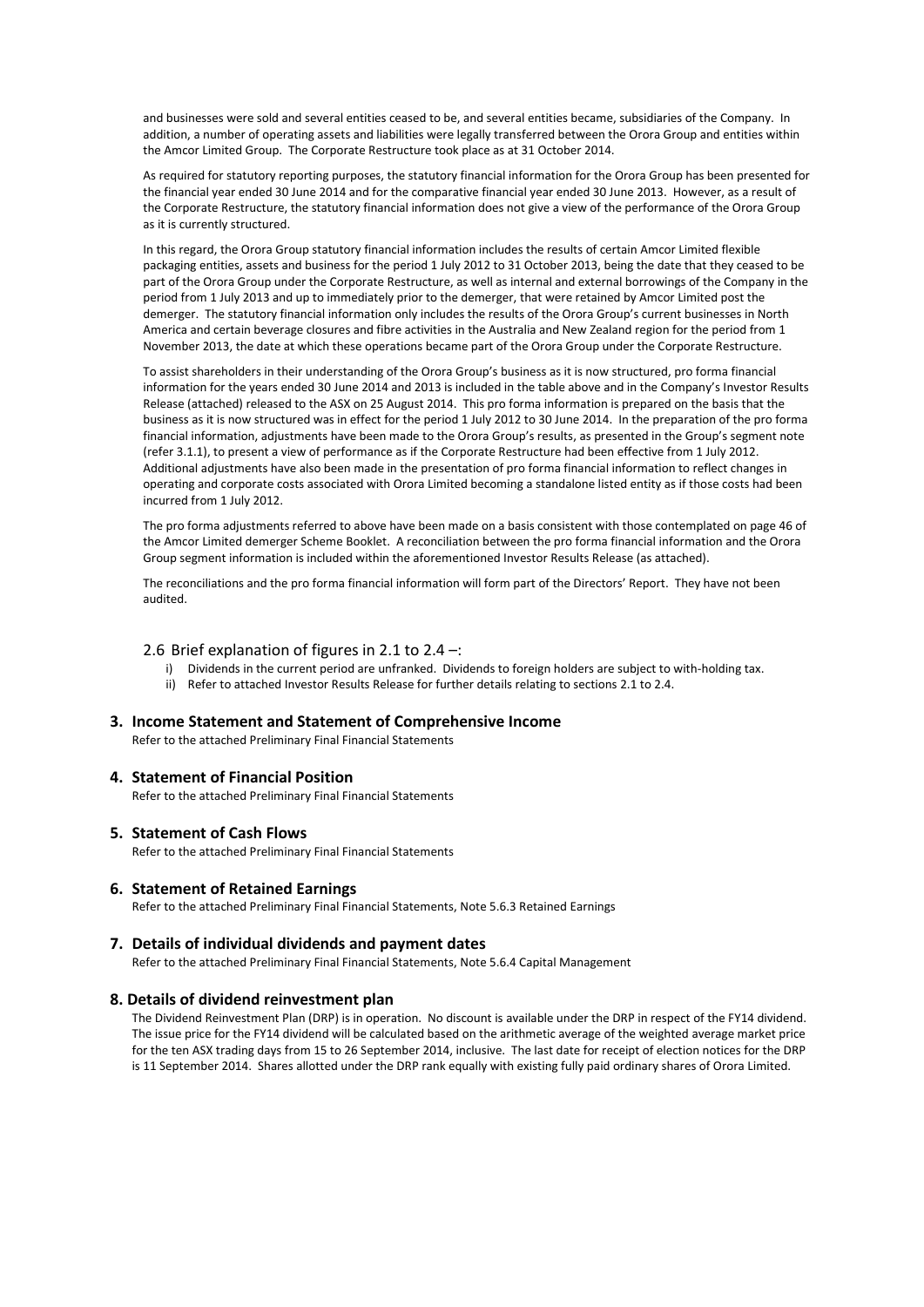#### **9. Net tangible assets**

|                                                        | Current period | 30 June 2013 |
|--------------------------------------------------------|----------------|--------------|
| Net tangible asset backing per ordinary security $(1)$ | \$0.93         | \$4.35       |

(1) Material movements in the number of shares on issue have occurred between 30 June 2014 and 30 June 2013. In addition, the Corporate Restructure undertaken as part of the Orora Group's demerger from Amcor Limited (referred to above under "Supplementary Comments") resulted in a substantial recapitalisation of the Orora Group balance sheet in the year ended 30 June 2014. Information concerning movements in issued ordinary shares can be found in Note 5.6.1 Contributed Equity, of the attached Preliminary Final Financial Statements.

#### **10. Control gained over entities having a material effect**

Refer to the attached Preliminary Final Financial Statements, Note 2 Orora Limited Demerger and Note 6.3 Principal Subsidiary Undertakings and Investments

**11. Details of associates and joint venture entities**  Not applicable

#### **12. Significant information**

Refer to the attached Investor Results Release

**13. For foreign entities, which set of accounting standards is used in compiling the report** Not applicable

#### **14. Commentary on results for the period**

Refer to the attached Preliminary Final Financial Statements, Note 3.3 Earnings Per Share and the attached Press Release

#### **15 This report is based on accounts which have been audited.**

The audit report, which is unmodified, will be made available with the Company's financial report, which also contains the Director's Report (including the audited Remuneration Report) and Director's Declaration. These will all be released to the ASX at the same time as part of the Company's Annual Report which is nearing completion and will be released on approximately 15 September 2014.

altabling

Ann Stubbings Company Secretary

Date: 25 August 2014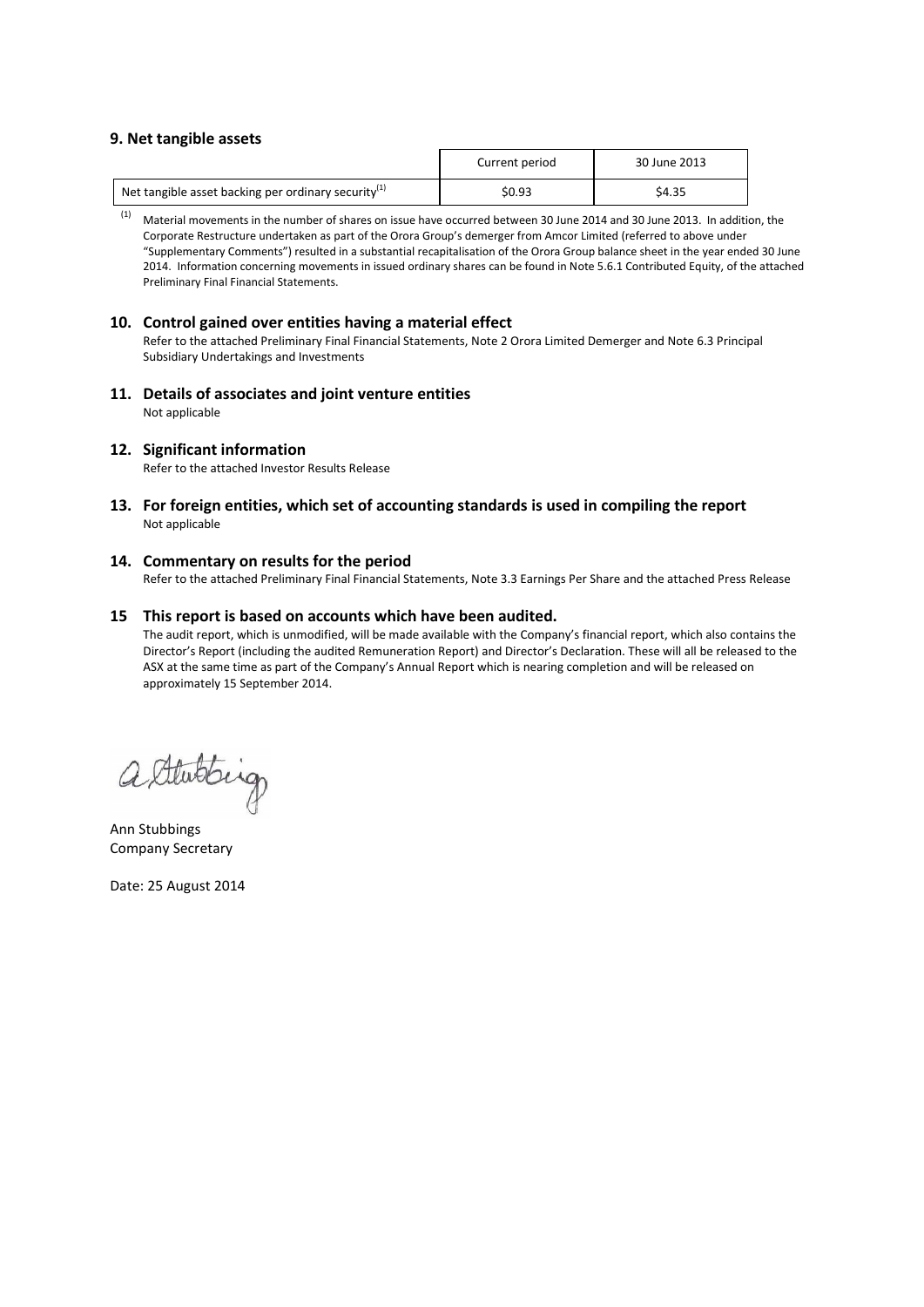# **ORORA LIMITED ABN: 55 004 275 165**

# **ANNUAL FINANCIAL REPORT**

# **FOR THE FINANCIAL YEAR ENDED 30 JUNE 2014**

**25 August 2014**

Effective 17 December 2013 Orora Limited (the Company) and its controlled entities (collectively referred to as the Orora Group) demerged from Amcor Limited. The Company was listed as a separate standalone entity on the Australia Securities Exchange on 18 December 2013 and the demerger was implemented on 31 December 2013. Prior to the demerger, the Company and Amcor Limited were required to undertake an internal corporate restructure. As a result, the financial information contained within the following Annual Financial Report for the financial years ended 30 June 2014 and 2013 does not reflect the financial performance of the Orora Group as it currently structured (refer note 2 for further details).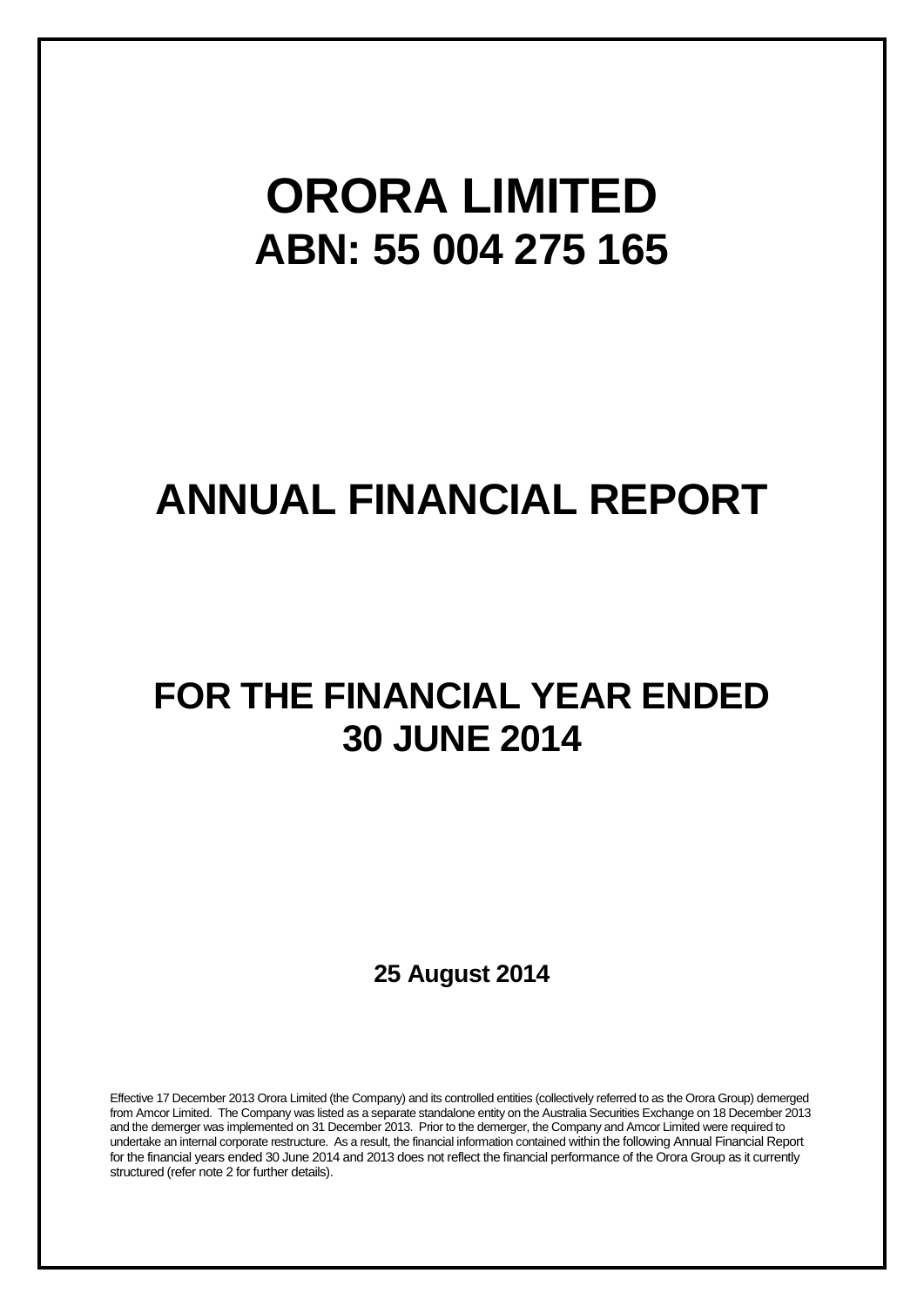## **Financial Report**

|                                                                                                                                 | <b>Contents of Financial Report</b><br><b>Income Statement</b><br>Statement of Comprehensive Income<br><b>Statement of Financial Position</b><br>Statement of Changes in Equity<br><b>Cash Flow Statement</b>                                                                                                                                                                 | Page<br>1<br>$\overline{c}$<br>$\ensuremath{\mathsf{3}}$<br>4<br>5                                                  |
|---------------------------------------------------------------------------------------------------------------------------------|-------------------------------------------------------------------------------------------------------------------------------------------------------------------------------------------------------------------------------------------------------------------------------------------------------------------------------------------------------------------------------|---------------------------------------------------------------------------------------------------------------------|
| 1.1<br>1.2<br>1.3<br>1.4<br>$1.5\,$<br>1.6<br>1.7<br>1.8<br>1.9                                                                 | <b>Notes to the Financial Statements</b><br>Section 1 Basis of preparation<br>Reporting entity<br>Basis of accounting<br>Basis of measurement<br>Critical accounting judgements and estimates<br>Changes in accounting policy<br>New accounting standards and interpretations not yet adopted<br>Basis of consolidation<br>Foreign currencies<br><b>Financial instruments</b> | 7<br>$\overline{7}$<br>$\boldsymbol{7}$<br>$\overline{7}$<br>$\boldsymbol{9}$<br>$\boldsymbol{9}$<br>10<br>10<br>11 |
| 2.1<br>2.2                                                                                                                      | <b>Section 2 Orora Limited Demerger</b><br>Businesses acquired and disposed<br>Impairment of assets                                                                                                                                                                                                                                                                           | 12<br>14                                                                                                            |
| 3.1<br>3.1.1<br>3.1.2<br>3.2<br>3.3                                                                                             | Section 3 Results for the year<br>Profit before tax<br>Segment information<br>Operating costs<br>Taxation<br>Earnings per share                                                                                                                                                                                                                                               | 15<br>15<br>20<br>22<br>25                                                                                          |
| 4.1<br>4.2<br>4.3<br>4.4<br>4.5<br>4.6<br>4.7<br>4.8                                                                            | Section 4 Assets and Liabilities<br>Trade and other receivables<br>Inventories<br>Trade and other payables<br>Other financial assets<br>Other assets<br>Property, plant and equipment<br>Intangible assets<br>Provisions                                                                                                                                                      | 26<br>27<br>28<br>28<br>30<br>30<br>33<br>35                                                                        |
| Section 5<br>5.1<br>5.2<br>5.3<br>5.4<br>$5.5\,$<br>5.5.1<br>5.5.2<br>5.5.3<br>5.6<br>5.6.1<br>5.6.2<br>5.6.3<br>5.6.4<br>5.6.5 | <b>Capital Structure and Financing Costs</b><br>Net Cash<br>Interest-bearing liabilities<br>Derivative financial instruments<br>Net financing costs<br>Financial risk management<br>Market risk<br><b>Liquidity risk</b><br>Credit risk<br>Equity<br>Contributed equity<br>Other reserves<br>Retained earnings<br>Capital management<br>Share-based compensation              | 38<br>39<br>39<br>42<br>43<br>43<br>45<br>47<br>48<br>48<br>49<br>51<br>51<br>52                                    |
| Section 6<br>6.1<br>6.1.1<br>6.1.2<br>6.1.3<br>6.2<br>6.3<br>6.3.1<br>6.3.2<br>6.4<br>6.5<br>6.6                                | <b>Other Notes</b><br>Related party transactions<br>Parent entity<br>Key Management Personnel<br>Other related parties<br>Contingent liabilities<br>Principal subsidiary undertakings and investments<br>Acquisition of controlled entities<br>Disposal of controlled entities<br>Deed of Cross Guarantee<br>Orora Limited information<br>Events subsequent to balance date   | 55<br>55<br>55<br>55<br>56<br>56<br>56<br>57<br>57<br>60<br>61                                                      |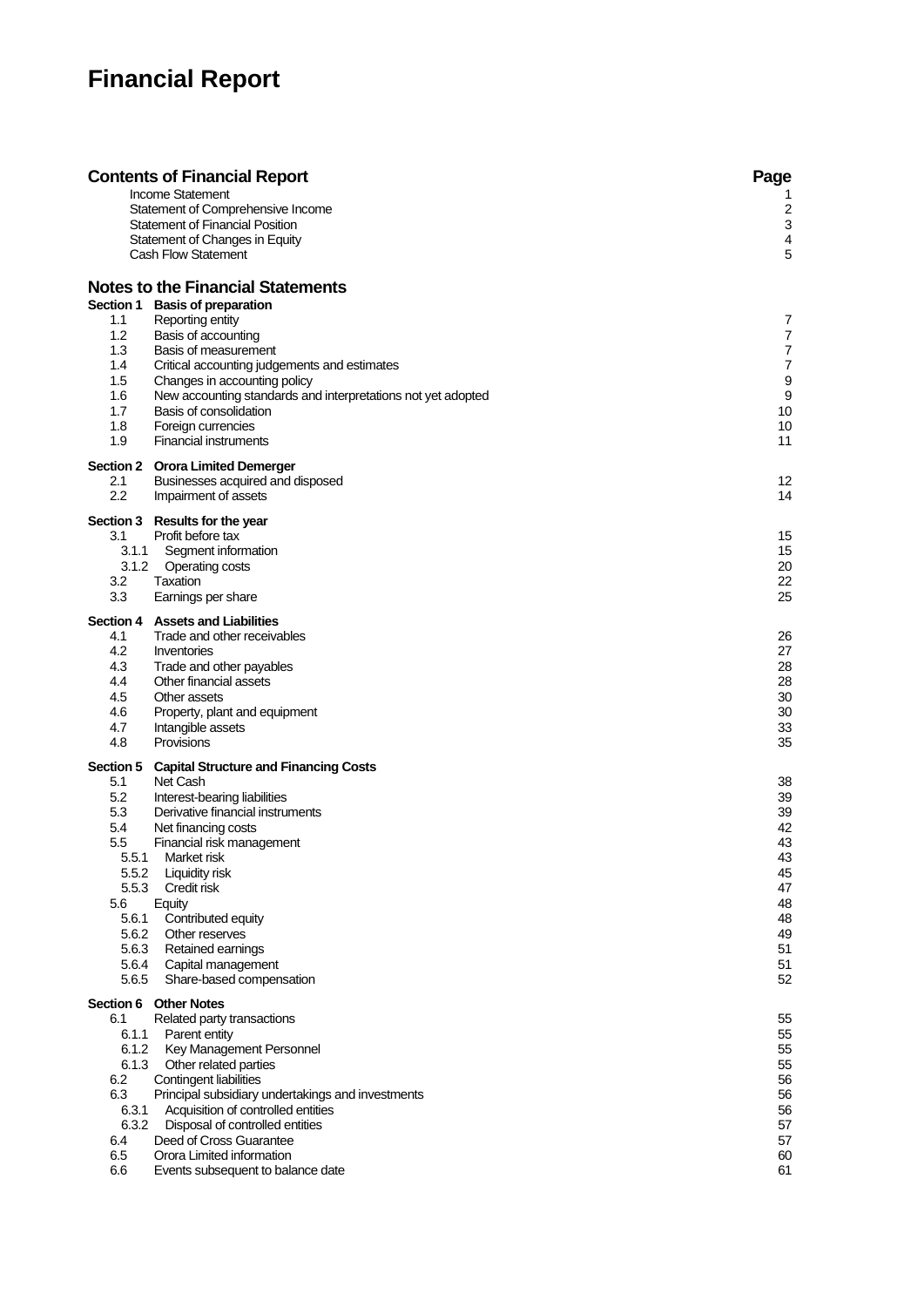### **Income Statement For the financial year ended 30 June 2014**

| \$ million                     | Note  | 2014                  | 2013                 |
|--------------------------------|-------|-----------------------|----------------------|
| <b>Continuing Operations</b>   |       |                       |                      |
| Sales revenue<br>Cost of sales | 3.1.1 | 2,648.1<br>(2, 206.3) | 1,632.2<br>(1,434.1) |
| <b>Gross profit</b>            |       | 441.8                 | 198.1                |

| Other income                                                                                              | 3.1.1 | 26.8         | 99.6    |
|-----------------------------------------------------------------------------------------------------------|-------|--------------|---------|
| Sales and marketing expenses                                                                              |       | (116.2)      | (42.1)  |
| General and administration expenses                                                                       |       | (453.5)      | (313.2) |
| Loss from operations                                                                                      | 3.1.1 | (101.1)      | (57.6)  |
| Finance income                                                                                            | 3.1.1 | 0.9          | 0.3     |
| Finance expenses                                                                                          | 3.1.1 | (44.6)       | (48.4)  |
| Net finance costs                                                                                         | 5.4   | (43.7)       | (48.1)  |
| Loss before related income tax benefit                                                                    | 3.1.1 | (144.8)      | (105.7) |
| Income tax benefit                                                                                        | 3.2   | 38.3         | 47.0    |
| Loss for the financial period from continuing operations                                                  |       | (106.5)      | (58.7)  |
| <b>Discontinued Operations</b>                                                                            |       |              |         |
| Profit from discontinued operations, net of tax                                                           | 2.1   | 34.3         | 8.5     |
| Loss for the financial period attributable to the owners of Orora Limited                                 |       | (72.2)       | (50.2)  |
|                                                                                                           |       |              |         |
|                                                                                                           |       | <b>Cents</b> | Cents   |
| Loss per share from continuing operations attributable to the ordinary equity holders of Orora<br>Limited |       |              |         |
| Basic earnings per share                                                                                  | 3.3   | (11.0)       | (11.1)  |
| Diluted earnings per share                                                                                | 3.3   | (11.0)       | (11.1)  |
| Loss per share attributable to the ordinary equity holders of Orora Limited                               |       |              |         |

Basic earnings per share **3.3** (7.5) (9.5) Diluted earnings per share 3.3 (7.5) (9.5)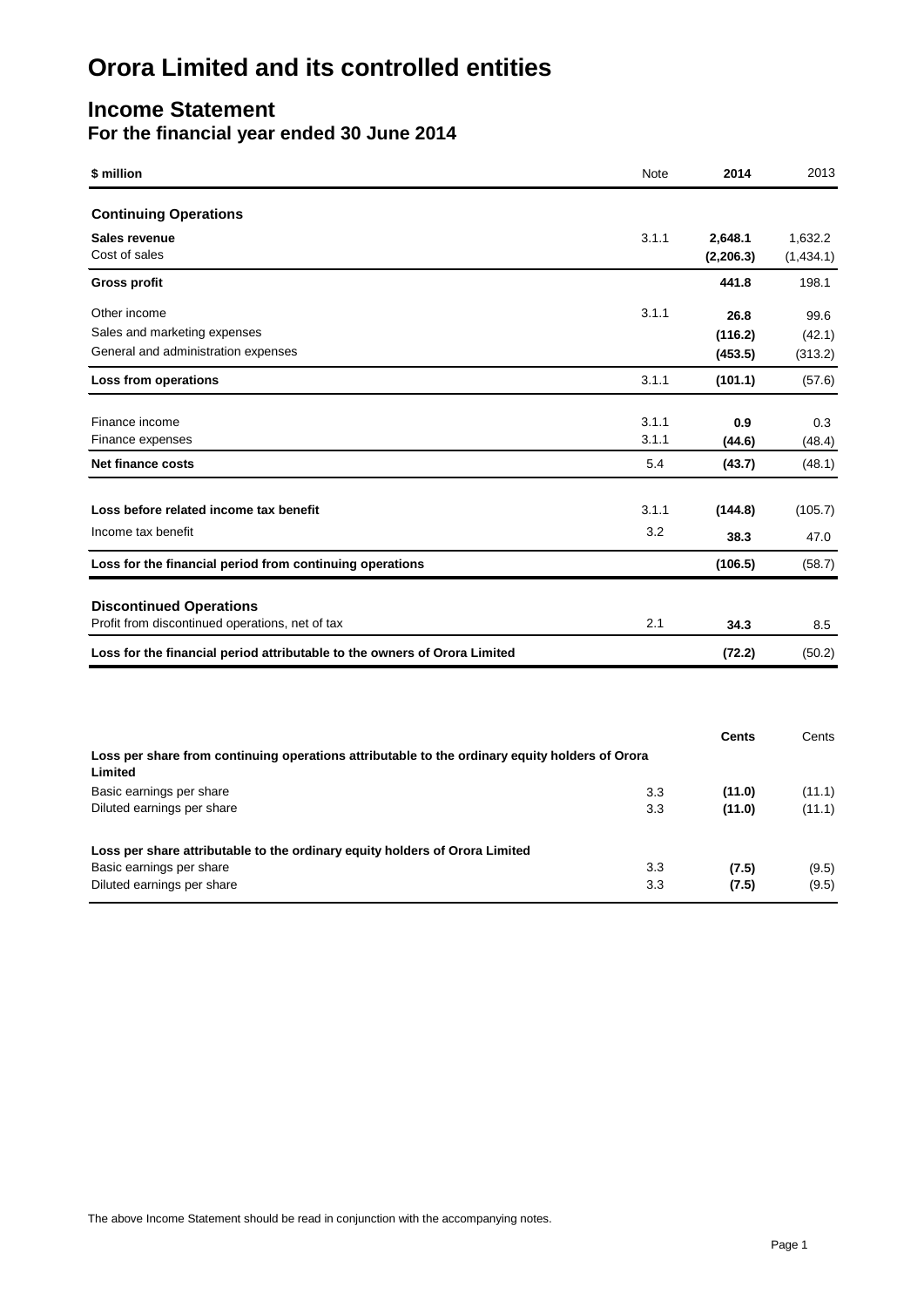### **Statement of Comprehensive Income For the financial year ended 30 June 2014**

| \$ million                                                                                       | <b>Note</b> | 2014   | 2013   |
|--------------------------------------------------------------------------------------------------|-------------|--------|--------|
| Loss for the financial period                                                                    |             | (72.2) | (50.2) |
| Other comprehensive income/(loss)                                                                |             |        |        |
| Items that may be reclassified subsequently to profit or loss:                                   |             |        |        |
| Available-for-sale financial assets                                                              |             |        |        |
| Net change in fair value of available-for-sale financial assets                                  | 5.6.2       | 4.4    | (0.3)  |
| Cash flow hedges                                                                                 |             |        |        |
| Effective portion of changes in fair value of cash flow hedges                                   | 5.6.2       | (5.9)  | 1.6    |
| Tax on cash flow hedges                                                                          | 5.6.2       | 1.7    | (0.4)  |
| Foreign exchange translation                                                                     |             |        |        |
| Exchange differences on translation of foreign operations                                        | 5.6.2       | 13.0   |        |
| Other comprehensive income for the financial period, net of tax                                  |             | 13.2   | 0.9    |
| Total comprehensive loss for the financial period attribtuable to the owners of Orora<br>Limited |             | (59.0) | (49.3) |

**Total comprehensive income/(loss) for the period attributable to owners of Orora Limited arises** 

| Total comprehensive loss for the financial period | (59.0) | (49.3) |
|---------------------------------------------------|--------|--------|
| Discontinued operations                           | 34.3   |        |
| Continuing operations                             | (93.3) | (58.0) |
| from:                                             |        |        |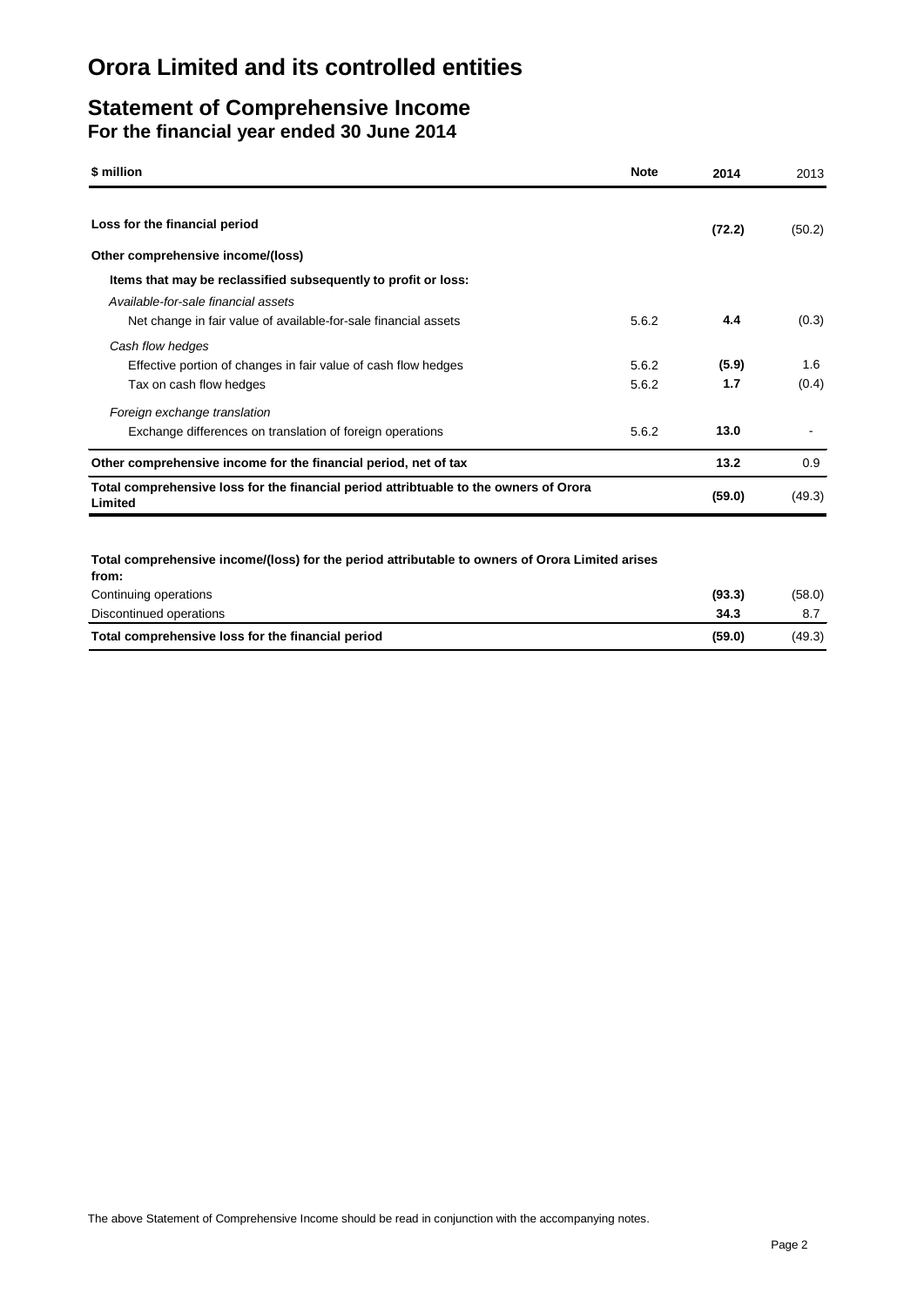### **Statement of Financial Position As at 30 June 2014**

| \$ million                              | <b>Note</b>    | 2014    | 2013           |
|-----------------------------------------|----------------|---------|----------------|
| <b>Current assets</b>                   |                |         |                |
| Cash and cash equivalents               | 5.1            | 30.5    | 14.9           |
| Trade and other receivables             | 4.1            | 385.6   | 223.5          |
| Inventories                             | 4.2            | 404.3   | 316.3          |
| Other financial assets                  | 4.4            | 0.8     | 2.8            |
| Other current assets                    | 4.5            | 33.6    | 26.1           |
| <b>Total current assets</b>             |                | 854.8   | 583.6          |
| Non-current assets                      |                |         |                |
| Other financial assets                  | 4.4            | 11.9    | 9.1            |
| Property, plant and equipment           | 4.6            | 1,544.3 | 1,625.8        |
| Deferred tax assets                     | 3.2            | 22.4    |                |
| Intangible assets                       | 4.7            | 232.3   | 138.5          |
| Other non-current assets                | 4.5            | 88.3    | 73.8           |
| <b>Total non-current assets</b>         |                | 1,899.2 | 1,847.2        |
| <b>Total assets</b>                     |                | 2,754.0 | 2,430.8        |
| <b>Current liabilities</b>              |                |         |                |
| Trade and other payables                | 4.3            | 541.0   | 357.3          |
| Interest-bearing liabilities            | 5.1            | 14.2    | 790.6          |
| Other financial liabilities             | 5.3            | 4.2     | 1.3            |
| Provisions                              | 4.8            | 107.2   | 173.9          |
| <b>Total current liabilities</b>        |                | 666.6   | 1,323.1        |
| <b>Non-current liabilities</b>          |                |         |                |
| Other payables                          | 4.3            | 6.5     | 6.2            |
| Interest-bearing liabilities            | 5.1            | 651.9   | $\blacksquare$ |
| Other non-current financial liabilities | 5.3            | 2.2     | 0.1            |
| Deferred tax liabilities                | 3.2            | 12.9    | 13.6           |
| Provisions                              | 4.8            | 32.2    | 26.3           |
| <b>Total non-current liabilities</b>    |                | 705.7   | 46.2           |
| <b>Total liabilities</b>                |                | 1,372.3 | 1,369.3        |
| <b>NET ASSETS</b>                       |                | 1,381.7 | 1,061.5        |
|                                         |                |         |                |
| <b>Equity</b>                           |                |         |                |
| Contributed equity<br>Reserves          | 5.6.1<br>5.6.2 | 513.4   | 215.3          |
| Retained earnings                       | 5.6.3          | 109.2   | (0.8)          |
|                                         |                | 759.1   | 847.0          |
| <b>TOTAL EQUITY</b>                     |                | 1,381.7 | 1,061.5        |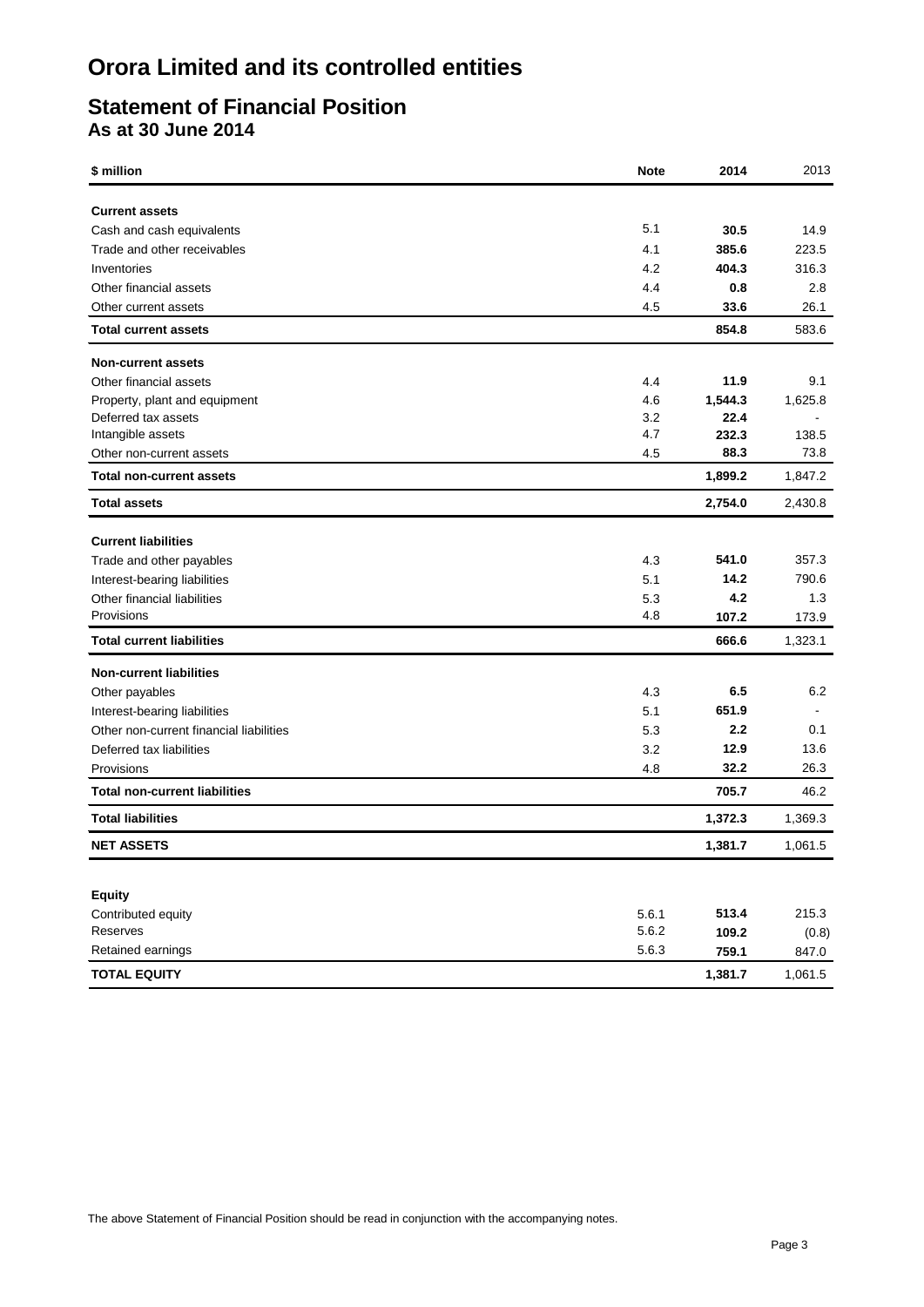### **Statement of Changes in Equity For the financial year ended 30 June 2014**

|                                                                                                  |                |                              | <b>Attributable to owners of Orora Limited</b> |                             |                     |  |
|--------------------------------------------------------------------------------------------------|----------------|------------------------------|------------------------------------------------|-----------------------------|---------------------|--|
| \$ million                                                                                       | <b>Note</b>    | <b>Contributed</b><br>equity | <b>Reserves</b>                                | <b>Retained</b><br>earnings | <b>Total equity</b> |  |
|                                                                                                  |                |                              |                                                |                             |                     |  |
| Balance at 1 July 2013                                                                           |                | 215.3                        | (0.8)                                          | 847.0                       | 1,061.5             |  |
| Loss for the financial period                                                                    | 5.6.3          |                              |                                                | (72.2)                      | (72.2)              |  |
| Total other comprehensive income                                                                 | 5.6.2          |                              | 13.2                                           |                             | 13.2                |  |
| Total comprehensive income/(loss) for the financial period                                       |                |                              | 13.2                                           | (72.2)                      | (59.0)              |  |
| Transactions with owners in their capacity as owners:                                            |                |                              |                                                |                             |                     |  |
| Issues of shares for consideration under the<br>demerger restructuring activities <sup>(1)</sup> | 5.6.1          | 298.7                        |                                                |                             | 298.7               |  |
| Equity attributable to entities acquired and disposed<br>under common control <sup>(1)</sup>     | 5.6.2 & 5.6.3  |                              | (38.2)                                         | 153.4                       | 115.2               |  |
| Demerger common control transaction <sup>(1)</sup>                                               | 5.6.2 & 5.6.3  |                              | 132.9                                          | (132.9)                     |                     |  |
| Shares purchased on-market to satisfy issue of<br>rights under share-based payment plans         | 5.6.1          | (0.6)                        |                                                |                             | (0.6)               |  |
| Dividends paid                                                                                   | 5.6.3          |                              |                                                | (36.2)                      | (36.2)              |  |
| Share-based payment expense                                                                      | 5.6.2          |                              | 2.1                                            |                             | 2.1                 |  |
| Balance at 30 June 2014                                                                          |                | 513.4                        | 109.2                                          | 759.1                       | 1,381.7             |  |
| Balance at 1 July 2012                                                                           |                | 215.3                        | (1.7)                                          | 897.2                       | 1,110.8             |  |
|                                                                                                  |                |                              |                                                |                             |                     |  |
| Loss for the financial period<br>Total other comprehensive income                                | 5.6.3<br>5.6.2 |                              | 0.9                                            | (50.2)                      | (50.2)<br>0.9       |  |
| Total comprehensive income/(loss) for the financial period                                       |                |                              | 0.9                                            | (50.2)                      | (49.3)              |  |
| Balance at 30 June 2013                                                                          |                | 215.3                        | (0.8)                                          | 847.0                       | 1,061.5             |  |

<sup>(1)</sup> Refer to note 2 which describes the impact on the reported results of Orora Limited arising from transactions and restructuring activities undertaken as part of the demerger from Amcor Limited.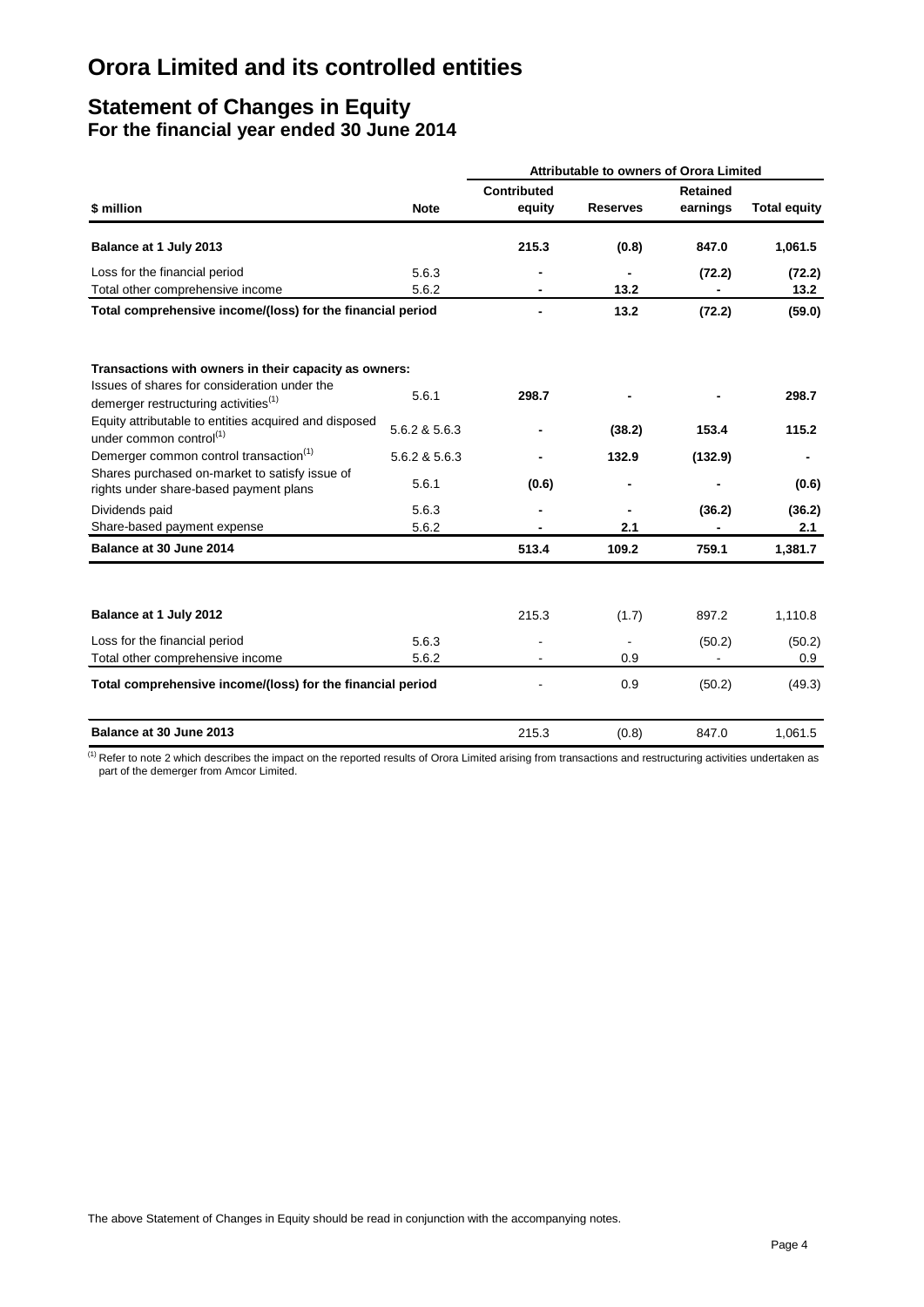### **Cash Flow Statement For the financial year ended 30 June 2014**

| \$ million                                                                                 | Note  | 2014    | 2013           |
|--------------------------------------------------------------------------------------------|-------|---------|----------------|
| Cash flows from operating activities                                                       |       |         |                |
| Loss for the financial period from continuing activities                                   |       | (106.5) | (58.7)         |
| Depreciation                                                                               | 3.1.2 | 94.6    | 89.7           |
| Amortisation of intangible assets                                                          | 3.1.2 | 7.7     | 9.4            |
| Impairment losses on property, plant and equipment, intangibles, receivables and inventory |       | 226.8   | 103.1          |
| Reversal of impairment losses on receivables and inventory                                 |       | (10.2)  | (17.6)         |
| Net finance costs                                                                          | 5.4   | 43.7    | 48.1           |
| Net gain on disposal of non-current assets                                                 |       | (5.8)   | (80.2)         |
| Fair value gain/(loss) on financial assets at fair value through income statement          |       | 1.1     | (0.4)          |
| Dividends from other entities                                                              |       | (0.6)   | (0.3)          |
| Share-based payment expense                                                                | 3.1.2 | 2.1     |                |
| Other sundry items                                                                         |       | 21.7    | 16.8           |
| Income tax benefit                                                                         | 3.2   | (38.3)  | (47.0)         |
| Operating cash flows before changes in working capital and provisions                      |       | 236.3   | 62.9           |
| - (Increase)/Decrease in prepayments and other operating assets                            |       | (7.3)   | (37.1)         |
| - (Decrease)/Increase in employee benefits and other operating liabilities                 |       | (2.3)   | (0.4)          |
| - (Decrease)/Increase in provisions                                                        |       | (41.6)  | 19.9           |
| - (Increase)/Decrease in trade and other receivables                                       |       | (8.4)   | (1.7)          |
| - Decrease/(Increase) in inventories                                                       |       | 10.2    | 24.3           |
| - Increase/(Decrease) in trade and other payables                                          |       | 51.0    | 13.3           |
|                                                                                            |       | 237.9   | 81.2           |
| Dividends received                                                                         |       | 0.6     | 0.3            |
| Interest received                                                                          |       | 0.6     | 0.1            |
| Borrowing costs                                                                            |       | (47.1)  | (48.1)         |
| Income tax paid                                                                            |       | (40.9)  | $\blacksquare$ |
| Net cash from continuing operating activities                                              | 3.1.1 | 151.1   | 33.5           |
| Net cash from discontinued operating activities                                            |       | 5.7     | (1.0)          |
| Net cash flows from operating activities                                                   |       | 156.8   | 32.5           |
|                                                                                            |       |         |                |
| Cash flows from investing activities                                                       |       |         |                |
| Granting of loans to associated companies and other persons                                |       | (0.1)   | (0.2)          |
| Payments for acquisition of controlled entities and businesses, net of cash acquired       |       | 14.2    | (27.0)         |
| Payments for property, plant and equipment and intangible assets                           | 3.1.1 | (110.6) | (137.8)        |
| Proceeds on disposal of controlled entities and businesses                                 |       |         | 4.5            |
| Proceeds on disposal of property, plant and equipment                                      |       | 4.7     | 43.6           |
| Net cash from continuing investing activities                                              |       | (91.8)  | (116.9)        |
| Net cash from discontinued investing activities                                            |       | (3.3)   | (6.6)          |
| Cash, net of overdraft, disposed of                                                        |       | (4.5)   |                |
| Net cash flows from investing activities                                                   |       | (99.6)  | (123.5)        |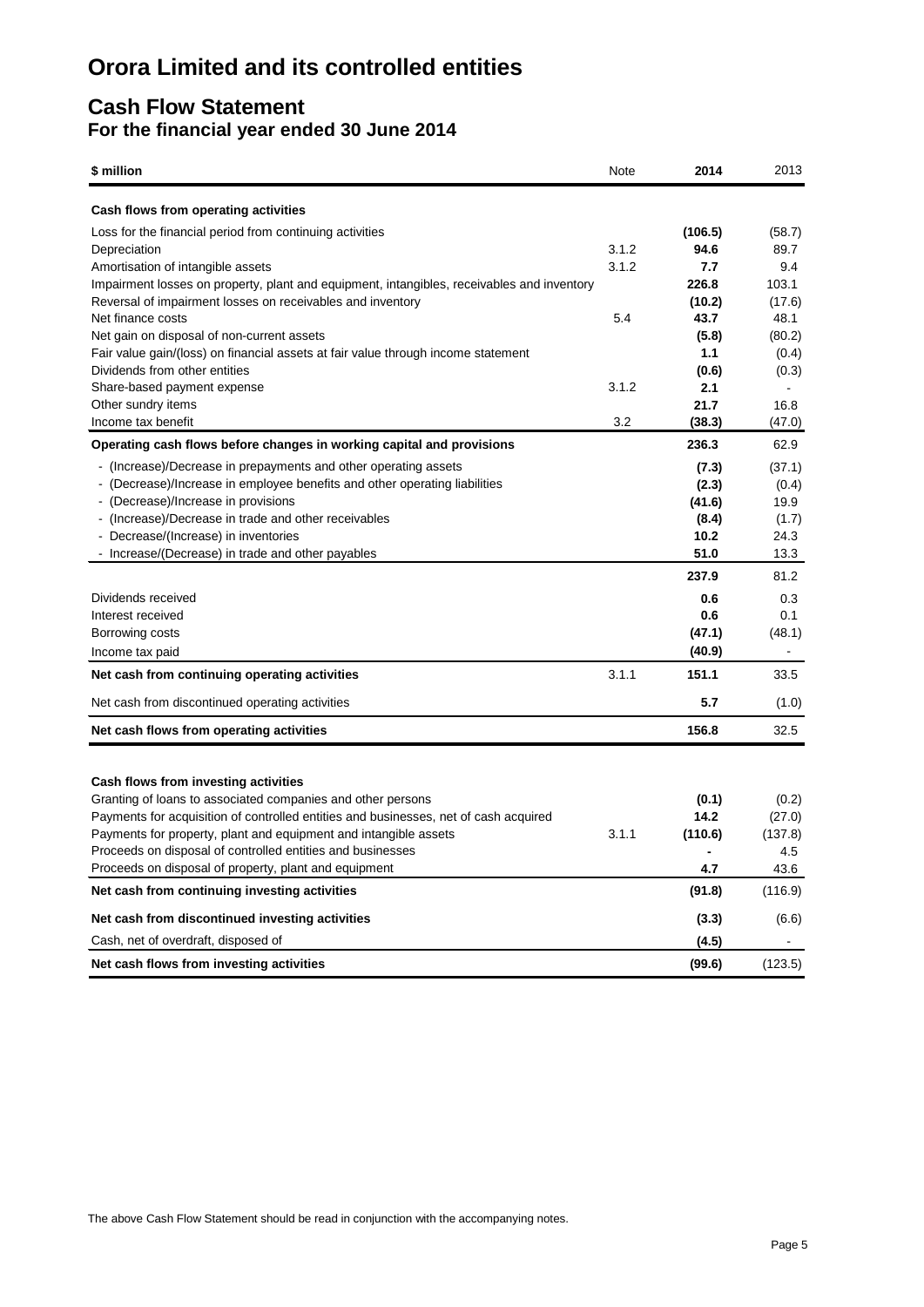### **Cash Flow Statement (continued) For the financial year ended 30 June 2014**

| \$ million                                                                               | Note  | 2014      | 2013  |
|------------------------------------------------------------------------------------------|-------|-----------|-------|
| Cash flows from financing activities                                                     |       |           |       |
| Shares purchased on-market to satisfy granting of rights under share-based payment plans | 5.6.1 | (0.6)     |       |
| Proceeds from borrowings                                                                 |       | 1,588.4   | 100.3 |
| Repayment of borrowings                                                                  |       | (1,591.3) |       |
| Dividends and other equity distributions paid                                            | 5.6.3 | (36.2)    |       |
| Net cash from continuing financing activities                                            |       | (39.7)    | 100.3 |
| Net cash from discontinued financing activities                                          |       | (0.5)     | 8.1   |
| Net cash flows from financing activities                                                 |       | (40.2)    | 108.4 |
|                                                                                          |       |           |       |
| Net increase in cash held                                                                |       | 17.0      | 17.4  |
| Cash and cash equivalents at the beginning of the financial period                       |       | 13.6      | (3.8) |
| Effects of exchange rate changes on cash and cash equivalents                            |       | (0.1)     |       |
| Cash and cash equivalents at the end of the financial period <sup>(1)</sup>              |       | 30.5      | 13.6  |

 $<sup>(1)</sup>$ Refer to notes 5.1 and 5.2 for details of the financing arrangements of the group.</sup>

#### **Reconciliation of cash and cash equivalents**

For purposes of the Cash Flow Statement, cash and cash equivalents includes cash on hand and at bank and short-term money market investments, net of outstanding bank overdrafts. Cash and cash equivalents as at the end of the financial year as shown in the Cash Flow Statement is reconciled to the related items in the Statement of Financial Position as follows:

| Cash assets and cash equivalents                             | 30.5 | 14.9  |
|--------------------------------------------------------------|------|-------|
| Bank overdrafts                                              |      | (1.3) |
| Cash and cash equivalents at the end of the financial period | 30.5 | 13.6  |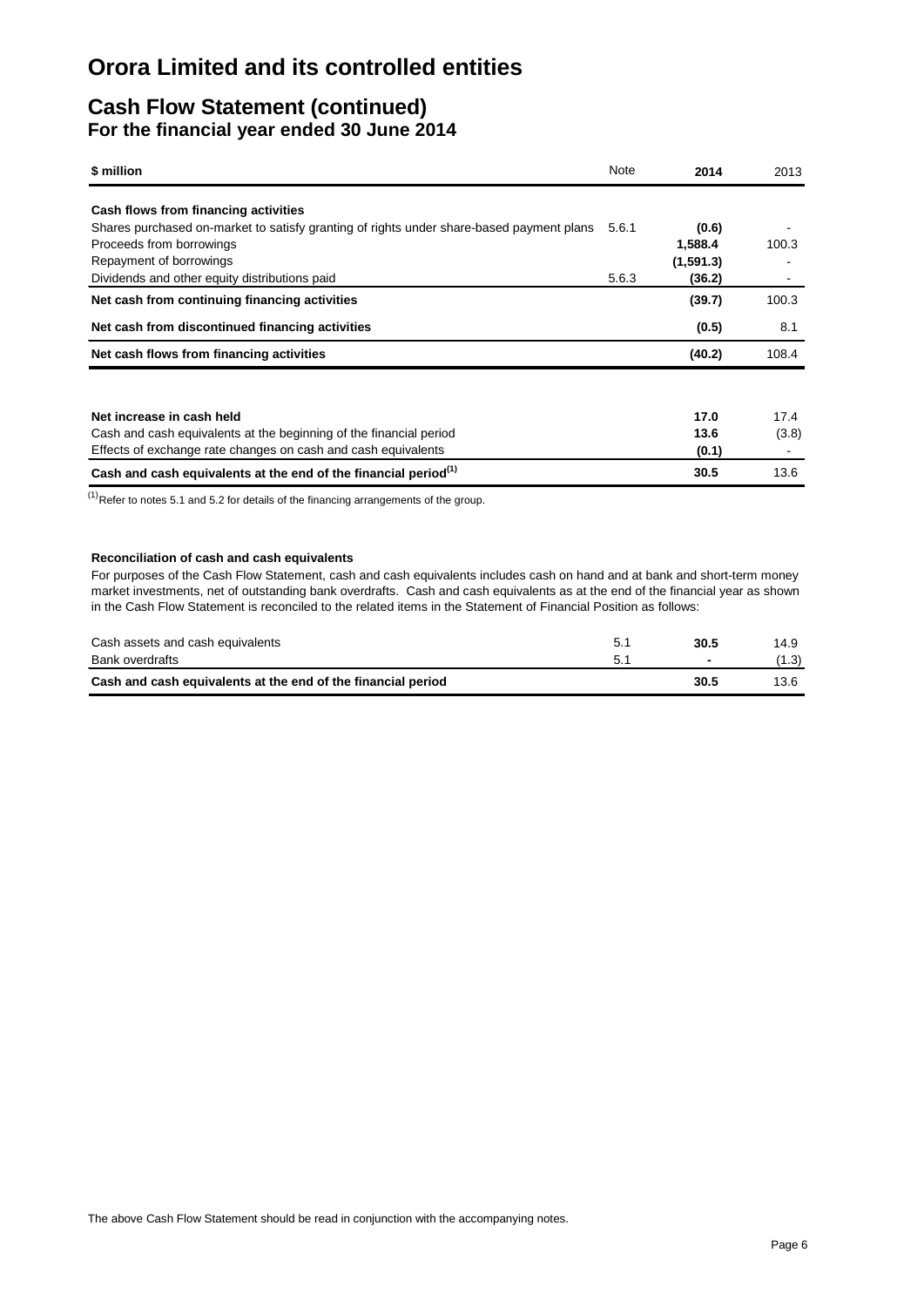### **Notes to the financial statements**

30 June 2014

### **Section 1 Basis of Preparation**

This section sets out the accounting policies that relate to the financial statements of Orora Limited (formerly Amcor Packaging (Australia) Pty Limited) and its controlled entities. Where an accounting policy is specific to one note, the policy is described within the note to which it relates. These policies have been consistently applied to all periods presented, except as described in note 1.5.

This section also discusses new accounting standards, amendments and interpretations issued by the Australian Accounting Standards Board (AASB), whether they are effective in 2014 or later years and how these changes are expected to impact the financial position and performance of the Group.

### **1.1 Reporting Entity**

Orora Limited (the Company) is a company domiciled in Australia. The Financial Report includes financial statements of the Company and its subsidiaries (together referred to as the 'Group 'and individually 'Group companies'). The Group is primarily involved in the manufacture and supply of packaging products and services to the grocery, fast moving consumer goods and industrial markets.

### **1.2 Basis of accounting**

#### **Statement of Compliance**

The Group is a for-profit entity for the purposes of preparing the financial statements. This general purpose Financial Report for the year ended 30 June 2014 has been prepared in accordance with Australian Accounting Standards (AASBs), including Australian Accounting Interpretations adopted by the AASB and the *Corporations Act 2001*. The Financial Report of the Group also complies with International Financial Reporting Standards (IFRSs) and Interpretations as issued by the International Accounting Standards Board (IASB). These financial statements for the year ended 30 June 2014 are the first the Group has prepared in accordance with IFRS.

The Company is of the kind referred to in the Australian Securities and Investments Class Order 98/0100 dated 10 July 1998. In accordance with that Class Order, amounts in the consolidated financial statements have been rounded to the nearest \$100,000 or, where the amount is \$50,000 or less, zero, unless specifically stated otherwise. The consolidated financial statements were approved by the Board of Directors on 25 August 2014.

### **1.3 Basis of measurement**

The consolidated financial statements have been prepared under the historical cost basis except for the following items which are measured at fair value:

- derivative financial instruments;
- non-derivative financial instruments measured at fair value through profit or loss; and
- available-for-sale financial assets.

### **1.4 Critical accounting judgments and estimates**

The preparation of consolidated financial statements requires management to exercise judgement and make estimates and assumptions in applying the Group's accounting policies which impact the reported amounts of assets, liabilities, income and expenses.

Estimates and assumptions are evaluated on an ongoing basis and are based on historical experience and other factors, including expectations of future events that are believed to be reasonable under the circumstances. The actual result may differ from these accounting estimates. Revisions to accounting estimates are recognised in the period in which the estimate is revised and in any future periods affected.

The following are the critical accounting policies that involve a high degree of judgement or complexity, or where assumptions and estimation uncertainties are significant in the preparation of the consolidated financial statements.

#### **Testing for impairment of assets**

The determination of impairment for non-financial assets, financial assets, goodwill and other intangible assets involves the use of judgements and estimates that include, but are not limited to, the cause, timing and measurement of the impairment.

Management is required to make significant judgements concerning the identification of impairment indicators, such as changes in competitive positions, expectations of growth, increased cost of capital, and other factors that may indicate impairment such as a business restructuring. In addition, management is also required to make significant estimates regarding future cash flows and the determination of fair values when assessing the recoverable amount of assets (or group of assets). Input into these valuations require assumptions and estimations to be made about forecast earnings before interest and tax and related future cash flows, growth rates, applicable discount rates, useful lives and residual values.

The judgements, estimates and assumptions used in assessing impairment are management's best estimates based on current and forecast market conditions. Changes in economic and operating conditions impacting these assumptions could result in changes in the recognition of impairment charges in future periods.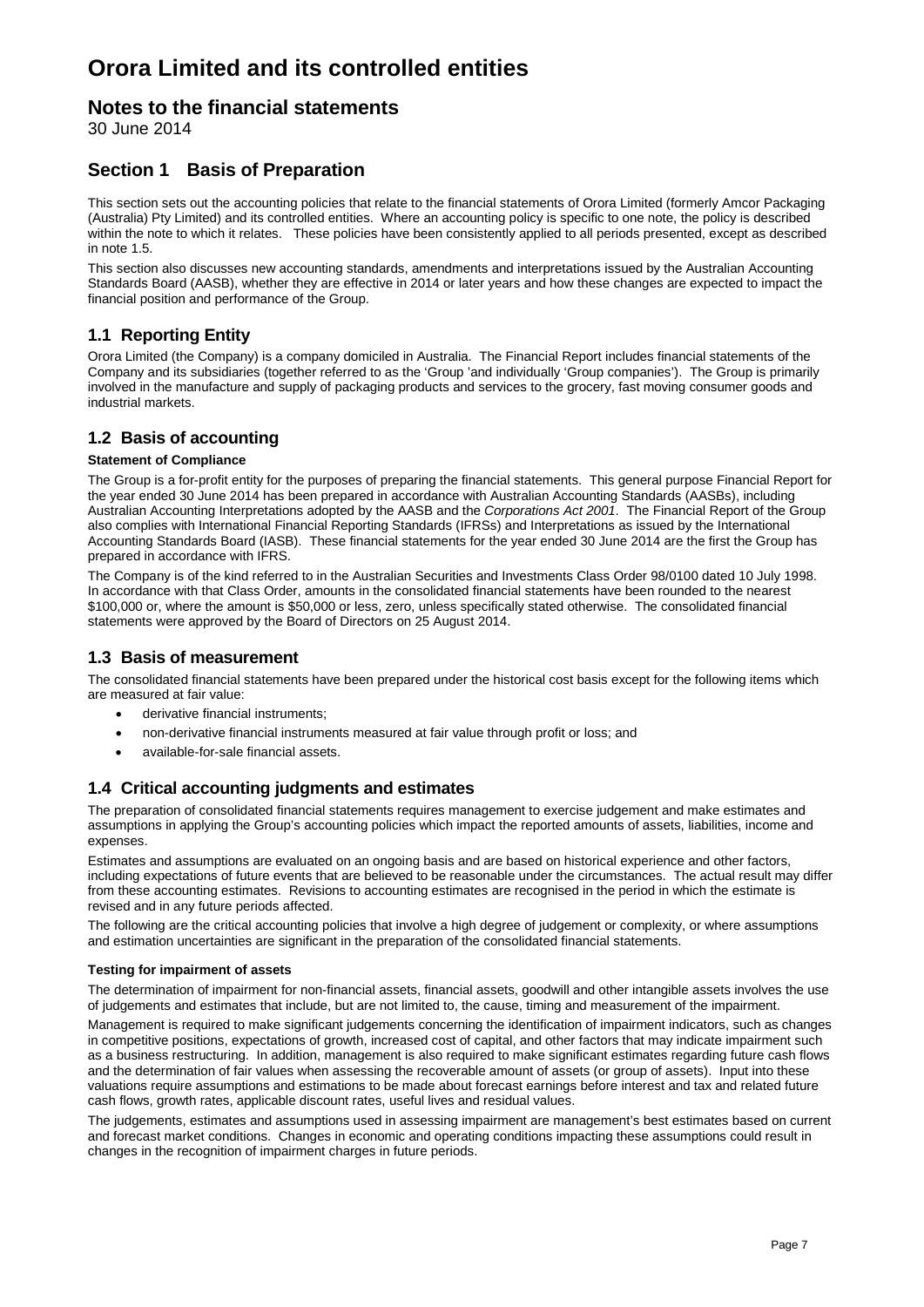### **Notes to the financial statements**

30 June 2014

### **Section 1 Basis of Preparation (continued)**

### **1.4 Critical accounting judgments and estimates (continued)**

#### **Direct and indirect income tax, including utilisation of tax losses**

The Group is subject to income taxes in Australia and foreign jurisdictions and as a result significant judgement is required in determining the Group's provision for income tax. There are many transactions and calculations relating to the ordinary course of business for which the ultimate tax determination is uncertain. The Group recognises liabilities for uncertain tax positions based on management's best estimate of whether additional taxes will be due. Where the final tax outcome of these matters is different from the amounts that were initially recorded, these differences impact the current and deferred tax provisions in the period in which such determination is made.

The assumptions regarding future realisation, and therefore the recognition of deferred tax assets, may change due to future operating performance and other factors.

#### **Measurement of asset restoration and restructuring provisions**

The determination of provisions for asset restoration and restructuring involves the use of judgements and estimates as to the timing and measurement of future cash outflows.

Asset restoration provisions require assessments to be made of lease make good conditions and decommissioning and environmental risks. The provisions also require estimates to be made of costs to dismantle and remove equipment and to restore the site to the condition required under the terms of the lease and required by environmental laws and regulations.

Restructuring provisions require assessments to be made regarding the timing of recognition, specifically are plans sufficiently detailed, approved and communicated to support recognition at a point in time. The provisions also require estimates to be made of the cost of restructuring and the timing of these cash outflows.

The judgements, estimates and assumptions used in the booking of asset restoration and restructuring provisions are management's best estimates based on current and forecast operating and market conditions.

#### **Measurement of fair value**

A number of the Group's accounting policies and disclosures require the measurement of fair values, for both financial and nonfinancial assets and liabilities.

The Orora Group Treasury team performs the financial instrument valuations required for financial reporting purposes, including level 3 fair values, if any, and report directly to the Chief Financial Officer (CFO) and the Audit & Compliance Committee. Discussions of valuation processes and results are held with the CFO and Orora Group Treasury at least once every six months, in line with the Group's half-yearly reporting requirements. Significant valuation issues are reported to the Audit & Compliance Committee.

When measuring the fair value of an asset or liability, the Group uses market observable data as far as possible. Fair values are categorised into three levels as prescribed under accounting standards, with each of these levels indicating the reliability of the inputs used in determining fair value. The levels in the fair value hierarchy are:

Level 1: fair value identified from quoted price traded in an active market for an identical asset or liability at the end of the reporting period. The quoted market price used for assets is the last bid price.

Level 2: fair value determined using valuation techniques that maximise the use of observable market data and rely as little as possible on entity-specific estimates. All significant inputs used in the valuation method are observable.

Level 3: one or more of the significant inputs used in determining fair value for the asset or liability is not based on observable market data (unobservable input).

The Group recognises transfers between levels of the fair value hierarchy at the end of the reporting period when the change has occurred.

Further information regarding the assumptions made in measuring fair values is included in the following notes:

- valuation of available-for-sale financial instruments refer note 4.4
- valuation of derivative financial instruments refer note 5.3
- measurement of share-based payments refer note 5.6.5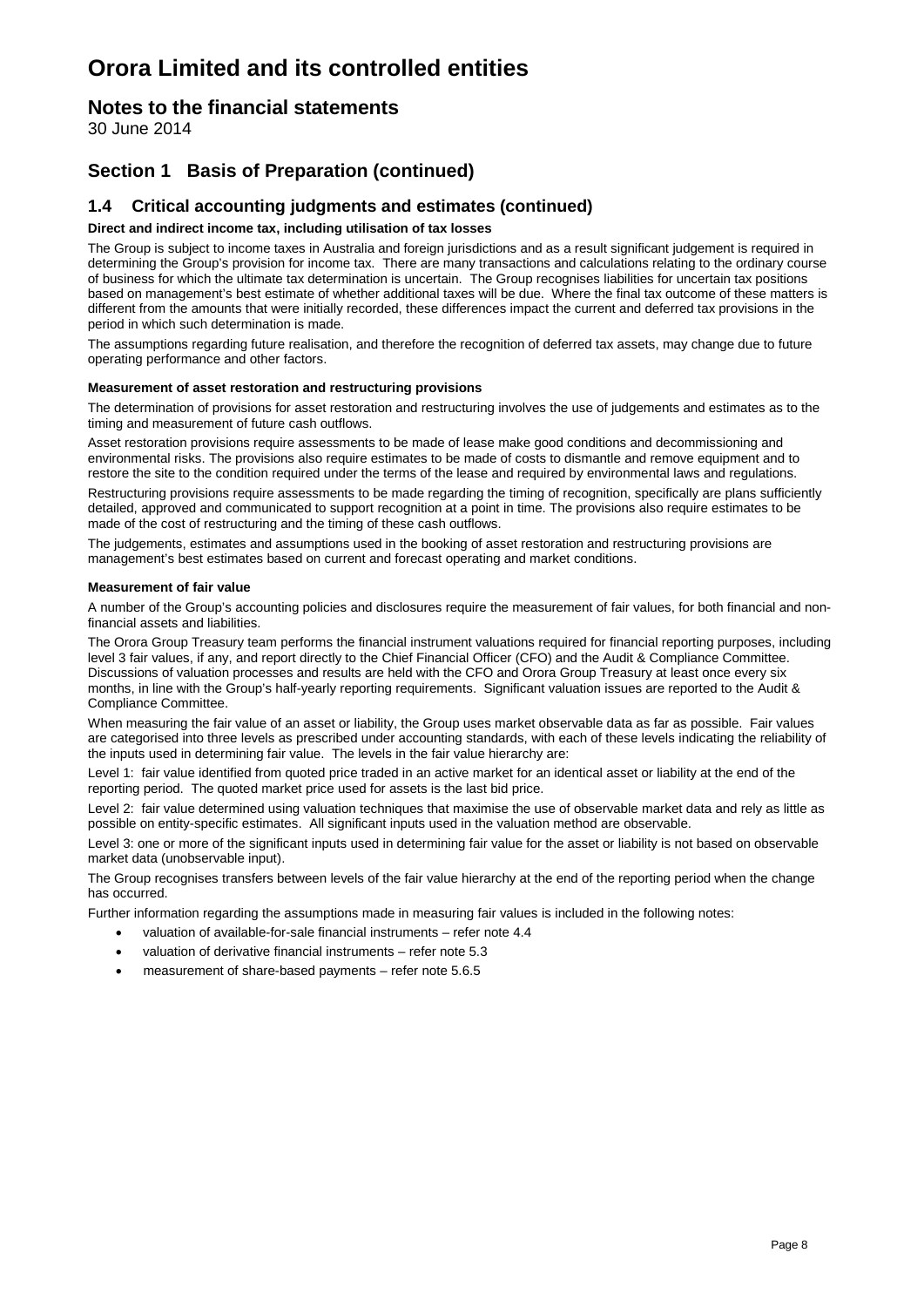### **Notes to the financial statements**

30 June 2014

### **Section 1 Basis of Preparation (continued)**

### **1.5 Changes in accounting policy**

Except for the changes below, the Group has consistently applied the accounting policies set out within this Financial Report to all periods presented in these consolidated financial statements.

The Group has adopted the following new standards and amendments to standards, including any consequential amendments to other standards, with a date of initial application of 1 July 2013.

- AASB 10 *Consolidated Financial Statements,* AASB 11 *Joint Arrangements,* AASB 12 *Disclosure of Interests in Other Entities,* AASB 128 *Investments in Associates and Joint Ventures,* AASB 127 *Separate Financial Statements* and AASB 2011-7 *Amendments to Australian Accounting Standards arising from the Consolidation and Joint Arrangement Standards and* AASB 2012-10 *Amendments to Australian Accounting Standards – Transition Guidance and other Amendments* together represent a suite of related standards covering the accounting and disclosure requirements for consolidated financial statements, associates, joint arrangements and off balance sheet vehicles.
- AASB 13 *Fair Value Measurement* and AASB 2011-8 *Amendments to Australian Accounting Standards arising from AASB 13* combines guidance for all fair value measurements required in other standards.
- AASB 119 *Employee Benefits* and AASB 2011-10 *Amendments to Australian Accounting Standards arising from AASB 119* amends disclosure, presentation and accounting to defined benefit plans and other employee benefits.
- AASB 2011-4 *Amendments to Australian Accounting Standards to Remove Individual Key Management Personnel Disclosure Requirements [AASB 124]*

In addition to the above, the Group has early adopted AASB 2013-3 *Amendments to AASB 136 – Recoverable Amount Disclosures for Non-Financial Assets.*

Although the adoption of these standards has resulted in some changes to the accounting policies of the Group they have not resulted in any adjustment to the amounts recognised in the financial statements. The standards have however affected the disclosures in the notes to the financial statements.

### **1.6 New accounting standards and interpretations not yet adopted**

A number of new standards, amendments to standards and interpretations are effective for annual periods beginning after 1 January 2014 and have not been applied in preparing these consolidated financial statements. The following new or amended accounting standards and interpretations issued by the AASB have been identified as those which may have a material impact on the Group in the period of initial application.

#### **AASB 9 Financial Instruments**

AASB 9 *Financial Instruments* addresses the classification, measurement and derecognition of financial liabilities. With the recent amendments to the standard in December 2013, AASB 9 now also sets out new rules for hedge accounting. The standard is not applicable until 1 January 2018 but is available for early adoption.

There will be no impact on the Group's accounting for financial assets or financial liabilities on adoption of the standard. The new hedging rules however will align hedge accounting more closely with the Group's risk management practices and as a general rule, it will be easier to apply hedge accounting once the standard is adopted. The new standard also introduces expanded disclosure requirements and changes in presentation with regards to financial instruments.

The Group has not yet completed the analysis on how its own hedging arrangements would be affected by the new rules, and therefore has not yet decided whether to adopt any parts of AASB 9 early. In order to apply the new hedging rules, the Group would have to adopt AASB 9 and the consequential amendments to AASB 7 *Financial Instruments: Disclosures* and AASB 139 *Financial Instruments: Recognition and Measurement* **in their entirety.** 

#### **AASB 2014-1 Amendments to Australian Accounting Standards**

AASB 2014-1 *Amendments to Australian Accounting Standards* makes numerous amendments and editorial corrections to Australian Accounting Standards and Interpretations with regards to the following:

- amendments arising from the issuance by the International Accounting Standards Board *Annual Improvements to IFRSs 2010-2012 Cycle* and *Annual Improvements to IFRSs 2011-2013 Cycle;*
- amendments to AASB 119 *Employee Benefits* in relation to the requirements for contributions from employees or third parties that are linked to service;
- amendments to particular accounting standards to delete reference to AASB 1031 *Materiality;* and
- amendments to accounting standards to defer the mandatory application date of AASB 9 *Financial Instruments* to annual periods beginning on or after 1 January 2018, including consequential amendments to numerous accounting standards as a consequence of the introduction of the new hedge accounting rules into AASB 9, as discussed above.

Each amendment is distinct and each has their own application date and transition provisions. A preliminary review of the amendments introduced by AASB 2014-1 indicates that the application of each amendment is not expected to have any impact upon the financial results of the Group.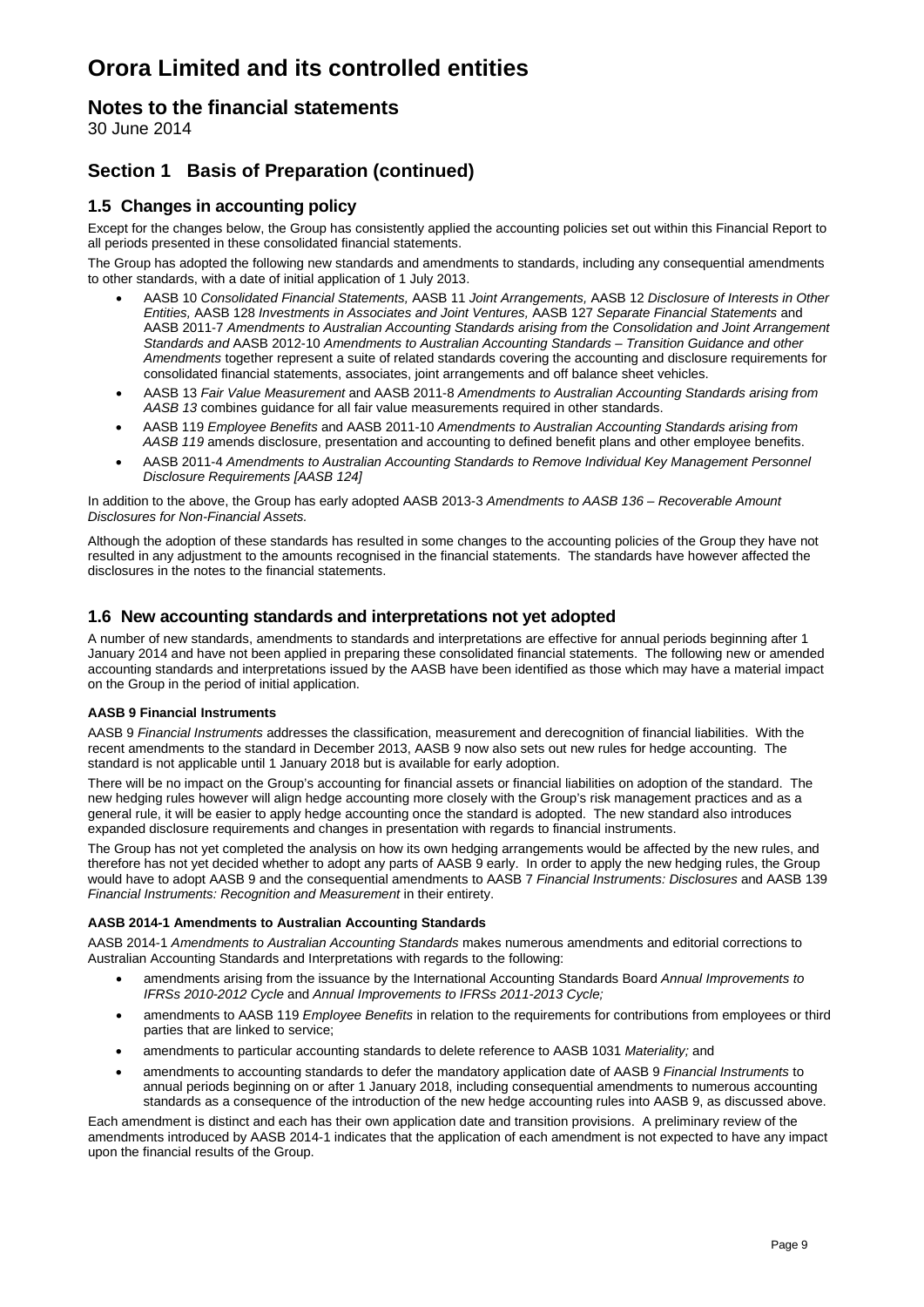### **Notes to the financial statements**

30 June 2014

### **Section 1 Basis of Preparation (continued)**

### **1.7 Basis of consolidation**

#### **Business combinations**

The Group accounts for business combinations using the acquisition method when control is transferred to the Group. The acquisition method is used regardless of whether equity instruments or other assets of a business are acquired.

The consideration transferred for the acquisition comprises the fair values of the assets transferred, the liabilities incurred and the equity interest issued by the Group. The consideration transferred also includes the fair value of any contingent consideration arrangement and the fair value of any pre-existing equity interest in the subsidiary.

The Group measures goodwill at the acquisition date as:

- the fair value of the consideration transferred; plus
- the amount of any non-controlling interest recognised in the acquiree and the acquisition date fair value of any previous equity interest in the acquiree; less
- the fair value of the Group's share of the identifiable assets acquired and liabilities assumed.

When the excess is negative and the measurement of all amounts has been reviewed, the difference is recognised directly in profit or loss as a bargain purchase. Acquisition-related costs are expensed as incurred.

Identifiable assets acquired and liabilities and contingent liabilities assumed in a business combination are, with limited exceptions, measured initially at their fair values at the acquisition date. On an acquisition-by-acquisition basis, the Group recognises any non-controlling interest in the acquiree either at fair value or at the non-controlling interest's proportionate share of the acquiree's net identifiable assets.

Contingent consideration is classified either as equity or a financial liability. Amounts classified as a financial liability are subsequently measured to fair value with changes in fair value recognised in profit or loss.

#### **Subsidiaries**

Subsidiaries are all those entities that are controlled by the Group. The Group controls an entity when it has power over an entity, exposure or rights to variable returns from its involvement with that entity and has the ability to use that power to affect those returns. In assessing control, in addition to considering the existence of potential voting rights that are presently exercisable or convertible, the Group also considers relationships with other parties that may result in the Group controlling an entity on the basis of de facto circumstances.

The financial statements of subsidiaries are included in the consolidated financial statements from the date that the Group obtains control until the date that control ceases. All balances and transactions between entities included within the Group are eliminated.

When the Group loses control over a subsidiary, it derecognises the assets and liabilities of the subsidiary, and any other components of equity. Any resulting gain or loss is recognised in the income statement. Any interest retained in the former subsidiary is measured at fair value when control is lost.

#### **Orora Employee Share Trust**

The Group has formed the Orora Employee Share Trust (the 'Trust') for the purpose of managing and administering the Group's Employee Share Schemes (refer note 5.6.5), through the acquiring, holding and transferring of shares, or rights to shares, in the Company.

The Trust is consolidated as the entity is controlled by the Group. All shares held by the Trust are disclosed as treasury shares and deducted from contributed equity (refer note 5.6.1).

### **1.8 Foreign currencies**

Items included in the financial statements of each of the entities included within the Group are measured using the currency of the economic environment in which the entity primarily generates and expends cash (the 'functional currency'). These consolidated financial statements are presented in Australian dollars, which is the functional currency of the Company, Orora Limited.

#### **Foreign currency transactions**

Transactions in foreign currencies are translated into the respective functional currency of the entity using exchange rates prevailing at the date of the transaction. Monetary assets and liabilities denominated in foreign currencies at the reporting date are retranslated to the functional currency of the entity holding the monetary assets and liabilities at the foreign exchange rate at that date. Foreign exchange gains and losses arising from the settlement of such transactions and from the translation of monetary assets and liabilities denominated in foreign currencies are recognised in the income statement, except when deferred in equity as qualifying cash flow hedges or net investment hedges.

Translation differences on non-monetary items, such as equities held at fair value through profit or loss, are reported as part of the fair value gain or loss. Translation differences on non-monetary items, such as equities classified as available-for-sale financial assets, are included in the available-for-sale investments revaluation reserve in equity.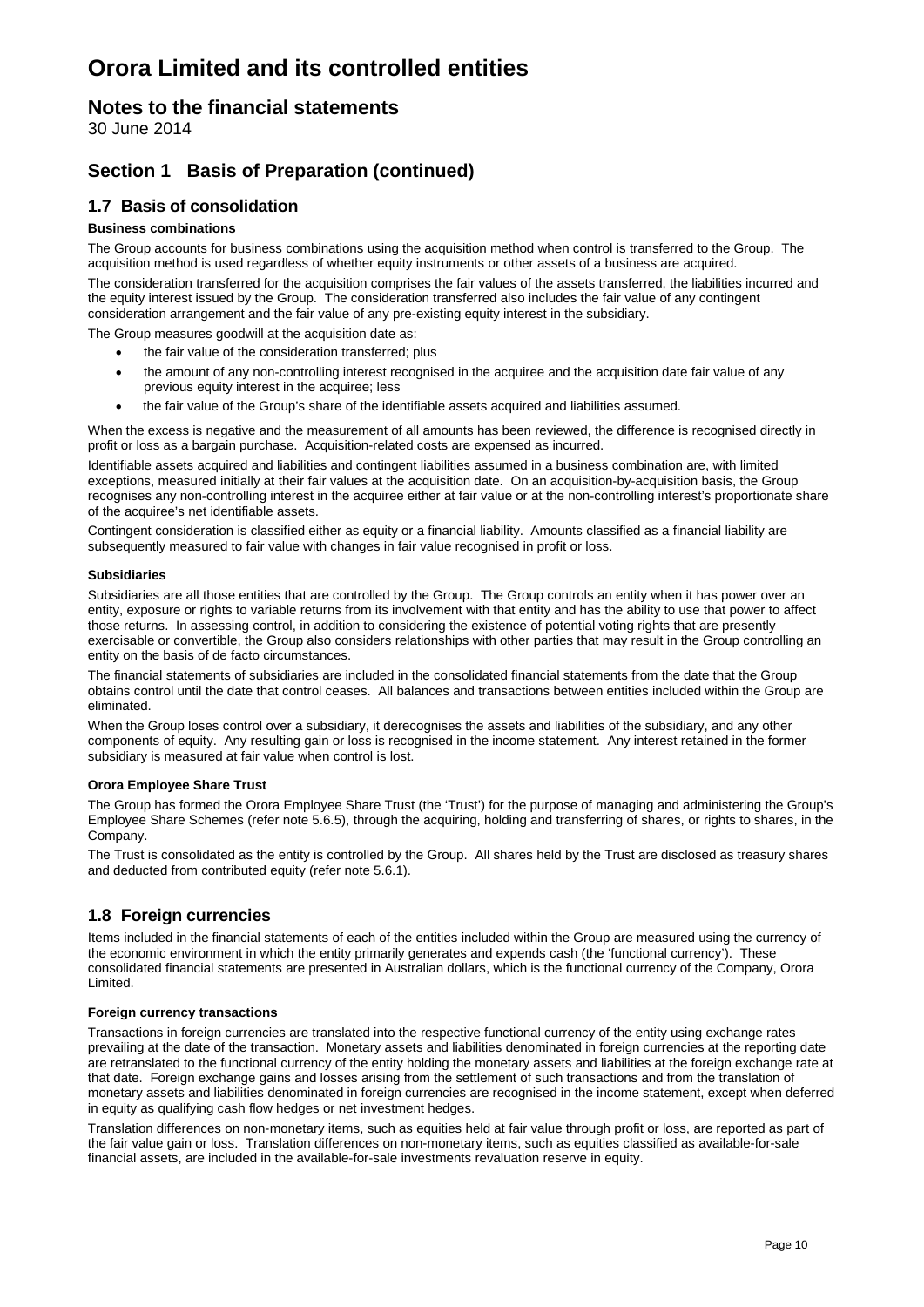### **Notes to the financial statements**

30 June 2014

### **Section 1 Basis of Preparation (continued)**

### **1.8 Foreign currencies (continued)**

#### **Foreign operations**

The results and financial position of all entities within the Group that have a functional currency different from the presentation currency are translated into Australian dollars as follows:

- assets and liabilities for each statement of financial position presented are translated at the closing exchange rate at the date of that balance sheet;
- income and expenses for each income statement and amount recognised in other comprehensive income are translated at average exchange rates, which approximate the exchange rates at the dates of the transactions; and
- goodwill and fair value adjustments arising on the acquisition of a foreign operation are treated as assets and liabilities of the foreign operation and are translated at the closing exchange rate.

On consolidation, all the resulting exchange differences arising from the translation are recognised in other comprehensive income and accumulated as a separate component of equity in the Exchange Fluctuation Reserve (EFR). When a foreign operation is disposed of, the amount that has been recognised in equity in relation to the proportion of the foreign operation disposed of is transferred to the income statement as an adjustment to the profit or loss on disposal.

### **1.9 Financial instruments**

#### **Classification**

The financial assets and liabilities of the Group, as presented in the statement of financial position, are classified into the following financial instrument categories in accordance with AASB 139 *Financial Instruments – Recognition and Measurement:*

- 'Loans and receivables' separately disclosed as cash and cash equivalents and trade and other receivables and are measured at amortised cost;
- 'Available-for-sale financial assets' separately disclosed in other financial assets as an available-for-sale financial instrument and measured at fair value through other comprehensive income;
- 'Financial instruments at fair value through profit or loss' separately disclosed in other financial assets or other financial liabilities as a derivative financial instrument and measured at fair value through profit or loss; and
- 'Financial liabilities measured at amortised cost' separately disclosed as trade and other payables and interestbearing liabilities.

Judgement is required when determining the appropriate classification of the Group's financial instruments. Details on the accounting policies for the measurement of the above instruments are set out in the relevant notes.

#### **Recognition and derecognition**

The Group recognises a financial asset or liability when it becomes a party to the contract. Financial instruments are no longer recognised in the statement of financial position when the contractual rights to receive cash flows from the instrument expire or when the Group no longer retains control of substantially all the risks and rewards under the instrument.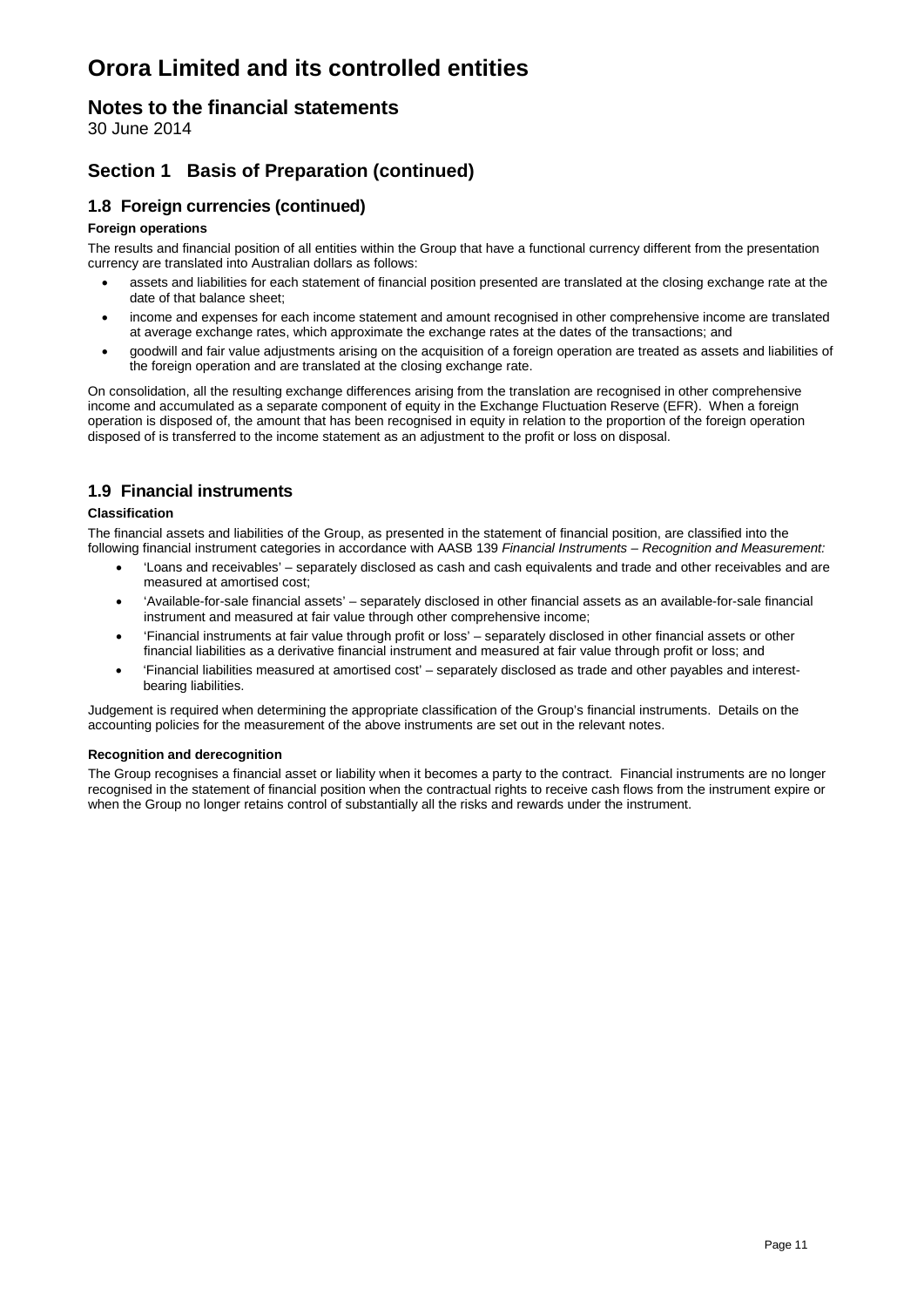### **Notes to the financial statements**

30 June 2014

### **Section 2 Orora Limited Demerger**

Effective 17 December 2013 Orora Limited (the Company) and its controlled entities (collectively referred to as the Group) demerged from Amcor Limited. The Company was listed as a separate standalone entity on the Australian Securities Exchange (ASX) on 18 December 2013 and the demerger was implemented on 31 December 2013 with the Group repaying amounts owed to Amcor Limited totalling \$765.8 million pursuant to the Demerger Agreement.

Prior to the demerger, the Company and Amcor Limited were required to undertake an internal corporate restructure which took place on 31 October 2013. As a result of the corporate restructure, certain flexible packaging assets and businesses of the Company were sold and several entities ceased to be and several entities became, subsidiaries of the Company. In addition, a number of operating assets and liabilities were legally transferred between the Company and entities within the Amcor Limited Group.

As required for statutory reporting purposes, the statutory financial information for the Orora Group has been presented for the financial year ended 30 June 2014 and for the comparative financial year ended 30 June 2013. However, as a result of the corporate restructure, the statutory financial information does not give a view of the performance of the Orora Group as it is currently structured.

The Orora Group statutory financial information includes the results of certain flexible packaging entities, assets and operations for the financial year ended 30 June 2013 and for the period 1 July 2013 to 31 October 2013, being the date at which these operations ceased to be part of the Orora Group under the internal corporate restructure, as well as internal and external borrowings of the Company that were held up to the demerger date, but which were retained by Amcor Limited post the demerger. The statutory financial information only includes the results of the Orora Group's current businesses in North America and certain closure and fibre activities in the Australia and New Zealand region from 1 November 2013, the date at which these operations became part of the Orora Group under the internal corporate restructure.

To assist shareholders in their understanding of the Orora Group's business as it is now structured, pro forma financial information for the years ended 30 June 2014 and 2013 can be found in the Company's media release to the ASX on 25 August 2014. This pro forma information is prepared on the basis that the business as it is now structured was in effect for the period 1 July 2012 to 30 June 2014. In the preparation of the pro forma financial information, adjustments have been made to the Orora Group's results, as they are presented in Group's segment note (refer note 3.1.1), to present a view of performance as if the corporate restructure had been effective from 1 July 2012. Additional adjustments have also been made in the presentation of pro forma financial information to reflect changes in depreciation and corporate costs, associated with the Company becoming a standalone listed entity, as well as reflecting the Group holding external debt and applying an effective tax rate of 30.8% in respect of the periods presented.

The pro forma adjustments referred to above have been made on a basis consistent with those contemplated on page 46 of the Amcor Limited Demerger Scheme Booklet. A reconciliation between the pro forma financial information and the Orora Group segment financial information is included within the aforementioned media release.

The reconciliations and the pro forma financial information have not been audited.

### **2.1 Businesses acquired and disposed**

As part of the corporate internal restructure undertaken by the Orora Group pursuant to the Demerger Deed with Amcor Limited, certain assets, liabilities and legal entities have been acquired and divested by the Orora Group. Details of the legal entities acquired and disposed are included in note 6.3.1.

These transactions occurred under the common control of Amcor Limited and for consolidation purposes have been accounted for as transactions between entities under common control. As a consequence no acquisition accounting in the form of a purchase price allocation was undertaken and therefore the assets and liabilities have not been remeasured to fair value nor has any goodwill arisen. As the Orora Group has elected to account for the business combination as a common control transaction all the assets and liabilities acquired by the Orora Group, as a result of the internal corporate restructure, have been recognised at values consistent with the carrying value of those assets and liabilities in Amcor Limited's accounts immediately prior to the restructure.

#### *Disposed businesses*

The businesses disposed of under the corporate internal restructure, which occurred prior to the demerger, have been treated as a discontinued operation within this financial report. As a result of the internal restructure the flexible packaging assets and businesses were transferred to Amcor and resulted in the recognition of a gain on sale of \$29.8 million which was settled through intercompany loans between Orora and the Amcor Group upon demerger. This gain is presented within discontinued operations.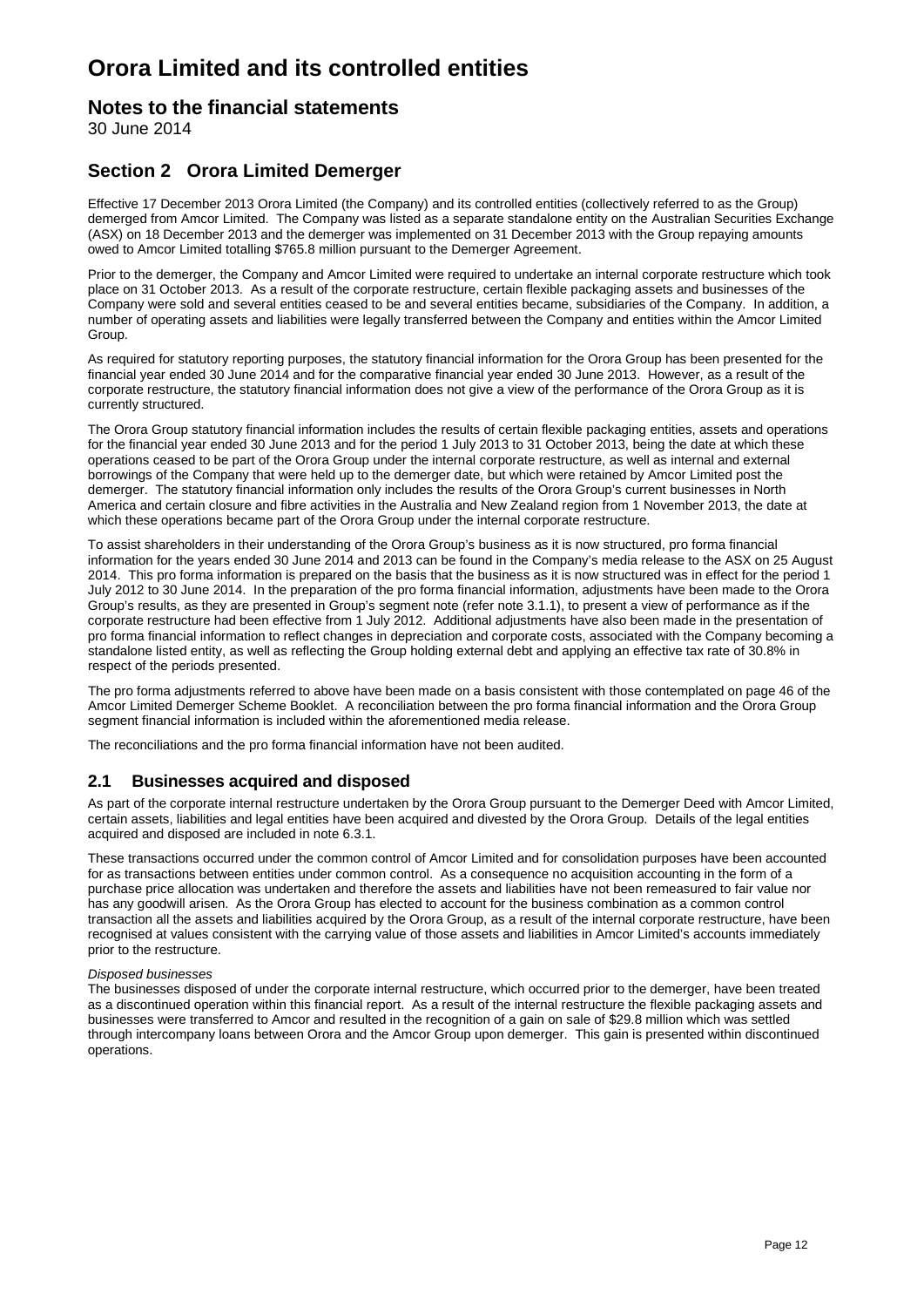### **Notes to the financial statements**

30 June 2014

### **Section 2 Orora Limited Demerger (continued)**

### **2.1 Businesses acquired and disposed (continued)**

*Disposed businesses (continued)*

The following table identifies the carrying value of the net assets divested at the date of restructuring: **\$ million**

| Carrying value of net assets derecognised |       |
|-------------------------------------------|-------|
| Cash and cash equivalents                 | 4.5   |
| Trade and other receivables               | 43.2  |
| Inventories                               | 38.6  |
| Property, plant and equipment             | 80.7  |
| Intangible assets                         | 35.3  |
| Deferred tax assets                       | 10.5  |
| Other non-current assets                  | 4.5   |
| <b>Total assets</b>                       | 217.3 |
| Trade and other payables                  | 44.3  |
| Interest-bearing liabilities              | 136.7 |
| Provisions                                | 37.5  |
| <b>Total liabilities</b>                  | 218.5 |
| Net liabilities derecognised              | (1.2) |

#### *Acquired businesses*

**\$ million**

The carrying value of the assets and liabilities that were acquired by the Orora Group as part of the internal corporate restructure that occurred prior to the demerger are as follows:

| .                                     |       |
|---------------------------------------|-------|
| Carrying value of net assets acquired |       |
| Cash and cash equivalents             | 20.9  |
| Trade and other receivables           | 228.2 |
| Inventories                           | 133.0 |
| Property, plant and equipment         | 182.8 |
| Intangible assets                     | 142.5 |
| Deferred tax assets                   | 29.9  |
| Other non-current assets              | 34.9  |
| <b>Total assets</b>                   | 772.2 |
| Trade and other payables              | 176.7 |
| Interest-bearing liabilities          | 156.8 |
| Current tax liabilities               | 35.7  |
| Deferred tax liabilities              | 39.2  |
| Provisions                            | 20.9  |
| <b>Total liabilities</b>              | 429.3 |
| Net assets recognised                 | 342.9 |

Under the internal corporate restructure, the acquisition of the North America business and certain closure and fibre packaging activities in the Australia and New Zealand region, was funded through a share issue. As the acquisition was undertaken at the direction and while under the common control of Amcor Limited these transactions have been recognised, for consolidation purposes, within equity. As a result the movements in equity include the acquisition of the reserves and retained earnings of the acquired operations as at the date of the corporate restructure and the recognition of a demerger reserve of \$132.9 million. The demerger reserve represents the difference between the deemed consideration established under the internal corporate restructure and the carrying value of the assets and liabilities acquired, under the common control transaction.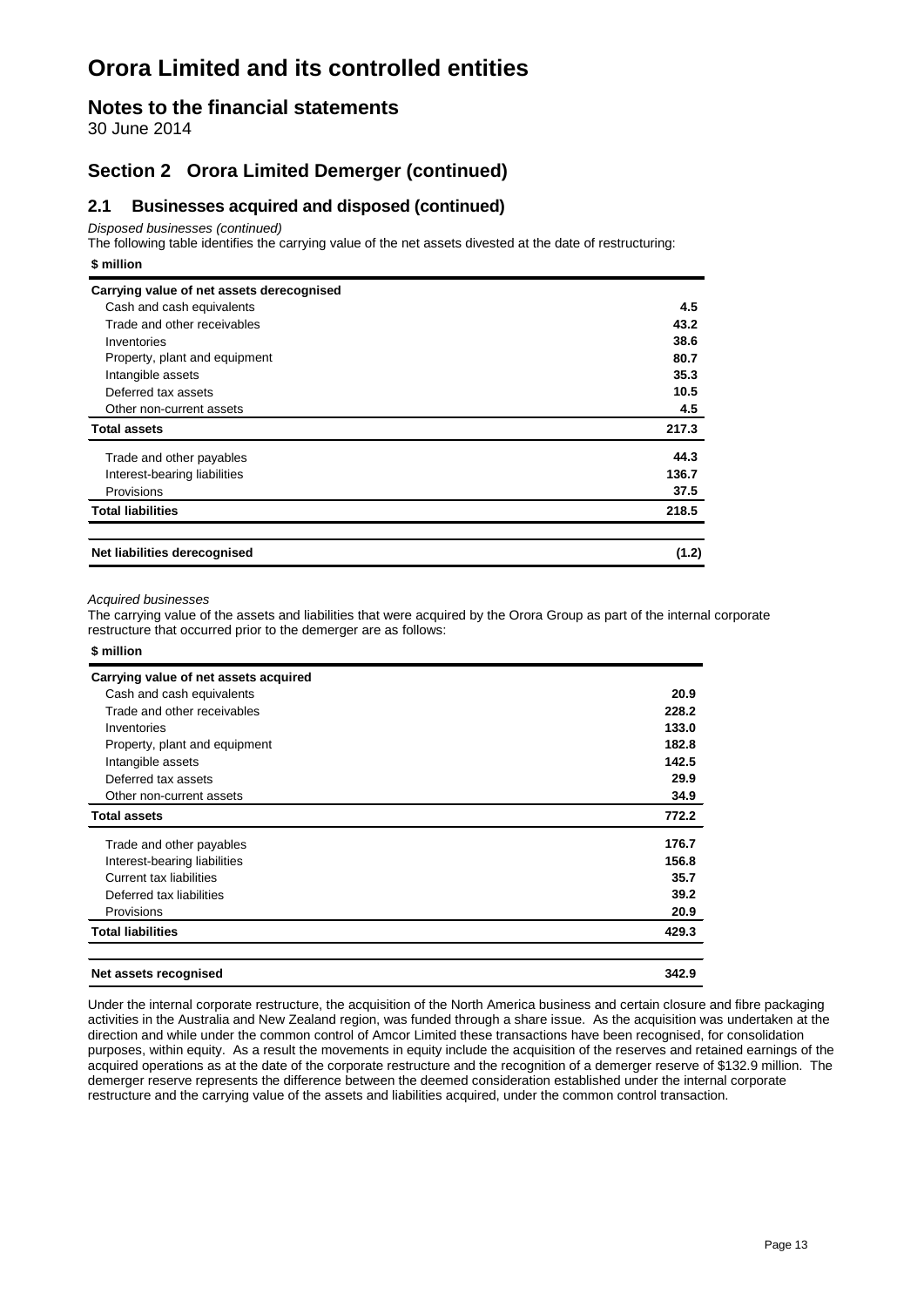### **Notes to the financial statements**

30 June 2014

### **Section 2 Orora Limited Demerger (continued)**

### **2.2 Impairment of assets**

On demerger it was necessary to undertake an assessment of the carrying value of the Orora business and its Cash Generating Units (CGUs), as the fair value of the Orora business and its CGUs at the time of the demerger were influenced by the new listed entity, Orora Limited's, cost of capital.

In performing the impairment assessment management estimated the recoverable amount of each CGU based on the present value of the future cash flows expected to be derived from the CGU (value in use). The value in use assessment was calculated using five year cash flow projections that were sourced from the Group's latest internal forecasts and a pre-tax discount rate of 10.6% with nominal growth anticipated in the terminal value year.

For the majority of the CGUs, the assessment indicated that the recoverable amounts were higher than the carrying value of the assets and no impairment was required. However for the Orora Fibre CGU, which forms part of the Australasia segment, the recoverable amount was below the carrying value of the assets indicating the existence of a potential impairment. Having identified the potential impairment management undertook a detailed assessment of the assets within this CGU to identify the specific assets impaired, as a result of this review an impairment of \$209.8 million was recognised. Of the impairment identified \$178.2 million relates to property, plant and equipment (refer note 4.6) and \$13.3 million to intangible assets, being computer software (refer note 4.7). The impairment identified also included asset write downs totalling \$18.3 million of which \$9.2 million related to property, plant and equipment, \$1.5 million to intangible assets and \$7.6 million inventory. The impairment losses have been recognised within 'general and administrative' expense in the income statement.

In respect of the Fibre CGU value in use computation if the pre-tax discount rate applied to the cash flow projections had been 1% higher than management's estimate (11.6% rather than 10.6%) then the impairment identified would have been \$84.7 million higher. In accordance with the Groups' accounting policies the impairment loss recognised at the date of demerger was reassessed at 30 June 2014 for any indication that the loss may have changed, no such indicators were identified.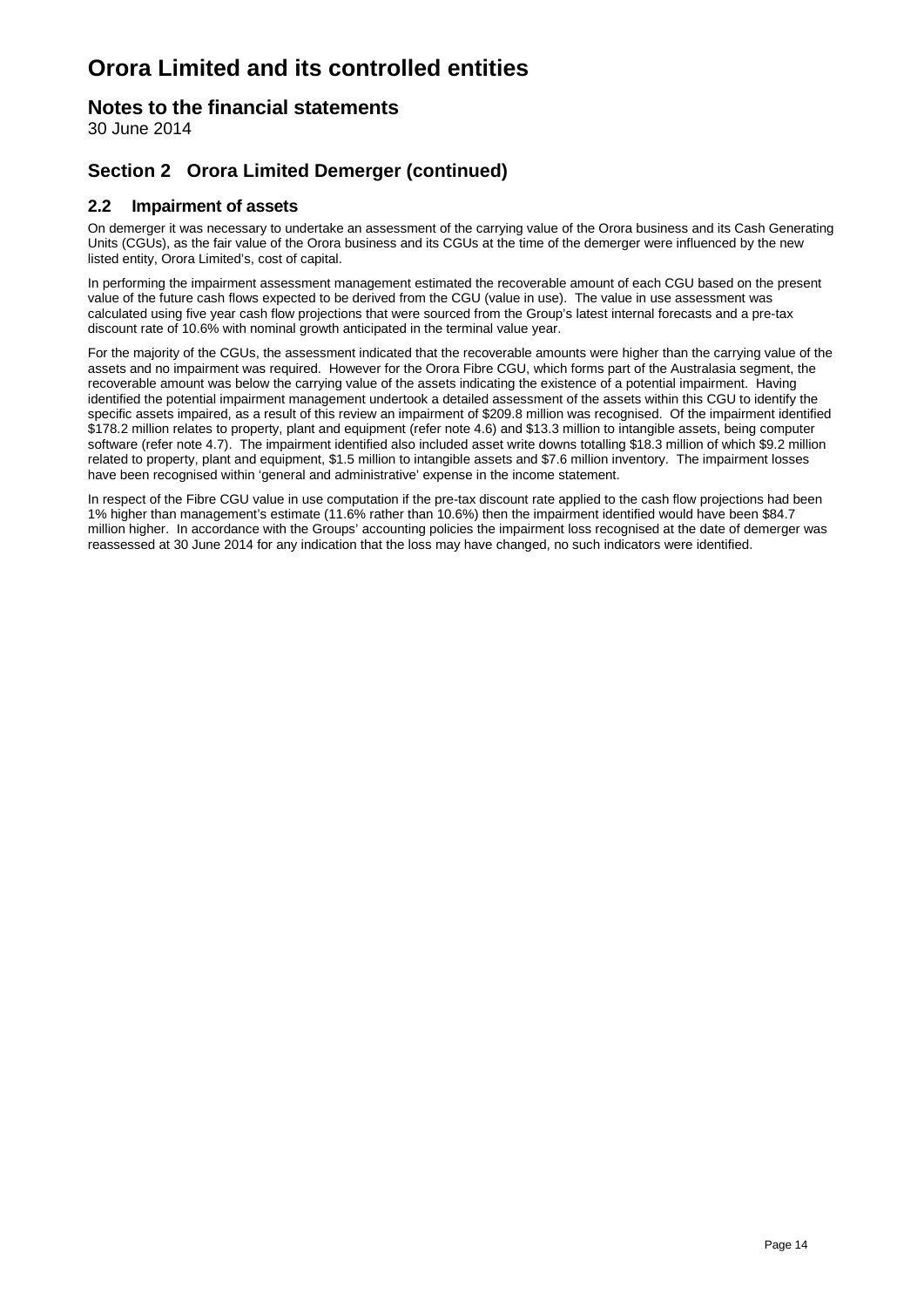### **Notes to the financial statements**

30 June 2014

### **Section 3 Results for the Year**

This section focuses on the results and performance of the Group and includes disclosures explaining the Group's results for the year, segmental information, significant items, taxation and earnings per share.

### **3.1 Profit before Tax**

#### **Accounting policies**

#### *Revenue recognition*

Revenue is stated exclusive of Goods and Service Tax (GST) and Valued Added Tax (VAT) and comprises the sale of products and services to third parties. Selecting the appropriate timing and amount of revenue recognised requires some judgement. Revenue from the sale of products is measured at fair value of the consideration received or receivable, net of returns allowances and discounts. Revenue is recognised when the risks and rewards of ownership have transferred to the customer. No revenue is recognised if there are significant uncertainties regarding recovery of the consideration due, the costs incurred or to be incurred cannot be measured reliably, there is a risk of return of goods or there is continuing management involvement with the goods.

Dividend income is recognised on the date that the Group's right to receive payment is established.

#### **3.1.1 Segment information**

The financial information provided in this note represents the twelve month financial performance of the Orora Group as it is currently structured, that is it includes the financial results of the Orora operations located in Australia, New Zealand and North America but excludes the financial results of the flexible packaging operations disposed under the internal corporate restructure. The financial information for each reportable segment is consistent with the reporting to the chief operating decision maker. It does not include any pro forma adjustments as contemplated in note 2.

#### **Description of segments**

An operating segment is a component of the Group that engages in business activities from which it may earn revenues and incur expenses, including revenues and expenses that relate to transactions with any of the Group companies.

All operating segment results are regularly reviewed by the Group's chief operating decision maker which has been identified as the Corporate Executive Team (CET). The CET consists of the Managing Director and Chief Executive Officer, the Chief Financial Officer and the Group General Manager, Strategy. The CET provides the strategic direction and management oversight of the day to day activities of the Group in terms of monitoring results, providing approval for capital expenditure decisions and approving strategic planning for the Group.

The chief operating decision maker considers the business primarily from a geographic activity perspective and the reportable segments have therefore been identified as Australasia and North America. The following summary describes the operations of each reportable segment.

#### *Orora Australasia*

This segment focuses on the manufacture of fibre and beverage packaging products within Australia and New Zealand. The products manufactured by this segment include glass bottles, beverage cans, wines closures, corrugated boxes, cartons and sacks and the manufacture of recycled paper.

#### *Orora North America*

This segment, predominately located in North America, purchases, warehouses, sells and delivers a wide range of packaging and other related materials. The business also includes integrated corrugated sheet and box manufacturing and equipment sales capabilities.

#### *Other*

This segment includes the Corporate function of the Group.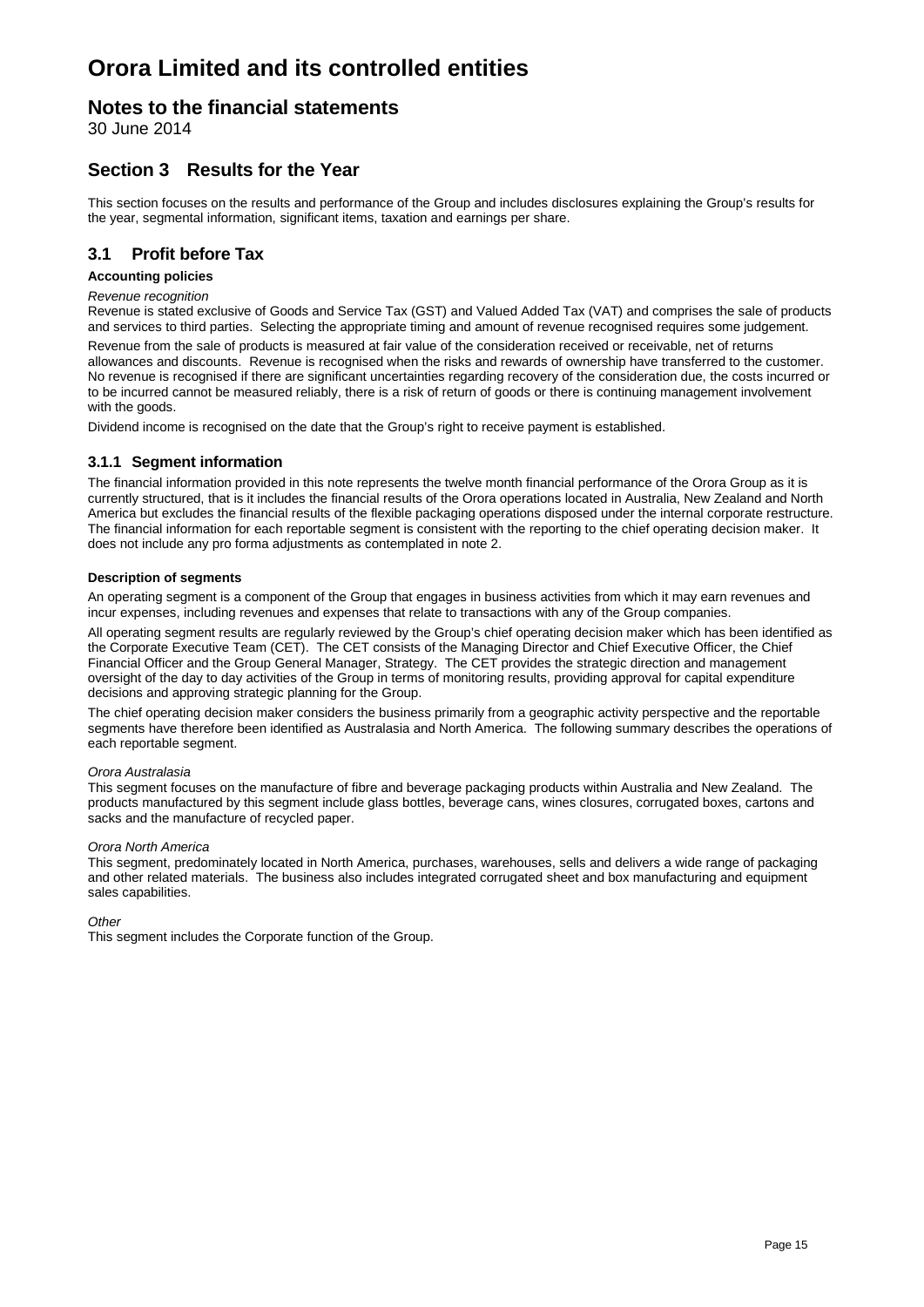### **Notes to the financial statements**

30 June 2014

### **Section 3 Results for the Year (continued)**

#### **3.1.1 Segment information (continued)**

#### **Segment Results**

The following information for the financial years ended 30 June 2014 and 2013 represents the twelve month financial performance of the Orora Group as it is currently structured and represents the information related to each reportable segment, as provided to the CET. Earnings before interest, related income tax expense (EBIT) and significant items is the Group's key profit indicator. This reflects the way the business is managed and how the performance of the Group is assessed.

|                                                                                                           |         | Australasia |         | <b>North America</b>     |                | Corporate |         | <b>Total Reported</b> |
|-----------------------------------------------------------------------------------------------------------|---------|-------------|---------|--------------------------|----------------|-----------|---------|-----------------------|
| \$ million                                                                                                | 2014    | 2013        | 2014    | 2013                     | 2014           | 2013      | 2014    | 2013                  |
| Reportable segment revenue                                                                                |         |             |         |                          |                |           |         |                       |
| Revenue from external customers                                                                           | 1,912.9 | 1,935.7     | 1,263.2 | 1,007.1                  |                |           | 3,176.1 | 2,942.8               |
| Inter-segment revenue                                                                                     | 5.2     |             |         |                          | $\blacksquare$ |           | 5.2     |                       |
| Total reportable segment revenue                                                                          | 1,918.1 | 1,935.7     | 1,263.2 | 1,007.1                  | $\blacksquare$ |           | 3,181.3 | 2,942.8               |
| Reportable segment profit/(loss)                                                                          |         |             |         |                          |                |           |         |                       |
| Earnings before depreciation, amortisation, interest, related income tax expense and<br>significant items | 245.4   | 207.2       | 67.5    | 51.2                     | (13.6)         | 6.2       | 299.3   | 264.6                 |
| Depreciation and amortisation                                                                             | (93.4)  | (104.6)     | (10.4)  | (7.7)                    | (5.4)          | (6.1)     | (109.2) | (118.4)               |
| Earnings before interest, related income tax expense and significant items                                | 152.0   | 102.6       | 57.1    | 43.5                     | (19.0)         | 0.1       | 190.1   | 146.2                 |
| Significant items before related income tax expense (refer note 3.1.2)                                    | (229.6) | (114.6)     | (0.1)   | $\overline{\phantom{a}}$ | (21.7)         | 0.2       | (251.4) | (114.4)               |
| Earnings before interest and related income tax expense                                                   | (77.6)  | (12.0)      | 57.0    | 43.5                     | (40.7)         | 0.3       | (61.3)  | 31.8                  |
| Capital spend on the acquisition of property, plant and equipment and intangibles                         | 101.9   | 140.8       | 14.9    | 8.6                      | (1.6)          | 2.9       | 115.2   | 152.3                 |
| Receivables                                                                                               | 236.5   | 234.4       | 155.5   | 136.3                    | 2.3            | 10.0      | 394.3   | 380.7                 |
| Inventory                                                                                                 | 334.9   | 327.9       | 69.4    | 69.0                     | $\blacksquare$ |           | 404.3   | 396.9                 |
| Payables                                                                                                  | (357.9) | (310.2)     | (159.3) | (144.7)                  | (21.3)         | (35.5)    | (538.5) | (490.4)               |
| Working capital                                                                                           | 213.5   | 252.1       | 65.6    | 60.6                     | (19.0)         | (25.5)    | 260.1   | 287.2                 |
| Average funds employed <sup>(1)</sup>                                                                     | 1,895.6 | 1,461.0     | 263.8   | 203.1                    | (15.4)         | (19.2)    | 2,144.0 | 1,644.9               |
| Operating free cash flow <sup>(2)</sup>                                                                   | 172.9   | 123.1       | 45.7    | 38.3                     | (68.4)         | (22.3)    | 150.2   | 139.1                 |

<sup>(1)</sup>Average funds employed represents net working capital plus property, plant and equipment held at the beginning and end of the reporting period.

<sup>(2)</sup> Operating free cash flow represents the cash flow generated from Orora's operating and investing activities, before interest, tax and dividends.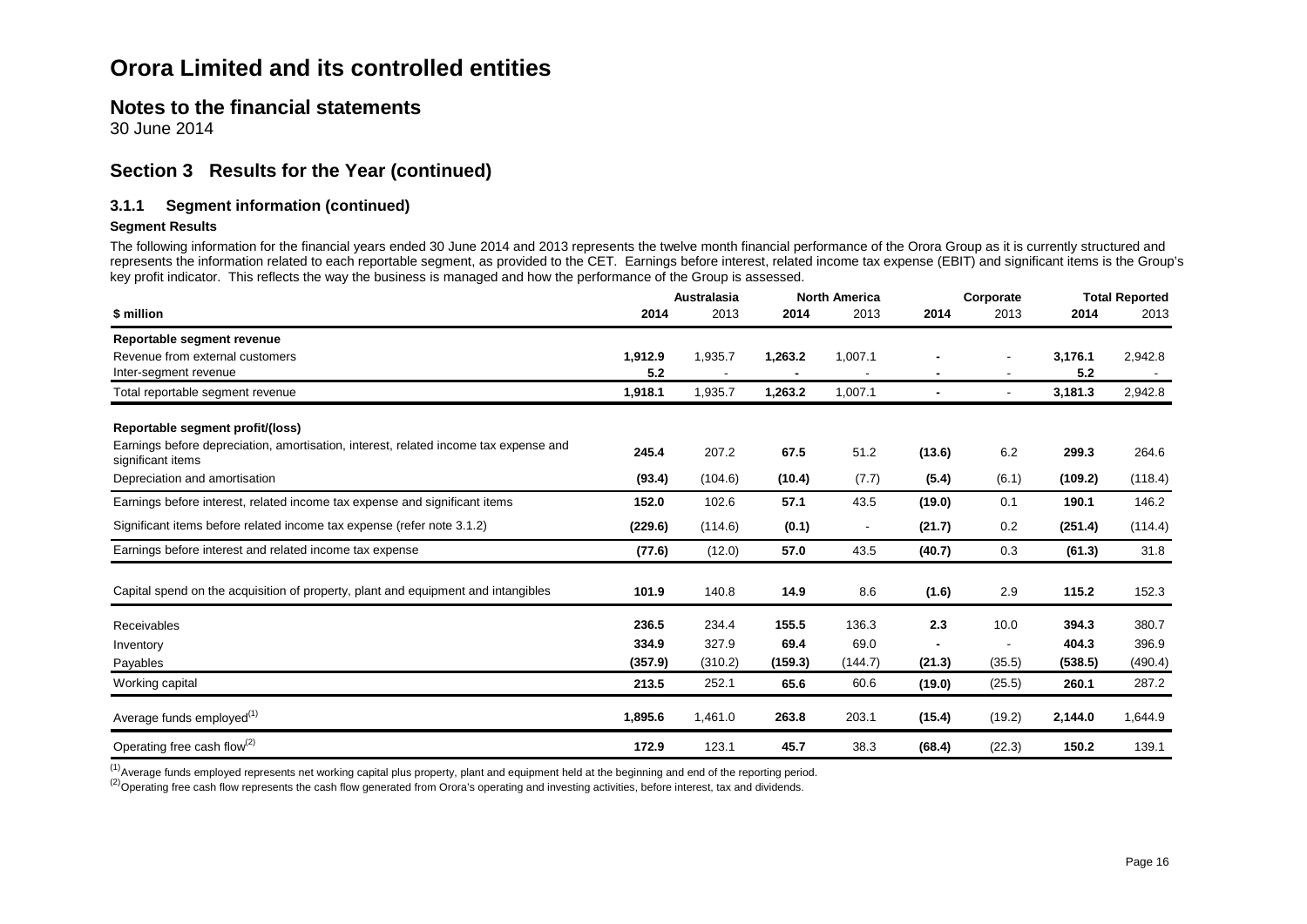### **Notes to the financial statements**

30 June 2014

### **Section 3 Results for the Year (continued)**

#### **3.1.1 Segment information (continued)**

#### **Understanding the Segment Results**

The following tables reconcile the financial information provided to CET to the statutory results of the Orora Group.

*Segment Revenue*

Sales between segments are priced on an 'arm's length' basis and are eliminated on consolidation. The revenue from external parties reported to the CET is measured in a manner consistent with that in the income statement.

Segment revenue reconciles to total revenue from continuing operations as follows:

| \$ million                                                           | 2014    | 2013      |
|----------------------------------------------------------------------|---------|-----------|
| Total reporting segment revenue                                      | 3,181.3 | 2,942.8   |
| Elimination of inter-segment revenue                                 | (5.2)   |           |
|                                                                      | 3,176.1 | 2,942.8   |
| Remove pre-acquisition revenue of acquired businesses <sup>(1)</sup> | (528.0) | (1,310.6) |
| Revenue from external customers                                      | 2,648.1 | 1,632.2   |
| Other income <sup>(2)</sup>                                          | 26.8    | 99.6      |
| Finance income                                                       | 0.9     | 0.3       |
| Consolidated revenue and other income                                | 2,675.8 | 1,732.1   |
|                                                                      |         |           |

| <b>Consolidated sales revenue</b>                                    | 2.648.1 | 1.632.2   |
|----------------------------------------------------------------------|---------|-----------|
| Remove pre-acquisition revenue of acquired businesses <sup>(1)</sup> | (528.0) | (1,310.6) |
|                                                                      | 3.176.1 | 2.942.8   |
| Traded packaging products                                            | 815.9   | 664.4     |
| Beverage packaging                                                   | 652.1   | 691.2     |
| Fibre and paper-based packaging                                      | 1.708.1 | 1.587.2   |
| Revenue from external customers by product                           |         |           |

(1) Represents the pre-acquisition revenue of North America and certain closure and fibre packaging activities in Australia and New Zealand that were acquired by Orora Limited on 31 October 2013 as part of the internal corporate restructuring undertaken prior to the demerger of the Orora business from<br>Amcor Limited. refer note 2.

Amcor Limited, refer note 2.<br><sup>(2)</sup>Other income in 2013 includes \$22.9 million gain on sale of property, plant and equipment and \$57.3 million on the sale of the Fairfield land.

No single customer, within an operating segment, generates revenue greater than 10% of the Group's total revenues.

#### *Segment EBIT*

The CET uses an adjusted EBIT measure to assess the performance of the segments. This measure excludes the effects of individually significant non-recurring gains/losses however the profit measure does include items directly attributable to a segment as well as those that can be allocated on a reasonable basis.

Interest income and expenditure and other finance costs are not allocated to the segments, as this type of activity is driven by the central Orora Group Treasury function, which manages the funding position of the Group.

Segment earnings reconciles to profit before income tax from continuing operations as follows:

| \$ million                                                              | 2014    | 2013    |
|-------------------------------------------------------------------------|---------|---------|
| Total reporting earnings before interest and related income tax expense | (61.3)  | 31.8    |
| Remove pre-acquisition earnings of acquired businesses <sup>(1)</sup>   | (39.8)  | (89.4)  |
| Loss from operations                                                    | (101.1) | (57.6)  |
| Finance income                                                          | 0.9     | 0.3     |
| Finance expense                                                         | (44.6)  | (48.4)  |
| Loss before related income tax expense                                  | (144.8) | (105.7) |

(1) Represents the pre-acquisition operating profit of North America and certain closure and fibre packaging activities in Australia and New Zealand that were acquired by Orora Limited on 31 October 2013 as part of the internal corporate restructuring undertaken prior to the demerger of the Orora business from Amcor Limited, refer note 2.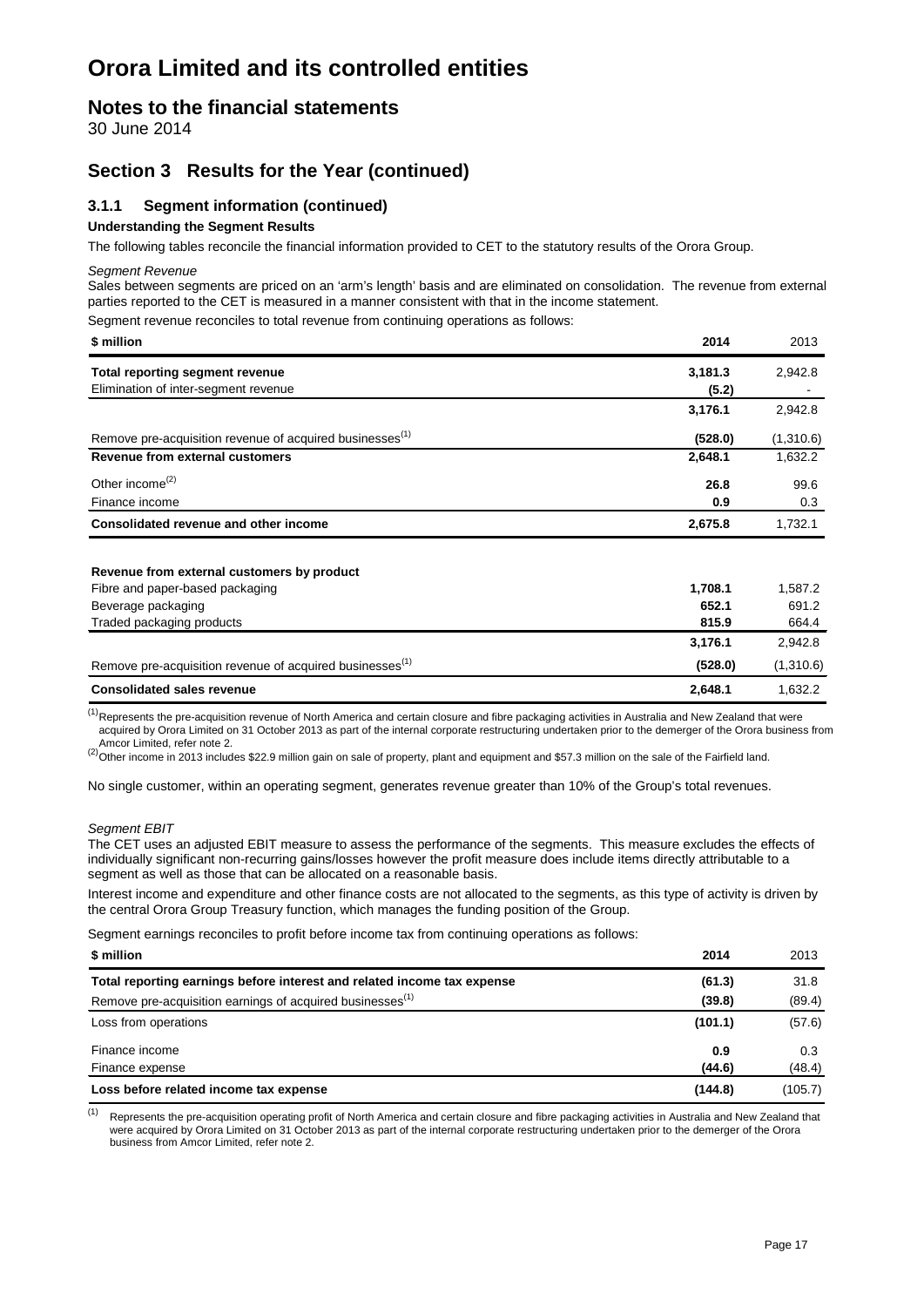### **Notes to the financial statements**

30 June 2014

### **Section 3 Results for the Year (continued)**

### **3.1.1 Segment information (continued)**

#### **Understanding the Segment Results (continued)**

*Segment capital spend on the acquisition of property, plant and equipment and intangibles*

Segment acquisition of property, plant and equipment and intangibles reconciles to statutory consolidated acquisition of property, plant and equipment and intangibles as follows:

| proporty, plant and oquipmont and intengibled as follows.                                                     |       |        |
|---------------------------------------------------------------------------------------------------------------|-------|--------|
| \$ million                                                                                                    | 2014  | 2013   |
| Total reportable segment capital spend on the acquisition of property, plant and equipment<br>and intangibles | 115.2 | 152.3  |
| Remove acquired property, plant and equipment relating to acquired businesses <sup>(1)</sup>                  | (4.6) | (14.5) |
|                                                                                                               | 110.6 | 137.8  |
| Add acquired property, plant and equipment relating to flexibles business <sup>(2)</sup>                      | 3.3   | 3.7    |
| Movement in capital creditors                                                                                 |       | (0.3)  |
| Movement in prepaid capital items                                                                             | 0.8   | 1.5    |
| Capitalised asset restoration costs                                                                           | 0.2   | 1.7    |
| Other non-cash adjustments                                                                                    | 10.6  | 0.5    |
| Consolidated acquisition of property, plant and equipment and intangibles <sup>(3)</sup>                      | 125.5 | 144.9  |

 $<sup>(1)</sup>$ Represents the acquisition of property, plant and equipment and intangibles by North America and certain closure and fibre packaging activities in</sup> Australia and New Zealand that were acquired by Orora Limited on 31 October 2013 as part of the internal corporate restructuring undertaken prior to the

demerger of the Orora business from Amcor Limited, refer note 2.<br><sup>(2)</sup>Represents the flexible business owned by Orora Limited that was disposed of during the period as part of the internal corporate restructuring that took

place prior to the demerger, refer note 2.<br><sup>(3)</sup>Represents additions for the period, excluding acquired balances through business combinations. Refer notes 4.6 and 4.7.

#### *Segment working capital*

Segment working capital reconciles to the statutory consolidated trade and other receivables, inventory and trade and other payables as follows:

| \$ million                                                                    | 2014   | 2013    |
|-------------------------------------------------------------------------------|--------|---------|
| Total reportable segment working capital                                      | 260.1  | 287.2   |
| Remove working capital relating to acquired businesses <sup>(1)</sup>         |        | (129.8) |
| Add working capital receivables relating to flexibles business <sup>(2)</sup> |        | 38.9    |
|                                                                               | 260.1  | 196.3   |
| Less amounts included in working capital for management reporting purposes:   |        |         |
| <b>Financial instruments</b>                                                  | 3.4    | (1.5)   |
| Other current assets                                                          | (16.4) | (9.0)   |
| Add amounts excluded from working capital for management reporting purposes:  |        |         |
| Capital creditors and other payables                                          | (6.7)  | (16.1)  |
| Financial instruments and other assets                                        | 8.5    | 12.8    |
| Consolidated working capital <sup>(3)</sup>                                   | 248.9  | 182.5   |

<sup>(1)</sup>Represents the working capital balances of North America and certain closure and fibre packaging activities in Australia and New Zealand that were acquired by Orora Limited on 31 October 2013 as part of the internal corporate restructuring undertaken prior to the demerger of the Orora business from<br>Amcor Limited, refer note 2.

<sup>(2)</sup>Represents the flexible business owned by Orora Limited that was disposed of during the period as part of the internal corporate restructuring that took place prior to the demerger, refer note 2.

place prior to the demerger, refer note 2.<br><sup>(3)</sup>Represents trade and other receivables, inventory and trade and other payables, refer notes 4.1, 4.2 and 4.3.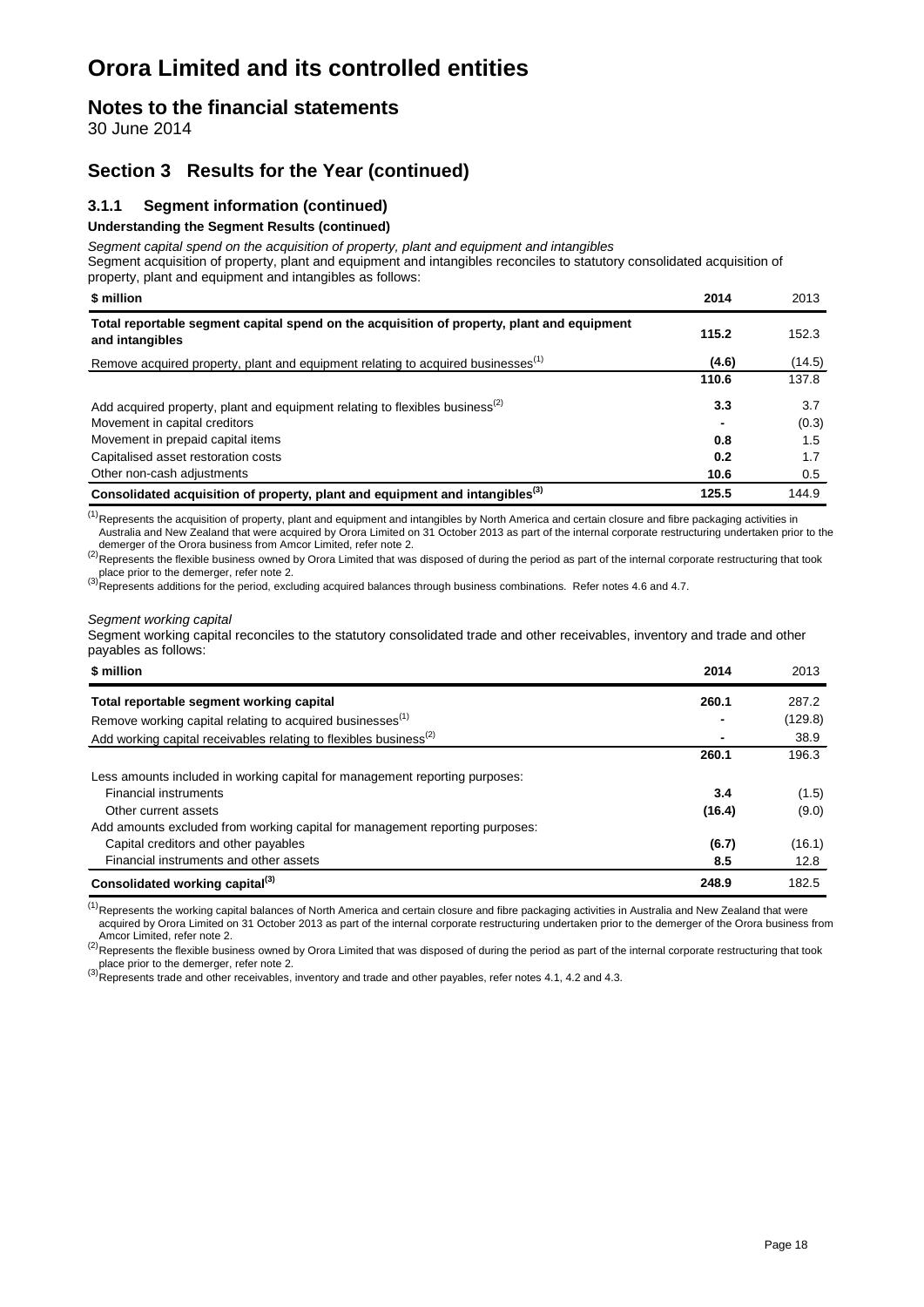### **Notes to the financial statements**

30 June 2014

### **Section 3 Results for the Year (continued)**

#### **3.1.1 Segment information (continued)**

#### **Understanding the Segment Results (continued)**

*Segment average funds employed*

Segment average funds employed reconciles to the statutory consolidated measure as follows:

| \$ million                                                   | 2014    | 2013    |
|--------------------------------------------------------------|---------|---------|
| Total reportable segment average funds employed              | 2.144.0 | 1.644.9 |
| Remove impact relating to acquired businesses <sup>(1)</sup> | (106.0) | (378.3) |
| Add impact of flexibles business <sup>(2)</sup>              | 36.1    | 138.0   |
| Consolidated average funds employed                          | 2.074.1 | 1.404.6 |

 $<sup>(1)</sup>$ Represents the average funds employed of North America and certain closure and fibre packaging activities in Australia and New Zealand that were</sup> acquired by Orora Limited on 31 October 2013 as part of the internal corporate restructuring undertaken prior to the demerger of the Orora business from

Amcor Limited, refer note 2. (2) Represents the flexible business owned by Orora Limited that was disposed of during the period as part of the internal corporate restructuring that took place prior to the demerger, refer note 2.

#### *Segment operating free cash flow*

Segment operating free cash flow reconciles to statutory operating cash flow as follows:

| \$ million                                                                         | 2014   | 2013          |
|------------------------------------------------------------------------------------|--------|---------------|
| Total reportable segment operating free cash flow                                  | 150.2  | 139.1         |
| Remove operating free cash flow relating to acquired businesses <sup>(1)</sup>     | 12.0   | (59.0)        |
|                                                                                    | 162.2  | 80.1          |
| Remove investing cash flow activities included in segment operating free cash flow | 78.0   | $2.2^{\circ}$ |
| Add operating cash flow activities excluded from segment operating free cash flow  | (89.1) | (48.7)        |
| Net cash flows from operating activities                                           | 151.1  | 33.5          |

 $<sup>(1)</sup>$ Represents the operating free cash flow of North America and certain closure and fibre packaging activities in Australia and New Zealand that were</sup> acquired by Orora Limited on 31 October 2013 as part of the internal corporate restructuring undertaken prior to the demerger of the Orora business from Amcor Limited, refer note 2.

#### *Geographical information*

In presenting information on the basis of geographical location both segment revenue and segment non-current assets are based on the location of the Orora business.

|                                                                      | Revenue |                | Non-current assets <sup>(1)</sup> |         |
|----------------------------------------------------------------------|---------|----------------|-----------------------------------|---------|
| \$ million                                                           | 2014    | 2013           | 2014                              | 2013    |
| <b>Geographic location</b>                                           |         |                |                                   |         |
| Australia                                                            | 1,620.8 | 1.669.1        | 1.526.4                           | 1,732.9 |
| New Zealand                                                          | 297.3   | 266.5          | 118.6                             | 129.4   |
| United States of America                                             | 1,231.4 | 977.6          | 219.7                             | 214.5   |
| Other                                                                | 26.6    | 29.6           | 0.2                               | (0.3)   |
|                                                                      | 3,176.1 | 2.942.8        | 1.864.9                           | 2,076.5 |
| Remove pre-acquisition measure of acquired businesses <sup>(2)</sup> | (528.0) | (1,310.6)      | $\blacksquare$                    | (357.1) |
| Add measure relating to Flexibles business <sup>(3)</sup>            |         | $\blacksquare$ |                                   | 118.7   |
| <b>Consolidated measure</b>                                          | 2,648.1 | 1.632.2        | 1.864.9                           | 1,838.1 |

 $<sup>(1)</sup>$ Non-current assets exclude deferred tax assets and non-current financial instruments.</sup>

 ${}^{(2)}$ Represents the geographical measure of North America and certain closure and fibre packaging activities in Australia and New Zealand that were acquired by Orora Limited on 31 October 2013 as part of the internal corporate restructuring undertaken prior to the demerger of the Orora business from Amcor Limited, refer note 2.

 $^{(3)}$ Represents the flexible business owned by Orora Limited that was disposed of during the period as part of the internal corporate restructuring that took place prior to the demerger, refer note 2.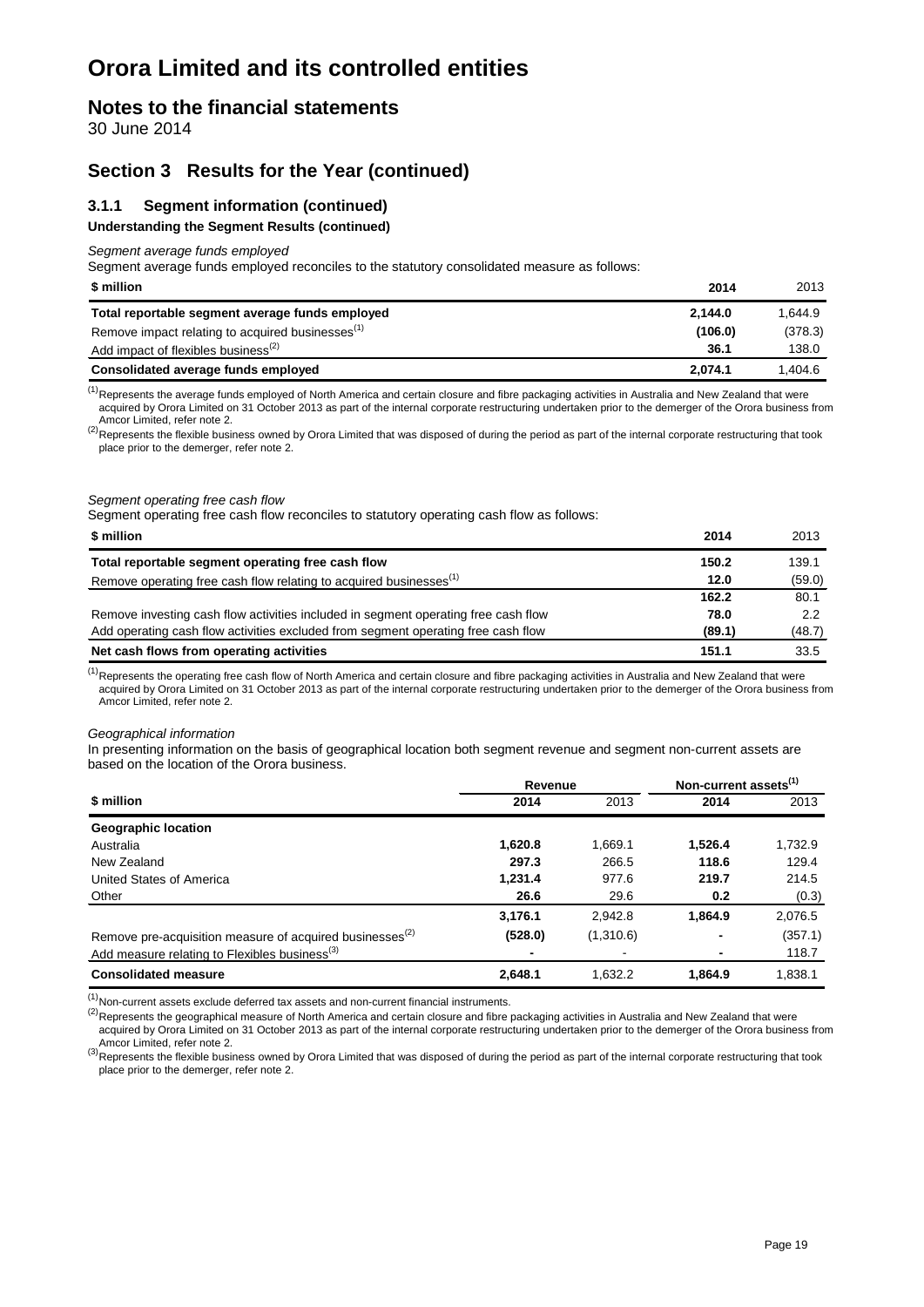### **Notes to the financial statements**

30 June 2014

### **Section 3 Results for the Year (continued)**

### **3.1.2 Operating costs**

The financial information provided in this note represents the statutory results of the Orora Group for the financial years ended 30 June 2014 and 2013.

#### **Employee benefits**

Employee costs for continuing operations can be analysed as follows:

| \$ million                                                                              | 2014  | 2013  |
|-----------------------------------------------------------------------------------------|-------|-------|
| Wages and salaries                                                                      | 559.2 | 381.6 |
| Workers' compensation and other on-costs                                                | 48.7  | 29.2  |
| Superannuation costs - accumulation funds                                               | 25.6  | 25.2  |
| Other employment benefits expense                                                       | 5.0   | 0.4   |
| Share-based payments expense                                                            |       |       |
| - Equity settled share-based payments - options                                         | 0.5   |       |
| - Equity settled share-based payments - performance rights and other compensation plans | 1.6   |       |
| - Amounts recharged by Amcor Limited <sup>(1)</sup>                                     | 4.9   | 0.4   |
| Total employee benefits expense                                                         | 645.5 | 436.8 |

<sup>(1)</sup>The share-based payment expense recharged by Amcor represents the share-based payment expense relating to grants awarded to Orora Group employees under Amcor Long Term and Short Term Incentive Plans prior to the demerger. The recharge in the current period also includes additional share-based payment expenditure relate to the early vesting of certain awards in accordance with the Demerger Deed, refer to note 5.6.5.

Refer to note 5.6.5 for further details on share-based payments arrangements.

#### **Depreciation and amortisation**

Depreciation for the twelve months to 30 June 2014 for continuing operations was \$94.6 million (2013: \$89.7 million). In addition, an amortisation expense of \$7.7 million, for continuing operations, was recognised during the twelve month period (2013: \$9.4 million) relating to the other intangible assets.

#### **Operating leases**

The total operating lease expenditure recognised during the year for continuing operations was \$70.9 million (2013: \$45.7 million). The Group leases motor vehicles, plant and equipment and property that are classified as operating leases. The leases generally provide the Group with a right of renewal at which time all terms are renegotiated.

Payments made under operating leases are recognised in the income statement on a straight-line basis over the term of the lease, while any material lease incentive is recognised as an integral part of the total lease expense, over the term of the lease. The total undiscounted future minimum lease payments under non-cancellable operating leases fall due for payment as follows:

| \$ million                                                    | 2014  | 2013           |
|---------------------------------------------------------------|-------|----------------|
| Lease expenditure contracted but not provided for or payable: |       |                |
| Within one year                                               | 70.4  | 53.7           |
| Between one and five years                                    | 169.5 | 117.5          |
| More than five years                                          | 98.2  | 32.4           |
|                                                               | 338.1 | 203.6          |
| Less sub-lease rental income                                  | (0.2) | $\blacksquare$ |
|                                                               | 337.9 | 203.6          |

#### **Other expenditure commitments**

At 30 June 2014 the Group had other expenditure commitments of \$102.0 million (2013: \$103.6 million) in respect of other supplies and services yet to be provided.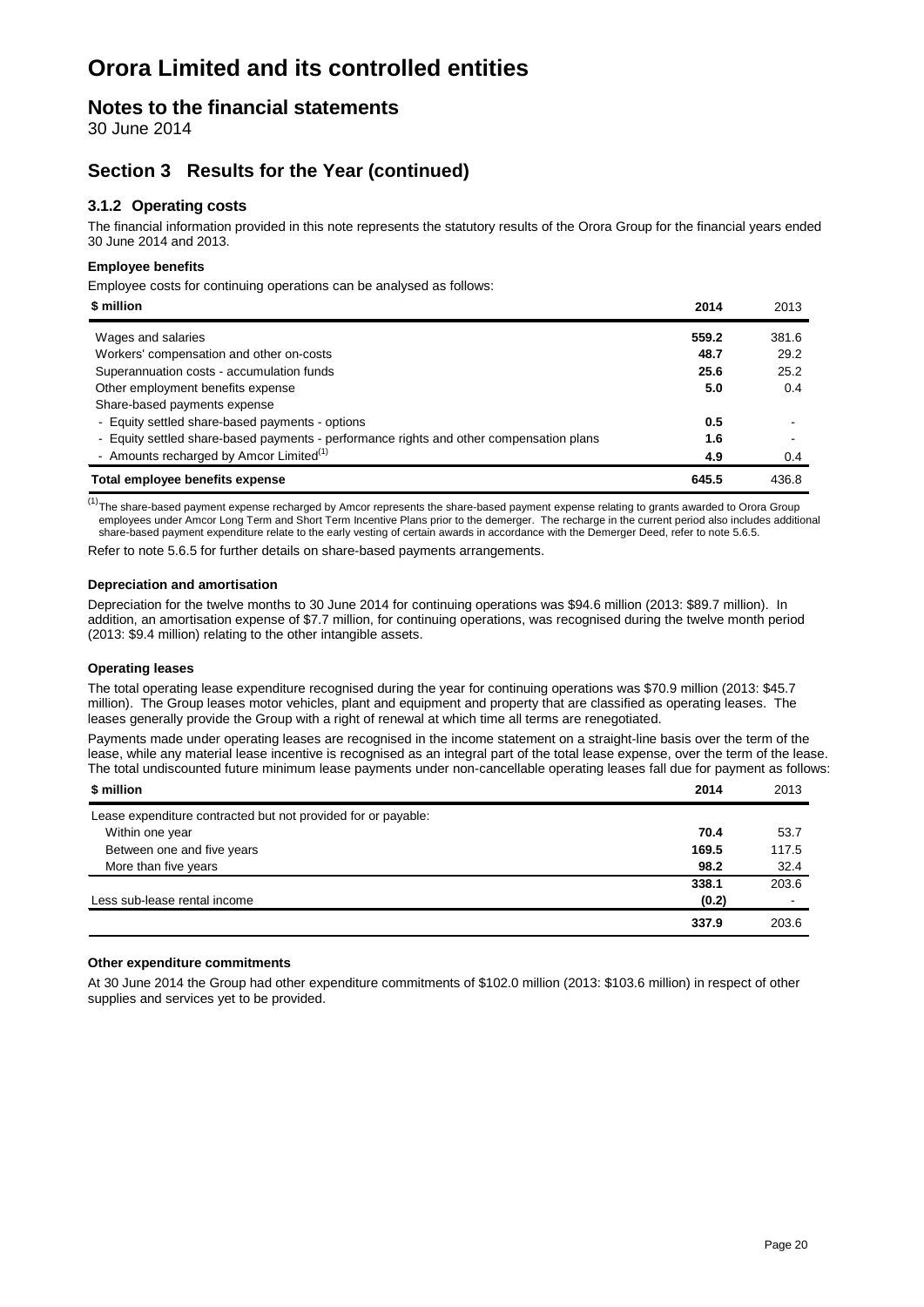### **Notes to the financial statements**

30 June 2014

### **Section 3 Results for the Year (continued)**

#### **3.1.2 Operating costs (continued)**

**Auditors remuneration**

| \$thousand                                                | 2014    | 2013  |
|-----------------------------------------------------------|---------|-------|
| Auditors of the Company - PwC Australia                   |         |       |
| Audit and other assurance services                        |         |       |
| Audit and review of financial reports                     | 936.6   | 563.4 |
| Other assurance services                                  |         | 3.2   |
| Other services                                            |         |       |
| Taxation services and transaction related taxation advice | 505.0   |       |
| Other advisory services                                   | 39.5    |       |
|                                                           | 1,481.1 | 566.6 |
| Network firms of PwC Australia                            |         |       |
| Audit and other assurance services                        |         |       |
| Audit and review of financial reports                     | 198.1   |       |
|                                                           | 198.1   |       |
| Total auditors' remuneration                              | 1,679.2 | 566.6 |

#### **Significant items from continuing operations**

Significant items are large, non-recurring gains or losses that are excluded from management's assessment of profit because by their nature they could distort the Group's underlying quality of earnings. They are typically gains or losses arising from events that are not considered part of the core operations of the business. These items are excluded to reflect performance in a consistent manner and are in line with how the business is managed and measured on a day-to-day basis.

Significant income items are included in 'other income', whilst significant expenditure items are included within 'general and administration' expense in the income statement.

|                                                                                                    | 2014              |            |            | 2013       |                |            |  |
|----------------------------------------------------------------------------------------------------|-------------------|------------|------------|------------|----------------|------------|--|
|                                                                                                    |                   | Tax        |            |            | Tax            |            |  |
|                                                                                                    |                   | (expense)/ |            |            | (expense)/     |            |  |
| \$ million                                                                                         | <b>Before tax</b> | benefit    | Net of tax | Before tax | benefit        | Net of tax |  |
| Income                                                                                             |                   |            |            |            |                |            |  |
| Gain on disposal of Fairfield property                                                             |                   |            |            | 57.3       | (9.7)          | 47.6       |  |
| Gain on disposal of Flexibles businesses<br>under internal corporate restructure (refer<br>note 2) | 29.8              |            | 29.8       |            |                |            |  |
|                                                                                                    | 29.8              |            | 29.8       | 57.3       | (9.7)          | 47.6       |  |
| Expense                                                                                            |                   |            |            |            |                |            |  |
| Asset impairments recognised on<br>demerger (refer note 2)                                         | (209.8)           | 62.5       | (147.3)    |            |                |            |  |
| Cost incurred on demerger                                                                          | (19.2)            | 0.6        | (18.6)     |            | $\overline{a}$ |            |  |
| Australasia restructuring <sup>(1)</sup>                                                           | (22.4)            | 6.7        | (15.7)     | (171.7)    | 48.8           | (122.9)    |  |
|                                                                                                    | (251.4)           | 69.8       | (181.6)    | (171.7)    | 48.8           | (122.9)    |  |
| <b>Total significant items</b>                                                                     | (221.6)           | 69.8       | (151.8)    | (114.4)    | 39.1           | (75.3)     |  |
| Significant items attributable to:                                                                 |                   |            |            |            |                |            |  |
| Continuing operations                                                                              | (251.4)           | 69.8       | (181.6)    | (114.4)    | 39.1           | (75.3)     |  |
| Discontinued operations                                                                            | 29.8              |            | 29.8       |            |                |            |  |
| <b>Total significant items</b>                                                                     | (221.6)           | 69.8       | (151.8)    | (114.4)    | 39.1           | (75.3)     |  |

<sup>(1)</sup>Restructuring costs in the current period represent provision for loss making recycling contracts arising as a result of the closing the old Botany Paper and Cartonboard Mills and commissioning the new Paper Recycling Mill (2013: includes asset impairments of \$88.2 million and other costs associated with the closure of the Petrie cartonboard plant in Queensland, the closure of the Thomastown Metal Closures business in Victoria and the establishment of strategic self-help cost reduction projects).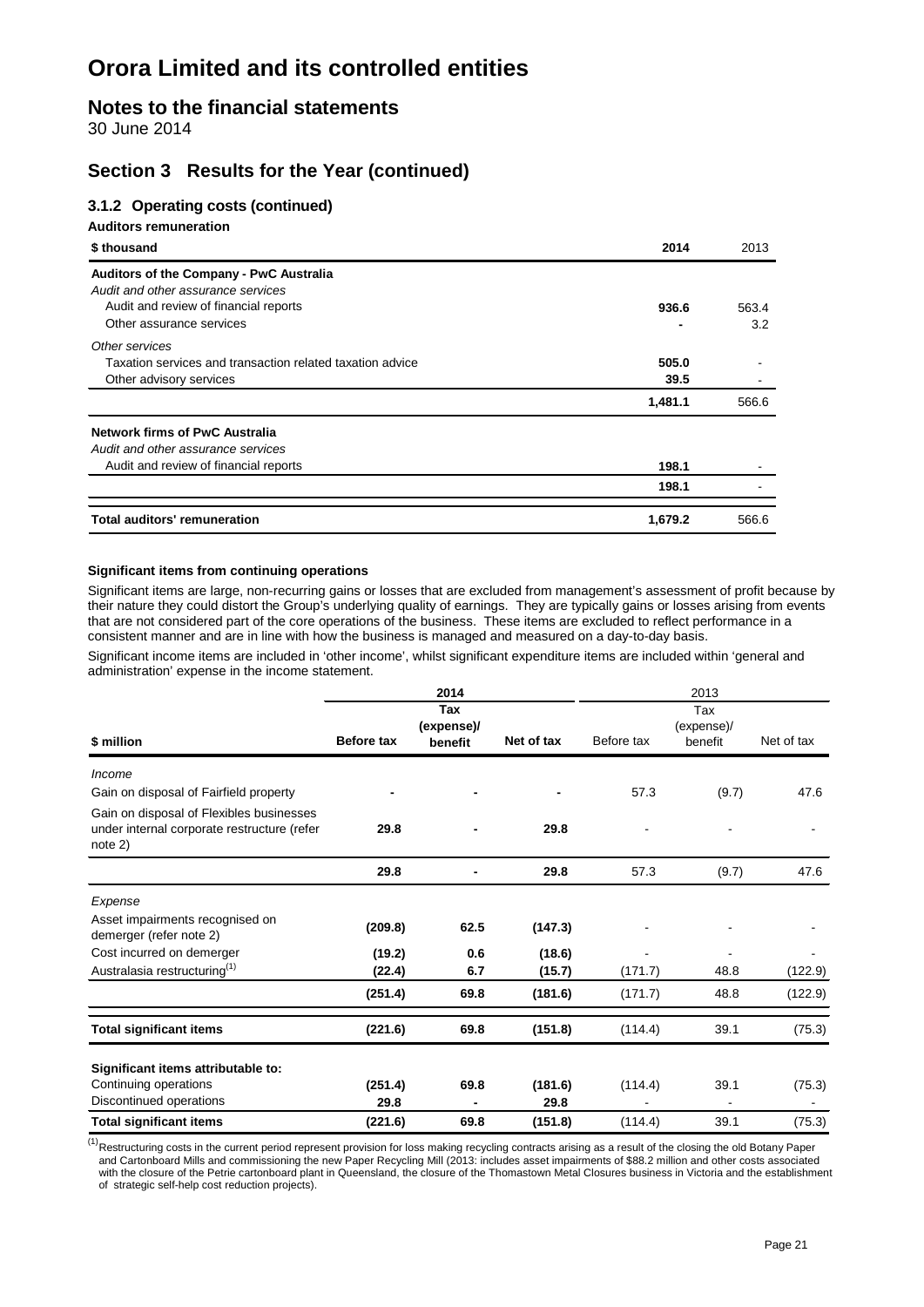### **Notes to the financial statements**

30 June 2014

### **Section 3 Results for the Year (continued)**

### **3.2 Taxation**

This note sets out the tax accounting policies of the Group, the current and deferred tax charges or credits in the year (which together make up the total tax charge or credit in the income statement), a reconciliation of profit before tax to the tax charge (or credit) and the movements in the deferred tax assets and liabilities.

#### **Accounting policies**

#### *Goods and services tax/value added tax*

Revenues, expenses and assets are recognised net of the amount of goods and services tax and value added tax (GST/VAT) and other sales related taxes, except where the amount of GST/VAT incurred is not recoverable from the relevant taxation authority. In these circumstances GST/VAT is recognised as part of the cost of the acquisition of the asset or as part of the expense.

#### *Income Tax*

Income tax expense comprises current and deferred tax. Income tax expense is recognised in profit or loss except to the extent that it relates to items recognised directly in equity or in other comprehensive income, in which case it is recognised directly in equity or in other comprehensive income respectively.

Current tax is the expected tax payable on the taxable income for the period, using tax rates enacted or substantively enacted at the reporting date, and any adjustment to tax payable in respect of previous periods, adjusted by changes in deferred tax assets and liabilities attributable to temporary differences between the tax bases of assets and liabilities and their carrying amounts in the consolidated financial statements, and by the availability of unused tax losses.

Current tax assets and liabilities are offset where the Group has a legally enforceable right to offset and intends either to settle on a net basis, or to realise the asset and settle the liability simultaneously.

Deferred tax is recognised using the balance sheet method in which temporary differences are calculated based on the carrying amounts of assets and liabilities for financial reporting purposes and the amounts used for taxation purposes. Deferred tax is not recognised for:

- taxable temporary differences arising on the initial recognition of goodwill;
- taxable differences on the initial recognition of assets or liabilities in a transaction that is not a business combination and that affects neither accounting nor taxable profit; and
- temporary differences relating to investments in subsidiaries to the extent that the Group is able to control the timing of the reversal of the temporary difference and it is probable that they will not reverse in the foreseeable future.

Deferred tax is measured at the tax rates that are expected to be applied when the temporary difference reverses, that is, when the asset is realised or the liability is settled, based on the laws that have been enacted or substantively enacted at the reporting date.

Deferred tax assets are recognised for deductible temporary differences and unused tax losses only to the extent that it is probable that future taxable profits will be available against which the assets can be utilised. Deferred tax assets are reviewed at each reporting date and are reduced to the extent that it is no longer probable that the related tax benefit will be realised.

Deferred tax assets and liabilities are offset when there is a legally enforceable right to offset and when the deferred tax balances relate to taxes levied by the same tax authority on the same taxable entity, or on different tax entities, but the Group intends to settle current tax liabilities and assets on a net basis or their tax assets and liabilities will be realised simultaneously.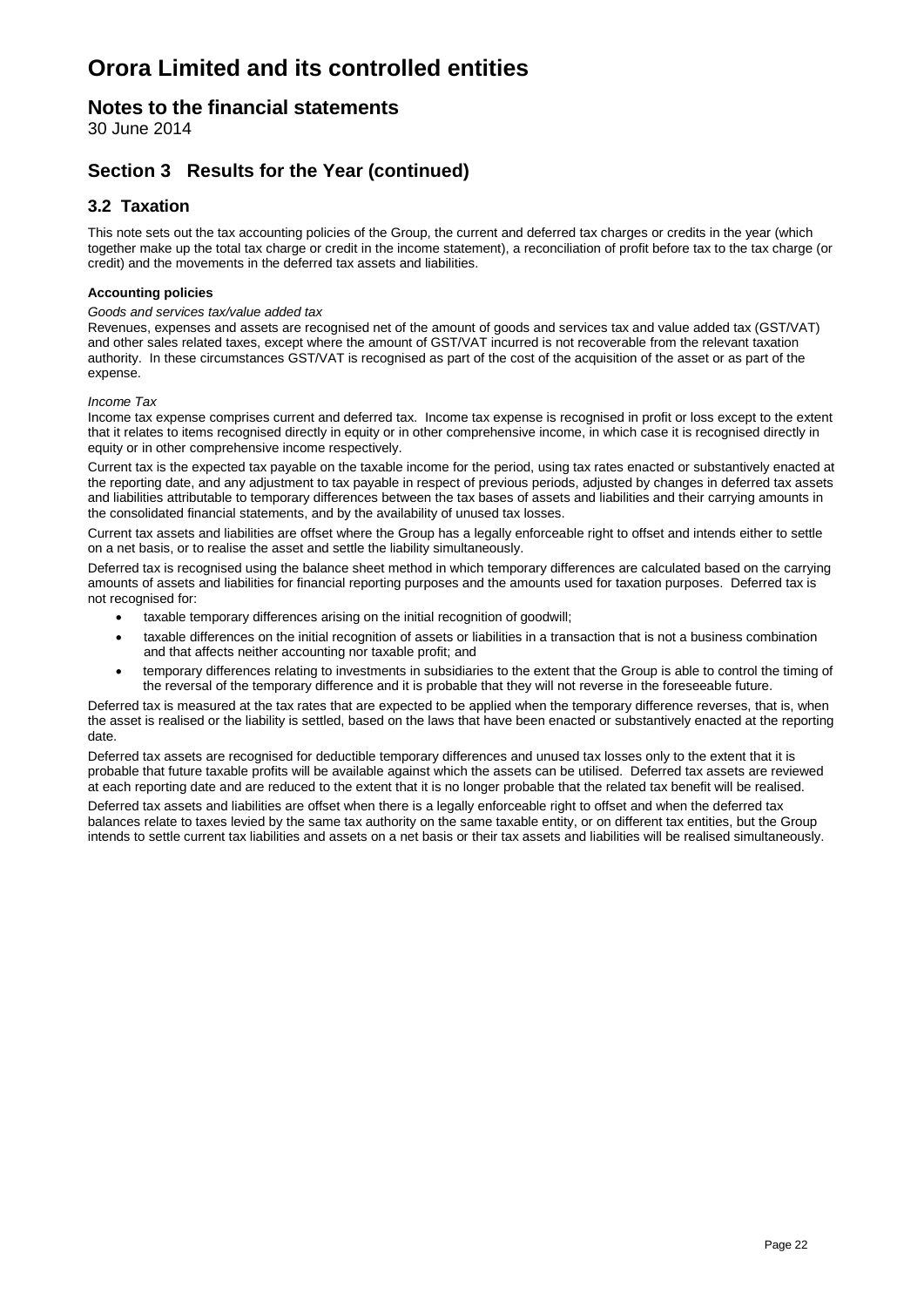### **Notes to the financial statements**

30 June 2014

### **Section 3 Results for the Year (continued)**

### **3.2 Taxation (continued)**

#### **Taxation – Income statement**

The total taxation charge in the income statement is analysed as follows:

| \$ million                                                                                               | 2014  | 2013   |
|----------------------------------------------------------------------------------------------------------|-------|--------|
| <b>Current tax (expense)/benefit</b>                                                                     |       |        |
| Current period                                                                                           | (6.7) | 21.7   |
| Adjustments to current tax expense relating to prior periods                                             | 0.1   | 2.2    |
| Tax losses, tax credits and temporary differences not recognised for book in prior years now<br>recouped | 3.4   | 24.6   |
| Total current tax (expense)/benefit                                                                      | (3.2) | 48.5   |
| Deferred tax (expense)/benefit                                                                           |       |        |
| Origination and reversal of temporary differences                                                        | 42.1  | (1.5)  |
| Change in applicable tax rates                                                                           | (0.6) |        |
| Total deferred tax benefit/(expense)                                                                     | 41.5  | (1.5)  |
| Total income tax benefit attributable to continuing operations                                           | 38.3  | 47.0   |
| Deferred income tax (expense)/benefit included in income tax expenses comprises:                         |       |        |
| Increase/(Decrease) in deferred tax assets                                                               | (4.4) | 9.0    |
| (Increase)/Decrease in deferred tax liabilities                                                          | 45.9  | (10.5) |
| Deferred income tax benefit/(expense) included in income tax                                             | 41.5  | (1.5)  |

The following table provides a numerical reconciliation of income tax expense to prima facie tax payable:

| \$ million                                                                                                                                   | 2014    | 2013    |
|----------------------------------------------------------------------------------------------------------------------------------------------|---------|---------|
| Loss before related income tax expense relating to continuing operations                                                                     | (144.8) | (105.7) |
| Tax at the Australian tax rate of 30% (2013: 30%)<br>Tax effect of amounts which are not deductible/(taxable) in calculating taxable income: | 43.4    | 31.7    |
| Net non-deductible/non-assessable for tax                                                                                                    | (11.8)  | (11.5)  |
| Tax losses, tax credits and temporary differences not recognised for book in prior years now<br>recouped                                     | 3.4     | 24.6    |
| Effect of local tax rate change                                                                                                              | (0.6)   |         |
|                                                                                                                                              | 34.4    | 44.8    |
| Over provision in prior period                                                                                                               | 7.0     | 2.2     |
| Foreign tax rate differential                                                                                                                | (3.1)   |         |
| Total income tax benefit                                                                                                                     | 38.3    | 47.0    |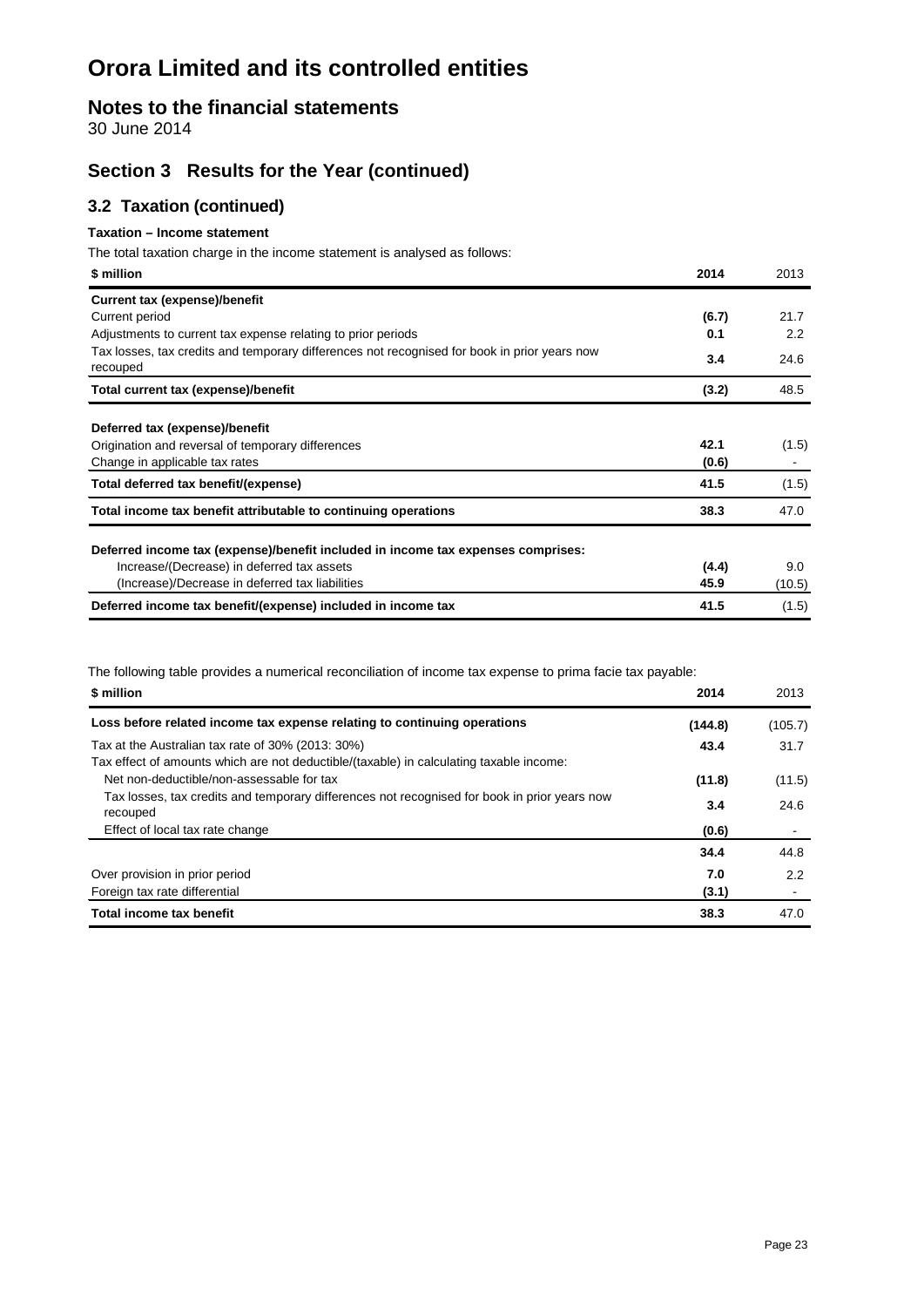### **Notes to the financial statements**

30 June 2014

### **Section 3 Results for the Year (continued)**

### **3.2 Taxation (continued)**

#### **Taxation – Statement of financial position**

The tables below outline the deferred tax asset/(liabilities) that are recognised in the statement of financial position, together with their movements in the year. Deferred tax assets and liabilities are attributable to the following:

|                                     | 2014          |                          |            | 2013           |             |        |
|-------------------------------------|---------------|--------------------------|------------|----------------|-------------|--------|
| \$ million                          | <b>Assets</b> | <b>Liabilities</b>       | <b>Net</b> | Assets         | Liabilities | Net    |
| Property, plant and equipment       |               | (35.9)                   | (35.9)     |                | (48.6)      | (48.6) |
| Impairment of trade receivables     | 1.9           |                          | 1.9        | 0.7            |             | 0.7    |
| Intangibles assets                  |               | (13.2)                   | (13.2)     | $\blacksquare$ | (0.3)       | (0.3)  |
| Valuation of inventories            | 11.9          |                          | 11.9       | 10.3           |             | 10.3   |
| Employee benefits                   | 36.3          | $\overline{\phantom{0}}$ | 36.3       | 25.7           |             | 25.7   |
| Provisions                          | 18.3          | $\overline{\phantom{0}}$ | 18.3       | 22.6           |             | 22.6   |
| Financial instruments at fair value | 1.7           |                          | 1.7        |                | (0.3)       | (0.3)  |
| Tax losses carried forward          | 6.9           |                          | 6.9        |                |             |        |
| Accruals and other items            | 5.3           | (23.7)                   | (18.4)     | 20.4           | (44.1)      | (23.7) |
| Tax assets/(liabilities)            | 82.3          | (72.8)                   | 9.5        | 79.7           | (93.3)      | (13.6) |
| Tax set off                         | (59.9)        | 59.9                     | ٠          | (79.7)         | 79.7        |        |
| Net deferred tax asset/(liability)  | 22.4          | (12.9)                   | 9.5        |                | (13.6)      | (13.6) |

The following table sets out the movements in the temporary differences during the year:

| \$ million                          | Net asset/<br>(liability)<br>at 1 July | Recognised in<br>income<br>statement | Recognised<br>in other<br>comprehensive<br>income | <b>Acquired</b><br>balances | Included in<br>disposal<br>group | <b>Exchange</b><br>difference | Net asset/<br>(liability)<br>at 30 June |
|-------------------------------------|----------------------------------------|--------------------------------------|---------------------------------------------------|-----------------------------|----------------------------------|-------------------------------|-----------------------------------------|
| 2014                                |                                        |                                      |                                                   |                             |                                  |                               |                                         |
| Property, plant and equipment       | (48.6)                                 | 41.4                                 |                                                   | (24.5)                      | (4.0)                            | (0.2)                         | (35.9)                                  |
| Impairment of trade receivables     | 0.7                                    | 1.3                                  |                                                   | 0.2                         | (0.2)                            | (0.1)                         | 1.9                                     |
| Intangible assets                   | (0.3)                                  | (2.1)                                |                                                   | (11.1)                      |                                  | 0.3                           | (13.2)                                  |
| Valuation of inventories            | 10.3                                   | 0.5                                  |                                                   | 1.6                         | (0.5)                            |                               | 11.9                                    |
| <b>Employee benefits</b>            | 25.7                                   | 1.6                                  |                                                   | 13.2                        | (3.9)                            | (0.3)                         | 36.3                                    |
| Provisions                          | 22.6                                   | (3.3)                                |                                                   | 1.5                         | (2.6)                            | 0.1                           | 18.3                                    |
| Financial instruments at fair value | (0.3)                                  | 0.2                                  | 1.7                                               | $\blacksquare$              | 0.1                              |                               | 1.7                                     |
| Tax losses carried forward          |                                        | (4.3)                                |                                                   | 11.0                        |                                  | 0.2                           | 6.9                                     |
| Accruals and other items            | (23.7)                                 | 6.2                                  |                                                   | (1.2)                       | 0.6                              | (0.3)                         | (18.4)                                  |
|                                     | (13.6)                                 | 41.5                                 | 1.7                                               | (9.3)                       | (10.5)                           | (0.3)                         | 9.5                                     |
| 2013                                |                                        |                                      |                                                   |                             |                                  |                               |                                         |
| Property, plant and equipment       | (47.2)                                 | (1.4)                                |                                                   |                             |                                  |                               | (48.6)                                  |
| Impairment of trade receivables     | 0.3                                    | 0.4                                  |                                                   |                             |                                  |                               | 0.7                                     |
| Intangible assets                   |                                        | $\overline{\phantom{a}}$             |                                                   | (0.3)                       |                                  |                               | (0.3)                                   |
| Valuation of inventories            | 9.3                                    | 1.0                                  |                                                   |                             |                                  |                               | 10.3                                    |
| Employee benefits                   | 27.7                                   | (2.0)                                |                                                   |                             |                                  |                               | 25.7                                    |
| Provisions                          | 19.6                                   | 3.0                                  |                                                   | ٠                           |                                  |                               | 22.6                                    |
| Financial instruments at fair value | 0.3                                    | (0.2)                                | (0.4)                                             |                             |                                  |                               | (0.3)                                   |
| Accruals and other items            | (21.4)                                 | (2.3)                                | ٠                                                 |                             |                                  |                               | (23.7)                                  |
|                                     | (11.4)                                 | (1.5)                                | (0.4)                                             | (0.3)                       |                                  |                               | (13.6)                                  |

#### **Unrecognised deferred tax assets and liabilities**

Deferred tax liabilities have not been recognised in respect of temporary differences arising as a result of the translation of the financial statements of the Group investments in subsidiaries. The deferred tax liability will only arise in the event of disposal of the subsidiary, and no such disposal is expected in the foreseeable future.

Unremitted earnings of the Group's international operations are considered to be reinvested indefinitely and relate to the ongoing operations. Upon distribution of any earnings in the form of dividends or otherwise, the Group may be subject to withholding taxes payable to various foreign countries, however, such amounts are not considered to be significant. As the Group controls when the deferred tax liability will be incurred and is satisfied that it will not be incurred in the foreseeable future, the deferred tax liability has not been recognised. There are no unrecognised deferred tax assets.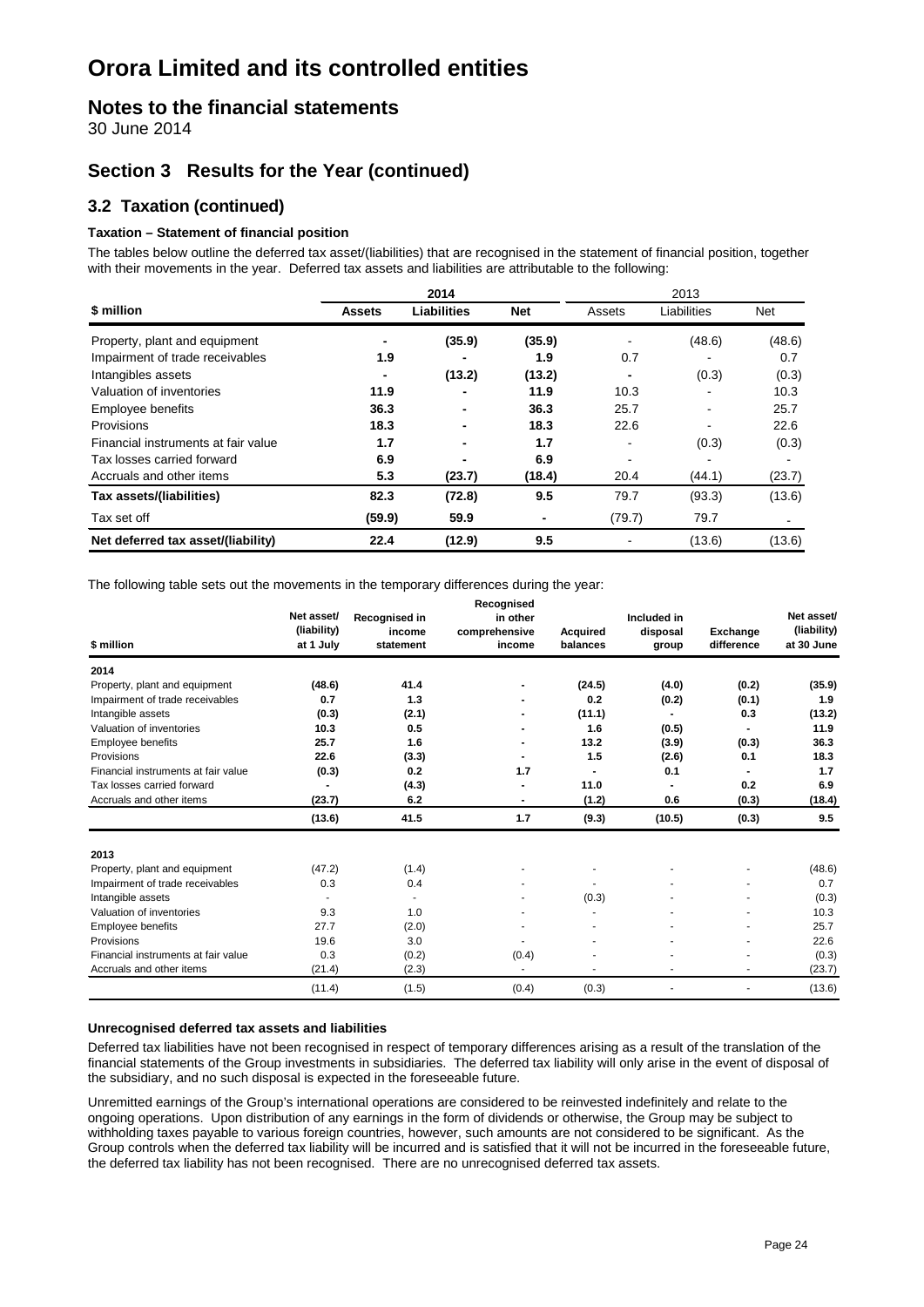### **Notes to the financial statements**

30 June 2014

### **3.3 Earnings per share**

#### **Accounting policies**

Earnings per share (EPS) is the amount of post-tax profit attributable to each share.

#### *Basic earnings per share*

Basic EPS is calculated by dividing the net profit attributable to ordinary shareholders of the Company for the reporting period, by the weighted average number of ordinary shares on issue during the reporting period excluding ordinary shares purchased by the Company and held as treasury shares. As at 30 June 2014 the Company did not hold any Treasury Shares.

#### *Diluted earnings per share*

Diluted EPS reflects any commitments the Group has to issue shares in the future. The diluted EPS is calculated by adjusting the basic EPS for the effect of conversion to ordinary shares associated with dilutive potential ordinary shares, which comprise share options and rights granted to employees. To calculate the impact it is assumed that all share options and rights are exercised.

| cents                                                                                         | 2014   | 2013   |
|-----------------------------------------------------------------------------------------------|--------|--------|
| Basic earnings per share                                                                      |        |        |
| From continuing operations                                                                    | (11.0) | (11.1) |
| From discontinued operations                                                                  | 3.5    | 1.6    |
| Total basic earnings per share attributable to the ordinary equity holders of Orora Limited   | (7.5)  | (9.5)  |
| Diluted earnings per share                                                                    |        |        |
| From continuing operations                                                                    | (11.0) | (11.1) |
| From discontinued operations                                                                  | 3.5    | 1.6    |
| Total diluted earnings per share attributable to the ordinary equity holders of Orora Limited | (7.5)  | (9.5)  |

#### **Calculation of EPS**

The calculation of basic and diluted earnings per share has been based on the following profit attributable to ordinary shareholders and weighted average number of ordinary shares outstanding:

| \$ million                                                                                                                                                 | 2014            | 2013          |
|------------------------------------------------------------------------------------------------------------------------------------------------------------|-----------------|---------------|
| Basic and diluted earnings per share<br>Loss from continuing operations<br>Profit from discontinued operations                                             | (106.5)<br>34.3 | (58.7)<br>8.5 |
| Loss attributable to the ordinary equity holders of Orora Limited used in calculating basic earnings<br>per share                                          | (72.2)          | (50.2)        |
| <b>Number million</b>                                                                                                                                      | 2014            | 2013          |
| Weighted average number of ordinary shares for basic earnings per share <sup>(1)</sup><br>Effect of employee options and performance rights <sup>(2)</sup> | 965.3<br>3.3    | 530.6         |
| Weighted average number of ordinary shares and potential ordinary shares for diluted earnings per<br>share                                                 | 968.6           | 530.6         |

 $<sup>(1)</sup>$ The weighted average number of shares has been restated to reflect the change in the capital structure of the Company as a result of its</sup> internal restructure and demerger from Amcor Limited, as if the change had occurred at the beginning of the comparative period.

 $^{(2)}$ The calculation of the weighted average number of shares has been adjusted for the effect of these potential shares from the date of issue.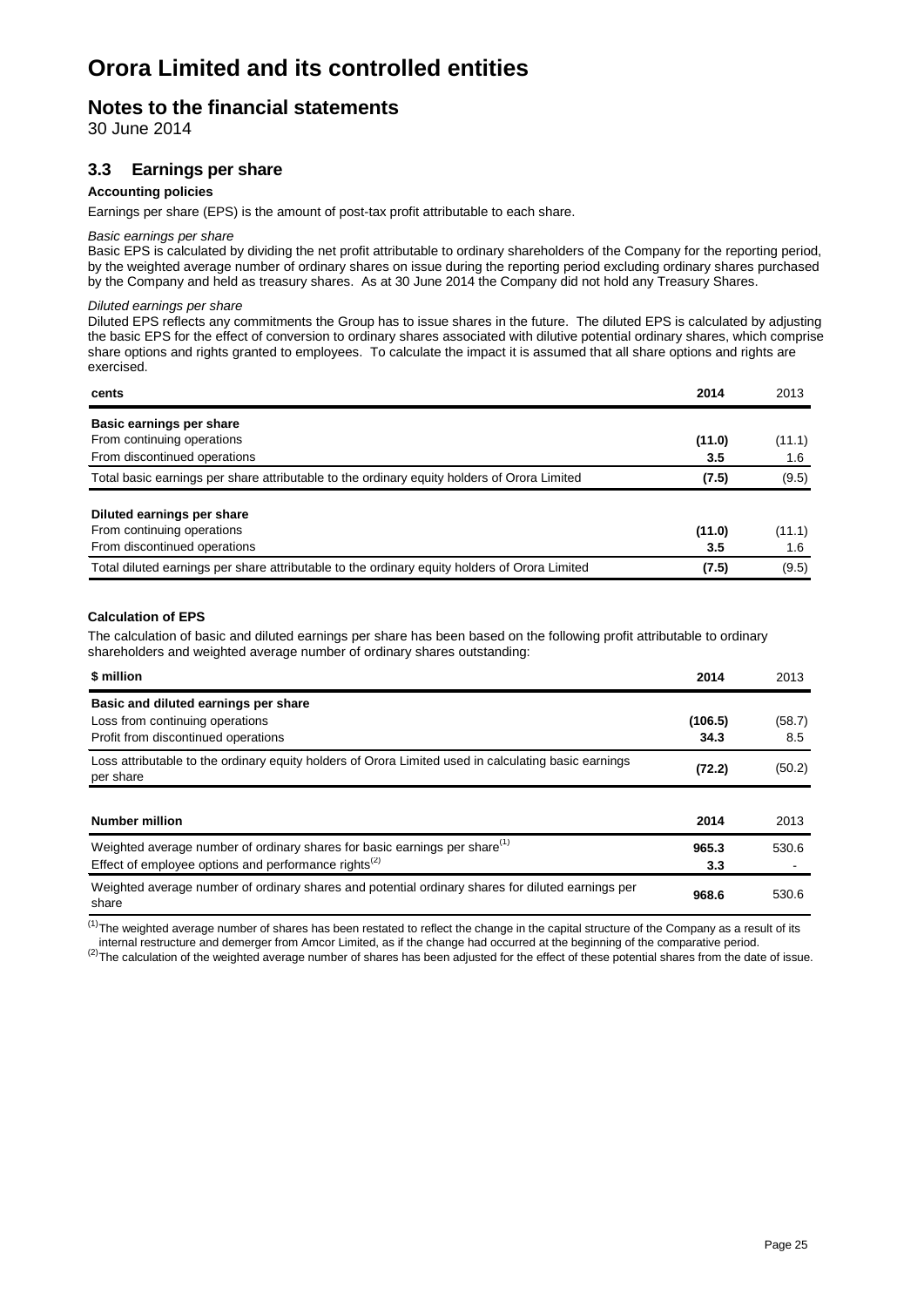### **Notes to the financial statements**

30 June 2014

### **Section 4 Assets and Liabilities**

This section shows the assets used to generate the Group's trading performance and the liabilities incurred as a result. Liabilities relating to the Group's financing activities are addressed in Section 5. Deferred tax assets and liabilities are shown in note 3.2.

On the following pages there are notes covering working capital, non-current assets and liabilities and provisions.

### **4.1 Trade and other receivables**

#### **Accounting policies**

Trade receivables and loans and other receivables are initially recognised at fair value and subsequently measured at amortised cost using the effective interest rate method, less any impairment losses. Trade and other receivables are presented as current assets, except for those where collection is not expected for more than 12 months after the reporting date which are classified as non-current assets.

The collectability of trade and other receivables is reviewed on an ongoing basis. Individual debts which are known to be uncollectable are written off when identified. An impairment provision is recognised when there is objective evidence that the Group will be unable to collect amounts due, according to the original terms of the receivables. Financial difficulty of the debtor, default in payments and the probability that the debtor will enter bankruptcy are considered indicators that a trade receivable is impaired. Where it is considered unlikely that the full amount of the receivable will be collected, a provision is raised for the amount that is doubtful.

The amount of the impairment loss is recognised in the income statement within 'general and administration' expense. When a trade receivable, for which an impairment provision had been recognised, becomes uncollectable it is written off against the impairment provision. Subsequent recoveries of amounts previously written off are credited against 'general and administration' expense in the income statement.

Loans are non-derivative financial assets with fixed or determinable payments and are measured at their amortised cost using the effective interest rate method and are usually interest-bearing. They are included in current assets, except for those with maturities greater than 12 months after the reporting date which are classified as non-current assets. Refer note 4.4.

#### **Trade and other receivables**

| \$ million                                                                 | 2014                     | 2013  |
|----------------------------------------------------------------------------|--------------------------|-------|
| Trade receivables                                                          | 355.3                    | 201.9 |
| Less provision for impairment losses                                       | (6.8)                    | (2.3) |
|                                                                            | 348.5                    | 199.6 |
| Loans and other receivables from Amcor entities (formerly related parties) | $\overline{\phantom{0}}$ | 8.5   |
| Loans and other receivables <sup>(1)</sup>                                 | 37.1                     | 15.4  |
| Total current trade and other receivables                                  | 385.6                    | 223.5 |

 $<sup>(1)</sup>$ These amounts generally arise from transactions outside the usual operating activities of the Group. Interest may be charged at commercial rates where</sup> the terms of repayment exceed six months. Collateral is not normally obtained

The carrying value of trade and other receivables, less impairment provisions, is considered to approximate fair value, due to the short-term nature of the receivables.

#### **Credit risks related to receivables**

Customer credit risk is managed by each business group in accordance with the procedures and controls set out in the Group's credit risk management policy. Credit limits are established for all customers based on external and internal credit rating criteria and letters of credit or other forms of credit insurance cover are obtained where appropriate. In monitoring customer credit risk, customers are grouped according to their credit characteristics, including whether they are an individual or a legal entity, whether they are a wholesale, retail or end-user customer, their geographic location, industry and existence of previous financial difficulties.

For some trade receivables the Group may also obtain security in the form of guarantees, deeds of undertaking or letters of credit which can be called upon if the counterparty is in default under the terms of the agreement. The Group does not otherwise require collateral in respect of trade and other receivables.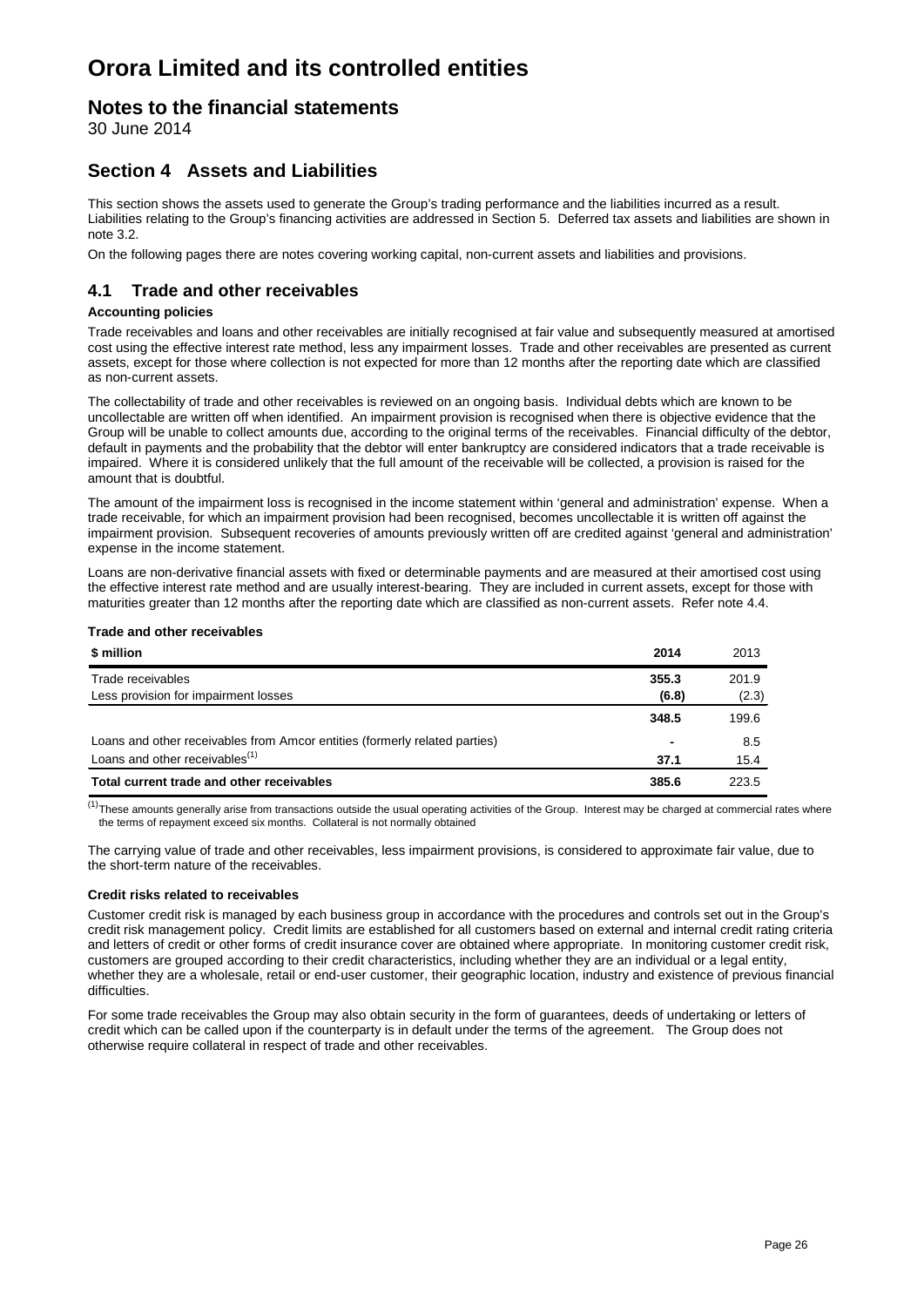### **Notes to the financial statements**

30 June 2014

### **Section 4 Assets and Liabilities (continued)**

### **4.1 Trade and other receivables (continued)**

The Group establishes an allowance for impairment that represents its estimate of incurred losses in respect of trade and other receivables. The ageing of trade receivables, according to their due date, is as follows:

|                      | <b>Impaired Receivables</b> |                          | <b>Not Impaired</b> |       |
|----------------------|-----------------------------|--------------------------|---------------------|-------|
| \$ million           | 2014                        | 2013                     | 2014                | 2013  |
| Not past due         | 0.2                         | $\overline{\phantom{a}}$ | 227.2               | 140.1 |
| Past due 0-30 days   | $\blacksquare$              | $\overline{\phantom{0}}$ | 71.6                | 34.7  |
| Past due 31-120 days | 1.2                         | 0.8                      | 48.2                | 23.9  |
| More than 121 days   | 5.4                         | 1.2                      | 1.5                 | 1.2   |
|                      | 6.8                         | 2.0                      | 348.5               | 199.9 |

In assessing an appropriate provision for impairments of receivables consideration is given to historical experience of bad debts, the ageing of receivables, knowledge of debtor insolvency or other credit risk and individual account assessment.

As at 30 June 2014, current trade receivables of the Group with a nominal value of \$6.8 million (2013: \$2.0 million) were impaired. The amount of the provision was \$6.8 million (2013 \$2.3 million). The individually impaired receivables relate to transactions which have been disputed by customers, or receivables owing from customers experiencing financial difficulties. In some cases it has been assessed that a portion of the receivables is expected to be recovered.

The Group has recognised a loss of \$6.2 million (2013: \$3.3 million) in respect of impaired trade receivables during the financial year ended 30 June 2014. The loss has been included in 'general and administration' expense in the income statement.

As at 30 June 2014, current trade receivables of \$121.3 million (2013: \$59.8 million) were past due but not impaired. These relate to a number of independent customers for whom there is no recent history of default.

Movements in the provision for impairments of receivables are as follows:

| \$ million                                                  | 2014  | 2013  |
|-------------------------------------------------------------|-------|-------|
| Opening balance                                             | 2.3   | 0.8   |
| Bad debts expense - charged to expense                      | 6.1   | 2.1   |
| Reversal of impairment                                      |       | (0.1) |
| Receivables written off during the period as uncollectible  | (1.8) | (0.5) |
| Additions under common control transaction (refer note 2.1) | 1.0   |       |
| Unused amount reversed                                      | (0.1) |       |
| Disposal of business and controlled entities                | (0.6) |       |
| Effects of movement in exchange rate                        | (0.1) |       |
| <b>Closing balance</b>                                      | 6.8   | 2.3   |

### **4.2 Inventories**

#### **Accounting policies**

Raw materials, work in progress and finished goods are valued at the lower of cost and net realisable value. The cost of inventories is based on the first-in, first-out principle or weighted average cost formula and includes expenditure incurred in acquiring the inventories and bringing them to their existing location and condition. In respect of manufacturing inventories and work in progress, cost includes an appropriate proportion of production fixed and variable overheads incurred in the normal course of business. Cost may also include transfers from equity of any gain or loss on qualifying cash flow hedges of foreign currency purchases of inventories.

Net realisable value is the estimated selling price in the ordinary course of business, less the estimated costs of completion and selling expenses.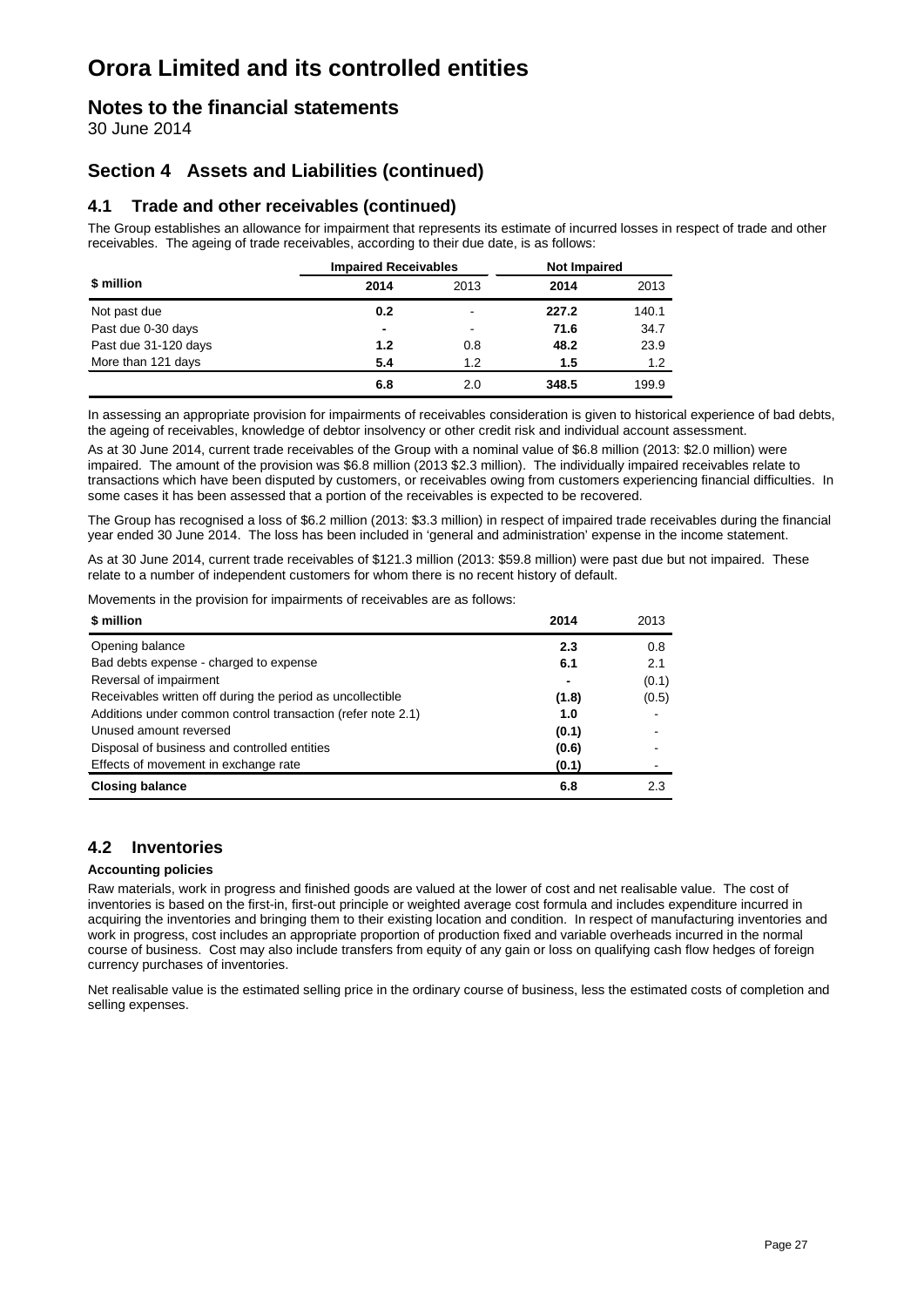### **Notes to the financial statements**

30 June 2014

### **Section 4 Assets and Liabilities (continued)**

### **4.2 Inventories (continued)**

| \$ million                                       | 2014  | 2013  |
|--------------------------------------------------|-------|-------|
| Raw materials and stores at cost                 | 156.6 | 109.9 |
| Work in progress at cost                         | 11.7  | 20.4  |
| Finished goods at cost                           | 208.9 | 142.0 |
| Total inventory carried at cost                  | 377.2 | 272.3 |
| Raw materials and stores at net realisable value | 10.0  | 10.9  |
| Work in progress at net realisable value         | 0.1   | 5.7   |
| Finished goods at net realisable value           | 17.0  | 27.4  |
| Total inventory carried at net realisable value  | 27.1  | 44.0  |
| <b>Total inventories</b>                         | 404.3 | 316.3 |

During the period the Group recognised a write-down of \$7.9 million (2013: \$3.6 million) with regard to the net realisable value of inventories. Included in this write down is \$7.6 million of engineering spares relating to the Fibre Cash Generating Unit (CGU) impairment assessment, refer note 2.2 for further details. The \$7.6 million write down has been included in 'general and administration' expense while the remaining \$0.3 million recognised in 'cost of sales' expense in the income statement

### **4.3 Trade and other payables**

#### **Accounting policies**

Trade and other payables represent liabilities for goods and services provided to the Group prior to the end of the financial year which were unpaid at the end of the financial year. These amounts are unsecured. Trade and other payables are included in current liabilities, except for those liabilities where payment is not due within 12 months from reporting date which are classified as non-current liabilities.

Trade and other payables are stated at their amortised cost and are non-interest-bearing. The carrying value of trade and other payables is considered to approximate fair value due to the short-term nature of the payables.

| \$ million                             | 2014                     | 2013  |
|----------------------------------------|--------------------------|-------|
| <b>Current</b>                         |                          |       |
| Secured creditors                      | $\overline{\phantom{0}}$ | 1.1   |
| Trade creditors                        | 374.5                    | 272.3 |
| Other creditors and accruals           | 166.5                    | 83.9  |
| Total current trade and other payables | 541.0                    | 357.3 |
|                                        |                          |       |
| Non-current                            |                          |       |
| Other unsecured creditors              | 6.5                      | 6.2   |
| Total non-current other payables       | 6.5                      | 6.2   |

### **4.4 Other financial assets**

#### **Accounting policies**

*Derivative financial instruments*

Derivative financial instruments are recognised initially at fair value on the date the instrument is entered into. Subsequent to initial recognition, derivative financial instruments are remeasured to fair value at the end of each reporting period. The gain or loss on remeasurement to fair value is recognised immediately in the income statement unless the derivative is designated and is effective as a hedging instrument, in which event, the timing and the recognition of profit or loss depends on the nature of the hedging relationship.

Refer to note 5.3 for further details pertaining to derivative financial instruments.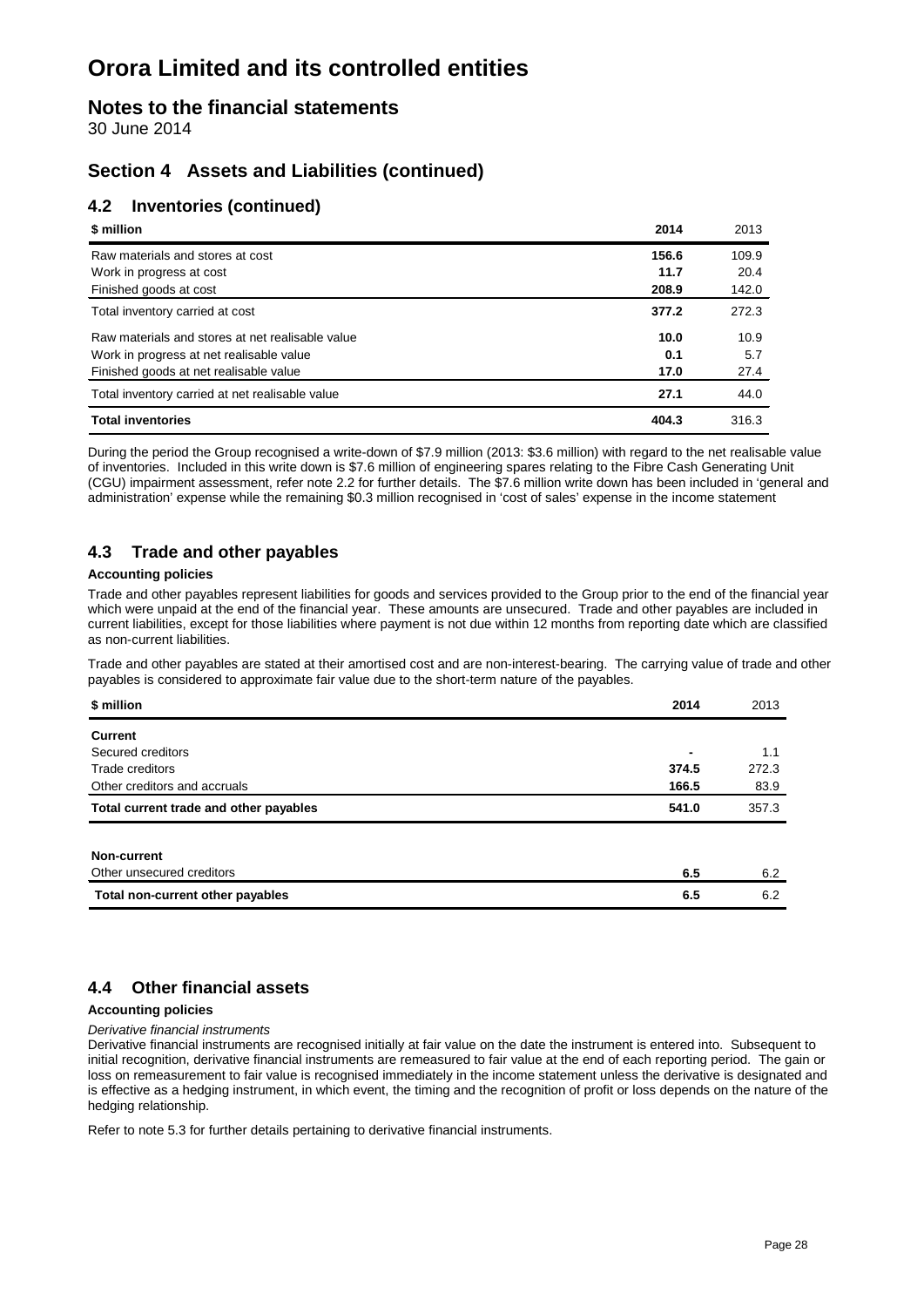### **Notes to the financial statements**

30 June 2014

### **Section 4 Assets and Liabilities (continued)**

### **4.4 Other financial assets (continued)**

#### **Accounting policies (continued)**

#### *Investments in equity securities*

Investments in listed equity securities are available-for-sale financial assets and are included in non-current assets. Investments in listed equity securities are initially recognised at fair value plus transaction costs and are subsequently carried at fair value. The fair value of the investment is based on last quoted price. Unrealised gains and losses arising from changes in the fair value are recognised in other comprehensive income and accumulated in the available-for-sale reserve. When securities classified as available-for-sale are sold or impaired, the accumulated fair value adjustments within equity are reclassified to the income statement.

#### *Loans and other receivables*

Loans are non-derivative financial assets with fixed or determinable payments and are measured at their amortised cost using the effective interest rate method and are usually interest-bearing. They are included in non-current assets when the maturity is greater than 12 months after the reporting date.

#### *Impairment*

Financial assets are assessed at each reporting period to assess whether there is any objective evidence that they are impaired. A financial asset is considered to be impaired if there is objective evidence which indicates that there has been a negative effect on the estimated future cash flows of that asset. Individually significant financial assets are tested for impairment on an individual basis. The remaining financial assets are assessed in groups which share similar credit risk characteristics.

Impairment losses in respect of financial assets measured at amortised cost are calculated as the difference between the carrying amount and the present value of the estimated future cash flows discounted at the original effective interest rate. An impairment loss in respect of an available-for-sale financial asset is measured as the difference between the acquisition cost and the current fair value when there is a significant or prolonged decline in the fair value of a financial asset below its cost.

Impairment losses are recognised in the income statement. Any cumulative loss in respect of an available-for-sale financial asset recognised previously in equity is transferred to the income statement when the impairment is recognised.

Impairment losses are only reversed if the reversal can be objectively related to an event occurring after the impairment loss was recognised. For financial assets that are measured at amortised cost the reversal is recognised in the income statement. For available-for-sale financial assets that are equity securities, the reversal is recognised directly in equity.

| \$ million                                        | 2014 | 2013 |
|---------------------------------------------------|------|------|
| <b>Current</b>                                    |      |      |
| Derivative financial instruments (refer note 5.3) | 0.8  | 2.8  |
| Total current other financial assets              | 0.8  | 2.8  |
| <b>Non-Current</b>                                |      |      |
| Available-for-sale financial instruments          | 9.1  | 4.6  |
| Loans and other receivables                       | 2.8  | 4.5  |
| Total non-current other financial assets          | 11.9 | 9.1  |

The fair value available-for-sale financial instrument, which represents investments in companies listed on stock exchanges, is \$9.1 million (2013: \$4.6 million) and was determined by reference to quoted share prices in an active market (classified as level 1 in the fair value hierarchy). The carrying value of loans and other receivables is considered to approximate fair value.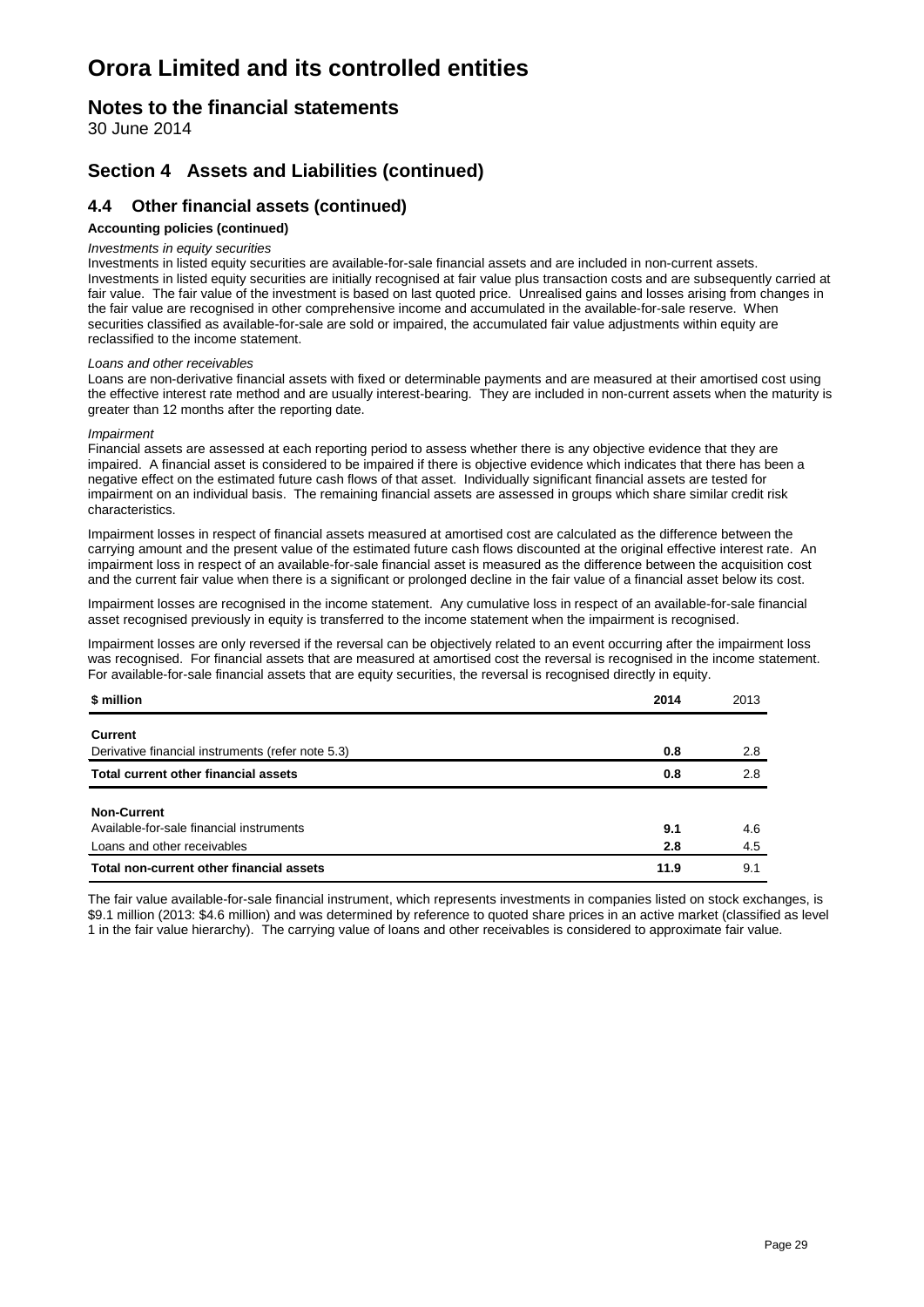### **Notes to the financial statements**

30 June 2014

### **Section 4 Assets and Liabilities (continued)**

### **4.5 Other assets**

| \$ million                                 | 2014 | 2013 |
|--------------------------------------------|------|------|
| <b>Current</b>                             |      |      |
| Contract incentive payments <sup>(1)</sup> | 16.9 | 15.9 |
| Prepayments                                | 16.7 | 10.2 |
| <b>Total current other assets</b>          | 33.6 | 26.1 |
|                                            |      |      |
| <b>Non-current</b>                         |      |      |
| Contract incentive payments <sup>(1)</sup> | 58.0 | 67.6 |
| Prepayments                                | 4.2  | 5.7  |
| Other non-current assets                   | 26.1 | 0.5  |
| <b>Total non-current other assets</b>      | 88.3 | 73.8 |

 $<sup>(1)</sup>$  Contract incentives are provided to customers to secure long-term sale agreements and are amortised over the period of the contractual arrangement.</sup>

### **4.6 Property, plant and equipment**

The following section provides information about the physical assets used by the Group to operate the business and generate revenues and profits.

The cost of property, plant and equipment is the amount initially paid for the asset. A depreciation expense is charged to the income statement to reflect annual wear and tear and the reduced value of the asset over time. Depreciation is calculated by estimating the number of years the Group expects the asset to be used (useful economic life). If there has been a technological change or decline in business performance the Directors review the value of the assets to ensure they have not fallen below their depreciated value. If an asset's value falls below its depreciated value an additional one-off impairment charge is made against profit.

#### **Accounting policies**

#### *Property, plant and equipment*

Property, plant and equipment is stated at cost less accumulated depreciation and impairment. Cost includes expenditure that is directly attributable to the acquisition of the item including borrowing costs that are related to the acquisition, construction or production of a qualifying asset. Cost also may include transfers from equity of any gain or loss on qualifying cash flow hedges of foreign currency purchases of property, plant and equipment.

Subsequent costs are included in the asset's carrying amount or recognised as a separate asset, as appropriate, only when it is probable that future economic benefits associated with the item will flow to the Group and the cost of the item can be measured reliably. All other repairs and maintenance are charged to the income statement during the financial year in which they are incurred.

Gains and losses on disposals are determined by comparing proceeds with the carrying amount of the disposed asset and are included in the income statement in the period the disposal occurs and are recognised net within 'other income' in the income statement.

#### *Depreciation*

Property, plant and equipment, excluding freehold land, is depreciated at rates based upon the expected useful lives, or in the case of leasehold improvements and certain leased plant and equipment the lease term, using the straight-line method. Land is not depreciated. Depreciation rates used for each class of asset for the current and comparative periods are as follows:

- Buildings between 1% 5% Land improvements between 1% 3%
	-
- Plant and equipment between 2.5% 25%

Depreciation methods, residual values and useful lives are reassessed, and adjusted if appropriate, at each reporting date.

#### *Impairment*

Property, plant and equipment that is subject to depreciation is reviewed for impairment whenever events or changes in circumstances indicate that the asset's carrying amount is greater than its estimated recoverable amount. Indicators of impairment may include changes in technology and business performance. Where it is identified that the carrying amount is greater than the asset recoverable amount, the asset is immediately written down to its recoverable amount.

Impairment losses recognised in prior periods in respect of property, plant and equipment are assessed at each reporting date for any indications that the impairment loss has decreased or may no longer exist. The impairment loss is reversed if there has been a change in the estimates used to determine the recoverable amount of the asset and is reversed only to the extent that the carrying amount of the asset does not exceed the carrying amount that would have been determined, net of depreciation, had no impairment loss been recognised.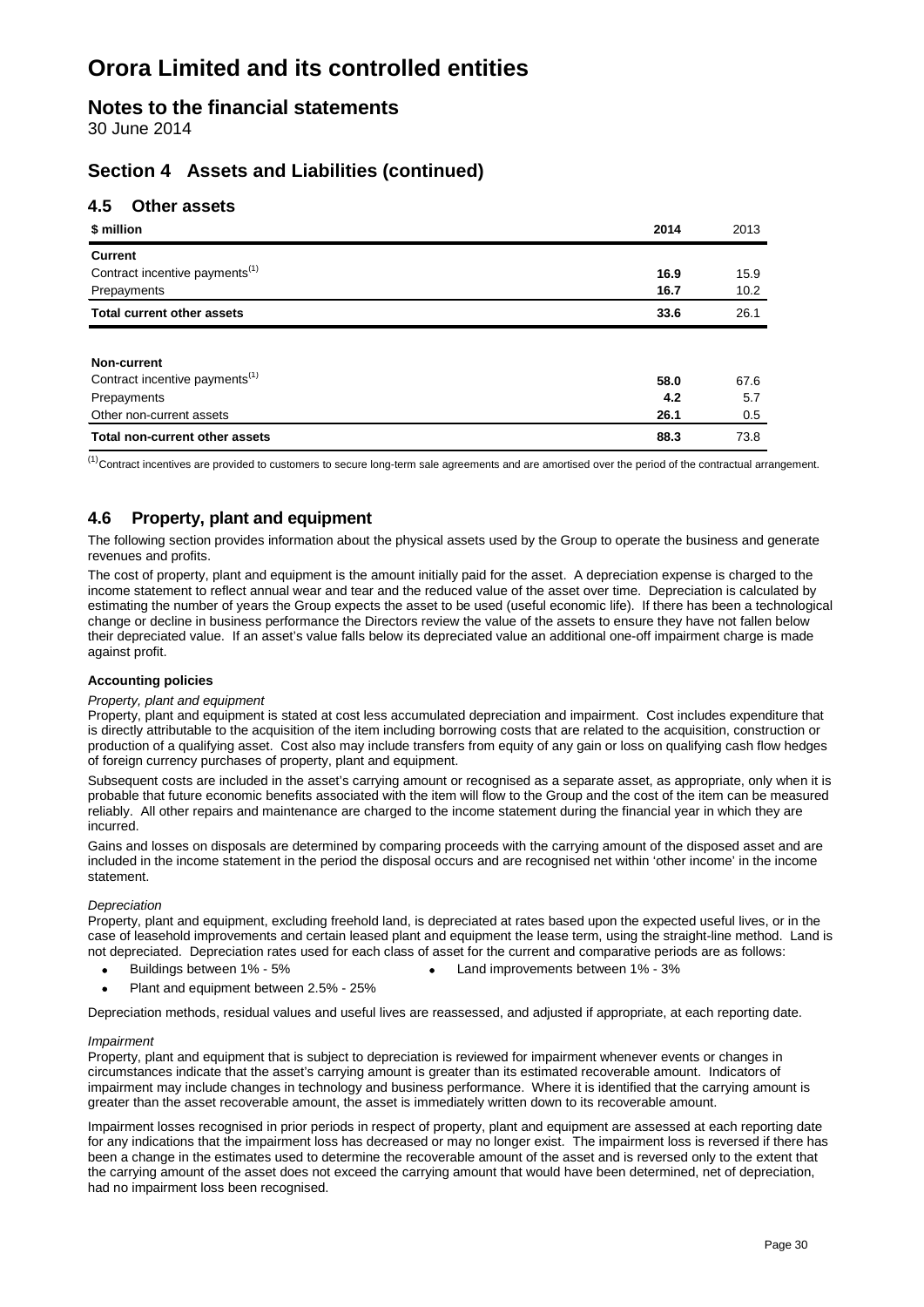### **Notes to the financial statements**

30 June 2014

### **Section 4 Assets and Liabilities (continued)**

### **4.6 Property, plant and equipment (continued)**

#### **Property, plant and equipment**

Property, plant and equipment can be analysed as follows:

| \$ million                                                                     | Land           | Land<br>improvements | <b>Buildings</b> | <b>Plant and</b><br>equipment | Assets under<br>construction | <b>Total</b> |
|--------------------------------------------------------------------------------|----------------|----------------------|------------------|-------------------------------|------------------------------|--------------|
| 2014                                                                           |                |                      |                  |                               |                              |              |
| Cost                                                                           |                |                      |                  |                               |                              |              |
| Opening balance                                                                | 69.4           | 10.0                 | 403.3            | 2,524.8                       |                              | 3,007.5      |
| Additions for the period                                                       |                |                      | 21.0             | 100.2                         |                              | 121.2        |
| Disposals during the period                                                    |                |                      | (0.9)            | (89.6)                        |                              | (90.5)       |
| Additions through business<br>acquisitions                                     |                | $\blacksquare$       | ٠                | 0.2                           |                              | 0.2          |
| Additions under common control<br>transaction (refer note 2.1)                 | 4.1            | 1.3                  | 36.5             | 419.6                         |                              | 461.5        |
| Disposal of businesses under<br>common control transaction (refer<br>note 2.1) |                |                      | (4.6)            | (214.0)                       |                              | (218.6)      |
| Other transfers                                                                |                |                      | 6.0              | (6.0)                         |                              |              |
| Effect of movements in foreign<br>exchange rates                               | 0.3            |                      | 1.7              | 17.6                          |                              | 19.6         |
| Closing balance                                                                | 73.8           | 11.3                 | 463.0            | 2,752.8                       | $\overline{\phantom{0}}$     | 3,300.9      |
| Accumulated depreciation and impairment                                        |                |                      |                  |                               |                              |              |
| Opening balance                                                                | (0.3)          | (2.6)                | (59.1)           | (1, 319.7)                    |                              | (1, 381.7)   |
| Depreciation charge                                                            |                | (0.3)                | (9.2)            | (88.6)                        |                              | (98.1)       |
| Disposals during the period                                                    |                | ۰                    | (0.7)            | 55.8                          |                              | 55.1         |
| Additions under common control<br>transaction (refer note 2.1)                 |                | (0.5)                | (16.8)           | (261.4)                       |                              | (278.7)      |
| Disposal of businesses under<br>common control transaction (refer<br>note 2.1) |                |                      | 3.3              | 134.6                         |                              | 137.9        |
| Impairment loss                                                                | (0.1)          | ٠                    | (34.2)           | (143.9)                       |                              | (178.2)      |
| Effect of movements in foreign<br>exchange rates                               | $\blacksquare$ |                      | (0.9)            | (12.0)                        |                              | (12.9)       |
| Closing balance                                                                | (0.4)          | (3.4)                | (117.6)          | (1,635.2)                     | $\overline{\phantom{a}}$     | (1,756.6)    |
| Carrying value 30 June 2014                                                    | 73.4           | 7.9                  | 345.4            | 1,117.6                       | $\overline{\phantom{a}}$     | 1,544.3      |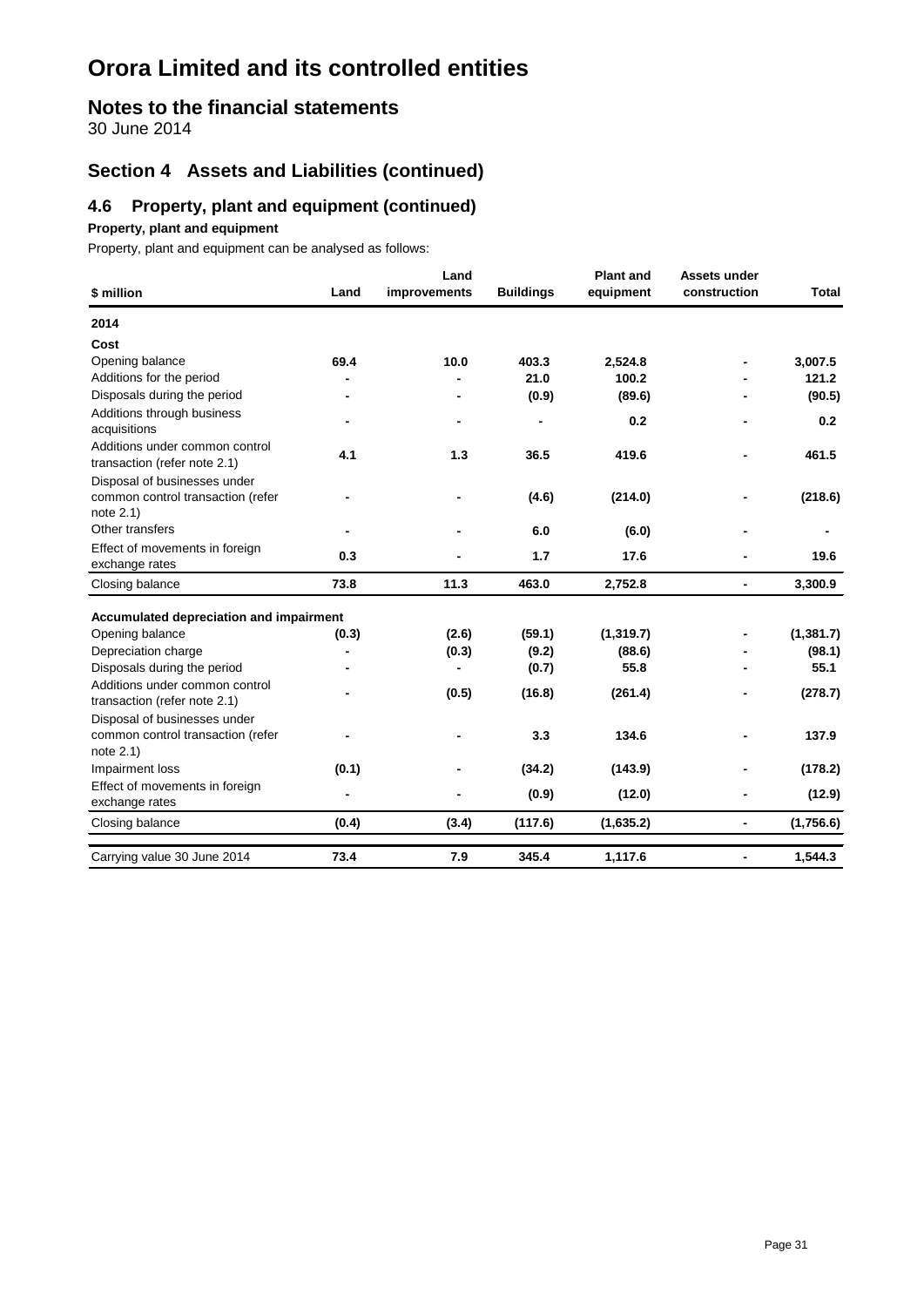### **Notes to the financial statements**

30 June 2014

### **Section 4 Assets and Liabilities (continued)**

### **4.6 Property, plant and equipment (continued)**

**Property, plant and equipment (continued)**

| \$ million                                 | Land   | Land<br>improvements     | <b>Buildings</b> | <b>Plant and</b><br>equipment | Assets under<br>construction | Total     |
|--------------------------------------------|--------|--------------------------|------------------|-------------------------------|------------------------------|-----------|
| 2013                                       |        |                          |                  |                               |                              |           |
| Cost                                       |        |                          |                  |                               |                              |           |
| Opening balance                            | 92.3   | 13.5                     | 272.4            | 2,353.5                       | 594.3                        | 3,326.0   |
| Additions for the period                   |        |                          | 1.7              | 49.1                          | 90.3                         | 141.1     |
| Disposals during the period                | (22.9) | (3.5)                    | (48.5)           | (386.2)                       |                              | (461.1)   |
| Additions through business<br>acquisitions |        |                          |                  | 1.5                           |                              | 1.5       |
| Other transfers                            |        | $\blacksquare$           | 177.7            | 506.9                         | (684.6)                      |           |
| Closing balance                            | 69.4   | 10.0                     | 403.3            | 2,524.8                       |                              | 3,007.5   |
| Accumulated depreciation and impairment    |        |                          |                  |                               |                              |           |
| Opening balance                            | (0.3)  | (5.3)                    | (84.1)           | (1,538.9)                     |                              | (1,628.6) |
| Depreciation charge                        | (0.1)  | (0.2)                    | (8.4)            | (91.5)                        |                              | (100.2)   |
| Disposals during the period                | 0.1    | 2.9                      | 33.4             | 385.8                         |                              | 422.2     |
| Impairment loss                            |        | $\overline{\phantom{a}}$ | ۰                | (75.1)                        |                              | (75.1)    |
| Closing balance                            | (0.3)  | (2.6)                    | (59.1)           | (1,319.7)                     |                              | (1,381.7) |
| Carrying value 30 June 2013                | 69.1   | 7.4                      | 344.2            | 1,205.1                       |                              | 1,625.8   |

At 30 June 2014, no property, plant and equipment was provided as security for any interest-bearing borrowings (2013: nil).

#### **Impairments**

#### *30 June 2014*

During the year ended 30 June 2014, the Australasia segment recorded impairments of \$187.4 million of property, plant and equipment relating to the Fibre CGU impairment assessment, of which \$9.2 million of equipment assets were scrapped with an additional impairment of \$178.2 million recognised. The impairments were recognised within 'general and administration' expense in the income statement, refer note 2.2 for further details.

In accordance with the Group's accounting policies the impairment loss recognised in the current period, and the impairment recognised in the prior period (see discussion below), were reassessed at 30 June 2014 for any indications that the loss may have decreased or may no longer exist, no such indicators were identified.

#### *30 June 2013*

During the year ended 30 June 2013 an impairment of \$75.1 million was recognised as a result of the restructuring events that were undertaken within the Australasia segment. This included an impairment of \$2.2 million recognised on the closure of the Thomastown Metal Closures business in Victoria and an impairment of \$72.9 million recognised on the announcement of the closure of the Petrie recycled cartonboard manufacturing plant in Queensland, which occurred in September 2013.

The recoverable amounts of the assets were assessed as nil as management do not anticipate being able to utilise or sell these assets and they will be scrapped on the closure and demolition of the closed sites.

#### **Capital Commitments**

At 30 June 2014 the Group had capital commitments contracted but not provided for in respect of the acquisition of property, plant and equipment of \$7.1 million (2013: \$5.7 million).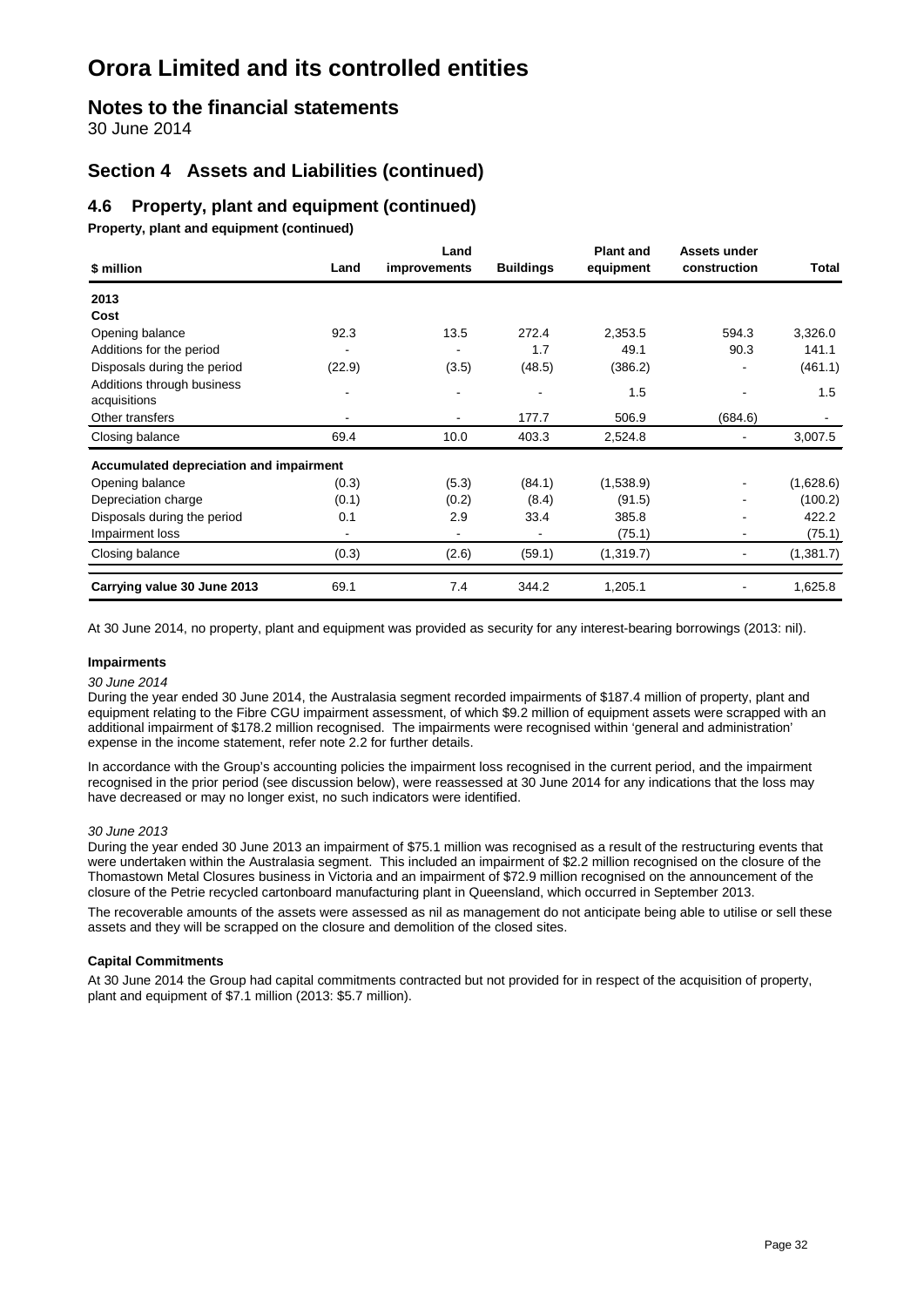### **Notes to the financial statements**

30 June 2014

### **Section 4 Operating Assets and Liabilities (continued)**

#### **4.7 Intangible assets**

The following section provides information about the non-physical assets used by the Group to operate the business and generate revenue and profits.

These assets include customer relationships, licences, software development, and goodwill. The cost of these assets is the amount that the Group has paid or, where there has been a business combination, the fair value of the specific intangible assets that could be sold separately or which arise from legal rights. In the case of goodwill, this cost is the amount the Group has paid in acquiring a business over and above the fair value of the individual assets and liabilities acquired.

The value of intangible assets, with the exception of goodwill, reduces over the number of years the Group expects to use the asset, the useful economic life, via an annual amortisation charge to the income statement. Where there has been technological change or decline in the business performance, management review the value of assets to ensure they have not fallen below their recoverable amount. Should an asset's value fall below its recoverable amount an additional one-off impairment change is made against profit.

#### **Accounting policies**

#### *Computer software*

Expenditure on significant commercial development, including major software applications and associated systems, is capitalised and amortised on a straight-line basis over the period of time during which the benefits are expected to arise, typically between three to ten years.

Software costs are capitalised as intangible assets if they are separable or arise from contractual or other legal rights and it is probable that the expected future economic benefits attributable to the asset will flow to the Group, and the cost of the asset can be measured reliably.

Where software is internally generated, only the costs incurred in the development phase are capitalised and these are amortised on a straight-line basis over the period of time during which the benefits are expected to arise, typically a period not exceeding ten years. Software costs which are incurred in the research phase are expensed.

#### *Goodwill*

Goodwill that arises upon the acquisition of subsidiaries is included in intangible assets. Goodwill is not amortised, instead goodwill is tested for impairment annually or more frequently if events or changes in circumstances indicate that it might be impaired, and is carried at cost less any accumulated impairment losses. Gains and losses on the disposal of an entity include the carrying amount of goodwill relating to the entity sold.

Goodwill is allocated to cash generating units for the purpose of impairment testing. The allocation is made to those cash generating units or groups of cash generating units that are expected to benefit from the business combination in which the goodwill arose.

#### *Other intangible assets*

Other intangible assets are measured at cost less accumulated amortisation and accumulated impairment losses, except for those identified as having indefinite useful lives which are not amortised. As at 30 June 2014 the Group does not hold any indefinite life intangible assets, other than goodwill.

#### *Impairment*

Impairment testing is completed at each reporting date for goodwill and intangible assets that have indefinite useful lives or assets that are not ready for use, or more frequently if events or changes in circumstances indicate that the asset may be impaired.

For intangible assets that are subject to amortisation the asset is reviewed for impairment whenever events or changes in circumstances indicate that the asset's carrying amount is greater than its estimated recoverable amount. Indicators of impairment may include changes in technology and business performance.

In testing for impairment, the recoverable amount is estimated for an individual asset or, if it is not possible to estimate the recoverable amount for the individual asset, the recoverable amount of the cash generating unit (CGU) to which the asset belongs. CGUs are the smallest identifiable group of assets that generate cash flows that are largely independent from the cash flows of other assets or group of assets. Each CGU is no larger than an operating segment.

The recoverable amount of an asset or a CGU is the greater of fair value less cost of disposal and value in use. In assessing value in use, the estimated future cash flows are discounted to their present value using a pre-tax discount rate that reflects the risks specific to the asset or CGU and the market's current assessment of the time value of money. An impairment loss is recognised in the income statement if the carrying amount of an asset or a CGU exceeds its recoverable amount. Impairment losses recognised in respect of CGUs are allocated first to reduce the carrying amount of any goodwill allocated to the CGU (group of CGUs) and then, to reduce the carrying amount of the other assets in the CGU (group of CGUs).

Impairment losses recognised in respect of goodwill are not reversed. Impairment losses recognised in prior periods in respect of intangible assets are assessed at each reporting date for any indications that the impairment loss has decreased or may no longer exist. The impairment loss is reversed if there has been a change in the estimates used to determine the recoverable amount of the asset and is reversed only to the extent that the carrying amount of the asset does not exceed the carrying amount that would have been determined, net of amortisation, had no impairment loss been recognised.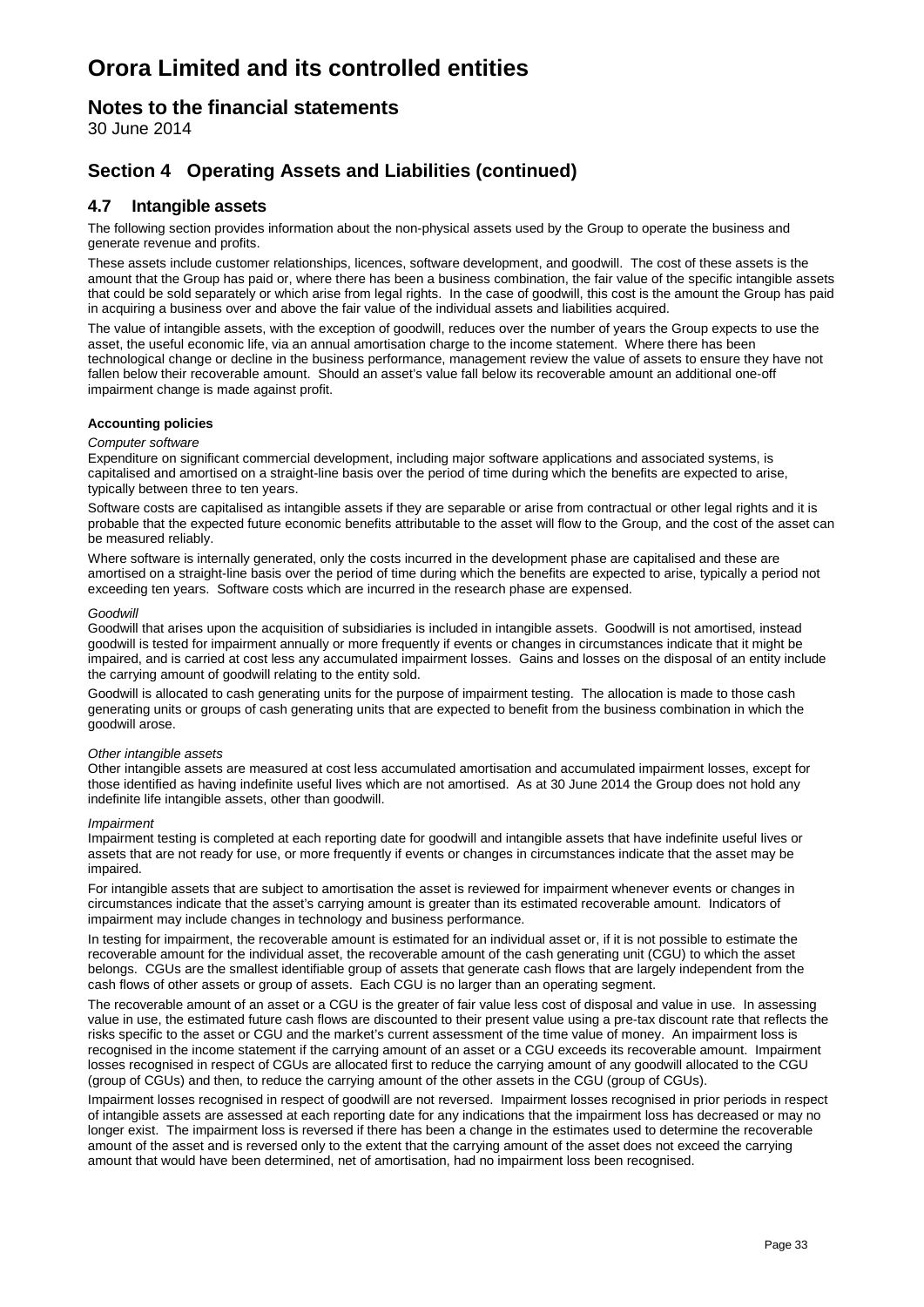### **Notes to the financial statements**

30 June 2014

### **Section 4 Operating Assets and Liabilities (continued)**

### **4.7 Intangible assets (continued)**

#### **Intangible assets**

Intangible assets can be analysed as follows:

| \$ million                                                                                 | Computer<br>software | Goodwill                         | Other<br>intangible<br>assets | Total           |
|--------------------------------------------------------------------------------------------|----------------------|----------------------------------|-------------------------------|-----------------|
| 2014                                                                                       |                      |                                  |                               |                 |
| Cost                                                                                       |                      |                                  |                               |                 |
| Opening balance                                                                            | 115.4                | 107.9                            | 1.0                           | 224.3           |
| Additions through internal activities                                                      | 3.4                  |                                  |                               | 3.4             |
| Additions for the period                                                                   | 0.9                  |                                  |                               | 0.9             |
| Additions through business acquisitions                                                    | $\blacksquare$       | 2.4                              |                               | 2.4             |
| Additions under common control transaction (refer note 2.1)<br>Disposals during the period | 37.1<br>(4.4)        | 135.7<br>$\overline{a}$          | 5.6                           | 178.4           |
| Disposal of businesses under common control transaction (refer                             |                      |                                  |                               | (4.4)           |
| note $2.1$ )                                                                               | (5.8)                | (35.2)                           |                               | (41.0)          |
| Effect of movements in foreign exchange rates                                              | 0.3                  | 2.2                              |                               | $2.5\,$         |
| Closing balance                                                                            | 146.9                | 213.0                            | 6.6                           | 366.5           |
| Accumulated amortisation and impairment                                                    |                      |                                  |                               |                 |
| Opening balance                                                                            | (77.9)               | (7.9)                            |                               | (85.8)          |
| Amortisation charge                                                                        | (7.7)                |                                  |                               | (7.7)           |
| Disposals during the period                                                                | 3.0                  |                                  |                               | 3.0             |
| Additions under common control transaction (refer note 2.1)                                | (30.3)               |                                  | (5.6)                         | (35.9)          |
| Disposal of businesses under common control transaction (refer<br>note 2.1)                | 5.7                  |                                  |                               | 5.7             |
| Impairment loss                                                                            | (13.3)               |                                  |                               | (13.3)          |
| Effect of movements in foreign exchange rates                                              | (0.2)                |                                  |                               | (0.2)           |
| Closing balance                                                                            | (120.7)              | (7.9)                            | (5.6)                         | (134.2)         |
| Carrying value 30 June 2014                                                                | 26.2                 | 205.1                            | 1.0                           | 232.3           |
|                                                                                            |                      |                                  |                               |                 |
| 2013                                                                                       |                      |                                  |                               |                 |
| Cost                                                                                       |                      |                                  |                               |                 |
| Opening balance                                                                            | 118.5                | 87.1                             |                               | 205.6           |
| Additions through internal activities                                                      | 2.2                  |                                  |                               | 2.2             |
| Additions for the period<br>Additions through business acquisitions                        | 1.6<br>$\mathbf{r}$  |                                  |                               | 1.6<br>21.8     |
| Disposals during the period                                                                | (6.9)                | 20.8<br>$\overline{\phantom{a}}$ | 1.0<br>$\blacksquare$         | (6.9)           |
| Closing balance                                                                            | 115.4                | 107.9                            | 1.0                           | 224.3           |
|                                                                                            |                      |                                  |                               |                 |
| Accumulated amortisation and impairment<br>Opening balance                                 |                      |                                  |                               |                 |
| Amortisation charge                                                                        | (69.4)<br>(9.5)      | (7.9)                            |                               | (77.3)<br>(9.5) |
| Disposals during the period                                                                | 6.4                  |                                  |                               | 6.4             |
| Impairment loss                                                                            | (5.4)                | $\blacksquare$                   | $\overline{\phantom{a}}$      | (5.4)           |
| Closing balance                                                                            | (77.9)               | (7.9)                            | $\blacksquare$                | (85.8)          |
| Carrying value 30 June 2013                                                                | 37.5                 | 100.0                            | $1.0$                         | 138.5           |

The amortisation of computer software is included in 'general and administration' expenses within the income statement.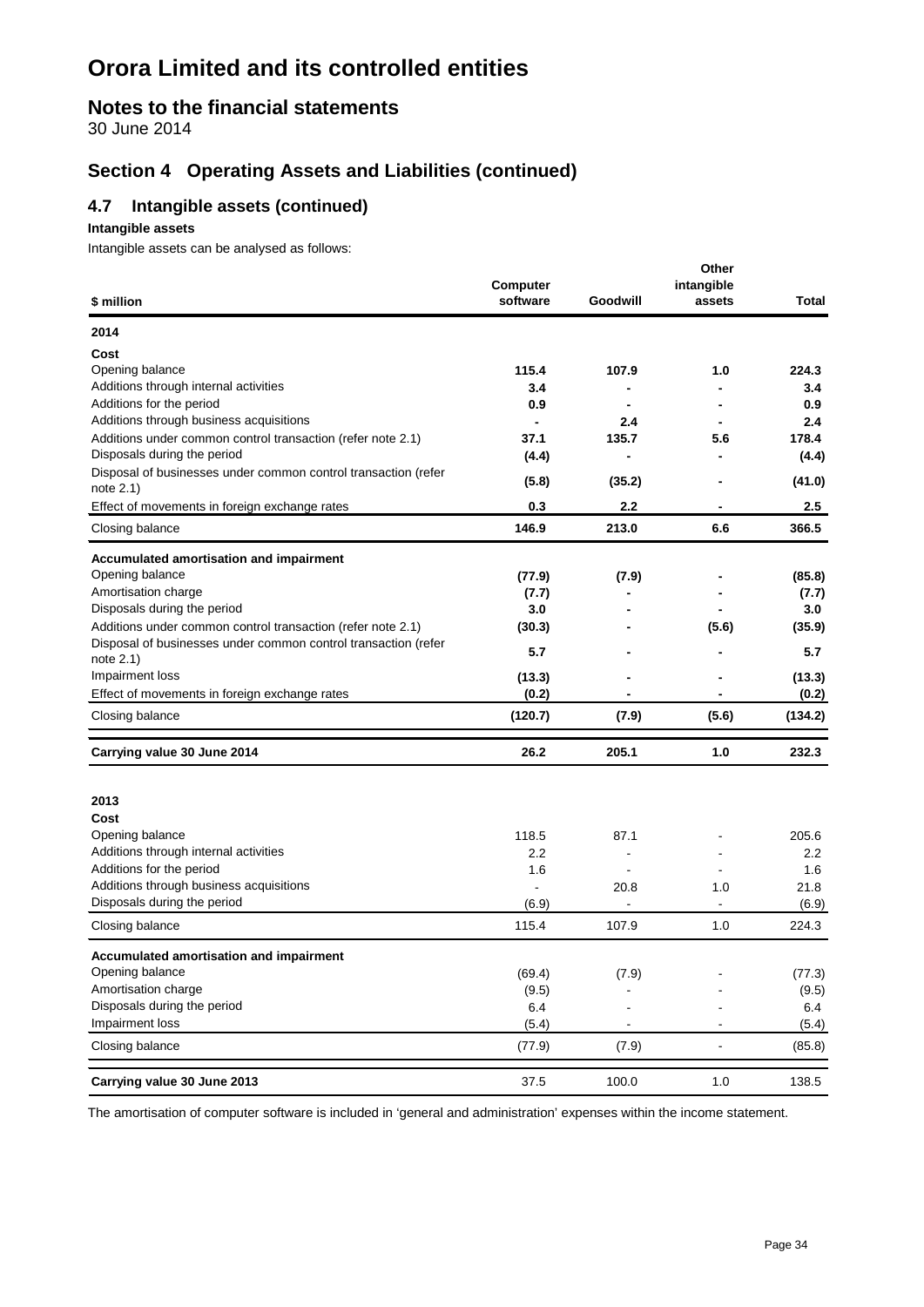### **Notes to the financial statements**

30 June 2014

### **Section 4 Operating Assets and Liabilities (continued)**

### **4.7 Intangible assets (continued)**

#### **Impairments**

During the year ended 30 June 2014, the Australasia segment recorded impairments of \$14.5 million of computer software assets relating to the Fibre CGU impairment assessment of which \$1.5 million of assets were scrapped while and additional impairment of \$13.3 million was recognised (2013: \$5.4 million of computer software relating to the announced closure of the Petrie recycled cartonboard manufacturing plant in Queensland). The impairments were recognised within 'general and administration' expense in the income statement, refer note 2.2 for further details.

#### **Goodwill impairment tests**

For the purpose of impairment testing, goodwill is allocated to cash generating units or groups of cash generating units (CGUs) according to the level at which management monitors goodwill.

The goodwill amounts allocated below are tested annually or more regularly if there are indicators of impairment, but comparison with the recoverable amount of each CGU or group of CGU's assets. The recoverable amounts of the CGUs were based on the present value of the future cash flows expected to be derived from the CGU (value in use). Value in use is calculated from cash flow projections for five years using data from the Group's latest internal forecasts. The key assumptions for the value in use calculations are those regarding discount rates, growth rates and expected changes in earnings.

The forecasts used in the value in use calculations are management estimates of income, expenses, capital expenditure and cash flows for each asset and CGU. Changes in selling prices and direct costs are based on past experience and management's expectation of future changes in the markets in which the Group operates. Cash flows beyond the five year period are extrapolated using estimated growth rates which are determined with regard to the long-term performance of each CGU in their respective markets and are not expected to exceed the long-term average growth rates for the industry in which each CGU operates.

The following table presents a summary of the goodwill allocation and the key assumptions used in determining the recoverable amount of each CGU:

|               |                |                            |                | Pre-Tax              |                          |                    |  |
|---------------|----------------|----------------------------|----------------|----------------------|--------------------------|--------------------|--|
|               |                | <b>Goodwill Allocation</b> |                | <b>Discount Rate</b> |                          | <b>Growth Rate</b> |  |
|               | 2014           | 2013                       | 2014           | 2013                 | 2014                     | 2013               |  |
| <b>CGU</b>    | \$ million     | \$ million                 | %              | %                    | %                        | %                  |  |
| Australasia   | 90.3           | 64.8                       | 10.7           | 9.1                  | 2.0                      | nominal            |  |
| North America | 114.8          | $\overline{\phantom{a}}$   | 10.7           | $\blacksquare$       | 2.0                      | $\,$               |  |
| Other $(1)$   | $\blacksquare$ | 35.2                       | $\blacksquare$ | 9.9                  | $\overline{\phantom{0}}$ | 3.0                |  |
|               | 205.1          | 100.0                      |                |                      |                          |                    |  |

 $^{(1)}$ The 'other' balance represents goodwill relating to the Australian Flexible operations that were transferred to Amcor Limited under the internal corporate restructure that took place prior to the demerger (refer note 2).

The discount rate used in performing the value in use calculations reflects the Group's weighted average cost of capital, as adjusted for specific risks relating to each geographical region in which the CGU's operate.

### **4.8 Provisions**

A provision is recognised by the Group where an obligation exists, relating to events in the past and it is probable that cash will be paid to settle it. A provision is made where the Group is not certain how much cash will be required to settle a liability, so an estimate is required.

#### **Accounting policies**

A provision is recognised when there is a legal or constructive obligation as a result of a past event and it is probable that a future sacrifice of economic benefits will be required to settle the obligation, and the amount can be reliably estimated.

Provisions are measured at the present value of management's best estimate of the expenditure required to settle the obligation at the reporting date. The present value of a provision is determined by discounting the expected future cash flows at a pre-tax rate that reflects the current market assessments of the time value of money and the risks specific to the liability.

When some or all of the economic benefits required to settle a provision are expected to be recovered from a third party, the recovery receivable is recognised as an asset when it is virtually certain that the recovery will be received.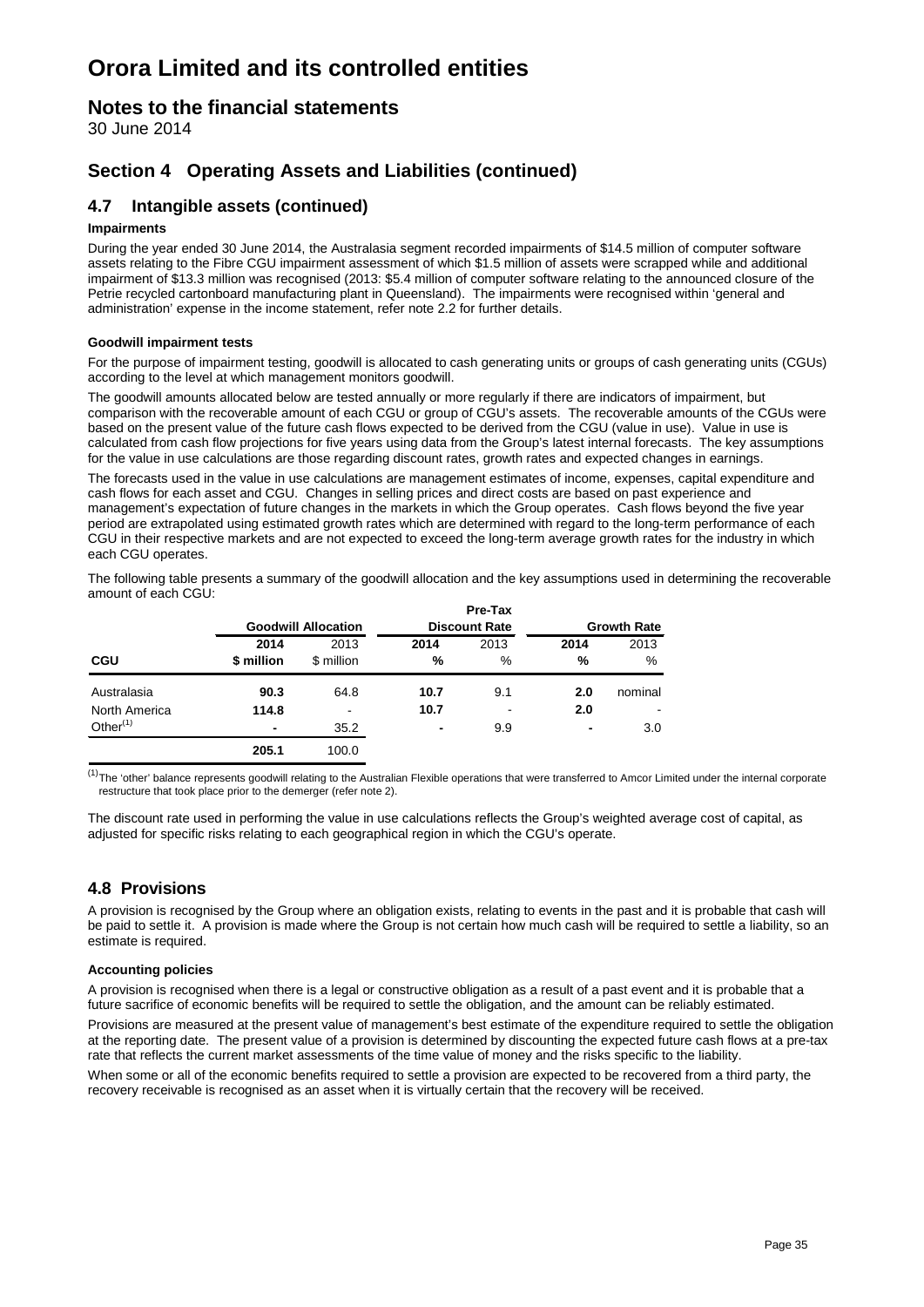### **Notes to the financial statements**

30 June 2014

### **Section 4 Assets and Liabilities (continued)**

### **4.8 Provisions (continued)**

#### **Accounting policies (continued)**

#### *Employee entitlements*

Employee entitlements include the liability for annual leave and long service leave. The current provision for employee entitlements includes accrued annual leave, vesting sick leave and long service leave. Long service leave covers all unconditional entitlements, where employees have committed the required period of service and also where employees are entitled to pro-rate payments in certain circumstances.

Employee entitlements are measured as the present value of estimated future cash outflows to be made in respect of services provided by the employee up to the reporting date. Consideration is given to expected future wage and salary levels, experience of employee departures and period of service.

Liabilities that are not expected to be settled within 12 months are discounted using market yields at the reporting date of high quality corporate bonds or the market yield on government bonds if there is no deep market for corporate bonds within a particular country. The rates used reflect the terms to maturity and currency that match, as closely as possible, the estimated future cash outflows.

Liabilities for employee benefits such as wages, salaries, sick leave and other current employee entitlements represent present obligations arising from employees' services provided to the reporting date and are calculated at undiscounted amounts based on remuneration wage and salary rates, including related on-costs, such as workers compensation insurance and payroll tax and are presented in other payables.

#### *Insurance and other claims*

Insurance and other claims include provisions for workers' compensation, insurance and other claims. The Group self-insures for various risks including risks associated with workers' compensation. Provisions are recognised for claims received and expected to be received in relation to incidents occurring prior to reporting date and are measured based upon historical claim rates.

Estimated net future cash flows are based on the assumption that all claims will be settled and the weighted average cost of historical claims adjusted for inflation will continue to approximate future costs.

#### *Asset restoration*

The Group is required to restore leased premises to their original condition at the end of the respective lease term, typically relating to excessive wear and tear or alternations that have been made to the lease property to accommodate the operations of the business. A provision has been recognised, for the present value, of the estimated lease expenditure associated with the remediation of these sites. These costs have been capitalised as part of the cost of leasehold improvements and are amortised over the shorter of the lease term or the useful life of the asset. In addition, in a small number of cases there are also areas of known or suspected contamination caused by past practice including, for example, the existence of underground storage tanks. In these cases additional amounts are included in the provision for the potential clean up of that contamination.

Where the Group has a legal or constructive obligation to restore a site on which an asset is located either through make-good provisions included in lease agreements or decommissioning of environmental risks, the present value of the estimated costs of dismantling and removing the asset and restoring the site is recognised as a provision with a corresponding increase to the related item of property, plant and equipment.

At each reporting date, the liability is remeasured in line with changes in discount rates, estimated cash flows and the timing of those cash flows. Any changes in the liability are added to or deducted from the related asset, other than the unwinding of the discount, which is recognised as a financing cost in the income statement.

#### *Restructuring*

The restructuring provision primarily relates to cost reduction and reorganisation activities associated with the Australasia operations. In addition, restructuring provisions have also been recognised in relation to costs associated with the closure of the Petrie recycled cartonboard manufacturing plant and the Zillmere cartons site in Queensland, Australia and the beverage closures business in North Laverton, Victoria, Australia.

A provision for restructuring is recognised when the Group has a detailed formal restructuring plan and the restructuring has either commenced or has been publicly announced. Future operating costs in relation to the restructuring are not provided for.

Where a restructuring plan includes the termination of employees before normal retirement date, or when an employee accepts voluntary redundancy, the Group recognises a provision for redundancy when it is demonstrably committed to either terminating the employment of current employees according to a detailed formal plan without possibility of withdrawal. The amount recognised is measured only in reference to services already provided by the employee. Payments falling due greater than 12 months after reporting date are discounted to present value.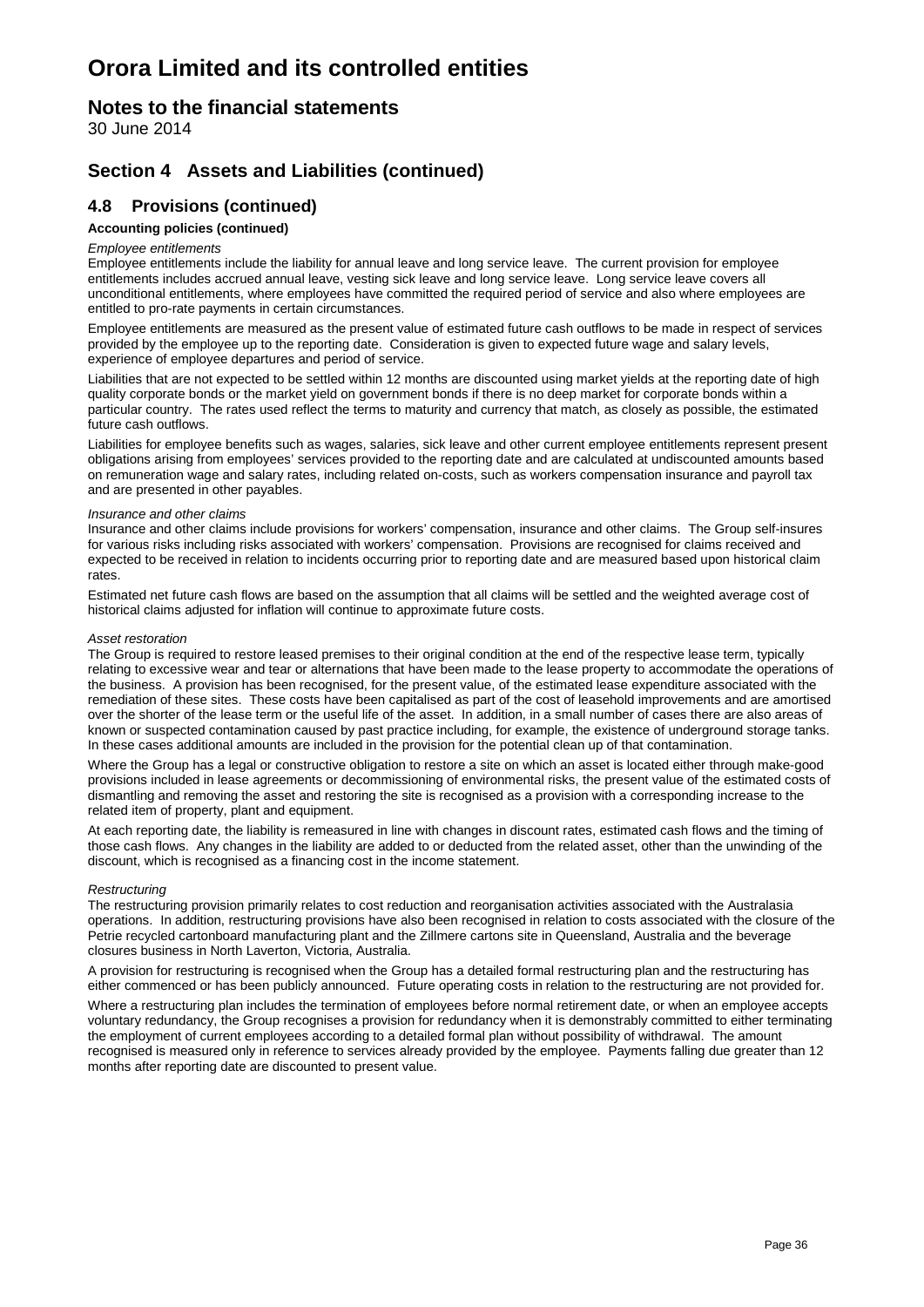## **Notes to the financial statements**

30 June 2014

### **Section 4 Assets and Liabilities (continued)**

### **4.8 Provisions (continued)**

#### **Provisions**

The movements in provisions during the year are as follows:

| \$ million                                                                  | <b>Employee</b><br>entitlements | Insurance and<br>other claims | Asset<br>restoration | Restructuring  | Total   |
|-----------------------------------------------------------------------------|---------------------------------|-------------------------------|----------------------|----------------|---------|
| Balance at 1 July 2013                                                      | 85.2                            | 12.8                          | 17.7                 | 84.5           | 200.2   |
| Provisions made during the period                                           | 30.0                            | 7.3                           | 0.4                  | 35.8           | 73.5    |
| Payments made during the period                                             | (36.0)                          | (5.5)                         | (0.4)                | (67.7)         | (109.6) |
| Released during the period                                                  | (2.2)                           | (0.7)                         | (0.7)                | (5.9)          | (9.5)   |
| Additions under common control transaction<br>(refer note 2.1)              | 11.8                            | 4.3                           | 4.8                  |                | 20.9    |
| Disposal of businesses under common control<br>transaction (refer note 2.1) | (13.8)                          | (1.7)                         | (2.8)                | (19.2)         | (37.5)  |
| Unwinding of discount                                                       | ٠                               | 0.1                           | 0.6                  |                | 0.7     |
| Effect of movement in foreign exchange rate                                 | 0.5                             | -                             | 0.2                  | $\blacksquare$ | 0.7     |
| Balance at 30 June 2014                                                     | 75.5                            | 16.6                          | 19.8                 | 27.5           | 139.4   |
| <b>Current</b>                                                              | 68.2                            | 15.0                          | 6.0                  | 18.0           | 107.2   |
| Non-current                                                                 | 7.3                             | 1.6                           | 13.8                 | 9.5            | 32.2    |

| \$ million                              | <b>Employee</b><br>entitlements | Insurance and<br>other claims | Asset<br>restoration | Restructuring            | Total   |
|-----------------------------------------|---------------------------------|-------------------------------|----------------------|--------------------------|---------|
| Balance at 1 July 2012                  | 91.9                            | 13.4                          | 22.2                 | 35.2                     | 162.7   |
| Provisions made during the period       | 32.8                            | 3.1                           | 1.7                  | 130.4                    | 168.0   |
| Payments made during the period         | (39.9)                          | (2.9)                         | (3.9)                | (80.6)                   | (127.3) |
| Released during the period              | (0.8)                           | (0.8)                         | (2.9)                | (0.2)                    | (4.7)   |
| Additions through business acquisitions | 0.9                             |                               |                      |                          | 0.9     |
| Unwinding of discount                   | ۰                               |                               | 0.6                  | $\overline{\phantom{a}}$ | 0.6     |
| Other transfers                         | 0.3                             |                               | ۰                    | (0.3)                    |         |
| Balance at 30 June 2013                 | 85.2                            | 12.8                          | 17.7                 | 84.5                     | 200.2   |
| <b>Current</b>                          | 78.2                            | 12.8                          | 4.3                  | 78.6                     | 173.9   |
| <b>Non-current</b>                      | 7.0                             |                               | 13.4                 | 5.9                      | 26.3    |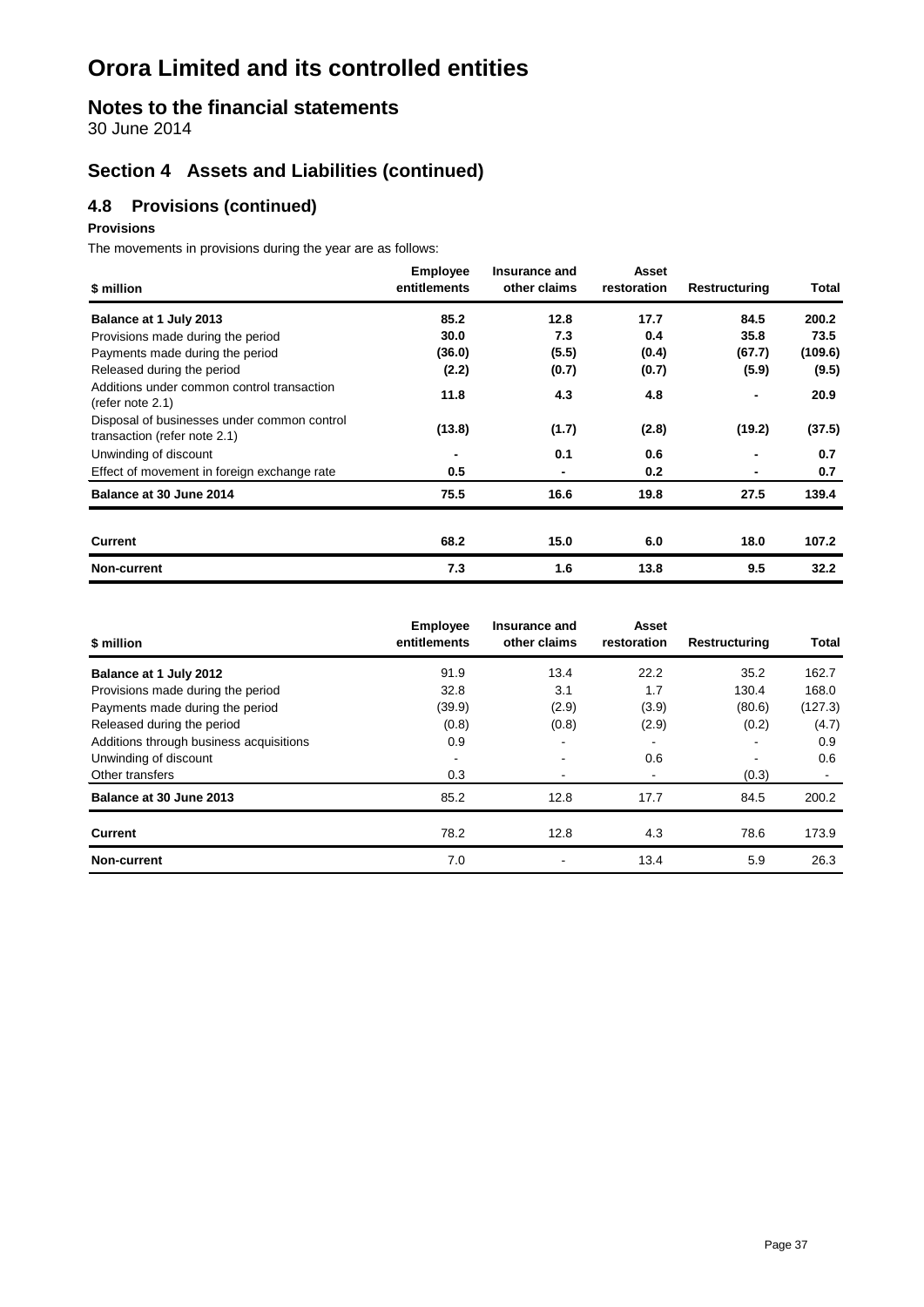### **Notes to the financial statements**

30 June 2014

### **Section 5 Capital Structure and Financing Costs**

This section outlines how the Group manages its capital structure and related financing costs, including its balance sheet liquidity and access to capital markets.

The Directors determine the appropriate capital structure of Orora, specifically, how much is raised from shareholders (equity) and how much is borrowed from financial institutions (debt) in order to finance the Group's activities both now and in the future. The Directors consider the Group's capital structure and dividend policy at least twice a year ahead of announcing results and do so in the context of its ability to continue as a going concern, to execute the strategy and to deliver its business plan.

Prior to the Group's demerger from Amcor Limited a syndicate of domestic and international financial institutions committed to provide a \$1,100.0 million revolving multicurrency facility to the Group. The facility is made up of two tranches with Tranche A, being a \$550.0 million facility maturing in December 2016 and Tranche B, a \$550.0 million facility maturing in December 2018. On 31 December 2013, \$765.8 million was drawn down under the facility to effect the demerger (refer note 2).

During the 2014 reporting period Orora Limited has complied with the financial covenants of its borrowing facilities.

### **5.1 Net Cash**

| \$ million                                               | 2014  | 2013  |
|----------------------------------------------------------|-------|-------|
| Cash on hand and at bank                                 | 27.6  | 11.2  |
| Deposits at call                                         | 2.9   | 3.7   |
| Total cash and cash equivalents                          | 30.5  | 14.9  |
| Loan amounts owing to Amcor Limited, due within one year |       | 789.3 |
| <b>Bank overdrafts</b>                                   |       | 1.3   |
| Bank loans due within one year                           | 14.2  |       |
| Amounts due within one year                              | 14.2  | 790.6 |
| Bank loans due after one year                            | 651.9 |       |
| <b>Total debt</b>                                        | 666.1 | 790.6 |
| Net debt                                                 | 635.6 | 775.7 |

#### *Cash and cash equivalents*

Cash and cash equivalents include cash on hand and at bank, short-term deposits and short-term money market investments. Bank overdrafts are shown within interest-bearing liabilities in current liabilities on the statement of financial position. The carrying value of cash and cash equivalents is considered to approximate fair value.

#### *Loan amounts owing to Amcor Limited, due within one year*

Prior to the demerger the Group was historically funded through working capital facilities and intercompany loans provided by Amcor Limited. These loans were repayable at call and were therefore disclosed as payable within one year and interest was charged at commercial rates.

#### *Bank loans due within one year*

Loans due within one year include bank overdrafts and uncommitted loans facilities that are repayable on demand and form an integral part of the Group's cash management processes.

#### *Bank loans due after one year*

In December 2013 \$765.8 million was drawn under the Group's revolving multicurrency facility, to repay amounts owed to Amcor Limited pursuant to the Demerger Agreement (refer note 2).

As at 30 June 2014 bank loans due after one year include:

- A\$425.0 million drawn under a A\$550.0 million committed global syndicated multi-currency facility maturity in December 2016; and
- US\$179.3 million and A\$40.0 million drawn under a A\$550.0 million committed global syndicated multi-currency facility maturity in December 2018;

The amounts have been drawn under Australian and US dollars and bear interest at the applicable BBSY and LIBOR rate plus an applicable credit margin.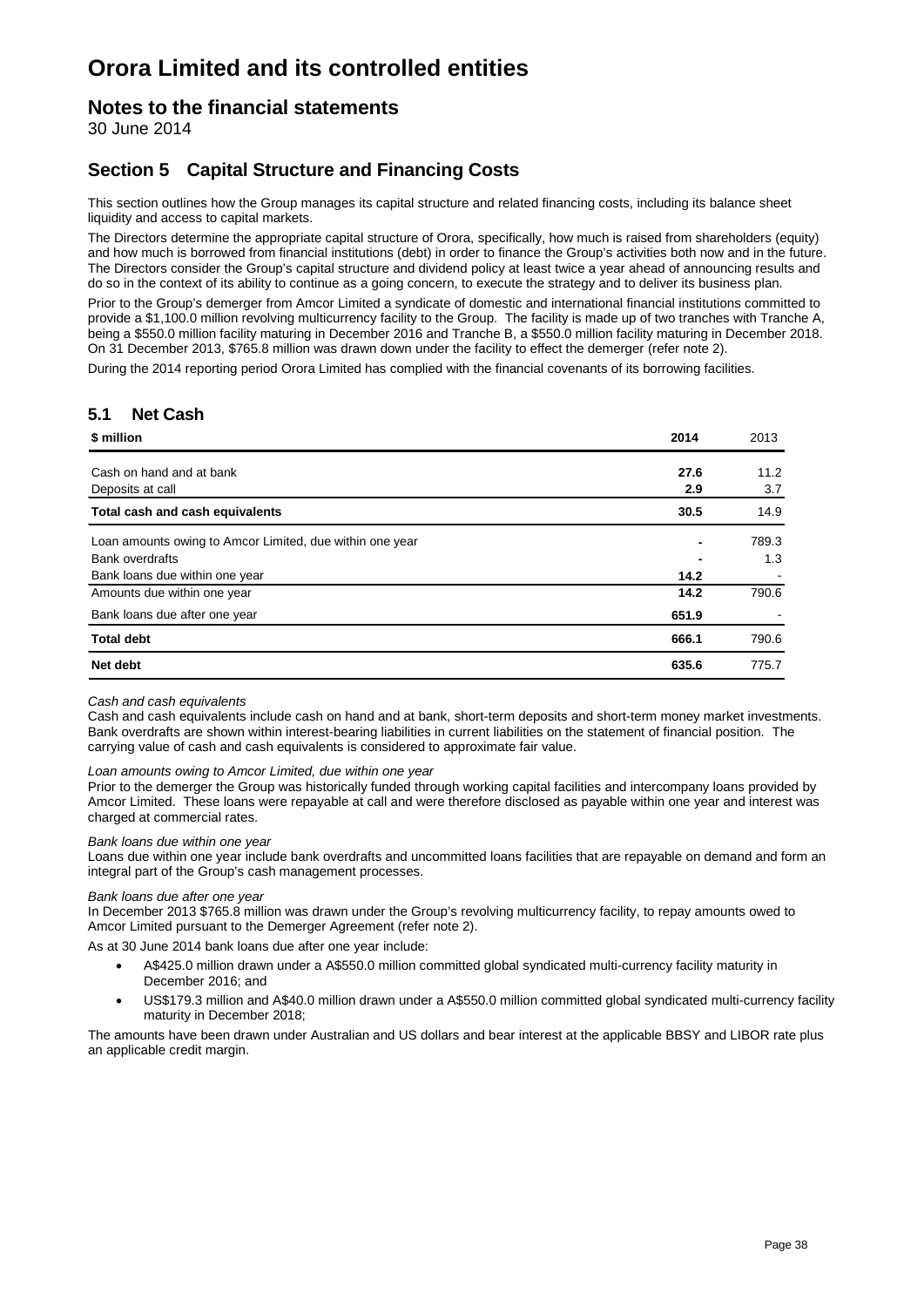### **Notes to the financial statements**

30 June 2014

### **Section 5 Capital Structure and Financing Costs (continued)**

### **5.2 Interest-bearing liabilities**

The Group's interest-bearing liabilities represent borrowings from financial institutions. The interest payable on these instruments is shown in the net financing costs in note 5.4.

#### **Accounting policies**

Bank overdrafts, bank loans and other loans are initially recognised at their fair value, net of transaction costs incurred. Subsequent to initial recognition, interest-bearing liabilities are measured at amortised cost with any difference between the net proceeds and the maturity amount recognised in the income statement over the period of the borrowings using the effective interest rate method.

Interest-bearing liabilities are derecognised when the obligation specified in the contract is discharged, cancelled or expires. The difference between the carrying amount of a financial liability that has been extinguished or transferred to another party and the consideration paid is recognised in profit or loss as other income or finance costs.

Interest-bearing liabilities are classified as current liabilities, except for those liabilities where the Group has an unconditional right to defer settlement for at least 12 months after the reporting period which are classified as non-current liabilities.

#### **Maturity of interest-bearing liabilities**

The table below analyses the Group's borrowings by when they fall due for payment:

|                                | <b>Current</b>                     |           | <b>Non-Current</b> |                      |              |
|--------------------------------|------------------------------------|-----------|--------------------|----------------------|--------------|
| \$ million                     | 1 year or<br>less, or on<br>demand | 1-2 years | 2-5 year           | More than 5<br>years | <b>Total</b> |
| 2014                           |                                    |           |                    |                      |              |
| <b>Unsecured borrowings</b>    |                                    |           |                    |                      |              |
| Bank loans                     | 14.2                               |           | 651.9              |                      | 666.1        |
| Amounts owing to Amcor Limited | -                                  |           |                    |                      |              |
| Total unsecured borowings      | 14.2                               |           | 651.9              |                      | 666.1        |
| <b>Total Debt</b>              | 14.2                               |           | 651.9              |                      | 666.1        |
| 2013                           |                                    |           |                    |                      |              |
| <b>Unsecured borrowings</b>    |                                    |           |                    |                      |              |
| <b>Bank overdrafts</b>         | 1.3                                |           |                    |                      | 1.3          |
| Amounts owing to Amcor Limited | 789.3                              |           |                    |                      | 789.3        |
| Total unsecured borowings      | 790.6                              |           |                    |                      | 790.6        |
| <b>Total Debt</b>              | 790.6                              |           |                    |                      | 790.6        |

For all borrowings, the fair values are not materially different to their carrying amount since the interest payable on those borrowings is either close to current market rates or the borrowings are of a short-term nature.

### **5.3 Derivative financial instruments**

A derivative is a type of financial instrument typically used to manage risk. A derivative's value changes over time in response to underlying variables such as exchange rates or interest rates and is entered into for a fixed period. A hedge is where a derivative is used to manage an underlying exposure.

The Group is exposed to changes in interest rates on its net borrowings, changes in foreign exchange rates on its foreign currency commercial transactions (transaction risk) and translation of balance sheet items of foreign subsidiaries (translation risk) and exposure to commodity price and employee share price risk arising from the Group's operational activities. In accordance with Board approved policies the Group uses derivative financial instruments to hedge these underlying exposures. Refer to note 5.5 for further details regarding the risk management policies of the Group.

Derivative financial instruments are initially included in the statement of financial position at their fair value, either as assets or liabilities, and are subsequently remeasured at fair value or 'marked to market' at each reporting date. Movements in instruments measured at fair value are recorded in the income statement in net financing costs.

An interest rate swap is an instrument to exchange a fixed rate of interest for a floating rate, or vice versa, or one type of floating rate for another. A cross-currency interest rate swap exchanges a fixed or floating interest rate in one currency for a floating or fixed interest rate at in another currency.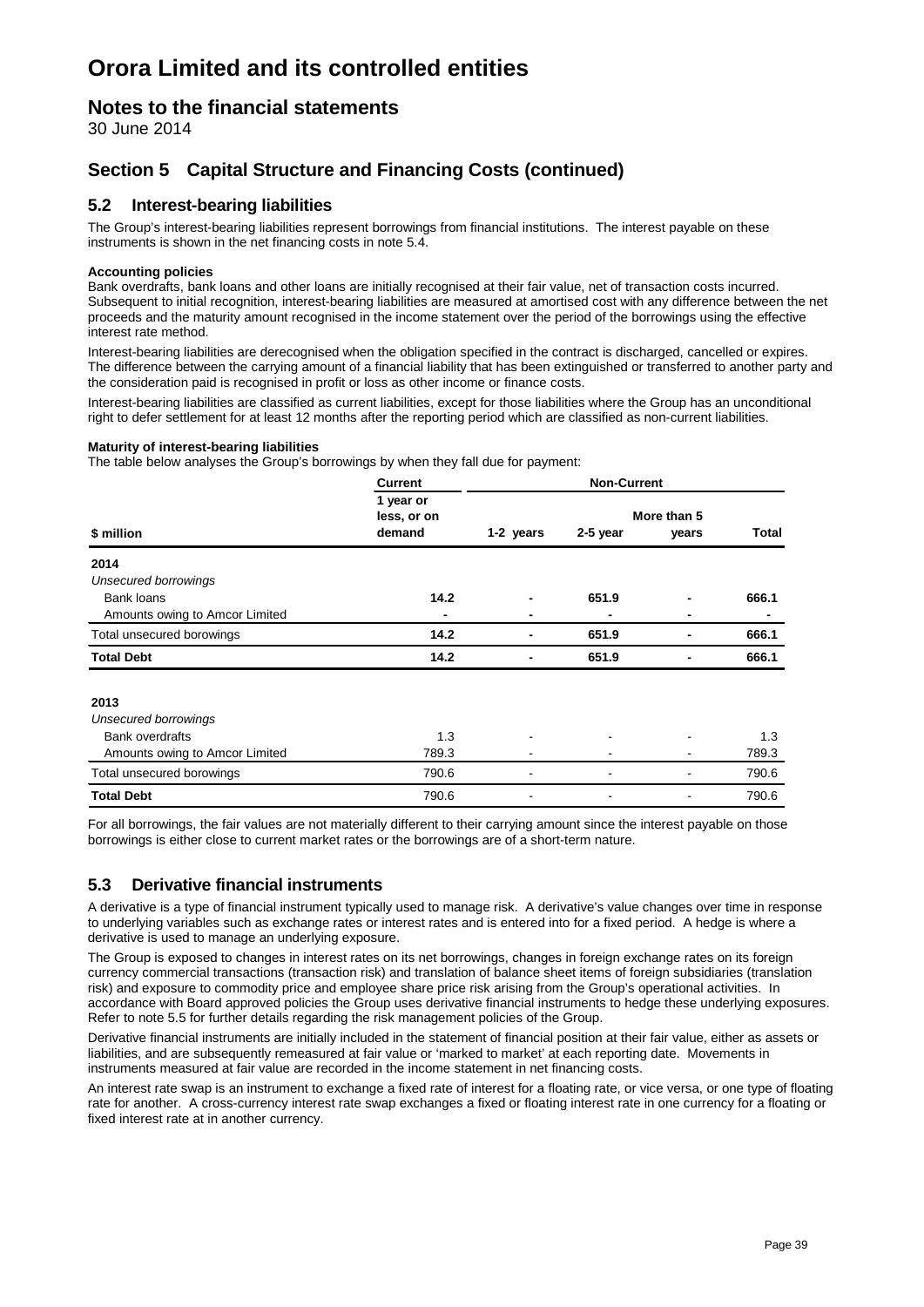### **Notes to the financial statements**

30 June 2014

### **Section 5 Capital Structure and Financing Costs (continued)**

### **5.3 Derivative financial instruments (continued)**

#### **Accounting policies**

Derivative financial instruments are recognised initially at fair value on the date the instrument is entered into. Subsequent to initial recognition, derivative financial instruments are remeasured to fair value at the end of each reporting period. The gain or loss on remeasurement to fair value is recognised immediately in the income statement unless the derivative is designated and is effective as a hedging instrument, in which event, the timing and the recognition of profit or loss depends on the nature of the hedging relationship.

The Group designates certain derivatives either as:

- hedges of the exposure to fair value changes in recognised assets or liabilities or firm commitments (fair value hedges);
- hedges of the exposure to variability in cash flows attributable to a recognised asset or liability or highly probable forecast transaction (cash flow hedges); or
- hedges of net investments in foreign operations (net investment hedges).

The Group documents, at the inception of the transaction, the relationship between hedging instruments and hedged items, as well as its risk management objective and strategy for undertaking various hedge transactions. The Group also documents its assessment, both at hedge inception and on an ongoing basis, as to whether the derivatives that are used in hedging transactions have been and will continue to be highly effective in offsetting changes in fair values or cash flows of hedged items.

Derivative instruments are classified as non-current assets or liabilities when the remaining maturity of the hedged item is greater than 12 months; and are classified as current assets or liabilities when the remaining maturity is less than 12 months. Trading derivatives are classified as a current asset or liability.

Certain derivative instruments do not qualify for hedge accounting. Changes in the fair value of any derivative instrument that does not qualify for hedge accounting are recognised immediately in the income statement within other income or other expenses.

#### *Fair value hedge*

Where a derivative financial instrument is designated as a hedge of exposure to changes in fair value of a recognised asset or liability, the changes in the fair value of the derivative are recognised in the income statement, together with the changes in fair value of the hedged asset or liability attributable to the hedged risk. The gain or loss relating to the effective portion of interest rate swaps hedging fixed rate borrowings is recognised in the income statement within finance costs, together with changes in the fair value of the hedged fixed rate borrowings attributable to interest rate risk. The gain or loss relating to the ineffective portion is recognised in the income statement within other income or other expenses.

If the hedge no longer meets the criteria for hedge accounting, the adjustment to the carrying amount of a hedged item for which the effective interest method is used, is amortised to the income statement over the period to maturity using a recalculated effective interest rate.

#### *Cash flow hedge*

Where a derivative financial instrument is designated as a hedge of the variability in cash flows of a recognised asset or liability, or a highly probable forecast transaction, the effective part of any gain or loss on the derivative financial instrument is recognised in other comprehensive income and accumulated in equity in the hedging reserve. The change in the fair value that is identified as ineffective is recognised immediately in the income statement within other income or other expenses.

Amounts accumulated in equity are transferred to the income statement in the periods when the hedged item affects profit or loss (for instance, when the forecast sale that is hedged takes place). However, when the forecast transaction that is hedged results in the recognition of a non-financial asset (for example, inventory), the gains and losses previously deferred in equity are transferred from equity and included in the measurement of the initial cost or carrying amount of the asset.

When a hedging instrument expires or is sold, terminated or exercised, or when a hedge no longer meets the criteria for hedge accounting, any cumulative gain or loss existing in equity at that time remains in equity and is recognised when the forecast transaction is ultimately recognised in the income statement. When a forecast transaction is no longer expected to occur, the cumulative gain or loss that was reported in equity is immediately transferred to the income statement.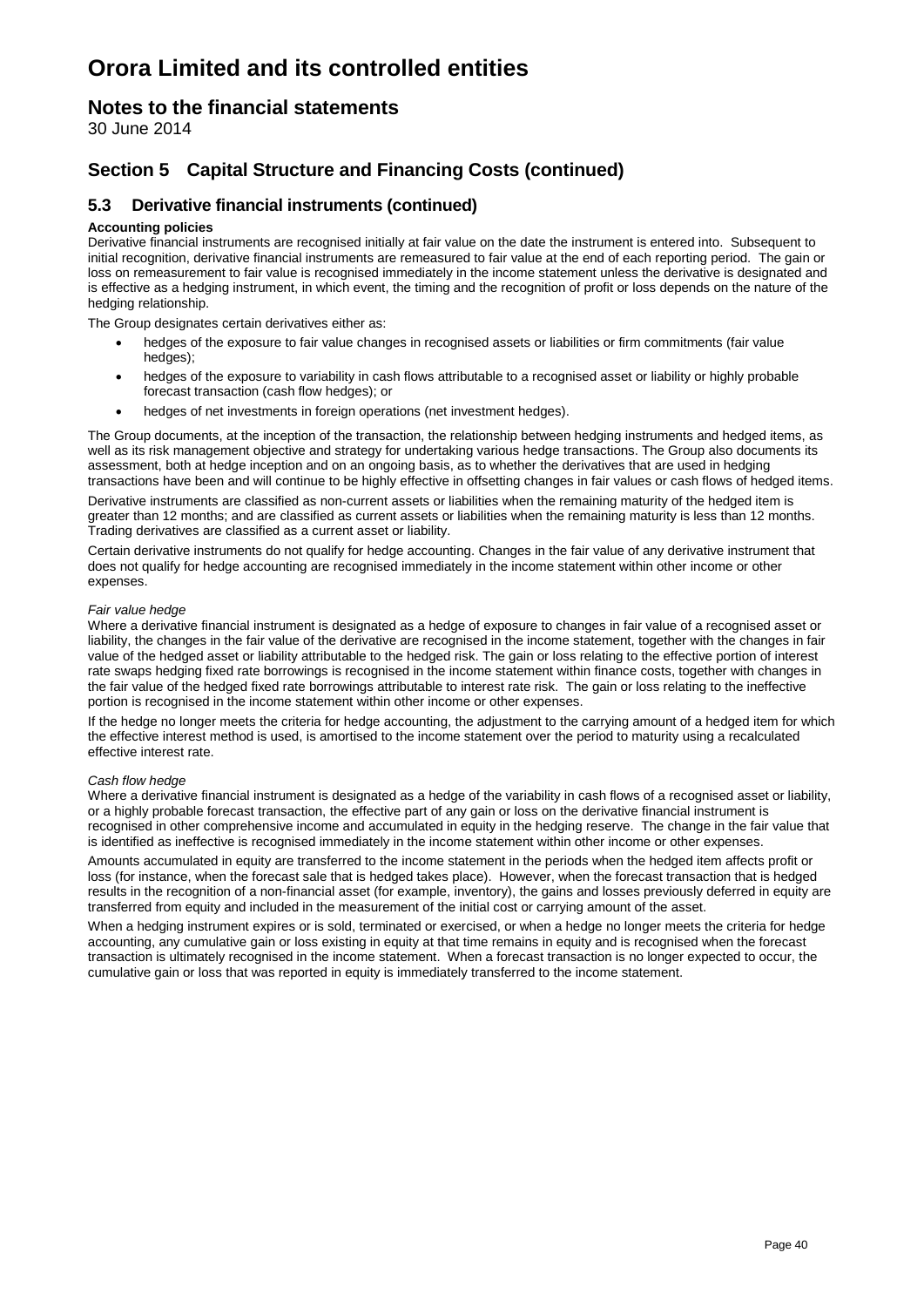### **Notes to the financial statements**

30 June 2014

### **Section 5 Capital Structure and Financing Costs (continued)**

### **5.3 Derivative financial instruments (continued)**

#### **Derivative financial instruments**

As at 30 June 2014 and 2013, the Group only held derivative financial instruments whose fair values were measured in accordance with level 2 of the fair value hierarchy. The following table sets out the fair value of derivative financial instruments analysed by type of contract.

|                                                                        | Level 2 fair value hierarchy |      |
|------------------------------------------------------------------------|------------------------------|------|
| \$ million                                                             | 2014                         | 2013 |
| <b>Assets</b>                                                          |                              |      |
| Current                                                                |                              |      |
| Derivative financial instruments - fair value through profit and loss: |                              |      |
| Forward exchange contracts                                             | 0.2                          | 0.7  |
| Commodity contracts                                                    | 0.2                          |      |
| Derivative financial instruments - cash flow hedges:                   |                              |      |
| Forward exchange contracts                                             | 0.4                          | 1.3  |
| Interest rate swap contracts                                           |                              | 0.8  |
| Total current derivatives in an asset position                         | 0.8                          | 2.8  |
| Total derivatives in an asset position (refer note 4.4)                | 0.8                          | 2.8  |
| <b>Liabilities</b>                                                     |                              |      |
| Current                                                                |                              |      |
| Derivative financial instruments - fair value through profit and loss: |                              |      |
| Forward exchange contracts                                             | 0.9                          | 0.1  |
| Derivative financial instruments - cash flow hedges:                   |                              |      |
| Forward exchange contracts                                             | 3.2                          | 0.3  |
| Interest rate swap contracts                                           | 0.1                          |      |
| Derivative financial instruments - fair value through profit and loss: |                              |      |
| Commodity contracts                                                    |                              | 0.9  |
| Total current derivatives in a liability position                      | 4.2                          | 1.3  |
| Non-current                                                            |                              |      |
| Derivative financial instruments - fair value through profit and loss: |                              |      |
| Forward exchange contracts                                             | 0.1                          |      |
| Interest rate swap contracts                                           |                              | 0.1  |
| Derivative financial instruments - cash flow hedges:                   |                              |      |
| Forward exchange contracts                                             | 0.1                          |      |
| Interest rate swap contracts                                           | 2.0                          |      |
| Total non-current derivatives in a liability position                  | 2.2                          | 0.1  |
| Total derivatives in a liability position                              | 6.4                          | 1.4  |
| Net derivative (liability)/asset position                              | (5.6)                        | 1.4  |

#### **Fair value measurements**

Derivative financial instruments are recognised and measured at fair value in the financial statements. The specific valuation techniques used to value the derivative financial instruments include:

- fair value of interest rate swaps is calculated as the present value of the estimated future cash flows based on observable yield curves;
- the fair value of forward foreign exchange contracts is determined using forward exchange rates at the balance sheet date; and
- the fair value of the commodity forward contracts is determined using the commodity price at the balance sheet date.

There were no transfers between levels 1 and 2 for recurring fair value measurements during the year. The Group does not hold any level 3 derivative financial instruments.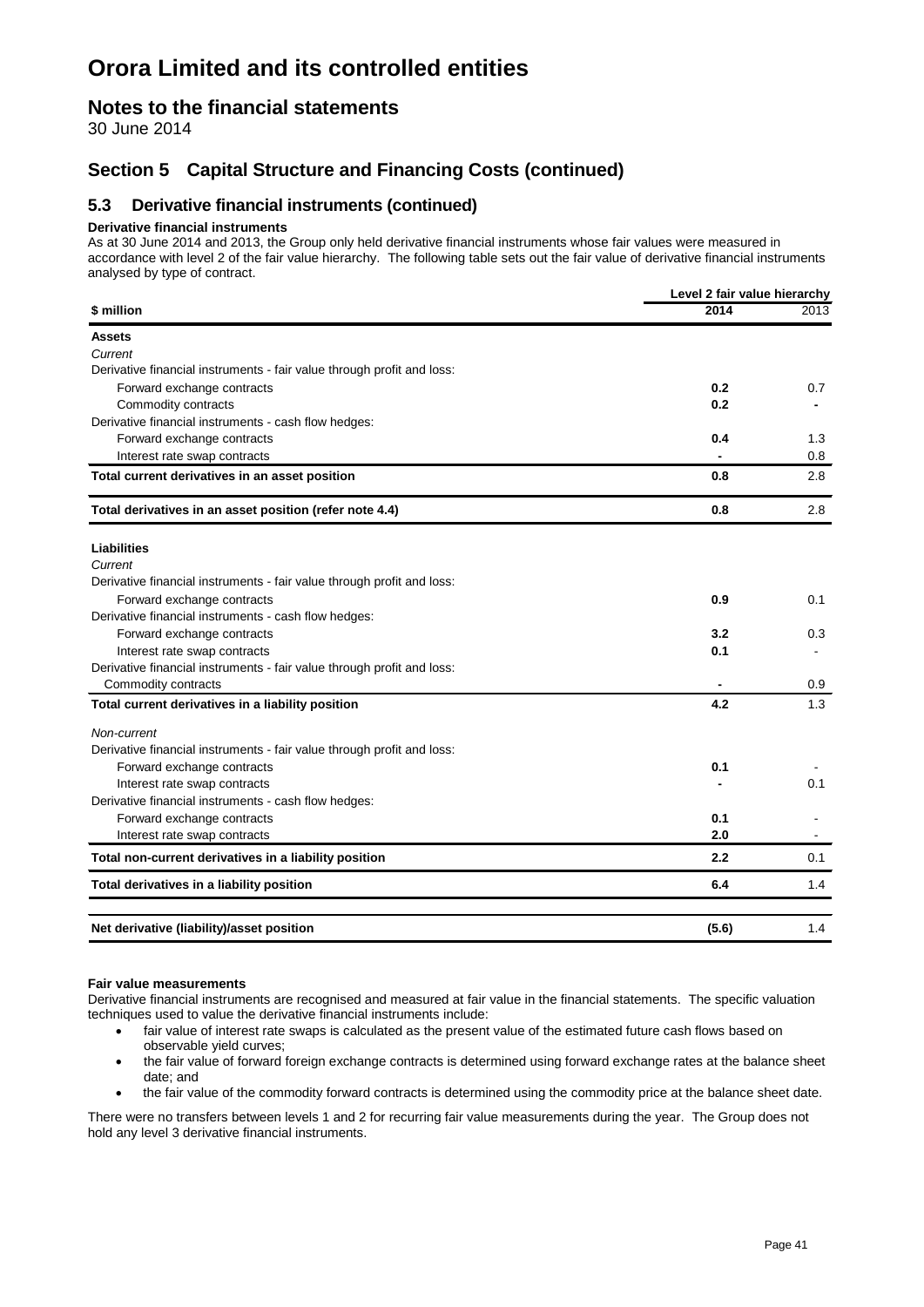### **Notes to the financial statements**

30 June 2014

### **Section 5 Capital Structure and Financing Costs (continued)**

### **5.4 Net financing costs**

This section details the interest income generated on the Group's cash and other financial assets and the interest expense incurred on borrowings and other financial liabilities.

#### **Accounting policies**

Net financing costs comprises interest income on funds invested and interest expense on borrowings, amortisation of discounts or premiums related to borrowings, amortisation of ancillary costs incurred in connection with the arrangement of borrowings and the unwinding discount on provision balances. Interest income and interest expense on borrowings are recognised as they accrue using the effective interest rate method.

Financing expenses are brought to account in determining profit for the period, except to the extent the expenses are directly attributable to the acquisition, construction or production of a qualifying asset. Such financing costs are capitalised as part of the cost of the asset up to the time it is ready for its intended use and are then amortised over the expected useful economic life.

#### **Net financing costs**

Net financing costs can be analysed as follows:

| \$ million                                         | 2014   | 2013   |
|----------------------------------------------------|--------|--------|
| <b>Finance income</b>                              |        |        |
| Retirement benefit interest income                 | 0.2    |        |
| Interest income                                    | 0.7    | 0.3    |
| <b>Total finance income</b>                        | 0.9    | 0.3    |
| <b>Finance expenses</b>                            |        |        |
| Interest paid/payable:                             |        |        |
| - Unwinding of discount                            | (0.6)  | (0.3)  |
| - Retirement benefit interest expense              | (0.3)  |        |
| - Finance charges on amounts owed to Amcor Limited | (21.0) | (57.2) |
| - External                                         | (20.2) | (4.9)  |
| Amount capitalised <sup>(1)</sup>                  |        | 14.0   |
| Tota interest paid/payable                         | (42.1) | (48.4) |
| <b>Borrowing costs</b>                             | (2.5)  |        |
| <b>Total finance expenses</b>                      | (44.6) | (48.4) |
| Net financing cost                                 | (43.7) | (48.1) |

 $<sup>(1)</sup>$ The financial expenditure capitalised in the prior period relate to financial costs that were capitalised in respect of the construction of the</sup> recycled paper mill located in New South Wales, Australia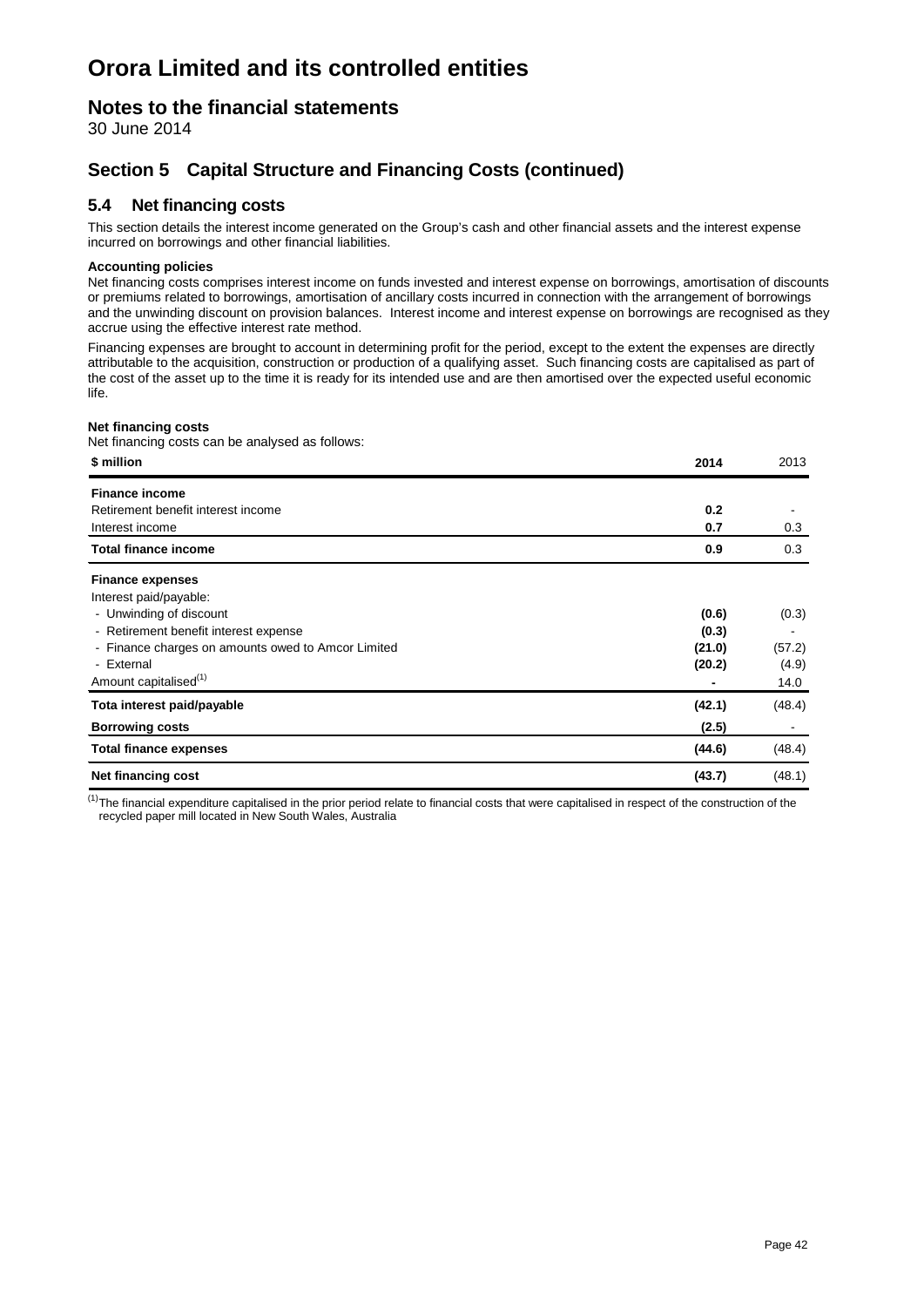### **Notes to the financial statements**

30 June 2014

### **Section 5 Capital Structure and Financing Costs (continued)**

### **5.5 Financial risk management**

The Group's activities expose it to a variety of financial risks: market risk, credit risk and liquidity risk. The Group's overall risk management programme focuses on the unpredictability of financial markets and seeks to minimise potential adverse effects on the Group's financial performance as set out in the table below:

| <b>Risk</b>                               | <b>Exposure arising from</b>                                                      | <b>Management</b>                                                                                                             |
|-------------------------------------------|-----------------------------------------------------------------------------------|-------------------------------------------------------------------------------------------------------------------------------|
| Market Risk - foreign currency            | Future commercial transactions                                                    | Forward foreign exchange contracts                                                                                            |
|                                           | Recognised financial assets and liabilities not<br>denominated in A\$             | Loans drawn in foreign currency by foreign<br>entities to create natural hedge of foreign<br>currency assets and liabilities. |
| Market Risk - interest rate               | Short and long-term borrowings at variable rates                                  | Interest rate swaps                                                                                                           |
| Market Risk - commodity price<br>risk     | Purchase of raw materials                                                         | Contractually passed through to customers                                                                                     |
| Market Risk – employee share<br>plan risk | Changes in the share price of the Company                                         | Purchase of Treasury Shares held by Orora<br><b>Employee Share Trust</b>                                                      |
| <b>Credit Risk</b>                        | Cash and cash equivalents, trade receivables,<br>derivative financial instruments | Credit limits, retention of title over goods<br>sold. letters of credit                                                       |
| <b>Liquidity Risk</b>                     | Borrowings and other liabilities                                                  | Availability of committed credit lines and<br>borrowing facilities                                                            |

Financial risk management is carried out by Orora Group Treasury under policies that have been approved by the Board for managing each of these risks including principles and procedures with respect to risk tolerance, delegated levels of authority on the type and use of financial instruments and the reporting of these exposures. The treasury function reports regularly to the Audit & Compliance Committee and treasury operations are subject to periodic reviews. Transactions are only undertaken if they relate to underlying exposures, the Group does not use derivatives to speculate. Refer to note 5.3 for details on the derivatives held by the Group at reporting date.

### **5.5.1 Market Risk**

#### **Foreign exchange risk**

The Group operates internationally and is therefore exposed to currency risk arising from movements in foreign currency rates, primarily with respect to the US Dollar and NZ Dollar. The foreign exchange risk arises from:

- differences in the dates foreign currency commercial transactions are entered into and the date they are settled (transaction risk);
- recognised monetary assets and liabilities held in a non-functional currency and net investments in foreign operations (translation risk)

To manage the foreign currency exchange risk the Group's foreign exchange policy is to hedge material foreign currency denominated expenditure at the time of commitment and to hedge a proportion of foreign currency denominated forecasted exposures (mainly relating to export sales and the purchase of inventory) on a rolling 18 month basis, using either a natural hedge where one exists, or through the use of forward foreign exchange contracts taken out for up to two years from the forecast date.

Generally, the Group's borrowings are denominated in currencies that match the cash flows generated by the underlying operations of the Group, which are primarily Australian and US dollars. Interest payable on those borrowings is denominated in the currency of the borrowing. This provides a natural economic hedge in respect of the US operations without requiring derivatives to be entered into.

The Group's investments in its US subsidiaries is hedged by a US dollar denominated unsecured bank loan (carrying amount of the assets is US\$230.9 million) which mitigates the foreign currency translation risk arising from the subsidiaries net assets. The fair value of the borrowing at 30 June 2014 was US\$182.1 million. The Group's investments in other subsidiaries are not hedged.

Forward exchange contracts are measured at fair value with gains and losses taken to the cash flow hedge reserve until such time as the hedged item affects profit or loss or they are included in the costs of hedged inventory purchases or other asset acquisitions.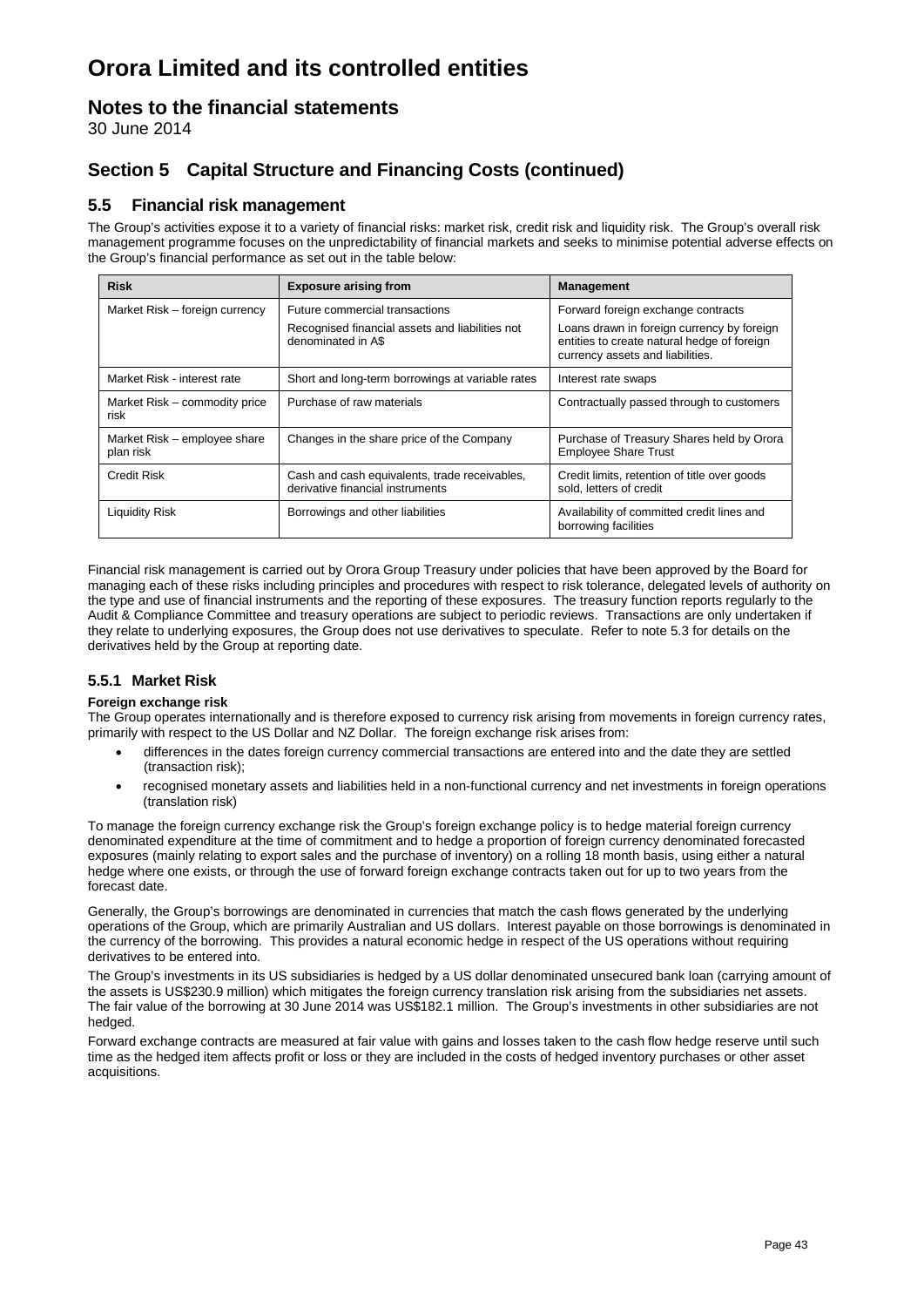### **Notes to the financial statements**

30 June 2014

### **Section 5 Capital Structure and Financing Costs (continued)**

### **5.5 Financial risk management (continued)**

### **5.5.1 Market Risk (continued)**

### **Foreign exchange risk (continued)**

*Exposure*

The summary quantitative data about the Group's exposure to currency risk as reported to the management of the Group is as follows:

|                | 2014       |            |
|----------------|------------|------------|
| \$ million     | <b>USD</b> | <b>NZD</b> |
| Funds employed | 245.0      | 172.3      |
| Net Debt       | (174.1)    | 5.3        |
| Gearing        | 71.1%      | $(3.1\%)$  |
| <b>EBITDA</b>  | 69.8       | 29.3       |
| Net Debt       | (174.1)    | 5.3        |
| Leverage       | 2.5        | (0.2)      |

The Group's exposure to foreign currency transaction risk at the end of the reporting period, expressed in Australian dollars, was as follows:

|                                     | <b>AUD</b> |                          | <b>NZD</b> |                |                          |                          |
|-------------------------------------|------------|--------------------------|------------|----------------|--------------------------|--------------------------|
| \$ million                          | <b>USD</b> | <b>EUR</b>               | <b>NZD</b> | <b>USD</b>     | <b>EUR</b>               | <b>AUD</b>               |
| 2014                                |            |                          |            |                |                          |                          |
| Next 18 months forecasted sales     | 60.9       | $\overline{\phantom{0}}$ | 23.1       | $\blacksquare$ | $\overline{\phantom{0}}$ | $\overline{\phantom{0}}$ |
| Next 18 months forecasted purchases | (64.8)     | (37.1)                   | (1.5)      | (7.7)          | (2.6)                    | (94.4)                   |
| Net forecast transaction exposure   | (3.9)      | (37.1)                   | 21.6       | (7.7)          | (2.6)                    | (94.4)                   |
| Forward exchange contracts          | 22.2       | 15.3                     | (17.1)     | 4.0            | 0.2                      | 51.0                     |
| <b>Net Exposure</b>                 | 18.3       | (21.8)                   | 4.5        | (3.7)          | (2.4)                    | (43.4)                   |

*Amounts recognised in profit or loss and other comprehensive income*

During the year, the Group recognised a foreign currency loss of \$0.9 million (2013: loss \$0.9 million) and a loss of \$1.1 million (2013: gain \$0.4 million) relating to foreign currency derivatives, that did not qualify as hedges, within general and administrative expenses in the income statement. In addition, a loss of \$3.8 million (2013: \$1.6 million gain) relating to cash flow hedges and a \$13.0 million gain (2013: nil) on the translation of foreign operations was recognised in other comprehensive income.

#### *Sensitivity*

At 30 June 2014, if the Australian dollar had weakened by 10% against the US dollar with all other variables held constant, equity would have been \$2.7 million higher.

At 30 June 2014, if the Australian dollar had weakened by 10% against the NZ dollar with all other variables held constant, equity would have been \$5.5 million lower.

#### **Interest rate risk**

The Group's main interest rate risk arises from long-term borrowings with variable rates, which expose the Group to cash flow interest rate risk. The Group's Treasury risk management policy is to maintain an appropriate mix between fixed and floating rate borrowings, monitoring global interest rates, and where appropriate, hedging floating interest rate exposures or borrowings at fixed interest rates through the use of interest rate swaps and forward interest rate contracts.

The Group's policy is to hold up to 85.0% fixed rate debt. At 30 June 2014 approximately 45.0% of the Group's debt is fixed rate.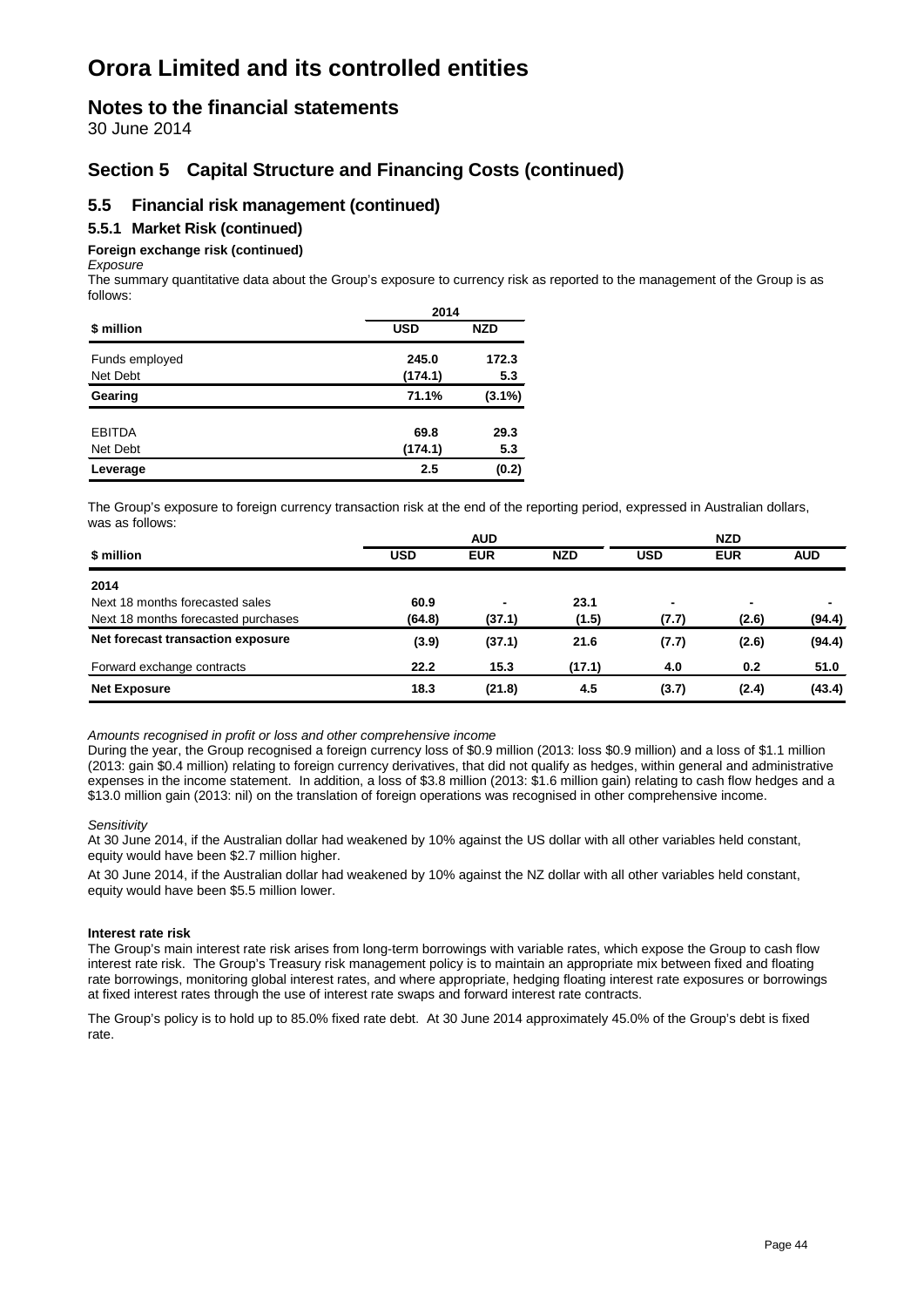### **Notes to the financial statements**

30 June 2014

### **Section 5 Capital Structure and Financing Costs (continued)**

### **5.5 Financial risk management (continued)**

### **5.5.1 Market Risk (continued)**

#### **Interest rate risk (continued)**

#### *Exposure*

The Group had the following variable rate borrowings and interest rate swap contracts outstanding at 30 June: **2014**

|                                                 | ZU 14                   |                               |
|-------------------------------------------------|-------------------------|-------------------------------|
|                                                 | <b>Weighted average</b> | <b>Balance</b>                |
|                                                 | interest rate %         | <b><i><u>Smillion</u></i></b> |
| Bank loans                                      | 3.5%                    | 666.1                         |
| Interest rate swaps (notional principal amount) | 2.8%                    | 300.0                         |
| Net exposure to cash flow interest rate risk    |                         | 366.1                         |

All of the Group's interest rate swaps are classified as cash flow hedges so any movement in the fair value is recognised directly in equity with the amounts accumulated in equity transferred to the income statement in the period in which the hedged item affects profit or loss. During the year \$2.1 million loss was recognised directly in equity in relation to interest rate swaps.

#### *Sensitivity*

At 30 June 2014, if Australian and US interest rates had increased by 1.0%, post-tax profit for the year would have been \$7.0 million lower. If Australian dollar interest rates had decreased by 1.0%, post-tax profit for the year would have been \$4.4 million higher. US dollar debts have been excluded from the sensitivity for interest rate decreases as rates are already below 1.0%.

#### **Commodity price risk**

The Group is exposed to commodity price risk arising from the purchase of aluminium. In managing commodity price risk the Group is able to pass on the price risk contractually to customers through rise and fall adjustments. In the case of aluminium some hedging is undertaken using fixed price swaps on behalf of certain customers. Hedging undertaken is based on customer instructions and all related benefits and costs are passed through onto the customer on maturity of the transaction.

Movements in commodity hedges are recognised in equity. The cumulative amount of the hedge is recognised in the income statement when the forecast transaction is realised. However, there is no impact on profit as a result of movements in commodity prices where hedges have been put in place as the Group passes the price risk contractually through to customers through rise and fall adjustments in customer contractual arrangements. As the Group ultimately passes on the movement risk associated with commodity prices, no sensitivity has been performed.

#### **Employee Share Plan risk**

The Group is exposed to movements in the value of ordinary shares of Orora Limited in respect of the obligations under the Group's Employee Share Plans (refer 5.6.5). To mitigate this risk, during the period, the Group established the Orora Employee Share Trust (the 'Trust') to manage and administer the Group's responsibilities under the Employee Share Plans through the acquiring, holding and transferring of shares, or rights to shares, in the Company to participating employees.

The Trust is consolidated as the substance of the relationship is that the Trust is controlled by the Group. As at 30 June 2014, the Trust did not hold any treasury shares in the Company (2013: nil) but did hold 2,083,312 allocated shares in respect of the CEO Grant (2013: nil). Refer to note 5.6.1 for further details.

#### **5.5.2 Liquidity risk**

Liquidity risk is the risk that the Group will not be able to meet its financial obligations as they fall due. The Group's financing policy is to fund itself for the long term by using debt instruments with a range of maturities and to ensure access to appropriate short-term facilities. Orora Group Treasury aims to maintain flexibility within the funding structure through the use of bank overdrafts and bank loans.

Management monitors liquidity risk through maintaining minimum undrawn committed liquidity of at least A\$175.0 million that can be drawn upon at short notice and regularly monitoring rolling forecasts of cash inflows and outflows in relation to the Group's activities. This monitoring includes financial ratios to assess possible future credit ratings and headroom and takes into account the accessibility of cash and cash equivalents.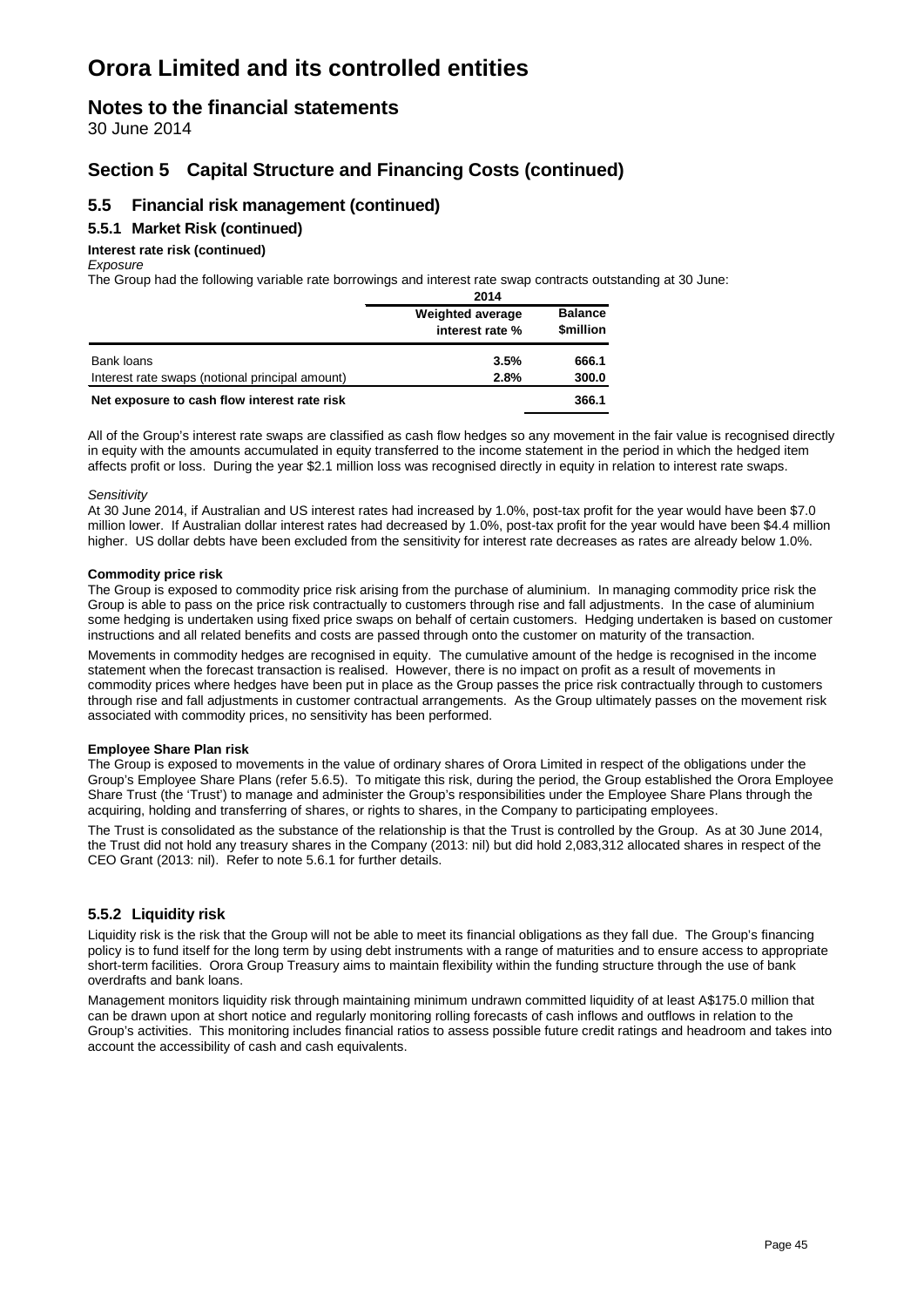### **Notes to the financial statements**

30 June 2014

### **Section 5 Capital Structure and Financing Costs (continued)**

### **5.5 Financial risk management (continued)**

#### **5.5.2 Liquidity risk (continued)**

#### **Financing arrangements**

The committed and uncommitted standby arrangements and unused facilities of the Group are set out below:

|                                 | 2014             |             |         |  |  |
|---------------------------------|------------------|-------------|---------|--|--|
| \$ million                      | <b>Committed</b> | Uncommitted | Total   |  |  |
| Financing facilities available: |                  |             |         |  |  |
| <b>Bank overdrafts</b>          |                  | 6.3         | 6.3     |  |  |
| Loan facilities and term debt   | 1,100.0          | 67.5        | 1,167.5 |  |  |
|                                 | 1,100.0          | 73.8        | 1,173.8 |  |  |
| Facilities utilised:            |                  |             |         |  |  |
| <b>Bank overdrafts</b>          |                  |             |         |  |  |
| Loan facilities and term debt   | 655.4            | 14.2        | 669.6   |  |  |
|                                 | 655.4            | 14.2        | 669.6   |  |  |
| Facilities not utilised:        |                  |             |         |  |  |
| <b>Bank overdrafts</b>          |                  | 6.3         | 6.3     |  |  |
| Loan facilities and term debt   | 444.6            | 53.3        | 497.9   |  |  |
|                                 | 444.6            | 59.6        | 504.2   |  |  |

At 30 June 2014 the Group has a revolving multicurrency facility available consisting of two tranches of \$550.0 million each. \$425.0 million has been drawn under the first tranche of the facility which has a maturity of December 2016, while \$230.4 million has been drawn under the second tranche with a maturity of December 2018. The facility, which is unsecured, can be extended. The facility has leverage and interest cover financial covenants normal for such a facility.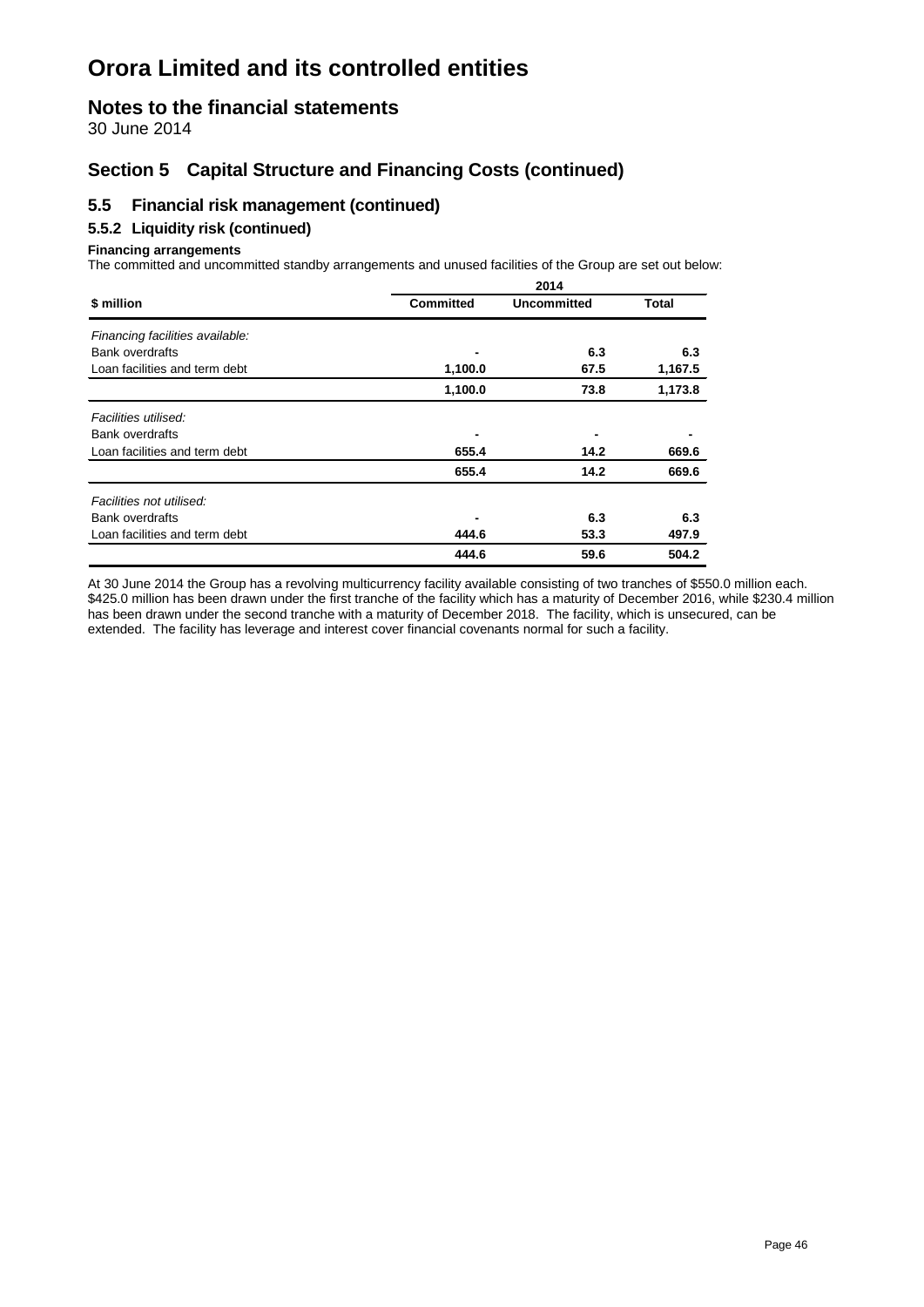### **Notes to the financial statements**

30 June 2014

### **Section 5 Capital Structure and Financing Costs (continued)**

### **5.5 Financial risk management (continued)**

#### **5.5.2 Liquidity risk (continued)**

#### **Maturity of financial liabilities**

The table below analyses the Group's financial liabilities including derivatives into relevant maturity groupings based on the period remaining until the contractual maturity date. The amounts disclosed in the table are the contractual undiscounted cash flows (including interest), so will not always reconcile with the amounts disclosed on the statement of financial position:

| <b>Total derivatives</b>                                                                                 | (3.6)             | (0.9)     | (1.3)     |                      | (5.8)                     | (5.6)                           |
|----------------------------------------------------------------------------------------------------------|-------------------|-----------|-----------|----------------------|---------------------------|---------------------------------|
| Total gross settled forward exchange<br>contracts                                                        | (3.3)             | (0.4)     | ٠         |                      | (3.7)                     | (3.7)                           |
| - Outflow                                                                                                | (202.3)           | (16.2)    | (0.9)     | -                    | (219.4)                   |                                 |
| - Inflow                                                                                                 | 199.0             | 15.8      | 0.9       | $\blacksquare$       | 215.7                     |                                 |
| Net settled (interest rate swaps and<br>commodity contracts)<br>Gross settled forward exchange contracts | (0.3)             | (0.5)     | (1.3)     |                      | (2.1)                     | (1.9)                           |
| Derivatives                                                                                              |                   |           |           |                      |                           |                                 |
| <b>Total non-derivatives</b>                                                                             | 578.7             | 26.1      | 684.1     | 2.4                  | 1,291.3                   | 1,213.6                         |
| <b>Borrowings</b>                                                                                        | 37.7              | 23.9      | 682.2     | $\blacksquare$       | 743.8                     | 666.1                           |
| Non-derivative financial instruments<br>Trade and other payables                                         | 541.0             | 2.2       | 1.9       | 2.4                  | 547.5                     | 547.5                           |
| 2014                                                                                                     |                   |           |           |                      |                           |                                 |
| \$ million                                                                                               | 1 year or<br>less | 1-2 years | 2-5 years | More than<br>5 years | contractual<br>cash flows | (assets)/<br><b>liabilities</b> |
|                                                                                                          |                   |           |           |                      | <b>Total</b>              | Carrying<br>amount              |

#### **5.5.3 Credit risk**

Credit risk is the risk of financial loss to the Group if a customer or counterparty to a financial instrument fails to meet its contractual obligations. It arises principally from the Group's receivables from customers, cash and cash equivalents and in-themoney derivatives. There is also credit risk relating to the Group's own credit rating as this impacts the availability and cost of future finance.

The Group manages credit risk through the maintenance of procedures such as the utilisation of systems of approval, granting and renewal of credit limits, regular monitoring of exposures against such credit limits and assessing the overall financial stability and competitive strength of the counterparty on an ongoing basis.

#### **Trade and other receivables**

Credit risk exposures related to trade and other receivables are discussed in note 4.1.

#### **Cash and cash equivalents and derivatives**

Credit risk related to balances with banks and financial institutions are managed by Orora Group Treasury in accordance with Group policy. The policy only allows financial derivative instruments to be entered into with high credit quality financial institutions with a minimum long-term credit rating of A- or better by Standard & Poor's. In addition the Board has approved the use of these financial institutions, and specific internal guidelines have been established with regards to limits, dealing and settlement procedures.

The maximum exposure to credit risk by class of recognised financial assets at the end of the reporting period, excluding the value of any security held, is equivalent to the carrying amount and classification of the financial assets (net of any provisions) as presented in the statement of financial position.

#### **Guarantees**

The Group's policy is to provide financial guarantees only to certain parties securing the liabilities of subsidiaries, and are only provided in exceptional circumstances. At 30 June 2014 no financial guarantees have been provided (2013: nil).

**Carrying**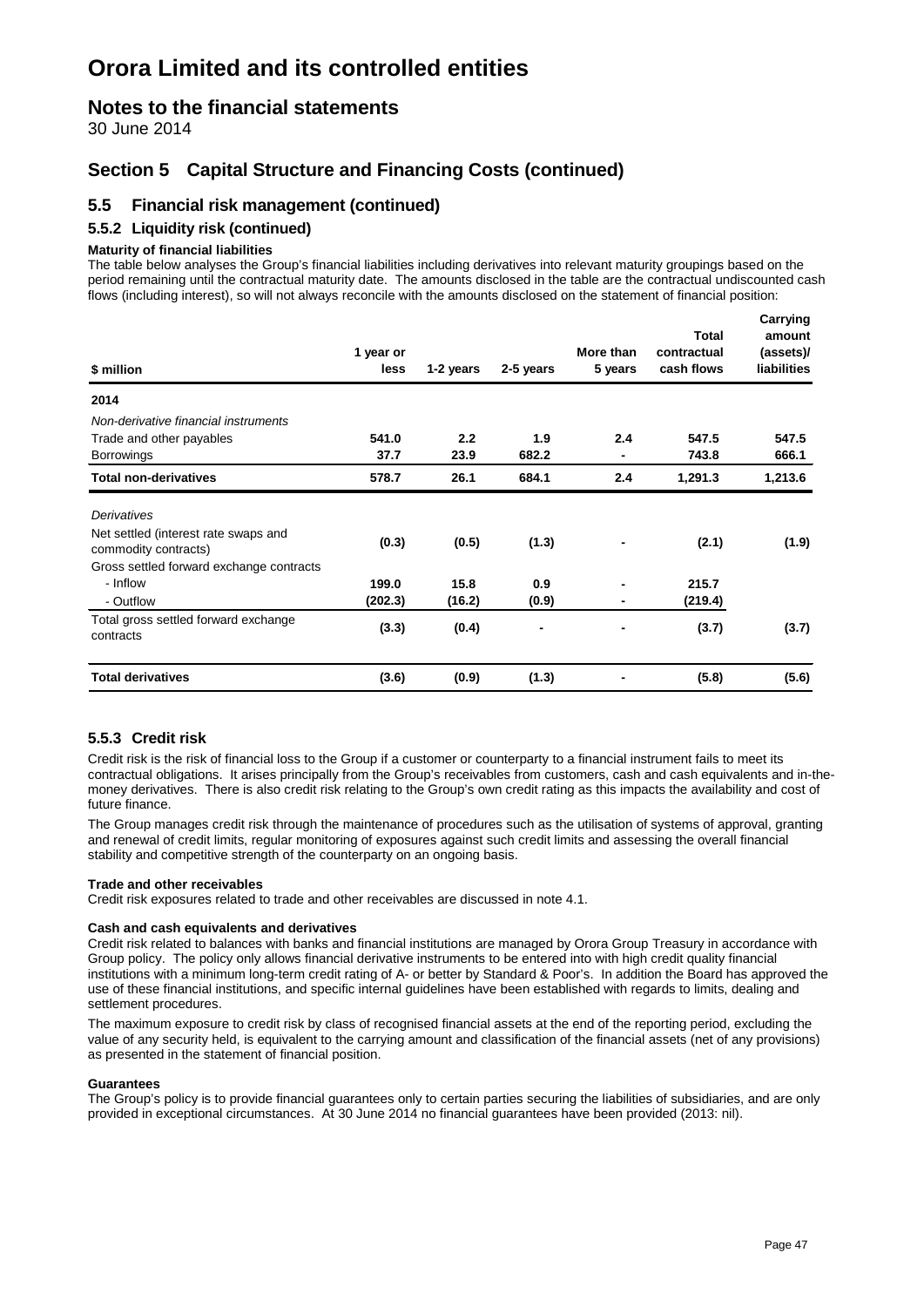### **Notes to the financial statements**

30 June 2014

### **Section 5 Capital Structure and Financing Costs (continued)**

### **5.6 Equity**

This section explains material movements recorded in shareholders' equity that are not explained elsewhere in the financial statements. The movements in equity and the balance at 30 June 2014 are presented in the consolidated statement of changes in equity.

The Group utilises share award schemes as part of its employee remuneration packages and in respect of managing its responsibilities under these schemes the Company has established the Orora Employee Share Trust (the 'Trust). Information relating to the Orora share-based compensation schemes and the Trust is provided below.

#### **5.6.1 Contributed equity**

#### **Accounting policies**

#### *Ordinary shares*

Ordinary shares are classified as equity. Incremental costs directly attributable to the issue of new shares or the exercise of options are recognised as a deduction from equity, net of any related income tax benefit effects. The Company does not have authorised capital or par value in respect of its issued shares. All issued shares are fully paid, all shares rank equally with regard to the Company's residual assets. Ordinary shares entitle the holder to participate in dividends, as declared from time to time and are entitled to one vote per share at meetings of the Company.

#### **Treasury shares**

Where the Orora Employee Share Trust purchases equity instruments in the Company, that have been identified as treasury shares, the consideration paid, including any directly attributable costs is deducted from equity, net of any related income tax effects. When the treasury shares are subsequently sold or reissued, any consideration received, net of any directly attributable costs and the related income tax effects, is recognised as an increase in equity, and the resulting surplus or deficit on the transaction is presented in retained earnings.

| <b>Contributed equity</b><br>\$ million                                                    | 2014  | 2013  |
|--------------------------------------------------------------------------------------------|-------|-------|
| Issued and paid-up:<br>1,206,684,923 ordinary shares with no par value (2013: 212,198,429) | 513.4 | 215.3 |
| <b>Total contributed equity</b>                                                            | 513.4 | 215.3 |

#### **Reconciliation of ordinary shares**

|                                                                                                 | 2014       |            | 2013     |            |
|-------------------------------------------------------------------------------------------------|------------|------------|----------|------------|
|                                                                                                 | No. '000   | \$ million | No. '000 | \$ million |
| Balance at beginning of period                                                                  | 212,198    | 215.3      | 212.198  | 215.3      |
| Issue of shares for consideration under the demerger restructuring<br>activities <sup>(1)</sup> | 270.352    | 298.7      |          |            |
| Share capital consolidation <sup>(2)</sup>                                                      | (482, 549) | -          | ۰        |            |
| Shares issued under the Amcor demerger scheme <sup>(3)</sup>                                    | 1,206,684  | -          | ۰        |            |
| Shares purchased on-market to satisfy issue of CEO Grant                                        |            | (0.6)      | ۰        |            |
| Balance at end of period                                                                        | 1,206,685  | 513.4      | 212.198  | 215.3      |

 $<sup>(1)</sup>$ Refer to note 2 which describes the impact on the reported results of Orora Limited arising from transactions and restructuring activities undertaken as</sup> part of the demerger from Amcor Limited. The issue of shares for consideration under the demerger restructuring activities include transaction costs that were settled as part of the demerger transaction.

 $^{(2)}$ Immediately prior to the demerger the Company undertook a share consolidation whereby all the shares on issue were converted to one ordinary share. <sup>(3)</sup>Under the Amcor demerger scheme, one Orora Limited share was offered for every Amcor Limited ordinary share held on the record date, being 24 December 2013, thereby resulting in the issue of 1,206.7 million ordinary shares.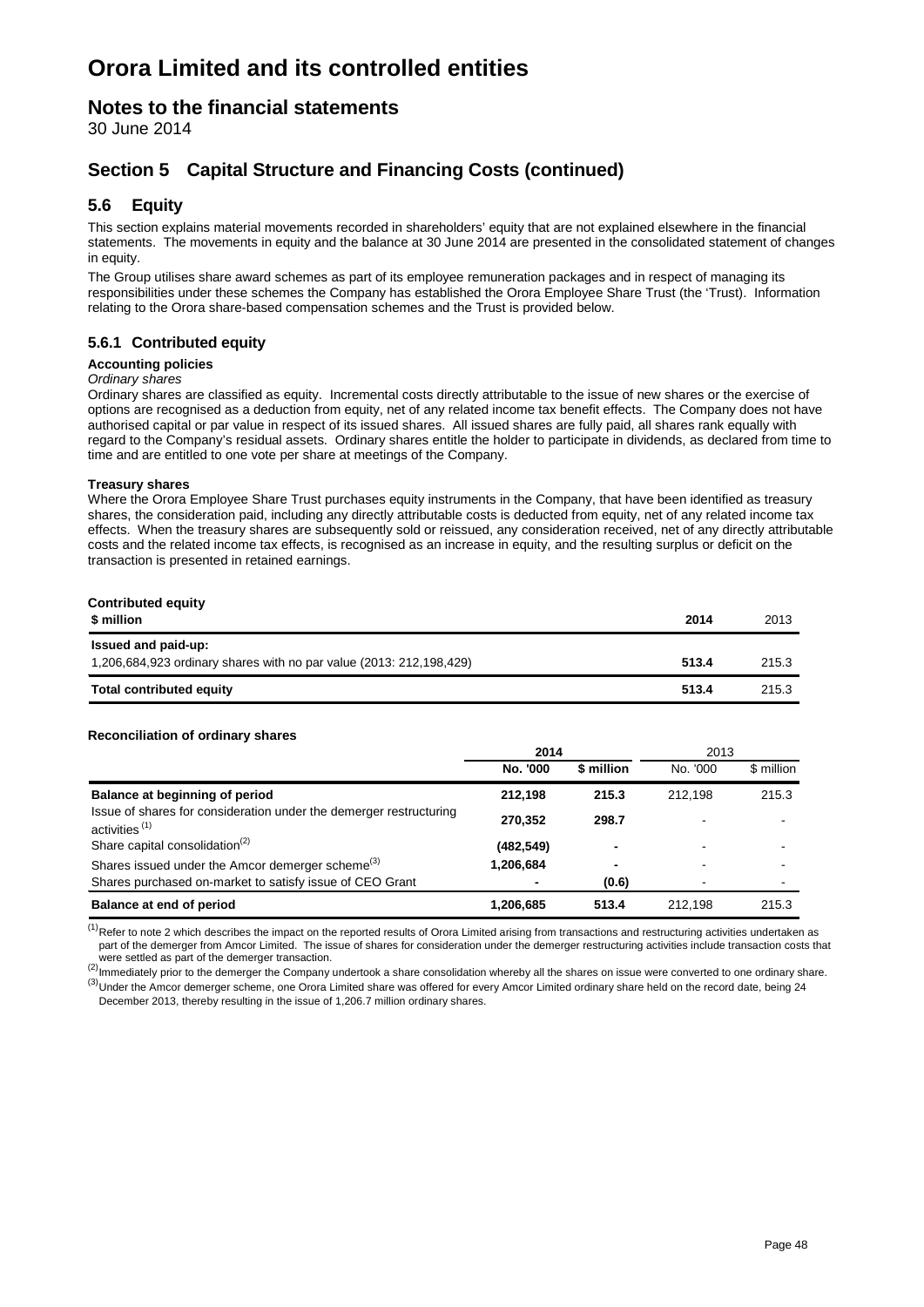### **Notes to the financial statements**

30 June 2014

### **Section 5 Capital Structure and Financing Costs (continued)**

### **5.6 Equity (continued)**

### **5.6.1 Contributed equity (continued)**

### **Orora Employee Share Trust**

The Group holds shares in itself as a result of shares purchased by the Orora Employee Share Trust (the 'Trust'). The Trust has was established on 20 February 2014 to manage and administer the Company's responsibilities under the Groups Employee Share Plans (refer 5.6.5) through the acquiring, holding and transferring of shares, or rights to shares, in the Company to participating employees. In respect of these transactions, at any point in time the Trust may hold 'allocated' and 'unallocated' shares.

Allocated shares represent those shares that have been purchased and awarded to employees under the CEO Grant (refer 5.6.5). These shares are restricted in that the employee is unable to dispose of the shares for a period of up to five years (or as otherwise determined by the Board). The Trust holds these shares on behalf of the employee until the restriction period is lifted at which time the Trust releases the shares to the employee. Where the Orora Employee Share Trust purchases equity instruments in the Company, as the result of managing the Company's responsibilities under the Groups' CEO Grant Employee Share Plan award, the consideration paid, including any directly attributable costs is deducted from equity, net of any related income tax effects.

Unallocated shares represent those shares that have been purchased by the Trust on-market to satisfy the potential future vesting of awards granted under the Groups Employee Shares Plans, other than the CEO Grant. As the shares are unallocated they are identified and accounted for as treasury shares.

Transactions with the Group-sponsored Trust are included in these financial statements. In particular, the Trust's purchases of shares in Orora Limited are debited directly to equity. The shares are held in the Trust until such time as they may be transferred to participants of the various Group share schemes. In accordance with the Trust Deed, the Trustees have the power to exercise all voting rights in relation to any investment (including shares) held within the Trust.

As at 30 June 2014 the Trust did not hold any unallocated (treasury) shares in the Company (2013: nil) but did hold 2,803,312 allocated shares in respect of the CEO Grant (2013: nil).

#### **5.6.2 Other Reserves**

#### **Accounting policies**

#### *Available-for-sale revaluation reserve*

Changes in the fair value of investments, such as equities and available-for-sale financial assets, are taken to the revaluation reserve. Amounts are recognised in the income statement when the associated asset is disposed of or impaired.

#### *Cash flow hedge reserve*

The hedging reserve comprises the effective portion of the cumulative net change in the fair value of cash flow hedging instruments related to hedged transactions that have not yet occurred.

#### *Demerger reserve*

This reserve records the transactions that have been recognised for consolidation purposes between the Orora Group and Amcor Limited as a result of the demerger. Further information in respect of the demerger is disclosed in note 2. The reserve balance reflects the difference between the consideration paid by Orora under the internal corporate restructure, which was measured at fair value. This took place prior to the demerger, in respect of acquiring the North America and certain closure and fibre packaging operations in Australia and New Zealand, and the assets and liabilities acquired, which were recognised at their carrying value under a common control transaction.

#### *Share-based payment reserve*

The share-based payment reserve is used to recognise the fair value of options and rights recognised as an expense. The Company provides benefits to employees (including senior executives) of the Group in the form of share-based payments, whereby employees render services in exchange for options or rights over shares. Refer to note 5.6.5 for further details of the Groups share-based payment plans.

The fair value of options and rights granted is recognised as an employee benefit expense in the income statement with a corresponding increase in the share-based payments reserve in equity and is spread over the vesting period during which the employees become unconditionally entitled to the option or right. Upon exercise of the options or rights, the balance of the share-based payments reserve, relating to the option or right, is transferred to share capital.

#### *Exchange fluctuation reserve*

Exchange differences arising on translation of foreign controlled operations are taken to the exchange fluctuation reserve. Gains or losses accumulated in equity are recognised in the income statement when a foreign operation is disposed of.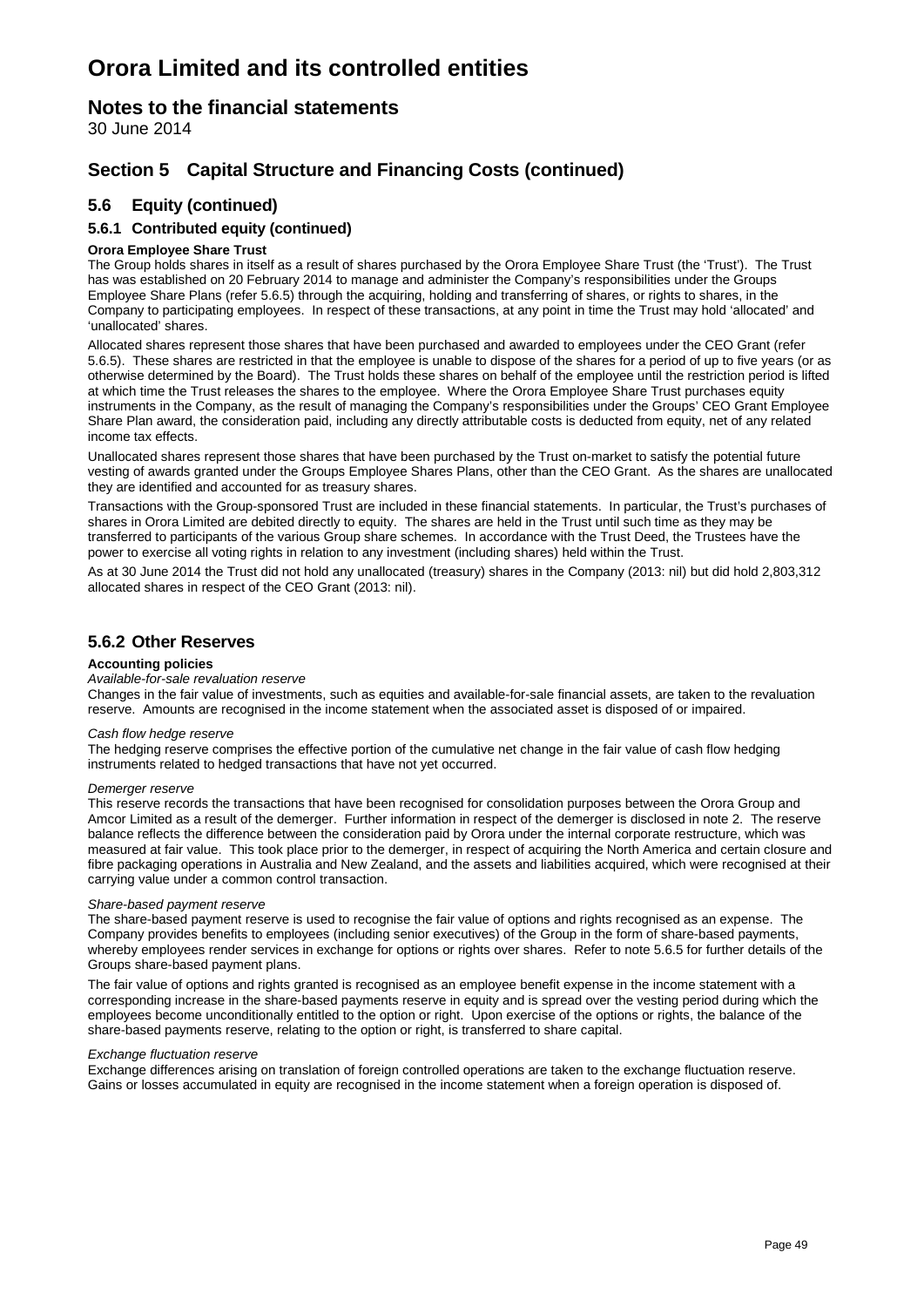### **Notes to the financial statements**

30 June 2014

### **Section 5 Capital Structure and Financing Costs (continued)**

### **5.6 Equity (continued)**

### **5.6.2 Other Reserves (continued)**

**Other Reserves**

| \$ million                                                         | Available-for-<br>sale revaluation<br>reserve | Cash flow<br>hedge<br>reserve | Share-based<br>payment<br>reserve | Demerger<br>reserve | <b>Exchange</b><br>fluctuation<br>reserve | Total<br>reserves |
|--------------------------------------------------------------------|-----------------------------------------------|-------------------------------|-----------------------------------|---------------------|-------------------------------------------|-------------------|
| Balance at 1 July 2013                                             | (1.5)                                         | 0.7                           |                                   |                     |                                           | (0.8)             |
| Other comprehensive income/(loss):                                 |                                               |                               |                                   |                     |                                           |                   |
| Net change in fair value                                           | 4.4                                           |                               |                                   |                     |                                           | 4.4               |
| Effective portion of changes in fair value                         |                                               | (5.9)                         |                                   |                     |                                           | (5.9)             |
| Currency translation differences                                   |                                               |                               |                                   |                     | 13.0                                      | 13.0              |
| Deferred tax                                                       |                                               | 1.7                           |                                   |                     |                                           | 1.7               |
| Total other comprehensive income/(loss)                            | 4.4                                           | (4.2)                         |                                   |                     | 13.0                                      | 13.2              |
| Transactions with owners in their capacity as owners:              |                                               |                               |                                   |                     |                                           |                   |
| Reserves attribtuable to entities acquired<br>under common control |                                               | 0.4                           |                                   |                     | (38.6)                                    | (38.2)            |
| Tranfers to/(from) equity accounts                                 |                                               |                               |                                   | 132.9               |                                           | 132.9             |
| Share-based payments expense                                       |                                               |                               | 2.1                               |                     |                                           | 2.1               |
| Balance at 30 June 2014                                            | 2.9                                           | (3.1)                         | 2.1                               | 132.9               | (25.6)                                    | 109.2             |
|                                                                    |                                               |                               |                                   |                     |                                           |                   |
| Balance at 1 July 2012                                             | (1.2)                                         | (0.5)                         |                                   |                     |                                           | (1.7)             |
| Other comprehensive income/(loss):                                 |                                               |                               |                                   |                     |                                           |                   |
| Net change in fair value                                           | (0.3)                                         |                               |                                   |                     |                                           | (0.3)             |
| Effective portion of changes in fair value                         |                                               | 1.6                           |                                   |                     |                                           | 1.6               |
| Deferred tax                                                       |                                               | (0.4)                         |                                   |                     |                                           | (0.4)             |
| Total other comprehensive income/(loss)                            | (0.3)                                         | 1.2                           |                                   |                     |                                           | 0.9               |
| Balance at 30 June 2013                                            | (1.5)                                         | 0.7                           |                                   |                     |                                           | (0.8)             |

#### **5.6.3 Retained Earnings**

| \$ million                                                               | 2014    | 2013   |
|--------------------------------------------------------------------------|---------|--------|
| Retained earnings at the beginning of the period                         | 847.0   | 897.2  |
| Net loss attributable to members of the owners of Orora Limited          | (72.2)  | (50.2) |
| Retained earnings attributable to entities acquired under common control | 153.4   |        |
| Tranfers to/(from) equity accounts                                       | (132.9) |        |
|                                                                          | 795.3   | 847.0  |
| Ordinary dividends:                                                      |         |        |
| - Interim paid $(1)$                                                     | (36.2)  |        |
| - Final paid $(2)$                                                       |         |        |
|                                                                          | (36.2)  |        |
| Retained earnings at the end of the period                               | 759.1   | 847.0  |

<sup>(1)</sup>The 2014 interim dividend paid on 2 April 2014 was 3.0 cents per share, the Company did not make an 2013 interim dividend distribution. (2)The Company did not make a final dividend distribution in the 2013 financial

Retained earnings comprises profit for the year attributable to owners of the Company and other items recognised directly in equity as presented on the consolidated statement of changes in equity.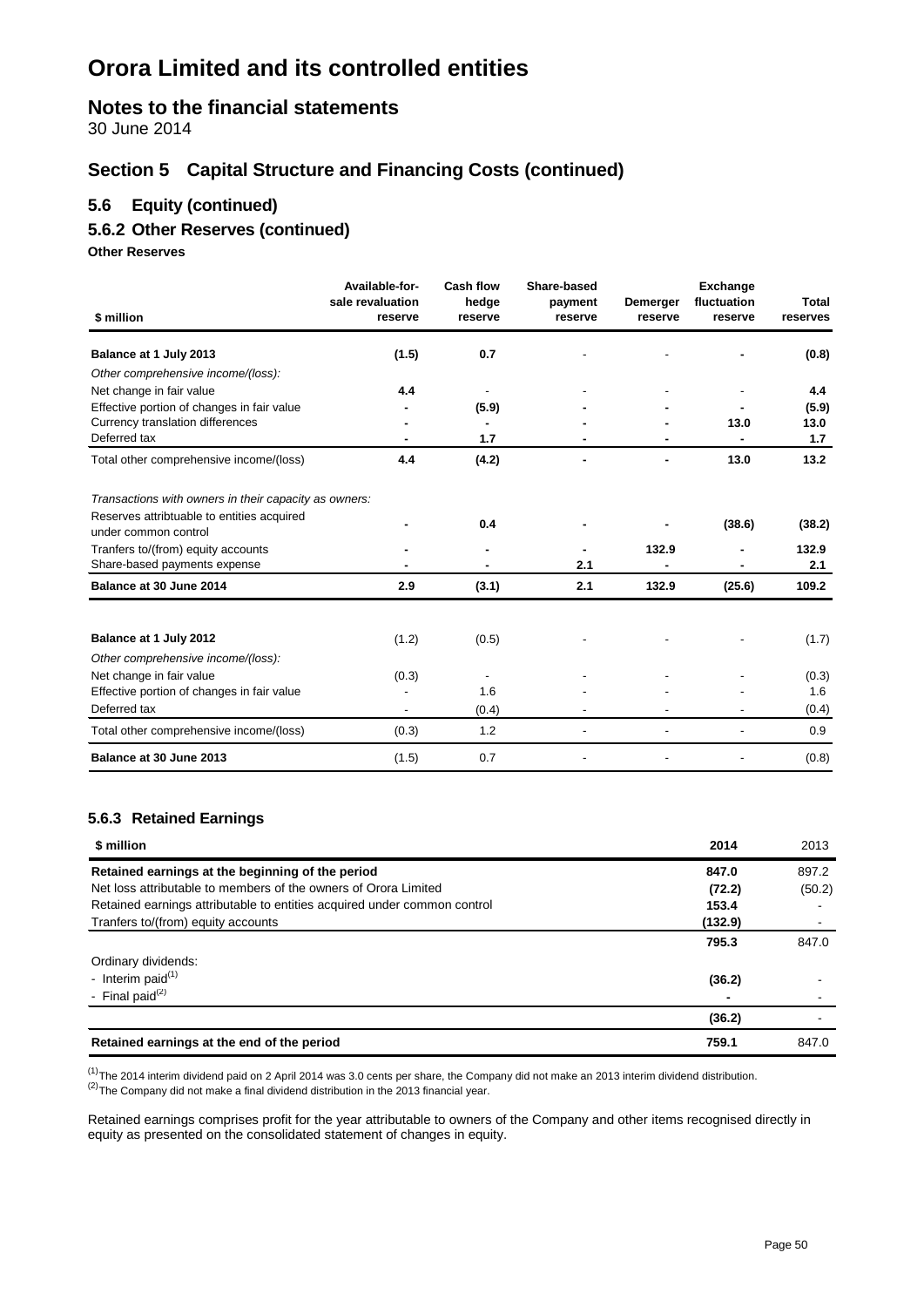### **Notes to the financial statements**

30 June 2014

### **Section 5 Capital Structure and Financing Costs (continued)**

### **5.6 Equity (continued)**

### **5.6.4 Capital management**

#### **Risk Management**

The key objective of the Group when managing its capital is to safeguard its ability to continue as a going concern, so that the Group can continue to provide returns for shareholders and benefits for other stakeholders, and maintain an optimal capital and funding structure that optimises the cost of capital available to the Group over the long term. The Group defines capital as including equity and net debt.

In order to optimise the capital structure, the Group may adjust the amount of dividends paid to shareholders, return capital to shareholders, issue new shares, vary capital expenditure, draw down additional debt or sell assets to reduce debt in line with the strategic objectives and operating plans of the Group.

The key objectives include:

- maintaining a credit profile and the requisite financial metrics to secure access to alternate funding sources with a spread of maturity dates and sufficient undrawn committed facility capacity; and
- optimising over the long term, and to the extent practicable, the weighted average cost of capital to reduce the cost of capital to the Group while maintaining financial flexibility.

The Group uses a range of financial metrics to monitor the efficiency of its capital structure, including on-balance sheet gearing and leverage ratios, and ensure that its capital structure provides sufficient financial strength to allow it to secure access to debt finance at reasonable cost. At 30 June 2014, the Group's on-balance sheet gearing and leverage ratios were 31.5% and 2.2 times, respectively.

#### **Dividends**

On 25 August 2014 the Directors of Orora Limited declared a final dividend of 3.0 cents per ordinary share, unfranked as there are insufficient franking credits available for distribution from the franking account. The final dividend is payable on 8 October 2014. The balance of the franking accounting as at 30 June 2014 is nil (2013: nil).

The financial effect of this dividend has not been brought into account in the consolidated financial statements for the year ended 30 June 2014 and will be recognised in the financial report for the year ending 30 June 2015. For the interim dividend non-resident shareholders were subject to Australian withholding tax as the dividend was not franked or sourced from the parent entity's Conduit Foreign Income Account.

For the final dividend non-resident shareholders will be subject to Australian withholding tax as the dividend will not be franked or sourced from the parent entity's conduit Foreign Income Account. As a result non-residents will be subject to Australian withholding tax.

No dividends were paid in the prior period.

#### **5.6.5 Share-based compensation**

The Company did not have any share-based compensation schemes in place prior to the Group's separation from Amcor Limited and therefore no comparative information has been provided below. Subsequent to the Orora Group's demerger from Amcor Limited the Group has established the following share-based compensation schemes which are governed by the terms and conditions contained within the Orora Limited Equity Incentive Plan Rules.

Refer to note 3.1.2 for details the share-based payment expense that has been recognised during the period in respect of the Group's Employee Share Plans.

#### **Accounting policies**

The Company provides benefits to employees (including senior executives) of the consolidated entity in the form of share-based payments, whereby employees render services in exchange for options or rights over shares.

The fair value of options and rights granted is recognised as an employee benefit expense in the income statement with a corresponding increase in the share-based payments reserve in equity and is spread over the vesting period during which the employees become unconditionally entitled to the option or right. Upon exercise of the options or rights, the balance of the share-based payment reserve, relating to the option or right, is transferred to share capital.

The fair value of options is measured at grant date taking into account market performance conditions, but excludes the impact of any non-market conditions (eg profitability and sales growth targets). Non-market vesting conditions are included in the assumptions about the number of options that are expected to be exercisable. The fair value of options granted is measured using the Black Scholes option pricing model that takes into account the exercise price, term of the option, impact of dilution, the share price at grant date and expected price volatility of the underlying share, the expected dividend yield and the risk free interest rate for the term of the option.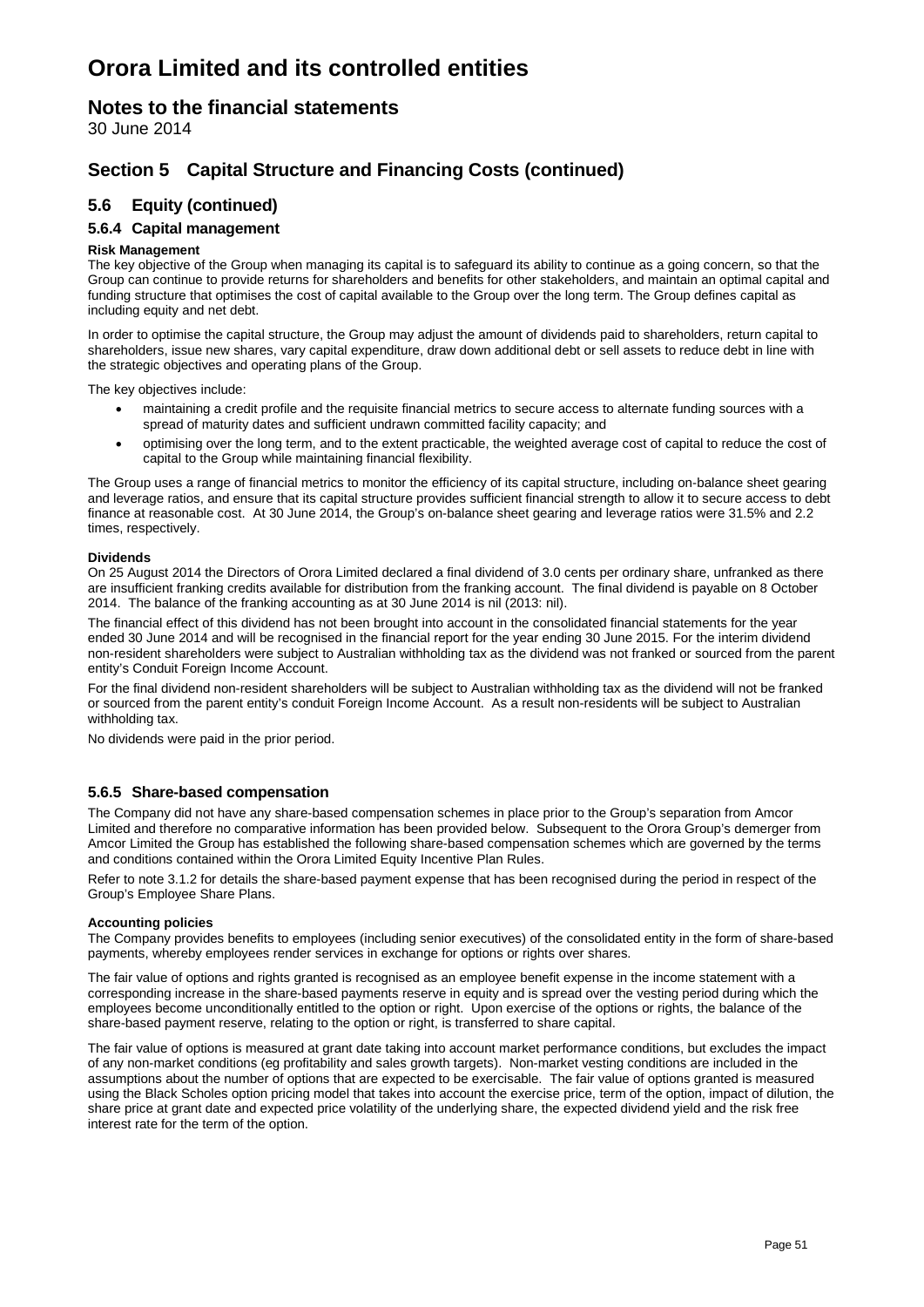### **Notes to the financial statements**

30 June 2014

### **Section 5 Capital Structure and Financing Costs (continued)**

### **5.6 Equity (continued)**

#### **5.6.5 Share-based compensation (continued)**

#### **Accounting policies (continued)**

At each reporting period the Group revises the estimate of the number of options that are expected to vest based on the nonmarket vesting conditions. Any impact to the revision of an original estimate is recognised in the income statement with a corresponding adjustment to the share-based payment reserve. The employee expense, recognised each period, reflects the most recent estimate.

The fair value of rights is measured at grant date using a Monte-Carlo valuation model which simulates the date of vesting, the percentage vesting, the share price and total shareholder return. Once the simulated date of vesting is determined a Black-Sholes methodology is utilised to determine the fair value of the rights granted.

The dilutive effect, if any, of outstanding options or rights is reflected as additional share dilution in the computation of earnings per share (refer note 3.3).

#### **CEO Grant**

Under the CEO Grant, the Board nominates certain senior executives as eligible to receive fully-paid ordinary shares in part satisfaction of their remuneration for the relevant financial year. The number of shares issued is at the discretion of the Board. The restrictions on these shares do not allow the employee to dispose of the shares for a period of up to five years (or as otherwise determined by the Board), unless the employee ceases employment later than three years after the shares were issued. Any right or interest in the shares will be forfeited if the employee voluntarily ceases employment within three years from the date the shares were issued or, if the employee is dismissed during the restriction period, for cause or poor performance. The shares subject to the CEO Grant carry full dividend entitlements and voting rights.

Details of the total movement in shares issued under the CEO Grant are as follows:

|                                                    | <b>Number</b> | Weighted<br>average fair<br>value \$ |
|----------------------------------------------------|---------------|--------------------------------------|
|                                                    |               |                                      |
| Restricted shares at beginning of financial period | -             |                                      |
| Transfer of award on demerger from Amcor Limited   | 1,703,988     | 0.44                                 |
| Issued during the period                           | 450,820       | 1.16                                 |
| <b>Restriction lifted</b>                          | (71, 496)     | 0.08                                 |
| Restricted shares at end of financial period       | 2,083,312     | 0.60                                 |

A number of awards issued under the CEO Grant are replacement awards for those Orora participants who, at demerger date, held unvested restricted shares issued to them under the Amcor Senior Executive Retention Share Plan (SERSP). In accordance with the provisions of the Demerger Deed the awards held by the Orora participants under the Amcor SERSP were divested and the proceeds used to purchase an equivalent value of Orora shares over the first five days trading post the effective date of the demerger. The replacement awards remain subject to the same time restriction and minimum holding period as when the awards were issued under the Amcor SERSP.

#### **Long Term Incentive**

In 2014 the Group established the Orora Long Term Incentive plan (LTI). Under the LTI, share options or performance rights over shares in the Company, or performance shares, may be issued to executive officers, senior executive and senior employees. The exact terms and conditions of each award are determined by the Directors of the Company at the time of grant.

#### *Share Options*

Share options granted under the LTI give the employee the right to acquire a share at a future point in time upon meeting specified vesting conditions that are both time and performance-based and require payment of an exercise price. The share options are granted at no consideration and carry no dividend entitlement or voting rights until they vest and are exercised to ordinary shares on a one-for-one basis. The number of shares that ultimately vest is subject to meeting an Earnings per Share (EPS) hurdle and the satisfaction of a Return on Average Funds Employed (RoAFE) test.

Share options that have vested following satisfaction of time and performance conditions will remain exercisable until the expiry date. On expiry, any vested but unexercised share options will lapse. Unvested awards are forfeited if the employee voluntarily ceases employment or is dismissed for poor performance.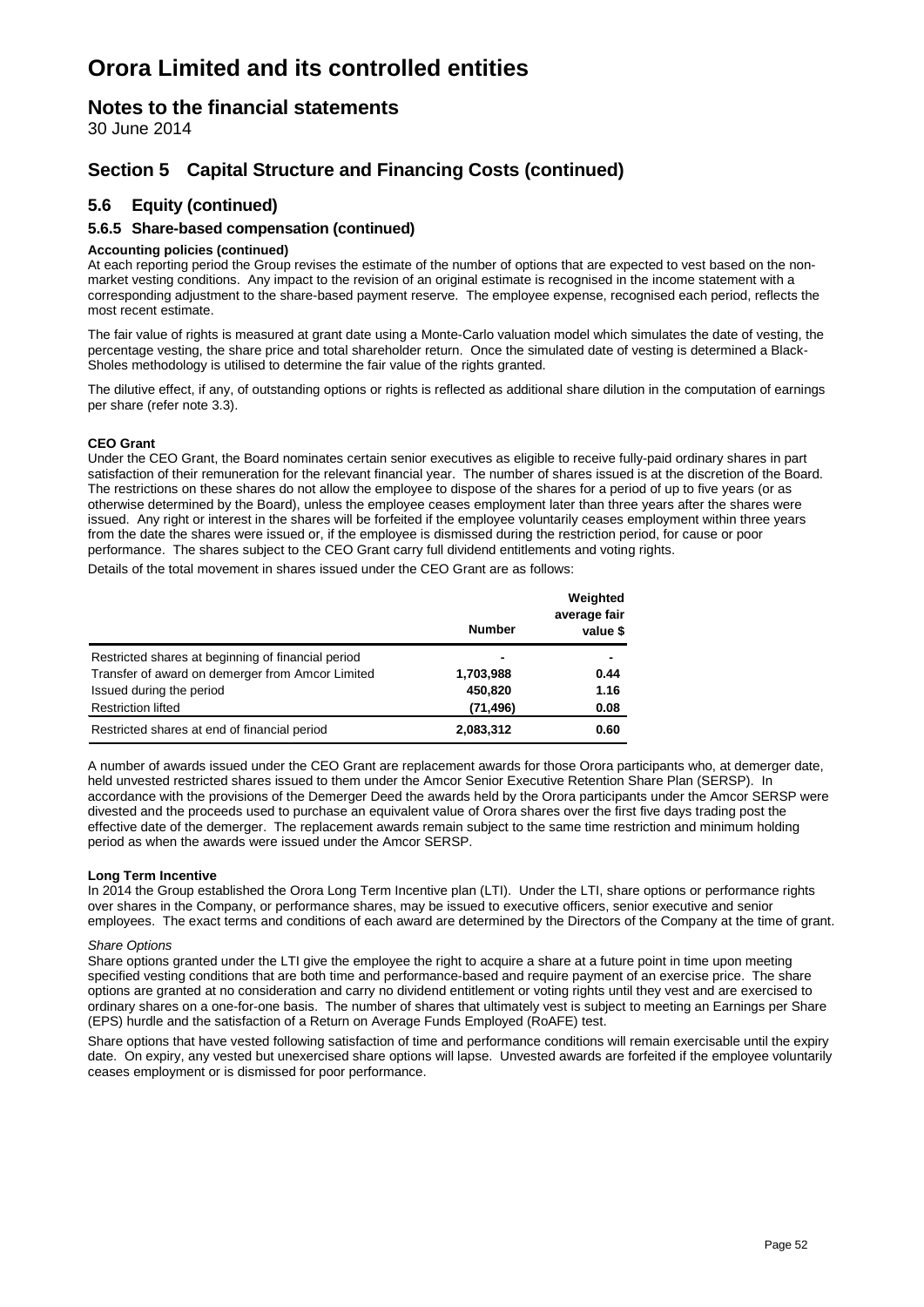### **Notes to the financial statements**

30 June 2014

### **Section 5 Capital Structure and Financing Costs (continued)**

### **5.6 Equity (continued)**

### **5.6.5 Share-based compensation (continued)**

#### **Long Term Incentive (continued)**

#### *Performance Rights*

Performance rights granted under the LTI give the employee the right to receive a share at a future point in time upon meeting specified vesting conditions that are both time and performance-based with no exercise price payable. The performance rights are granted at no consideration and carry no dividend entitlement or voting rights until they vest and are exercised to ordinary shares on a one-for-one basis. Two-thirds of the number of performance rights that ultimately vest are subject to a relative Total Shareholder Return test. The remaining one-thirds is subject to meeting an EPS hurdle and the satisfaction of a RoAFE test.

Performance rights or performance shares that have vested following the time and performance conditions will remain exercisable until the expiry date. On expiry, any vested but unexercised performance rights or performance shares will lapse. Unvested awards are forfeited if the employee voluntarily ceases employment or is dismissed for poor performance.

Details of the total movement in shares granted under the share options and performance rights are as follows:

|                                         |                                                  |                               | <b>Balance at</b> |                         |                 | <b>Balance at end of period</b>       |                                   |  |
|-----------------------------------------|--------------------------------------------------|-------------------------------|-------------------|-------------------------|-----------------|---------------------------------------|-----------------------------------|--|
| <b>Grant date</b><br><b>Expiry date</b> | <b>Exercise</b><br>price<br>\$                   | beginning of<br>period<br>No. | Granted<br>No.    | <b>Exercised</b><br>No. | On issue<br>No. | Vested &<br><b>Exercisable</b><br>No. | <b>Proceeds</b><br>received<br>\$ |  |
| 2014                                    |                                                  |                               |                   |                         |                 |                                       |                                   |  |
| Options                                 |                                                  |                               |                   |                         |                 |                                       |                                   |  |
| 19 Feb 2014                             | 30 Sept 2021                                     | 1.22                          |                   | 4,475,000               |                 | 4,475,000                             |                                   |  |
| 19 Feb 2014                             | 30 Sept 2022                                     | 1.22                          |                   | 4,005,000               |                 | 4,005,000                             |                                   |  |
| 19 Feb 2014                             | 30 Sept 2023                                     | 1.22                          |                   | 4,005,000               |                 | 4,005,000                             |                                   |  |
|                                         |                                                  |                               |                   | 12,485,000              | ٠               | 12,485,000                            |                                   |  |
|                                         | Weighted average fair value $(\text{$\$})^{(1)}$ |                               |                   | 0.24                    |                 | 0.24                                  |                                   |  |
| <b>Rights</b>                           |                                                  |                               |                   |                         |                 |                                       |                                   |  |
| 19 Feb 2014                             | 30 Sept 2016                                     |                               | -                 | 1,862,000               |                 | 1,862,000                             |                                   |  |
| 19 Feb 2014                             | 30 Sept 2017                                     |                               |                   | 1,682,000               | ۰               | 1,682,000                             |                                   |  |
| 19 Feb 2014                             | 30 Sept 2018                                     |                               |                   | 1,682,000               | ٠               | 1,682,000                             |                                   |  |
|                                         |                                                  |                               |                   | 5,226,000               | $\blacksquare$  | 5,226,000                             |                                   |  |
|                                         | Weighted average fair value $(\text{$\$})^{(1)}$ |                               |                   | 0.87                    |                 | 0.87                                  |                                   |  |

(1)The above fair value is determined in accordance with AASB 2 *Share-based Payment* in respect of recognising the share-based payment expense of the award granted.

In accordance with the provisions of the Demerger Deed the 2012 Amcor LTIP awards held by Orora participants were forfeited, with the participant to receive a pro-rata deferred cash compensation payment based on time served before the demerger, as a percentage of the total performance period. Participants will receive the deferred cash compensation payment from Amcor in March 2015 on the condition that they are still an employee of Orora at that time. A replacement award has been granted to these participants under the Orora LTI.

The 2013 Amcor LTIP awards held by Orora participants were forfeited and replacement awards provided to the Orora employees under the Orora LTI. The 2014 Amcor LTIP awards held by Orora participants have been withheld due to the proximity of the award date to the demerger and as a consequence a substitute award has been provided to participants under the Orora LTI. The 2014 Orora award was granted at the same time as the replacement 2012 and 2013 awards were granted in accordance with the Demerger Deed.

In respect of the 2012 and 2013 replacement Orora LTI awards and the 2014 award, no allocation was made to N Garrard (Managing Director and Chief Executive Officer) during the period. A separate resolution will be put to shareholders at the 2014 Annual General Meeting to approve a grant of options and rights to N Garrard to cover the three tranches granted under the LTI.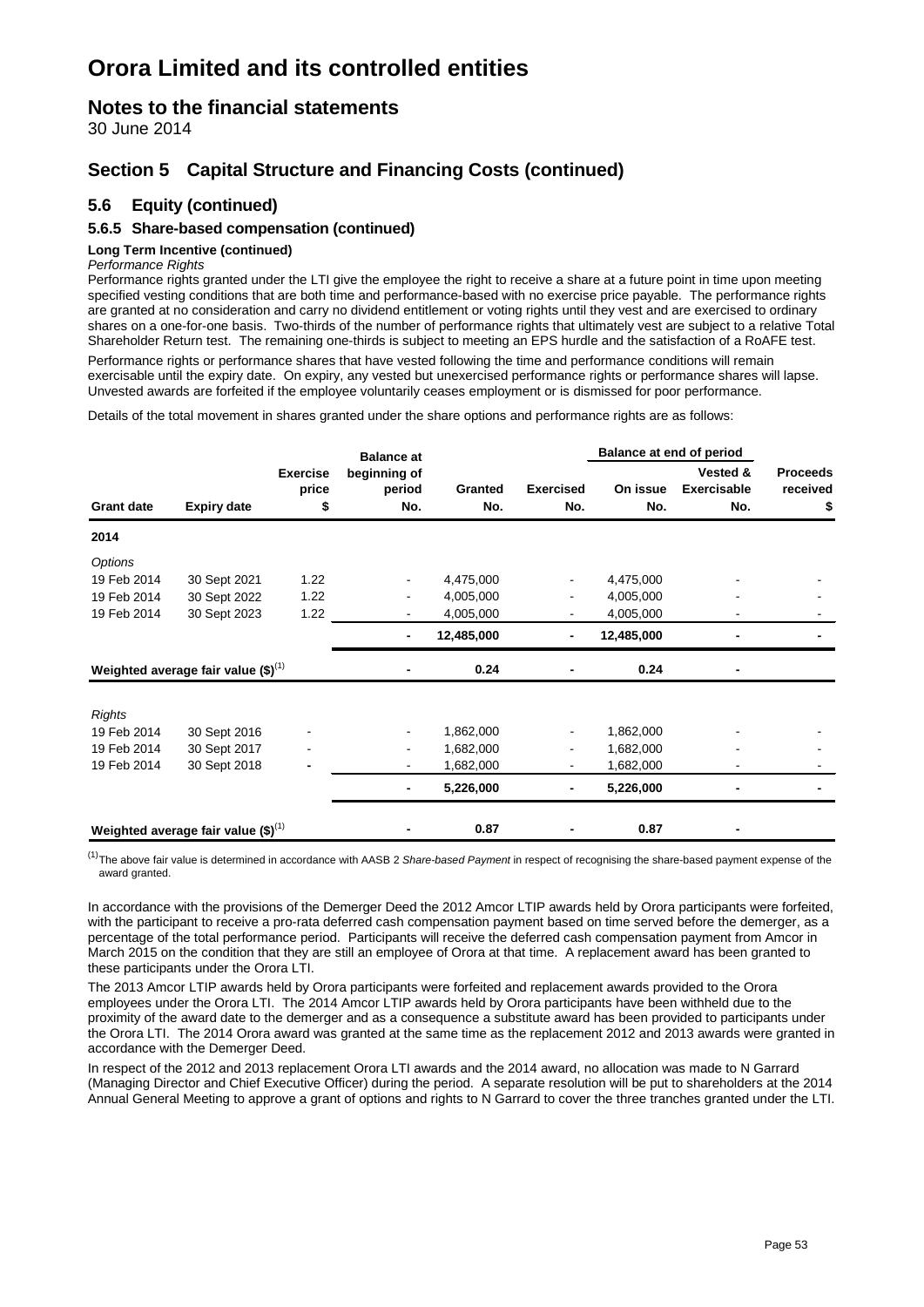### **Notes to the financial statements**

30 June 2014

### **Section 5 Capital Structure and Financing Costs (continued)**

### **5.6 Equity (continued)**

#### **5.6.5 Share-based compensation (continued)**

#### **Fair value of options and rights**

The fair value of each option granted is estimated on the date of grant using a Black-Scholes option pricing model that takes into account the exercise price, the term of the option, the vesting and performance criteria, and where applicable the market condition criteria, the impact of dilution, the non-tradeable nature of the option, the share price at grant date and expected volatility of the underlying share, the expected dividend yield and the risk free interest rate for the term of the option.

The fair value of each right grant is estimated at grant date using a Monte-Carlo valuation model which simulates the date of vesting, the percentage vesting, the share price and total shareholder return. Once the simulated date of vesting is determined, a Black-Scholes methodology is utilised to determine the fair value of the rights granted.

The following weighted average assumptions were used for options and rights granted in the current period:

|                                                       | 2014  |
|-------------------------------------------------------|-------|
| Expected dividend yield (%)                           | 4.50  |
| Expected price volatility of the Company's shares (%) | 22.00 |
| Share price at grant date (\$)                        | 1.33  |
| Exercise price (\$) - options only                    | 1.22  |
| Risk-free interest rate - options (%)                 | 3.93  |
| Expected life of option (years)                       | 3.46  |
| Risk-free interest rate - rights (%)                  | 3.04  |
| Expected life of rights (years)                       | 3.46  |

#### **Short Term Incentive**

#### *Deferred Equity*

The Orora Limited Short Term Incentive plan – Deferred Equity provides a short-term incentive opportunity to selected executives, in the form of rights to Orora Limited shares. The number of rights that are allocated to each eligible executive is based on:

- 33.3% of the value of the cash bonus payable under the Executive Management Incentive Plan, following the end of the performance period
- the volume weighted average price of Orora Limited ordinary shares for the five trading days prior to 30 June, being the end of the performance period; and
- where cash bonuses are determined in currencies other than Australian dollars, the average foreign exchange rate for the same five day period.

An executive will forfeit allocated performance rights if either they voluntarily leave Orora employment during the restriction period or their employment is terminated for cause. Board discretion applies in the case of involuntary termination of employment and change of control.

For the year ended 30 June 2014, the equity outcomes will be determined and allocated in September 2014. For the year ended 30 June 2014, the Group recognised an expense of \$0.3 million in relation to this incentive plan.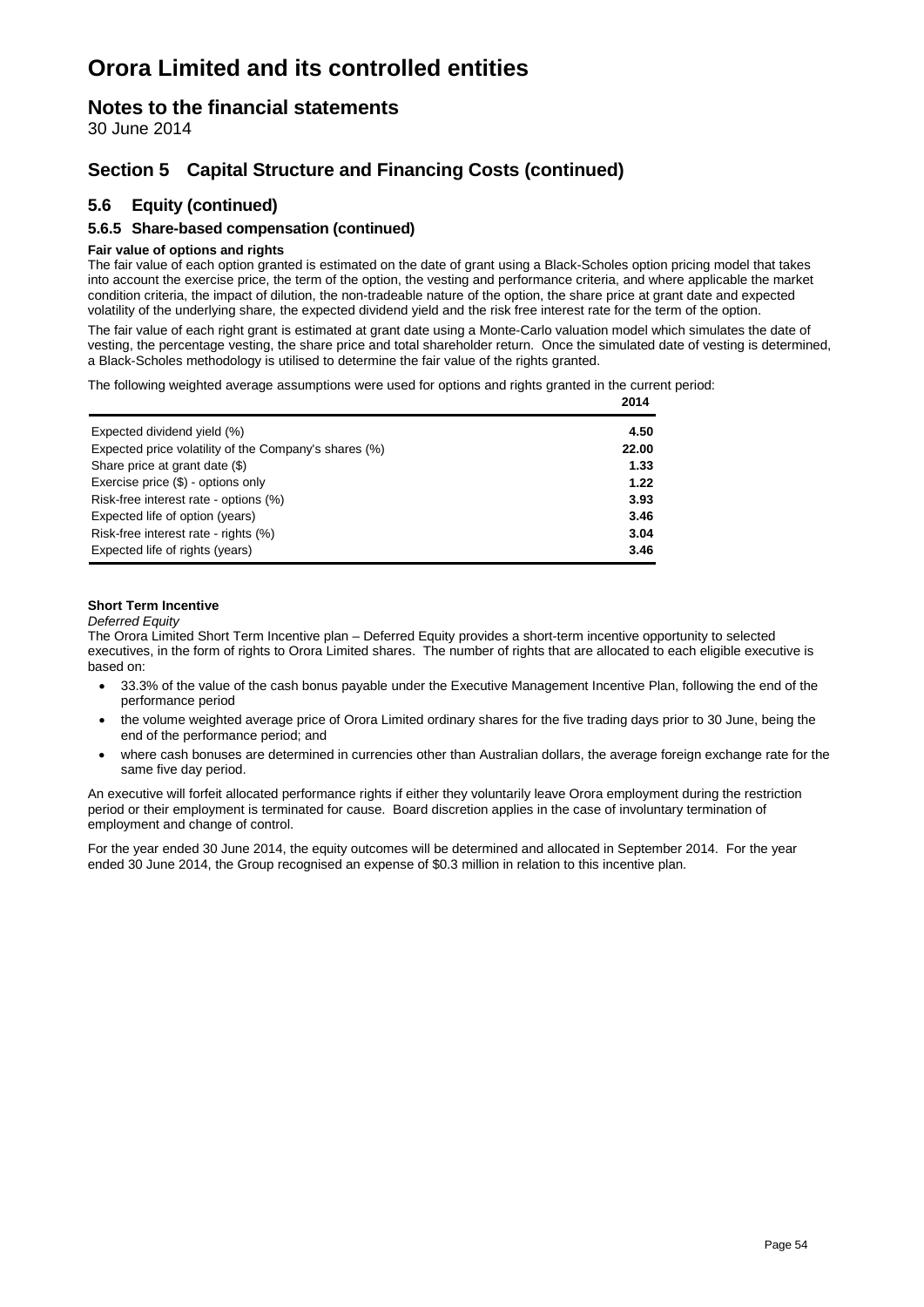### **Notes to the financial statements**

30 June 2014

### **Section 6 Other Notes**

#### **6.1 Related party transactions**

The related parties identified by the Directors include investments and key management personnel.

To enable users of our financial statements to form a view about the effects of related party relationships on the Group, we disclose the related party relationship when control exists, irrespective of whether there have been transactions between the related parties. Details of investment in subsidiaries are disclosed in note 6.3.

#### **6.1.1 Parent Entity**

The ultimate parent entity within the Orora Group is Orora Limited, which is domiciled and incorporated in Australia. Prior to the demerger and subsequent listing of Orora Limited on the Australian Securities Exchange, the ultimate parent entity of Orora Limited was Amcor Limited.

Transactions with entities in the wholly-owned Orora Group are made on normal commercial terms and conditions and during the year included:

- purchases and sales of goods and services; and
- provision of administrative assistance.

Transactions between entities of the Orora Group, whilst a wholly-owned subsidiary of Amcor Limited, and the controlled entities of Amcor Limited included:

- advancement and repayment of loans from Amcor Limited to Orora entities;
- provision by Amcor of management, and administrative assistance;
- purchase and sales of products and services;
- interest expense paid by Orora Limited for money borrowed;
- transfer of tax related balances for tax consolidation purposes;
- provision of transactional banking facilities on behalf of Orora Limited; and
- acting as an employer for certain Orora employees, including responsibility for payroll and superannuation.

With the exception of some interest-free loans provided by Amcor Limited and the sale of inventory by Orora's Australian entities to Amcor for sale within Australia which occurred at nil margin, all other transactions were conducted according to normal commercial terms and conditions.

Amounts owing to and from entities in the Orora Group and entities in the Amcor Group were dealt with on demerger in the manner as set out in note 2.

#### **6.1.2 Key Management Personnel**

Key Management Personnel (KMP) consist of Orora Limited Executive and Non-Executive Directors, the Chief Financial Officer and the Group General Manager, Strategy. Key management personnel compensation is as follows:

| \$ thousand                  | 2014  | 2013  |
|------------------------------|-------|-------|
| Short-term employee benefits | 3,473 | 1,632 |
| Long-term employee benefits  | 79    | 20    |
| Post employment benefits     | 103   | 29    |
| Share-based payment expense  | 1.899 | 1,068 |
|                              | 5,554 | 2.749 |

During the period KMP received shares in Orora Limited under the Amcor demerger scheme, whereby one Orora Limited share was offered for every Amcor Limited ordinary share held on the record date, being 24 December 2013. As a result of this transaction KMP received 1,385,156 shares (\$1,689,890) in Orora Limited upon the Company's listing on the Australian Securities Exchange. In addition, during the period certain KMP were granted 450,820 (\$522,951) restricted shares under the CEO Grant (refer note 5.6.5).

Detailed remuneration disclosures are provided in the Remuneration Report section of the Directors' Report. Apart from the information disclosed in this note, no Director has entered into a material contract with the Group this financial year and there were no material contracts involving Directors' interests existing at year end.

At 30 June 2014 no individual KMP or related party holds a loan with the Group.

#### **6.1.3 Other related parties**

Contributions to superannuation funds on behalf of employees are disclosed in note 3.1.2.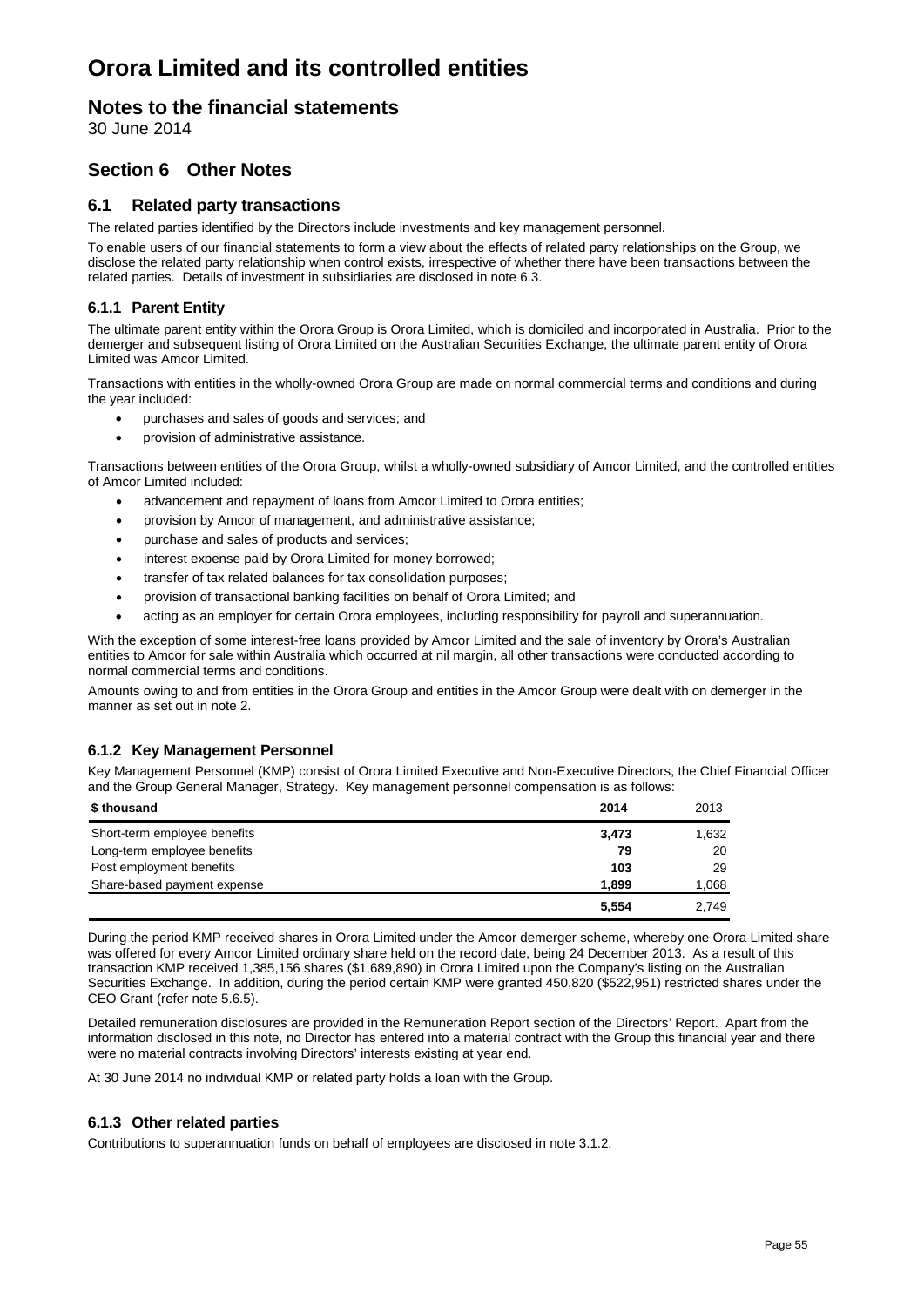### **Notes to the financial statements**

30 June 2014

### **Section 6 Other Notes (continued)**

### **6.2 Contingent liabilities**

A contingent liability is a liability that is not sufficiently certain to qualify for recognition as a provision where uncertainty may exist regarding the outcome of future events.

Various entities in the Group are party to legal actions which have arisen in the ordinary course of business. The actions are being defended and the Directors are of the opinion that provisions are not required as no material losses are expected to arise.

### **6.3 Principal subsidiary undertakings and investments**

The ultimate parent entity of the Group is Orora Limited, a company incorporated in Australia. The companies listed below are those whose results or financial position principally affected the figures shown in the annual report:

|                                                                                                | <b>Country of</b>                       | <b>Orora Group's effective</b><br>interest |                                  |  |
|------------------------------------------------------------------------------------------------|-----------------------------------------|--------------------------------------------|----------------------------------|--|
| <b>Controlled entities</b>                                                                     | incorporation                           | 2014                                       | 2013                             |  |
| Specialty Packaging Group Pty Ltd                                                              | Australia <sup>(1)</sup>                | 100%                                       | 100%                             |  |
| Orora Closure Systems Pty Ltd <sup>(2)</sup><br>Orora Packaging New Zealand Ltd <sup>(2)</sup> | Australia <sup>(1)</sup><br>New Zealand | 100%<br>100%                               | $\blacksquare$<br>$\blacksquare$ |  |
| Orora North America <sup>(2)</sup>                                                             | <b>United States</b>                    | 100%                                       | $\blacksquare$                   |  |

 $\frac{(1)}{10}$ Orora Limited and these subsidiary companies have entered into an approved deed for the cross guarantee of liabilities, refer note 6.4. <sup>(2)</sup> Joined Group on 31 October 2013 as part of the demerger restructuring activities.

Refer to note 2 which describes the impact on the reported results of Orora Limited arising from transactions and restructuring activities undertaken as part of the demerger from Amcor Limited.

### **6.3.1 Acquisition of controlled entities**

On 31 October 2013 Orora Limited acquired a 100% interest in the following entities as a result of the demerger restructuring activities (refer note 2):

| <b>Controlled entities</b>             | <b>Country of</b><br>incorporation | <b>Controlled entities</b>             | <b>Country of</b><br>incorporation |
|----------------------------------------|------------------------------------|----------------------------------------|------------------------------------|
| Orora Closure Systems Pty Ltd          | Australia <sup>(1)</sup>           | Kent H Landsberg Co of Illinois, LLC   | <b>United States</b>               |
| Orora NZ Holdings Ltd                  | New Zealand                        | Kent H Landsberg Co of El Paso LP      | <b>United States</b>               |
| Orora Packaging New Zealand Ltd        | New Zealand                        | Orora Texas LLC                        | <b>United States</b>               |
| Kent H Landsberg Europe Limited        | United Kingdom                     | Kent Landsberg Co of Dallas, LP        | <b>United States</b>               |
| AAPD DGP                               | <b>United States</b>               | KDS Printing & Packaging Inc.          | <b>United States</b>               |
| AAPD LLC                               | <b>United States</b>               | Hanson Staple Company, Inc.            | <b>United States</b>               |
| Orora North America                    | <b>United States</b>               | Orora de Mexico SA de CV               | Mexico                             |
| APD California, LLC                    | <b>United States</b>               | Kent H Landsberg Co de Mexico SA de CV | Mexico                             |
| Box Builders (Inc)                     | <b>United States</b>               | Sunclipes de Mexico SA de CV           | Mexico                             |
| Corrugated Service Orange Inc          | <b>United States</b>               | Kent H Landsberg (Shanghai) Co Ltd     | China                              |
| Zetco Inc                              | <b>United States</b>               | Kent H Lansberg Singapore Pte Ltd      | Singapore                          |
| Just in Time Inc.                      | <b>United States</b>               | Landsberg Canada Inc                   | Canada                             |
| Frantis Manufacturing Company Inc      | <b>United States</b>               |                                        |                                    |
| The Anle Box & Paper Co of Indiana Inc | <b>United States</b>               |                                        |                                    |

 $<sup>(1)</sup>$ This subsidiary has entered into an approved deed for the cross guarantee of liabilities with Orora Limited and other entities domiciled in Australia, refer</sup> note 6.4.

In addition to the entities acquired as part of the internal corporate restructure, on 1 July 2013 the Group acquired 100% of the equity of Chapview Pty Limited a small distribution business located in Australia.

The Group did not acquire any controlled entities during the period ending 30 June 2013. However on 3 July 2012 the Group did acquire the business assets of Wayne Richardson Sales, an independently owned packaging and industrial distributor with eight distribution centres across Australia.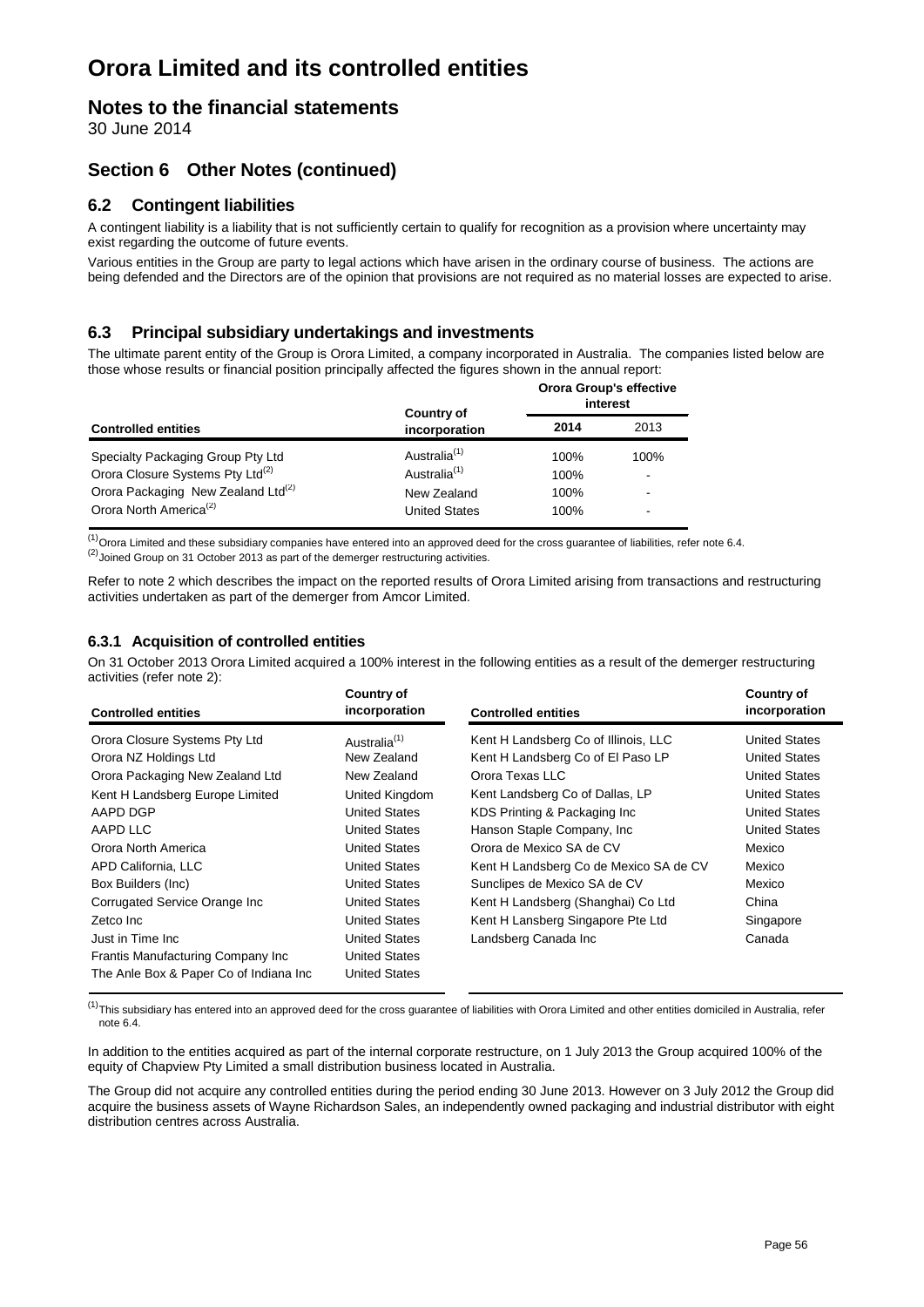### **Notes to the financial statements**

30 June 2014

### **Section 6 Other Notes (continued)**

#### **6.3.2 Disposal of controlled entities**

On 31 October 2013 Orora Limited disposed its investment in Techni-Chem Australia Pty Ltd, a company domiciled in Australia, as a result of the demerger restructuring activities. Refer to note 2 for further information on the impact on the reported results of Orora Limited of this disposal.

The Group did not dispose of any entities during the period ending 30 June 2013.

### **6.4 Deed of Cross Guarantee**

Under the terms of ASIC Class Order 98/1418 (as amended), certain wholly-owned controlled entities have been granted relief from the *Corporations Act 2001* requirement to prepared and lodge audited Financial Reports and Directors' Reports. It is a condition of the Class Order that the holding entity, Orora Limited, and each of the relevant subsidiaries enter into a Deed of Cross Guarantee whereby each company guarantees the debts of the company's party to the Deed.

On 9 May 2014 the holding entity, Orora Limited entered into the deed of cross guarantee with the following subsidiaries.

| <b>Envirocrates Pty Ltd</b>           | ACN 089523919 CCC Pty Ltd         |
|---------------------------------------|-----------------------------------|
| PP New Pty Ltd                        | Chapview Pty Ltd                  |
| Pak Pacific Corporation Pty Ltd       | Rota Die International Pty Ltd    |
| AP Chase Pty Ltd                      | Rota Die Pty Ltd                  |
| ACN 002693843 Box Pty Ltd             | <b>AGAL Holdings Pty Ltd</b>      |
| Lynyork Pty Ltd                       | Orora Packaging Australia Pty Ltd |
| Fibre Containers (Queensland) Pty Ltd | Orora Closure Systems Pty Ltd     |
| Speciality Packaging Group Pty Ltd    |                                   |
|                                       |                                   |

#### **Financial Statements for the Orora Limited Deed of Cross Guarantee**

The consolidated income statement, statement of comprehensive income and statement of financial position, comprising Orora Limited and the wholly-owned subsidiaries party to the deed, after eliminating all transactions between the parties, as at 30 June, are set out below.

#### *Income Statement*

| \$ million                                      | 2014       |
|-------------------------------------------------|------------|
| Sales revenue                                   | 1,605.2    |
| Cost of sales                                   | (1, 361.1) |
| Gross profit                                    | 244.1      |
| Other income                                    | 52.1       |
| Operating expenses                              | (383.8)    |
| Loss from operations                            | (87.6)     |
| Financial income                                | 0.7        |
| <b>Financial expenses</b>                       | (41.2)     |
| <b>Net finance costs</b>                        | (40.5)     |
| Loss before related income tax benefit          | (128.1)    |
| Income tax benefit                              | 42.1       |
| Loss from continuing operations                 | (86.0)     |
| <b>Discontinued Operations</b>                  |            |
| Profit from discontinued operations, net of tax | 33.0       |
| Loss for the financial period                   | (53.0)     |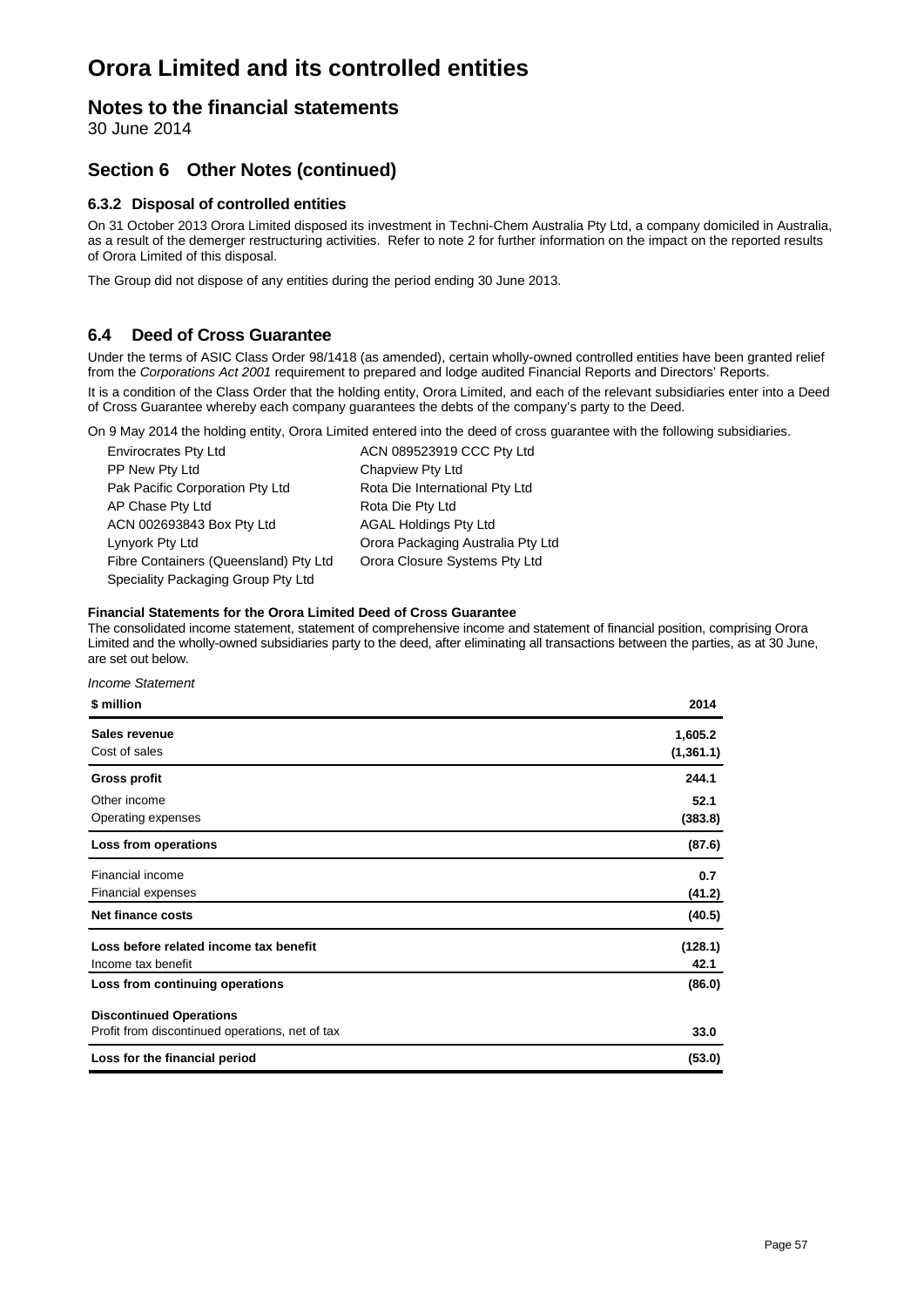### **Notes to the financial statements**

30 June 2014

### **Section 6 Other Notes (continued)**

### **6.4 Deed of Cross Guarantee (continued)**

#### **Financial Statements for the Orora Limited Deed of Cross Guarantee (continued)**

| Statement of comprehensive income                                                                     |        |
|-------------------------------------------------------------------------------------------------------|--------|
| \$ million                                                                                            | 2014   |
| Loss for the financial period                                                                         | (53.0) |
| Other comprehensive income/(loss)                                                                     |        |
| Items that may be reclassified subsequently to profit or loss:<br>Available-for-sale financial assets |        |
| Net change in fair value of available-for-sale financial assets                                       | 4.4    |
| Cash flow hedges                                                                                      |        |
| Effective portion of changes in fair value of cash flow hedges                                        | (5.9)  |
| Tax on cash flow hedges                                                                               | 1.7    |
| Other comprehensive income for the financial period, net of tax                                       | 0.2    |
| Total comprehensive loss for the financial period                                                     | (52.8) |
| Summary of movements in retained earnings                                                             |        |
| \$ million                                                                                            | 2014   |
| Loss for the financial period                                                                         | (53.0) |
| Retained (loss)/profits at beginning of financial period                                              | 838.2  |
| Retained earnings attributable to entities acquired under common control                              | 35.8   |

| Transfers from equity accounts                     | (39.5) |
|----------------------------------------------------|--------|
|                                                    | 781.5  |
| Dividends recognised during the financial period   | (36.2) |
| Retained losses at the end of the financial period | 745.3  |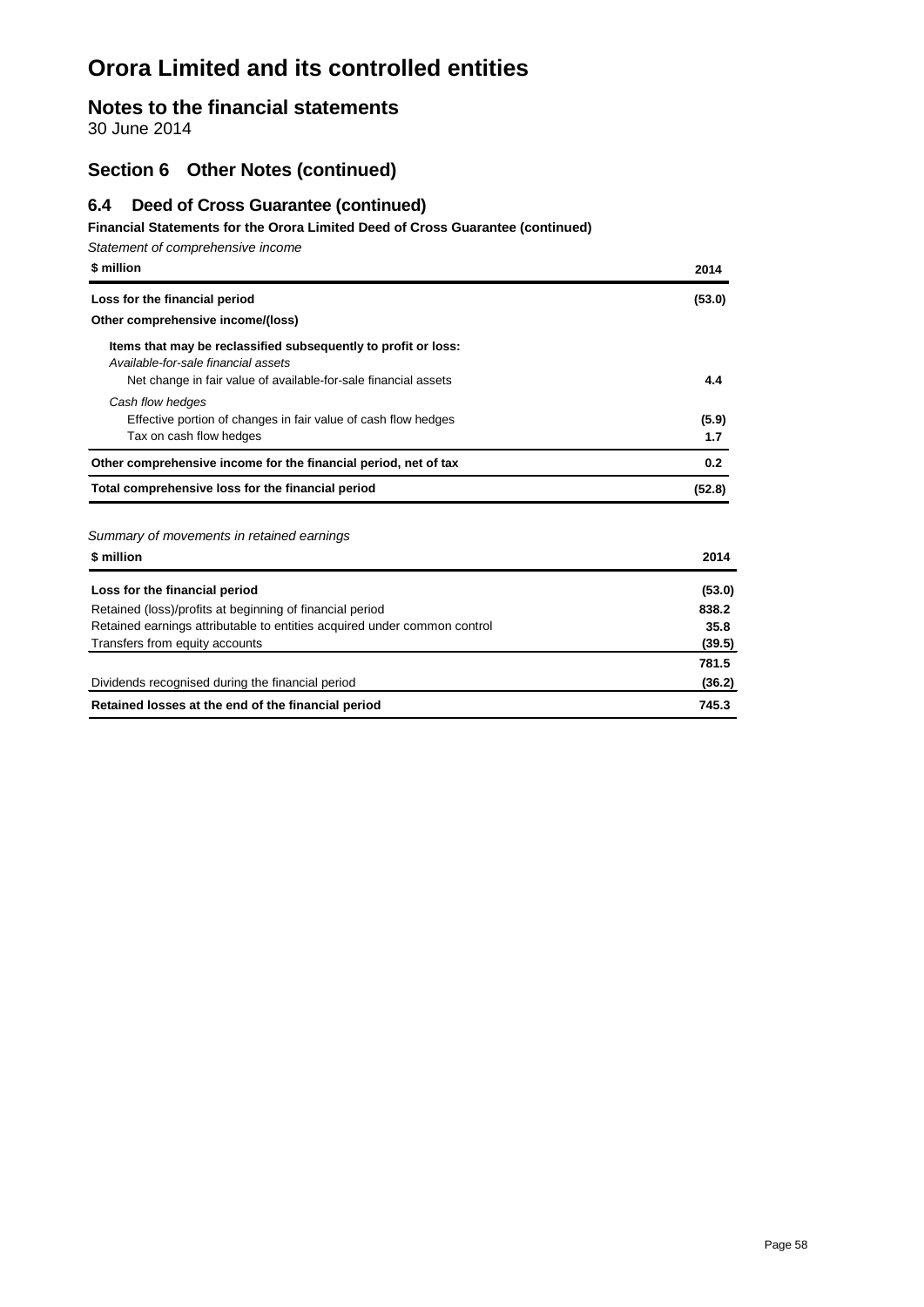### **Notes to the financial statements**

30 June 2014

### **Section 6 Other Notes (continued)**

### **6.4 Deed of Cross Guarantee (continued)**

#### **Financial Statements for the Orora Limited Deed of Cross Guarantee (continued)**

*Statement of financial position* **\$ million 2014**

| <b>Current assets</b>                |         |
|--------------------------------------|---------|
| Cash and cash equivalents            | 6.0     |
| Trade and other receivables          | 195.2   |
| Inventories                          | 292.6   |
| Other financial assets               | 0.8     |
| Other current assets                 | 23.2    |
| Current tax receivable               | 6.0     |
| <b>Total current assets</b>          | 523.8   |
| <b>Non-current assets</b>            |         |
| Other financial assets               | 223.7   |
| Property, plant and equipment        | 1,381.8 |
| Deferred tax assets                  | 17.7    |
| Intangible assets                    | 88.6    |
| Other non-current assets             | 56.0    |
| <b>Total non-current assets</b>      | 1,767.8 |
| <b>Total assets</b>                  | 2,291.6 |
| <b>Current liabilities</b>           |         |
| Trade and other payables             | 350.0   |
| Interest-bearing liabilities         | 52.5    |
| Other financial liabilities          | 4.2     |
| Provisions                           | 93.8    |
| <b>Total current liabilities</b>     | 500.5   |
| <b>Non-current liabilities</b>       |         |
| Trade and other payables             | 0.7     |
| Interest-bearing liabilities         | 462.8   |
| Other financial liabilities          | 2.2     |
| Provisions                           | 25.6    |
| <b>Total non-current liabilities</b> | 491.3   |
| <b>Total liabilities</b>             | 991.8   |
| <b>Net assets</b>                    | 1,299.8 |
| <b>Equity</b>                        |         |
| Contributed equity                   | 513.4   |
| Reserves                             | 41.1    |
| Retained profits                     | 745.3   |
| <b>Total equity</b>                  | 1,299.8 |
|                                      |         |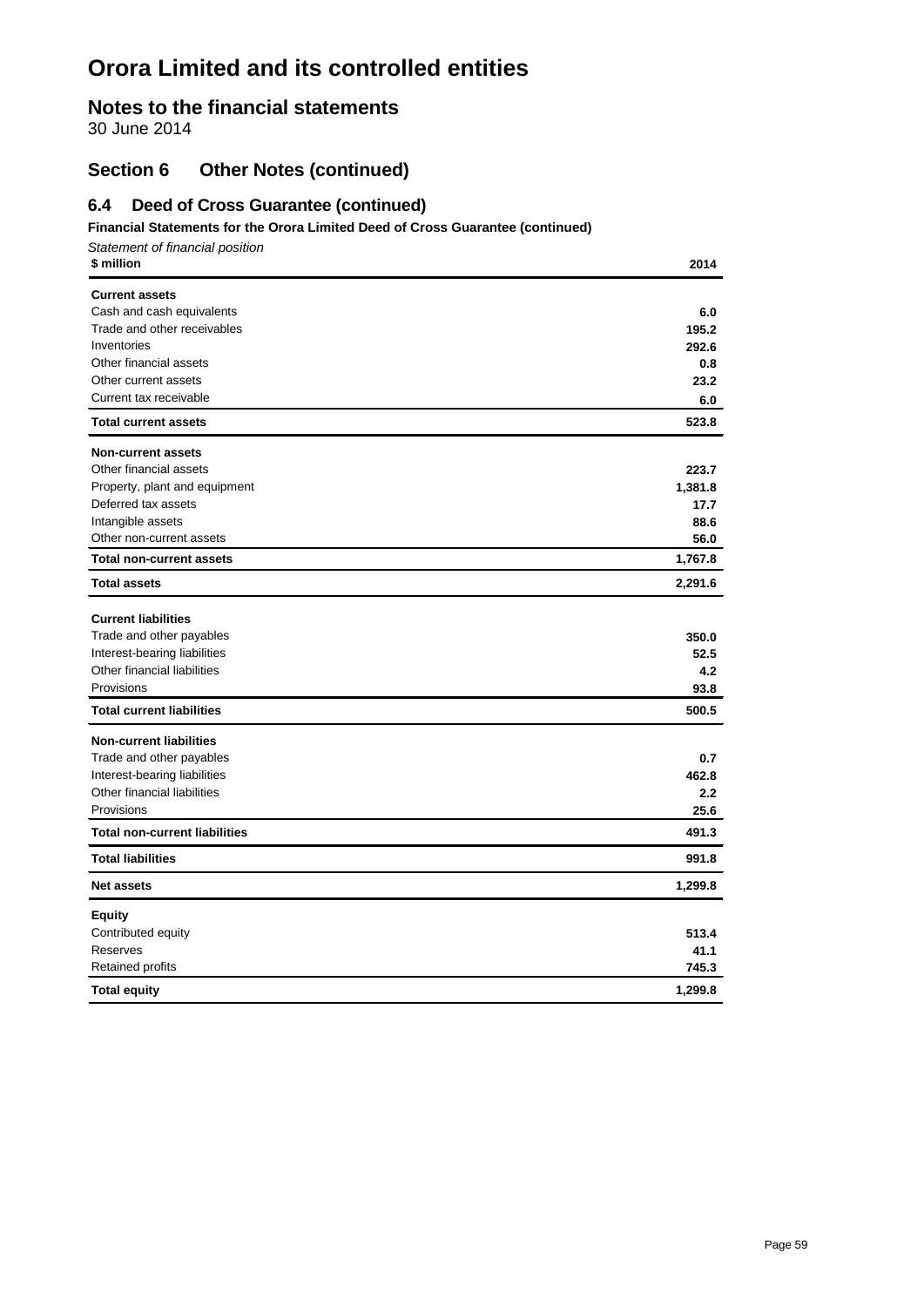### **Notes to the financial statements**

30 June 2014

### **Section 6 Other Notes (continued)**

### **6.5 Orora Limited information**

#### **Accounting policies**

The financial information for the parent entity Orora Limited has been prepared on the same basis as the consolidated financial statements, except as set out below.

#### *Investments in subsidiaries*

In the Company's financial statements, investments in subsidiaries are carried at cost less, where applicable, accumulated impairment losses.

#### *Tax consolidation regime*

On 1 January 2014 the Company and its wholly-owned Australian resident entities formed a tax-consolidated group and are therefore taxed as a single entity. The head entity within the tax-consolidated group is Orora Limited.

The Company, and the members of the tax-consolidated group, recognise their own current tax expense/income and deferred tax assets and liabilities arising from temporary differences using the 'stand alone taxpayer' approach by reference to the carrying amounts of assets and liabilities in the separate financial statements of each entity and the tax values applying under tax consolidation.

In addition to its current and deferred tax balances, the Company also recognises the current tax liabilities (or assets), and the deferred tax assets arising from unused tax losses and unused tax credits assumed from members of the tax-consolidated group, as part of the tax-consolidation arrangement. Assets or liabilities arising under tax funding agreements with members of the tax-consolidated group are recognised as current amounts receivable or payable from the other entities within the taxconsolidated group.

#### *Nature of tax funding agreement*

The Company, as the head entity of the tax-consolidated group, in conjunction with the other members of the tax-consolidated group, has entered into a tax funding agreement which sets out the funding obligations of members of the tax-consolidated group in respect of tax amounts. The tax funding agreement requires payment to/from the head entity equal to the current tax liability/asset assumed by the head entity of the tax-consolidated group, resulting in the head entity recognising an intercompany receivable/payable equal to the amount of the tax liability/asset assumed.

The agreement requires wholly-owned subsidiaries to make contributions to the Company for tax liabilities arising from external transactions during the period. The contributions are calculated as if each subsidiary continued to be a standalone taxpayer in its own right. The contributions are payable annually and reflect the timing of the head entity's obligation to make payments for tax liabilities to the relevant tax authority.

#### **Summary financial information**

The individual financial statements for the parent entity show the following aggregate amounts:

*Summarised income statement and comprehensive income*

|                                                                  | <b>Orora Limited</b> |         |
|------------------------------------------------------------------|----------------------|---------|
| \$ million                                                       | 2014                 | 2013    |
| Loss before related income tax expense for continuing operations | (155.0)              | (113.1) |
| Income tax benefit                                               | 53.9                 | 49.2    |
| Loss after tax for continuing operations                         | (101.1)              | (63.9)  |
| Profit from discontinued operations, net of tax                  | 33.0                 | 6.0     |
| Loss for the financial period                                    | (68.1)               | (57.9)  |
|                                                                  |                      |         |
| <b>Total comprehensive loss</b>                                  | (67.9)               | (57.0)  |